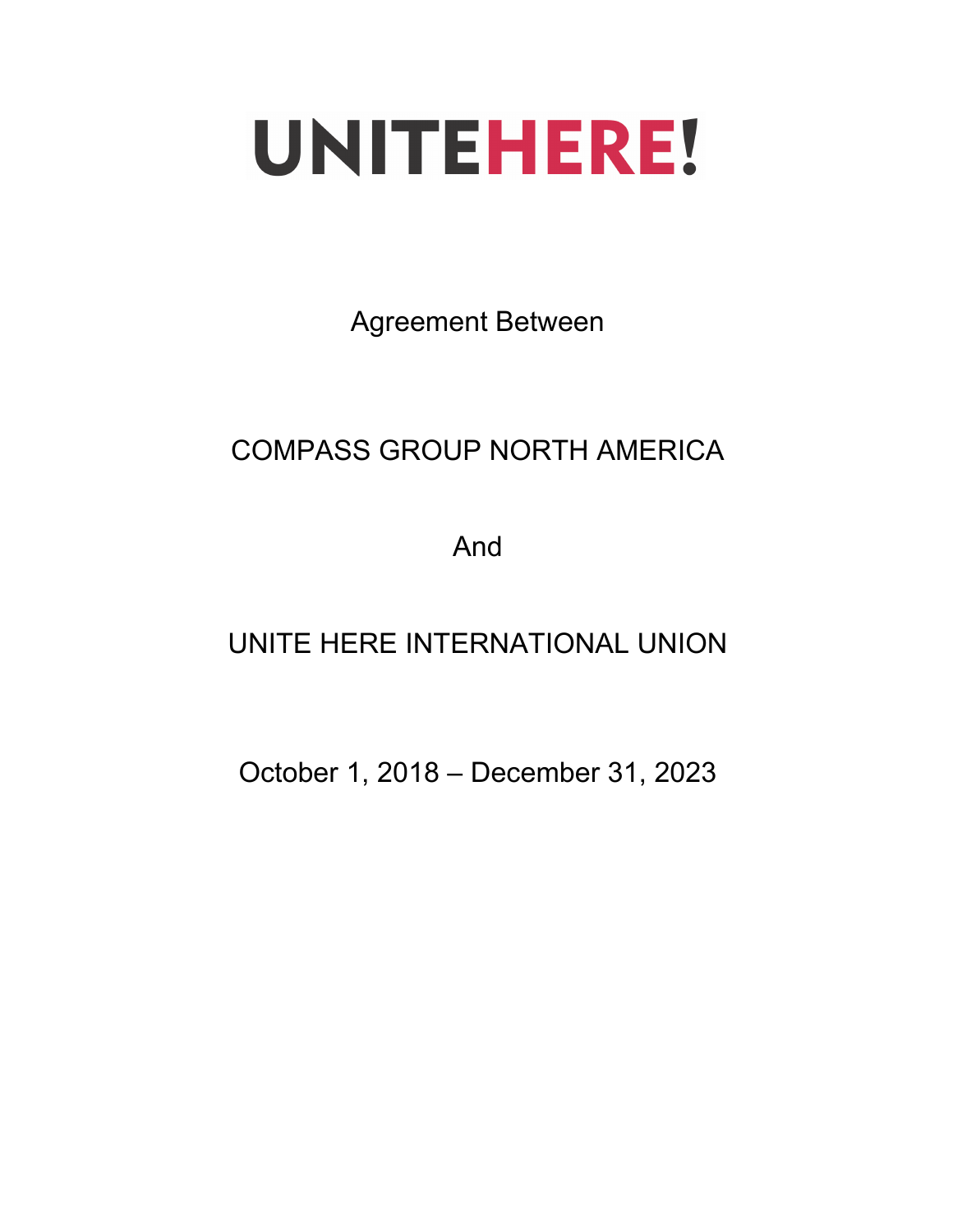## **Table of Contents**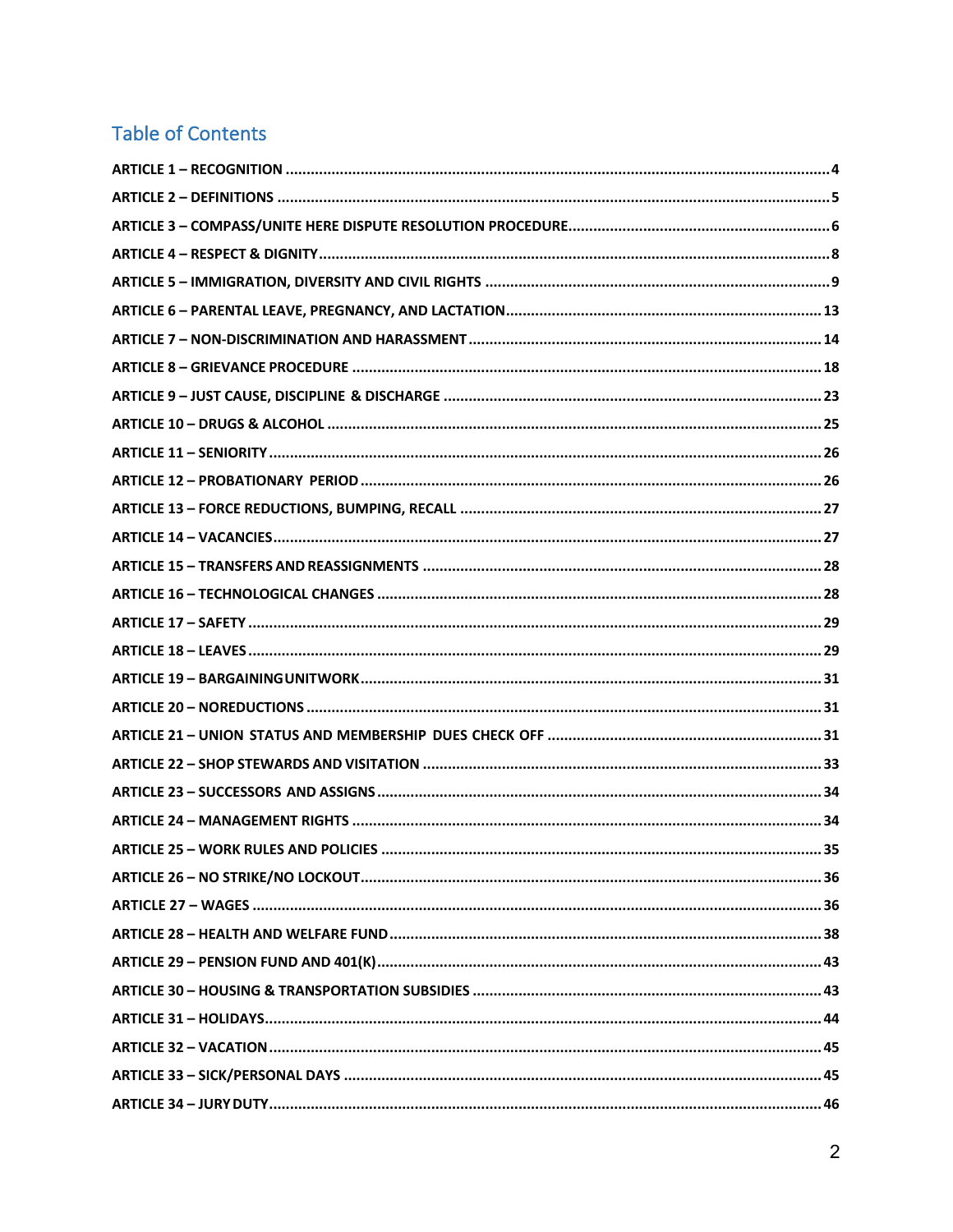| ı.   |  |  |  |
|------|--|--|--|
| Н.   |  |  |  |
| Ш.   |  |  |  |
| IV.  |  |  |  |
| V.   |  |  |  |
| VI.  |  |  |  |
| VII. |  |  |  |
|      |  |  |  |
|      |  |  |  |
| IX.  |  |  |  |
| Х.   |  |  |  |
| XI.  |  |  |  |
| XII. |  |  |  |
|      |  |  |  |
|      |  |  |  |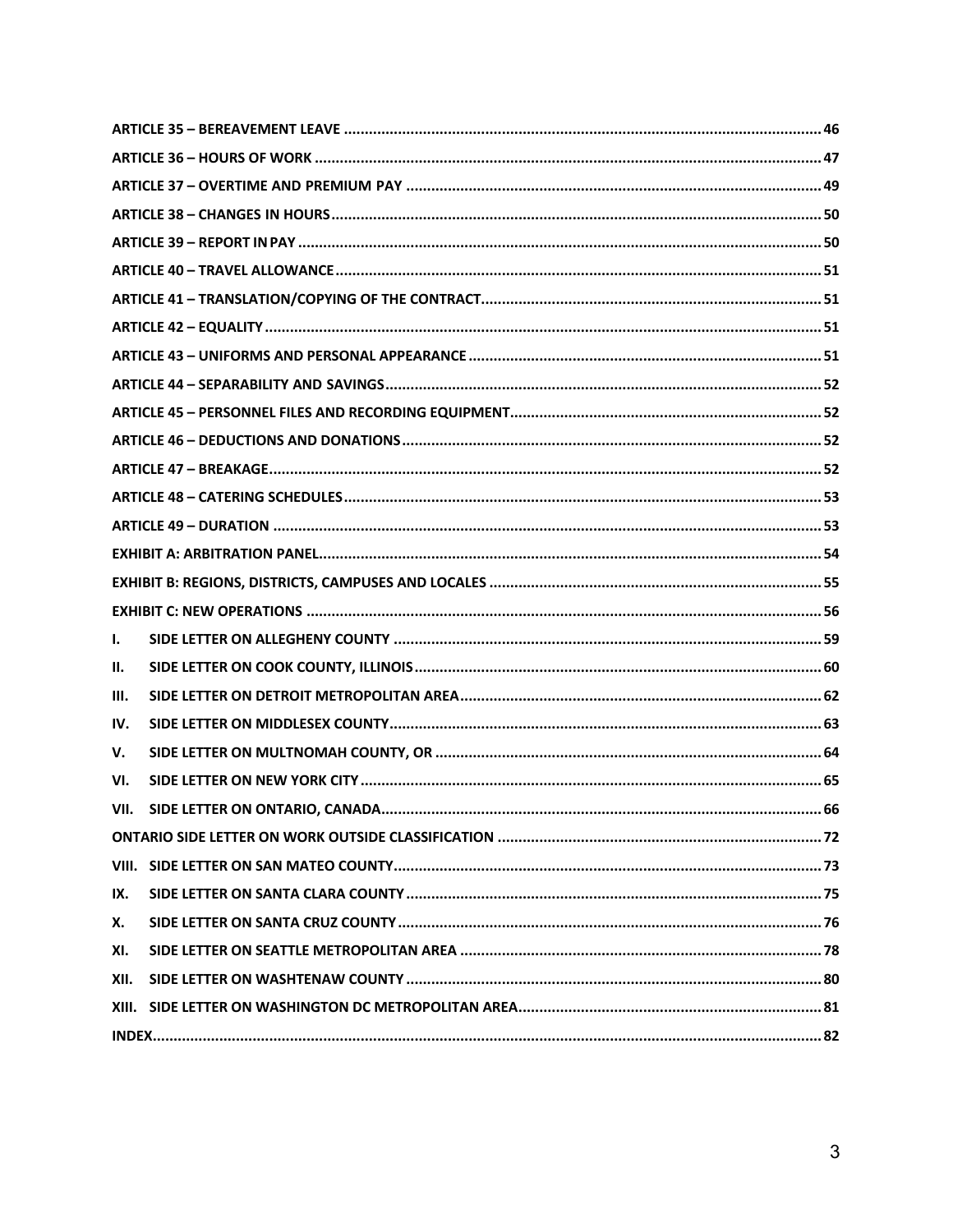This AGREEMENT made and entered into, by and between Compass Group North America operating at Google buildings located in New York City, Santa Clara County, CA, Santa Cruz County, CA, San Mateo County, CA, Washtenaw County, MI, Alleghany County, PA, Detroit Metropolitan Area, Middlesex County, MA, Washington, DC Metropolitan Area, Multnomah County, OR, the Seattle Metropolitan Area, Cook County, IL and Ontario, Canada (hereinafter called the "Employer" or "Compass") and UNITE HERE International Union (hereinafter called the "Union").

WHEREAS, the Employer and the Union recognize and expressly agree that Compass Group North America fosters a highly engaged workforce focused on talent development and long-term career advancement.

NOW THEREFORE, in consideration of the foregoing premises and the mutual promises and agreements herein contained the parties hereto do hereby agree.

## <span id="page-3-0"></span>ARTICLE 1 – RECOGNITION

Section 1. The Employer hereby recognizes the Union as the exclusive representative for collective bargaining negotiations concerning terms and conditions of employment for its full-time and regular part-time hourly food service employees in classifications listed in Paragraph 1 in respective Side Letters attached hereto, at Google Buildings in New York City, Santa Clara County, CA, Santa Cruz County, CA, San Mateo County, CA, Washtenaw County, MI, Alleghany County, PA, Detroit Metropolitan Area, Middlesex County, MA, Washington, DC Metropolitan Area, Multnomah County, OR, the Seattle Metropolitan Area, Cook County, IL and Ontario, Canada, provided that recognition of the Union as the collective bargaining representative of such employees at any new operation, within the geographic scope of the this Section, is conditioned on and shall occur when the Union demonstrates that it has been authorized by a majority of such employees to represent them for the purposes of collective bargaining. The method by which the Union may demonstrate majority support is set out in the Memorandum of Agreement attached as Exhibit C. Immediately upon recognition, the newly-represented employees shall be merged into the existing bargaining unit represented by the Union. The term "new operation" means an operation that is not located in the same building as an existing operation or connected to such a building by a bridge, tunnel or door; or in cities where the client has a campus, not on the same campus as an existing operation. The term "Employer" shall be deemed to include any person, firm, partnership, corporation, joint venture or other legal entity substantially under the control of the Employer covered by this Agreement, or one or more principal(s) of the Employer covered by this Agreement or a subsidiary of the Employer covered by this Agreement, or any person, firm, partnership, corporation, joint venture or other legal entity which substantially controls the Employer covered by this Agreement.

The term "Union" as used in this Agreement shall mean UNITE HERE International Union, which shall have sole authority to assign one or more UNITE HERE local(s) to act as its servicing agent(s), to change such assignments at any time, and to define the scope of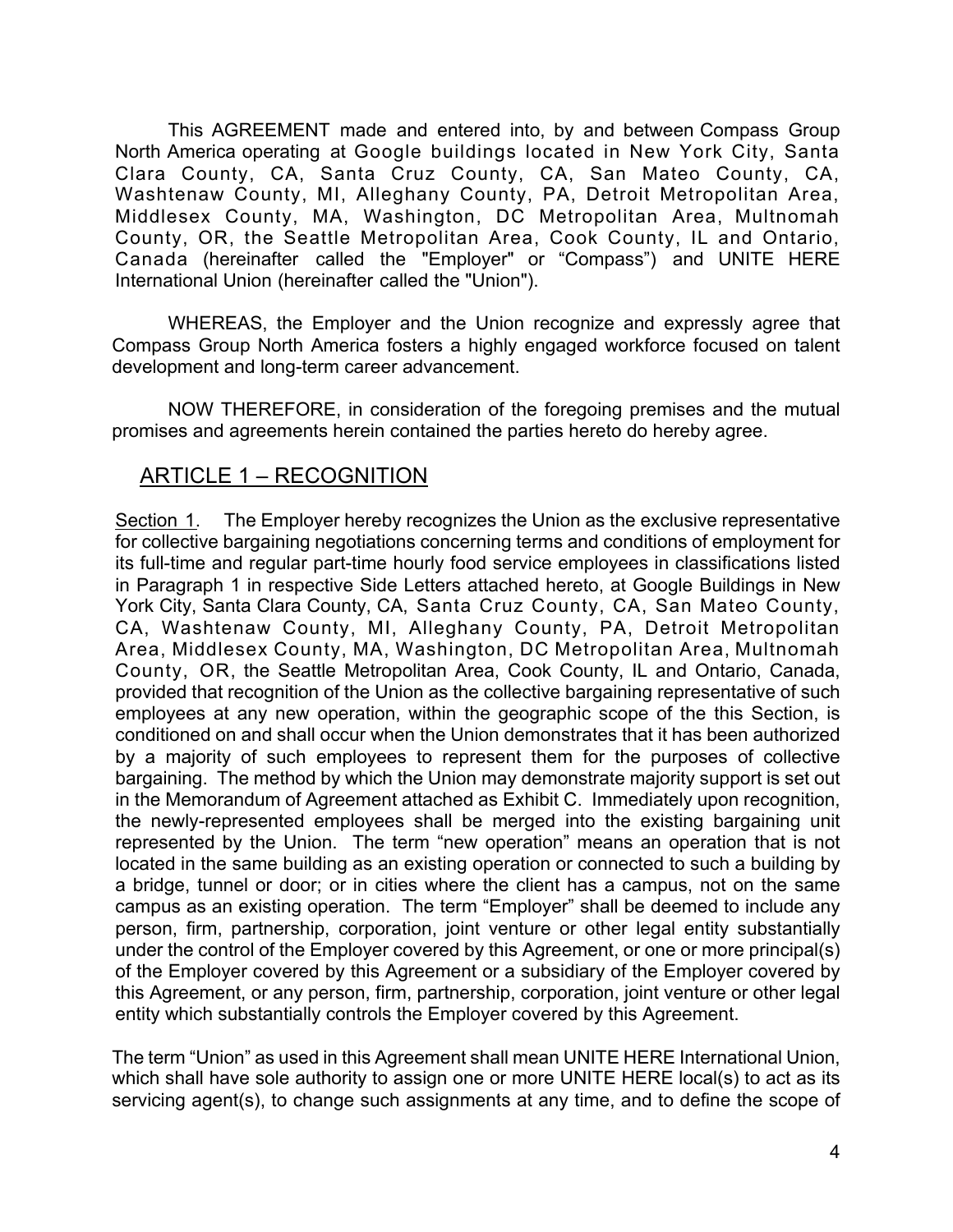the assigned local's duties. Where appropriate, the term "Union" in this Agreement shall encompass the Union's servicing agent.

Should the Employer determine to add any additional full-time or regular part time hourly food service classifications within the scope of the bargaining unit, the Employer will notify the Union and provide it with both a job description for the classification and the initial wage rate. If the Union invokes its right to negotiate over the wage rate, the parties shall meet for that purpose.

Section 2. The Employer shall not abridge, add to, or change any section of this Agreement, except for any changes reached by mutual agreement, and the Employer shall not enter into any separate agreements, covenants or contracts with any individual who is part of the bargaining unit, which would abridge, add to, or change this Agreement.

Section 3. Excluded from the bargaining unit shall be managers, management trainees, receptionists, nutritionists and registered or licensed dieticians, interns, licensed/certified maintenance workers not employed by the Employer, subcontractors, chefs, sous chefs, special needs program participants, confidential and clerical employees, office/professional employees, janitors, supervisors, and guards as defined in the National Labor Relations Act.

Section 4. While the Ontario Units are covered by this collective bargaining agreement, the parties recognize employees working in Ontario as a separate and distinct bargaining unit for purposes of the Agreement and in accordance with the Voluntary Recognition Agreement between the parties. For greater clarity, upon recognition, the newly represented employees in Ontario shall not be merged into the existing bargaining unit represented by the Union under the Agreement.

## ARTICLE 2 – DEFINITIONS

- <span id="page-4-0"></span>• Full Time – Employees who regularly work or are paid thirty (30) hours or more per week.
- Regular Part Time Employees who regularly work or are paid less than thirty (30) hours or more per week.
- Locale Any location with a Wage Scale listed in Paragraph 1 of respective Side Letter covering a geography with fewer than 100 bargaining unit members.
- Campus An individual food service location, group of locations, building or group of buildings that may utilize employees between the various components of the Campus, as may be agreed upon by the parties as listed and will be updated in Exhibit B.
- District A group of Campuses within a Region, as may be agreed upon by the parties as listed and will be updated in Exhibit B.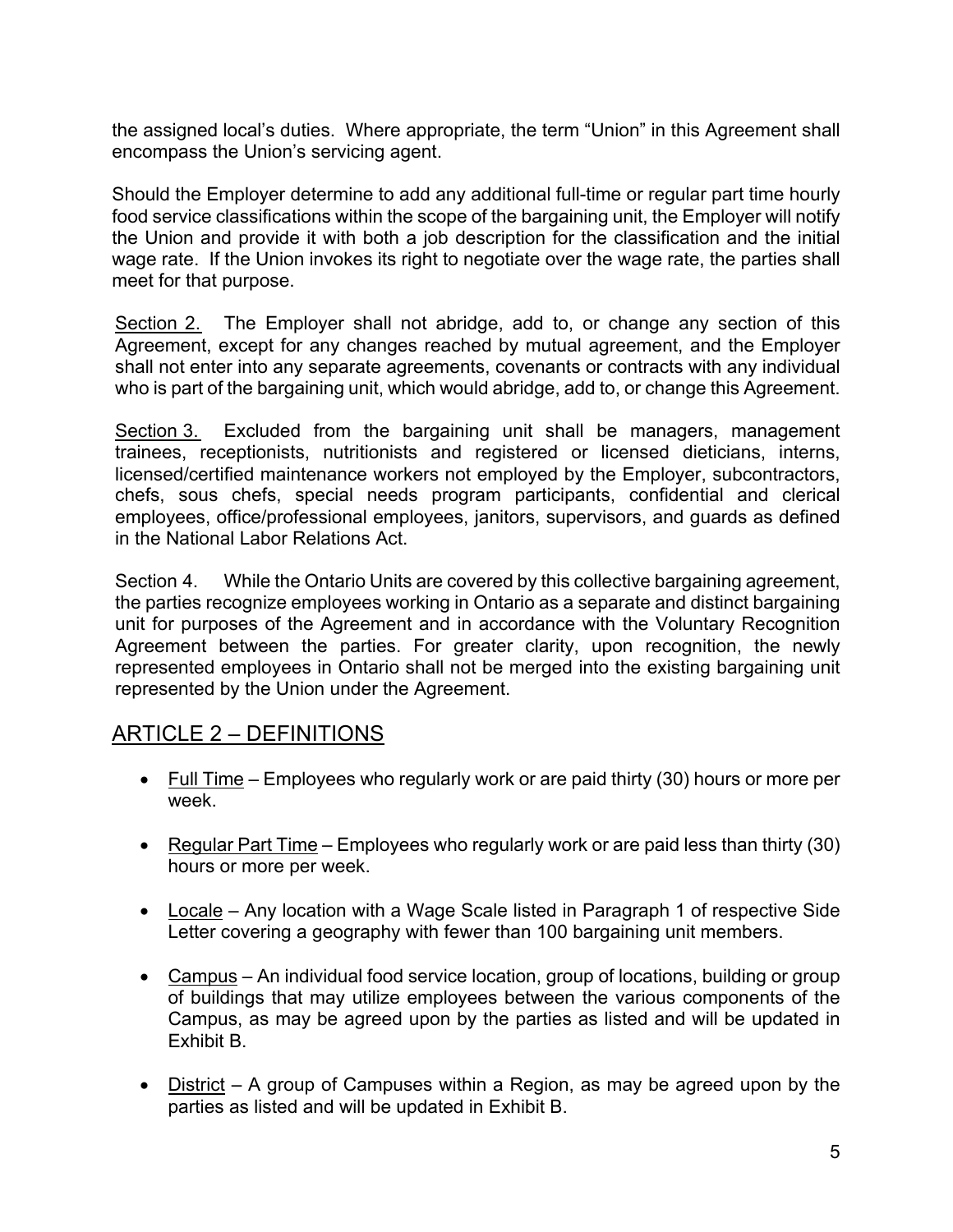- Region A group of geographically contiguous or related Campuses or Districts, as may be agreed upon by the parties as listed and will be updated in Exhibit B, that are covered by this Agreement with their own wage scale defined in Paragraph 1 of respective Side Letter.
- System The entirety of the bargaining unit, including all Locales, Campuses, Districts and Regions.

## <span id="page-5-0"></span>ARTICLE 3 – COMPASS/UNITE HERE DISPUTE RESOLUTION PROCEDURE

Compass's responsibility to its client is to provide premier, best in class corporate dining experiences on client campuses to its employees and guests. Compass Group North America is committed to making a difference by providing food service for a sustainable future.

Section 1. Labor Partnership Goals: Compass and the Union agree that job security for Compass employees is best assured by growth of the business and that growth of the business is dependent on increased teamwork and productivity aimed at meeting the competitive challenges in the marketplace. Compass and the Union further agree that the most effective way of accomplishing those goals is through labor-management cooperation and a partnership, employee involvement and participation in improving the quality of their jobs, and the growth of the business is an important goal of Compass and the Union, as is building trust and improving communication between management and the employees. Toward those goals and objectives, the parties have agreed to create comprehensive Joint Labor Management Committees, (JLMC) at Locale, District, Region specific and a System level to ensure that Compass and the Union are each able to achieve their goals under this agreement and in conjunction with this relationship. The parties commit to transparency and to discussing in regional JLMs any anticipated changes in operation, developments that will impact the relationship, policy changes, and disputes that are reoccurring and/or systematic to arrive at mutually agreeable resolutions or to refer to national JLMs when resolution at the regional level is not possible.

Section 2. Compass and the Union agree there shall be a Region, District and Locale Joint Labor Management Committees as defined below:

a. Regional Joint Labor Management Committee consisting of no more than seven (7) individuals from each party. The names of the committee members shall be submitted by each party to the other, in writing. Meetings will be held at mutually agreeable times and places so as to apprise the other of problems, concerns and suggestions related to the operation, working conditions and the implementation of labor agreement, all with the aim of promoting better understanding between the parties. Meetings will be held every three (3) months. A written agenda shall be agreed to and established no less than one week in advance of the meeting. Meetings shall be regularly scheduled on published dates, during the first week of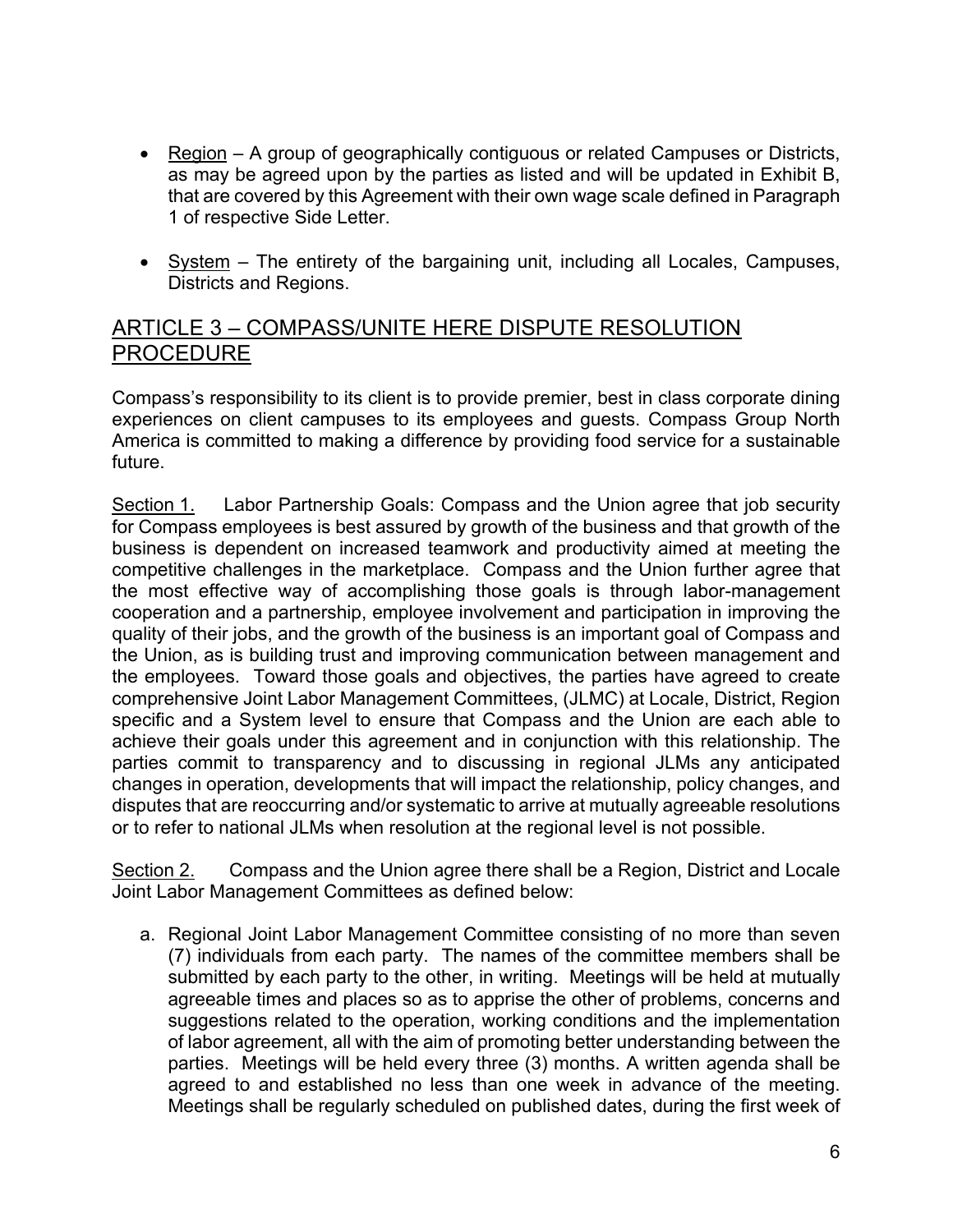every three (3) month segment. A joint written agenda shall be shared between the parties at least (3) business days in advance of the meeting and joint written minutes of the meeting shall be shared and available for use in the next meeting and shall be submitted jointly for review by the national JLMC every six (6) months or twice per year.

- b. Districts shall hold quarterly District Joint Labor Management Committee ("DJLMC") meetings consisting of no more than five (5) individuals from each party. The names of the committee members shall be submitted by each party to the other, in writing. Meetings will be held at mutually agreeable times and places so as to apprise the other of problems, concerns and suggestions related to the operation, working conditions and the implementation of the labor agreement, all with the aim of promoting better understanding between the parties. A written agenda shall be agreed to and established no less than one week in advance of the meeting. Meetings shall be regularly scheduled on published dates, during the first week of every three (3) month segment. A joint written agenda shall be shared between the parties at least (3) business days in advance of the meeting and joint written minutes of the meeting shall be shared and available for use in the next meeting and shall be submitted jointly for review by the RJLMC every three (3) months.
- c. Locales shall hold quarterly Unit Joint Labor Management Committee ("LJLMC") meetings consisting of no more than three (3) individuals from each party. The names of the committee members shall be submitted by each party to the other, in writing. Meetings will be held at mutually agreeable times and places so as to apprise the other of problems, concerns and suggestions related to the operation, working conditions and the implementation of the labor agreement, all with the aim of promoting better understanding between the parties. Meetings will be held every three (3) months. A written agenda shall be agreed to and established no less than one week in advance of the meeting. Meetings shall be regularly scheduled on published dates, during the first week of every three (3) month segment. A joint written agenda shall be shared between the parties at least (3) business days in advance of the meeting and joint written minutes of the meeting shall be shared and available for use in the next meeting and shall be submitted jointly for review to the SJLMC every six (6) months

Section 3. Employees assigned to a JLMC shall be paid their regular hourly rate for the time spent as a committee member on a JLMC. Such meetings shall not be construed as opening the Agreement for negotiations nor shall such meeting be considered as a step in the grievance procedure. No rights either party has under the Grievance and Arbitration procedure or any other article of the Agreement shall be waived by utilizing the RJLMC, DJLMC or LJLMC, including the exercise of management's rights by Compass not to conflict with the Agreement.

Section 4. Any agreement reached by the RJLMC, DJLMC or LJLMC to alter, change or amend the Labor Agreement will become final and may be implemented only after it is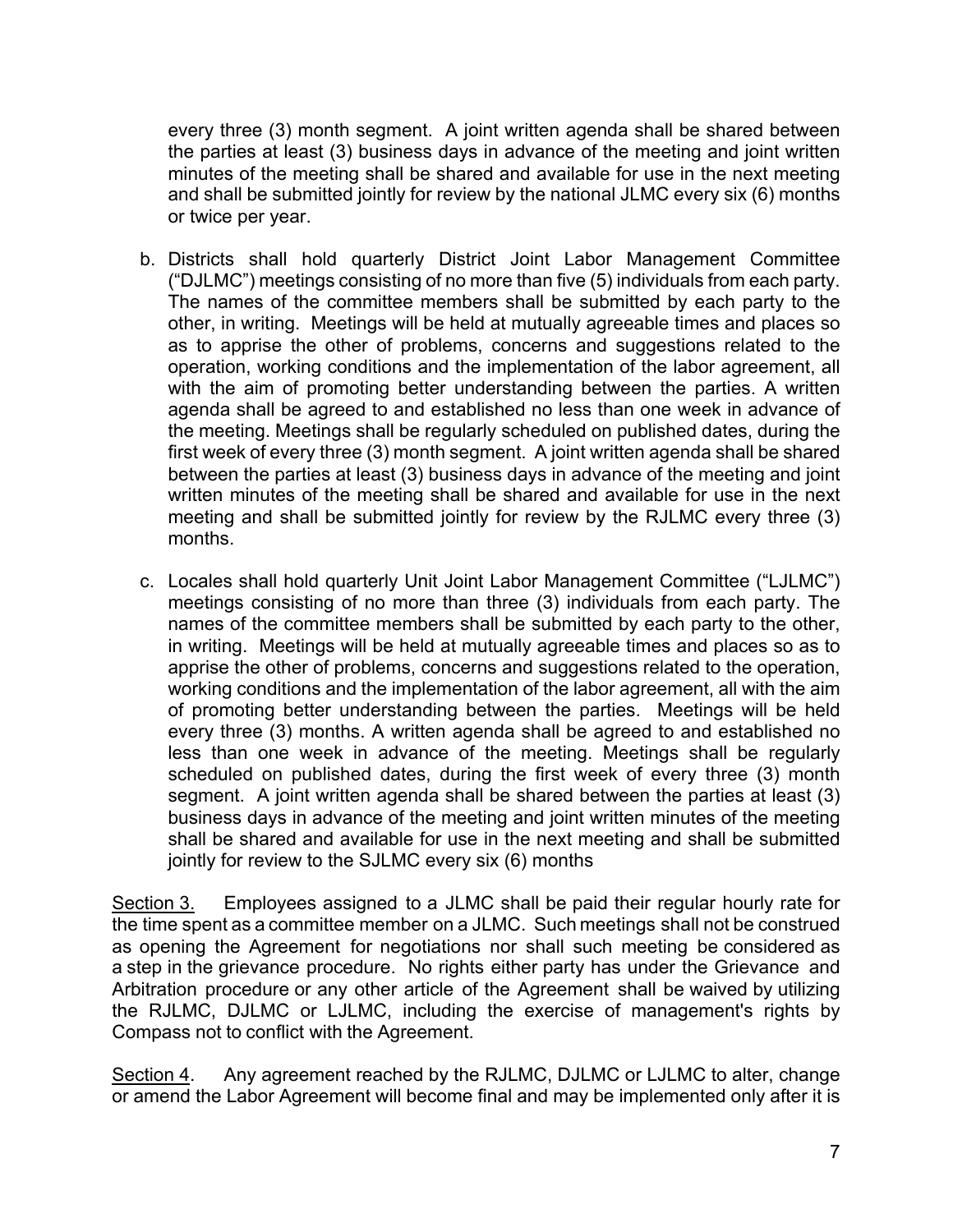agreed to in writing by both the President of the Union and Compass's Chief People Officer.

Section 5. With 180 days of the ratification of this Agreement, the Federal Mediation and Conciliation Service (FMCS) will deliver mandatory training in interest-based problem solving to all JLMC participants. In addition, the parties agree to provide paid training on an ongoing basis and led by FMCS in (1) the grievance mediation process, (2) JLMCs and interest-based problem solving, (3) union representatives', stewards', supervisors', and managers' understanding of this dispute resolution process, of the labor contract and of the Compass/UNITE HERE relationship; and (4) the enforcement provisions of the Immigration, Diversity and Civil Rights Section of this Agreement (Article 5) annually and any other section that is jointly agreed.

LJLMC's shall set their own schedules for such trainings in a mutually agreeable timeline taking into account their own turn over and needs. However the JLMC and interest based problem solving training shall take place at no later than one hundred and twenty (120) days after ratification.

Section 6. The parties agree further to create a single System Joint Labor Management Committee (SJLMC), made up of the President of UNITE HERE and their Designees and The Chief People Office of Compass and their Designees. The National JLMC shall meet every six (6) months or more frequently if required either telephonically or in person. Joint agendas for the National JLMC meetings will include (a) to discuss national contract and scope of jurisdiction, (b) to review what is happening in grievance mediations in the event one party or the other is not resolving disputes in a timely manner locally, (c) to review minutes and results of regional JLMCs, and (d) to arrive at mutually agreeable solutions to any national changes or problems in the relationship. By mutual agreement of the parties, the designees may bring a limited number of other participants to these meetings. Each party shall provide reasonable advance notice of other participants whom they would like to attend such meetings.

- a. The Parties agree that career ladders, job training, employment pipelines to good jobs and civil society programs are in the best interest of the Employer, Employees and the community. To that end the SJLMC will meet to discuss the concept of joining, a Training and Education Program through, for example a Taft-Hartley fund by the end of March 2021.
- <span id="page-7-0"></span>b. The Parties agree to discuss a potential "cap" on the number of sick days that may be paid out at the end of the year, with the remaining sick days to be rolled over.

Section 7. The parties will have their dedicated FMCS facilitator facilitate and supervise all JLMC meetings.

## ARTICLE 4 – RESPECT & DIGNITY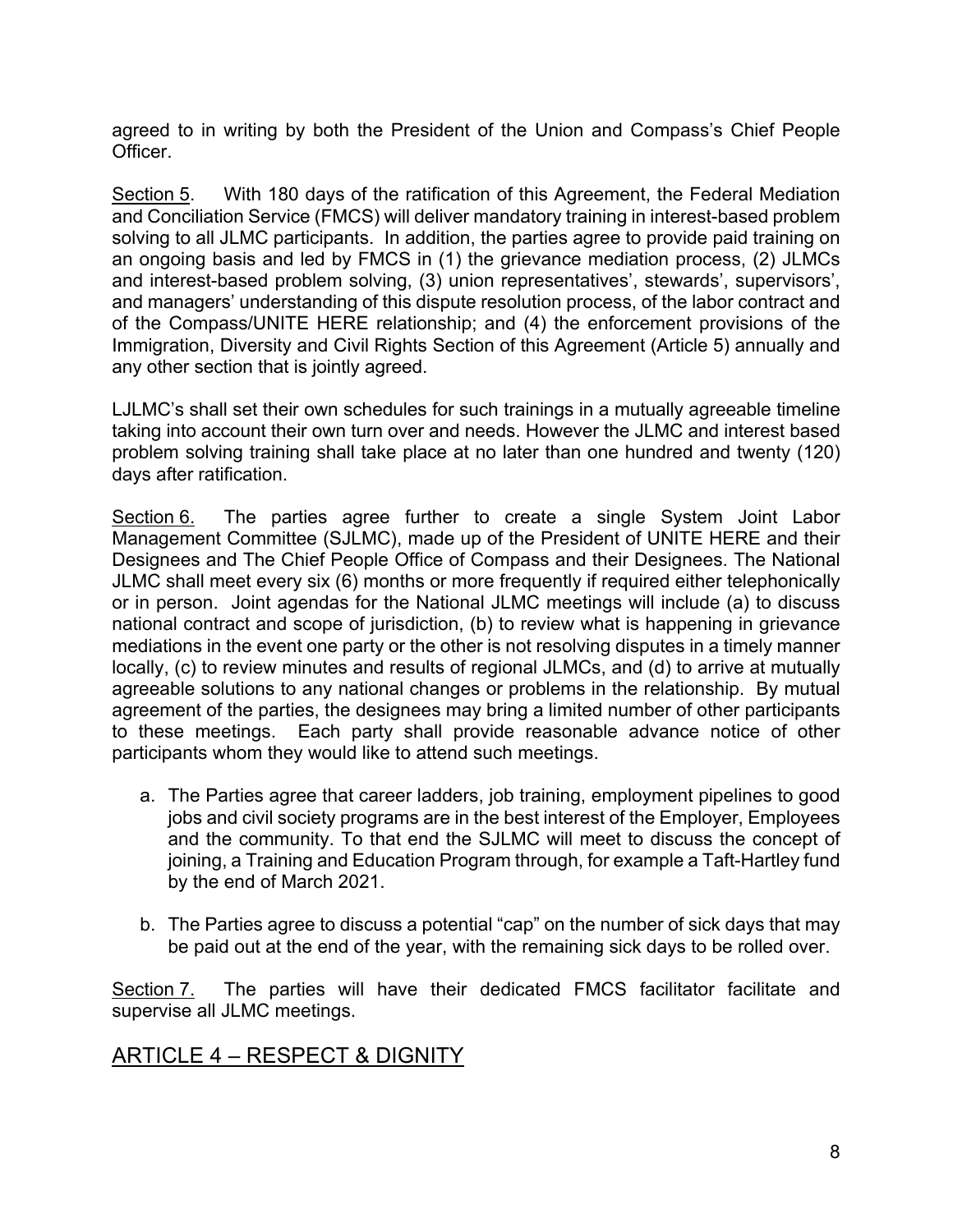Section 1. The Employer and Union agree that each employee and supervisory representative of the Employer shall be treated with dignity and respect. Verbal abuse, threats or harassment by employees, managers, representatives of the union or supervisors towards each other will not be tolerated. Discipline shall be handled in a professional manner.

## ARTICLE 5 – IMMIGRATION, DIVERSITY AND CIVIL RIGHTS

#### Section 1. EMPLOYMENT AND EMPLOYMENT BACKGROUND CHECKS

- <span id="page-8-0"></span>a. The Employer shall not condition the continued employment, transfer or promotion of any bargaining unit employee on a review of the employee's credit history or reports derived from the employee's credit information.
- b. The Employer will not inquire about, or require an employee, as a condition of continued employment, transfer, or promotion, to disclose or reveal, an arrest or criminal accusation that did not result in a conviction or that is not currently pending. The Employer may not obtain such information through application forms, interviews, or criminal history checks.
- c. The Parties agree that the above sections are agreed to provided that the above is consistent with any specific client/security requirements in order to obtain access to the facility.

#### Section 2. VOTING IN THE UNITED STATES

- a. Full-time employees who demonstrably lack sufficient time outside scheduled work hours to vote in local, state and federal elections may take up to two (2) hours off work with pay for this purpose. Paid time off will be provided at the beginning or end of the employee's regular shift as determined by their supervisor, whichever will allow for the most free time for voting and the least time off of work.
- b. Employees requiring time off must notify their supervisor two days before voting and must present a voter's receipt to their supervisor upon return to work from voting.

#### Section 3. IMMIGRATION RIGHTS IN THE UNITED STATES

a. No employee covered by this Agreement will experience a loss of seniority, compensation, or benefits due to the submission of legally documented changes in their name and/or social security number. The Employer shall not take action against any employee solely because the employee is subject to an immigration proceeding where the employee is otherwise permitted to work.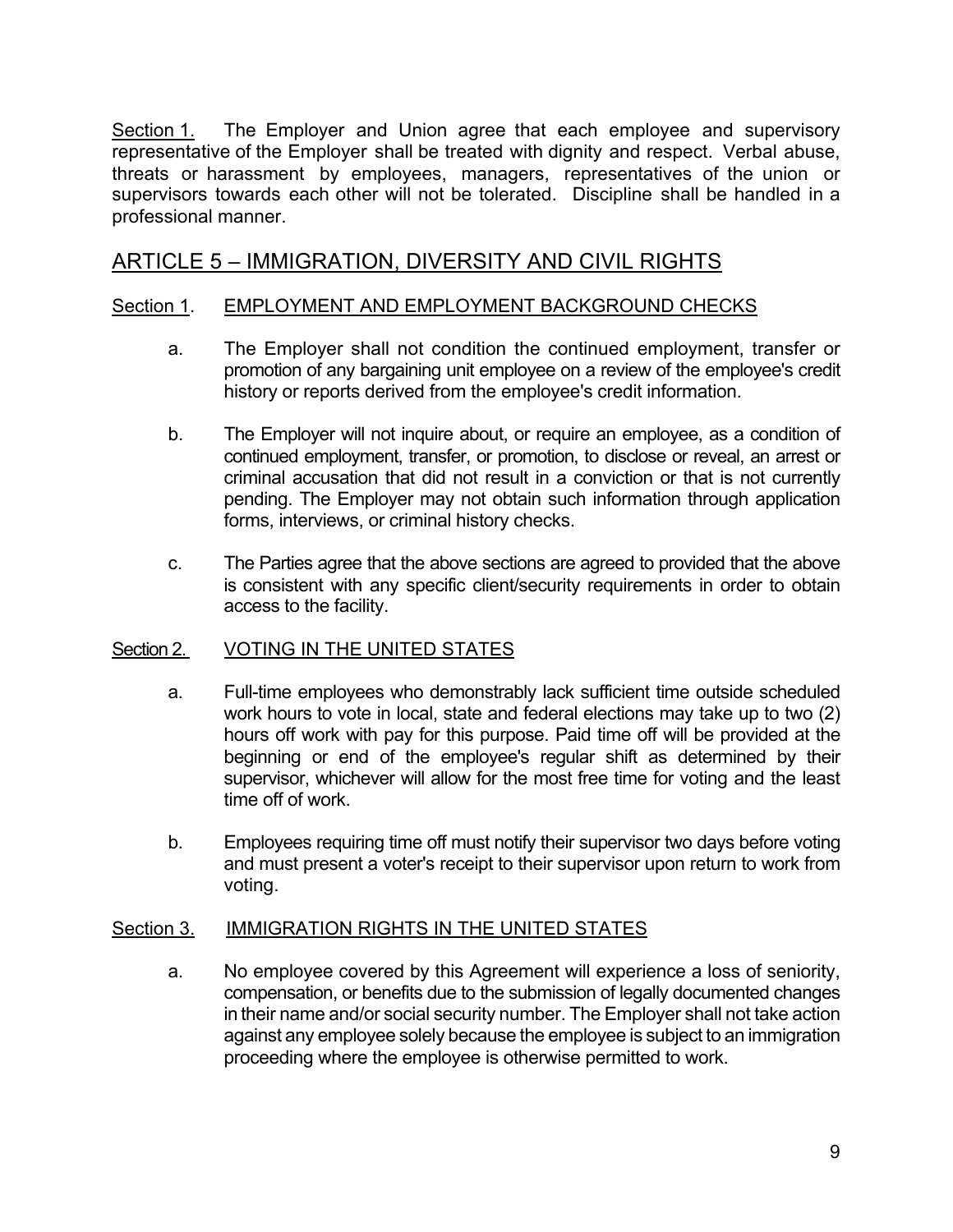- b. In the event that an employee has a problem with their right to work in the United States after completing their introductory or probationary period, the Employer shall notify the Union in writing prior to taking any action. Upon the Union's request received by the Employer within forty-eight (48) hours of the Employer's notice to the Union, the Employer agrees to meet with the Union to discuss the nature of the problem to see if a resolution can be reached.
	- c. Seniority for Immigration Related Issues. In the event that an employee does not provide adequate proof that they are authorized to work in the United States and their employment is terminated for this reason after completion of their probationary or introductory period, the Employer agrees to immediately reinstate the employee, without back pay, to their former position, without loss of prior seniority (but seniority does not continue to accrue during the period of termination) upon the employee providing proper work authorization within twenty-four (24) months from the date of termination so long as the employee has enough seniority and the ability to perform the position and the position still exists.

If the non-probationary employee needs additional time to obtain their work authorization, the Employer will rehire the employee into the next available opening in the employee's former classification, as a new hire without seniority, upon the employee providing proper work authorization within a maximum of twenty-four (24) additional months. The parties agree that such employees would be subject to a probationary period in this event.

- d. Social Security No-Match Letters. In the event that the Employer receives notice from the Social Security Administration ("SSA") that one or more of the employee names and Social Security numbers ("SSN") that the Employer reported on the Wage and Tax Statements (Forms W-2) for the previous tax year do not agree with SSA's records, the Employer agrees to the following:
	- 1. The Employer agrees that it will not take any adverse action against any employee listed on the notice, including firing, laying off, suspending, retaliating, or discriminating against any such employee, solely as a result of the receipt of a no-match letter,
	- 2. The Employer agrees that it will not, unless required by law, require employees listed on the notice to bring in a copy of their Social Security card for the Employer's review, complete a new I-9 form, or provide new or additional proof of work authorization or immigration status, solely as a result of the receipt of a no- match letter, and
	- 3. The Employer agrees not to contact the SSA or any other governmental agency, solely as a result of receiving a no-match from the SSA, unless required by law or if the response is to correct apparent incorrect information (i.e. misspellings, transposed numbers, etc.)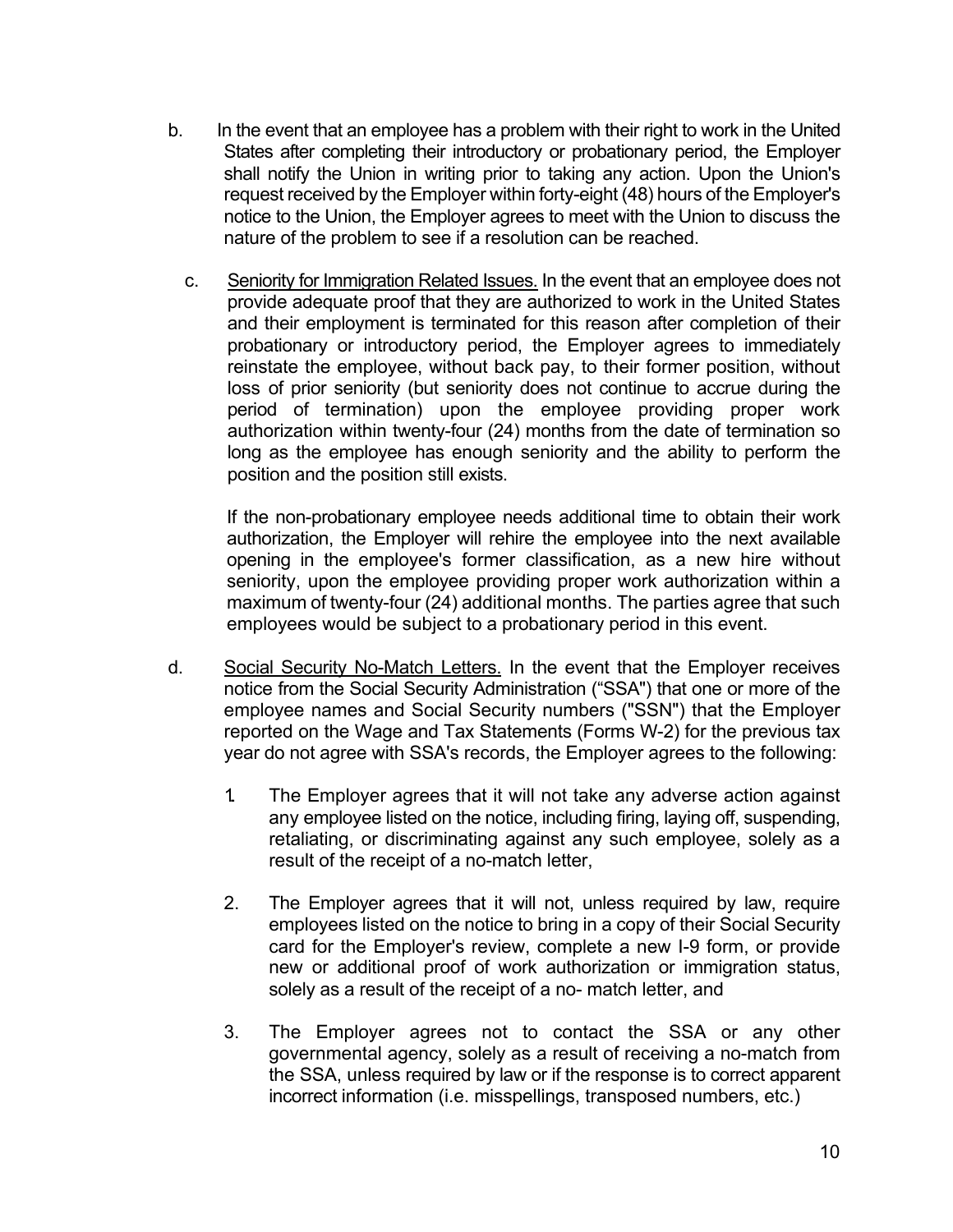e. Workplace Immigration Enforcement. The Employer shall, unless objected to by the affected employee, notify a representative of the Union as soon as practical if the Employer receives a no-match letter from the Social Security Administration, or is contacted by the Department of Homeland Security (DHS) related to the immigration status of an employee covered by this Agreement or if a search and/or arrest warrant, administrative warrant, subpoena, or other request for documents is presented in order that the Union can take steps to protect the rights of its members. The Union agrees that it shall keep confidential any information it obtains pursuant to this provision and that it will use any such information solely to represent and/or assist the affected employee(s) in regard to the DHS matter.

To the extent legally possible, the Employer shall offer a private setting for questioning of employees by DHS.

The Employer will not audit or inspect its I-9 forms or allow any private or public entity to do so for non-probationary employees, unless required by law.

To the extent permitted by law, the Employer will refuse to allow DHS to enter the workplace without a valid warrant.

f.Re-Verification of Status. The Employer shall not retain in its files copies of the identity and work authorization documents presented by the employee.

The Employer shall not require or demand proof of immigration status, except as may be required by 8 USC§ 1324a (1)(B) and listed on the back of the I-9 form or as otherwise required by law.

The Employer shall not verify non-probationary employees' identities, immigration status, and authorization to work in the United States or social security numbers through E-Verify, the Social Security Administration's Social Security Number Verification Service, or any other method of checking information about employees with any government agency, unless required by law.

If reverification is required by law when a document used to prove authorization to work expires, the Employer shall, whenever possible, provide the Union and the employee at least 120 days advance notice.

g. Change in Employer.

In the event of a sale of the business or its assets, the Employer shall offer to transfer the I-9 forms of any of its employees who authorize such transfer in writing to the new Employer or, at the Employer's option, to jointly maintain the I-9 forms of its employees who authorize such joint maintenance in writing with the successor Employer for the period of three (3) years, after which the successor Employer shall maintain said forms.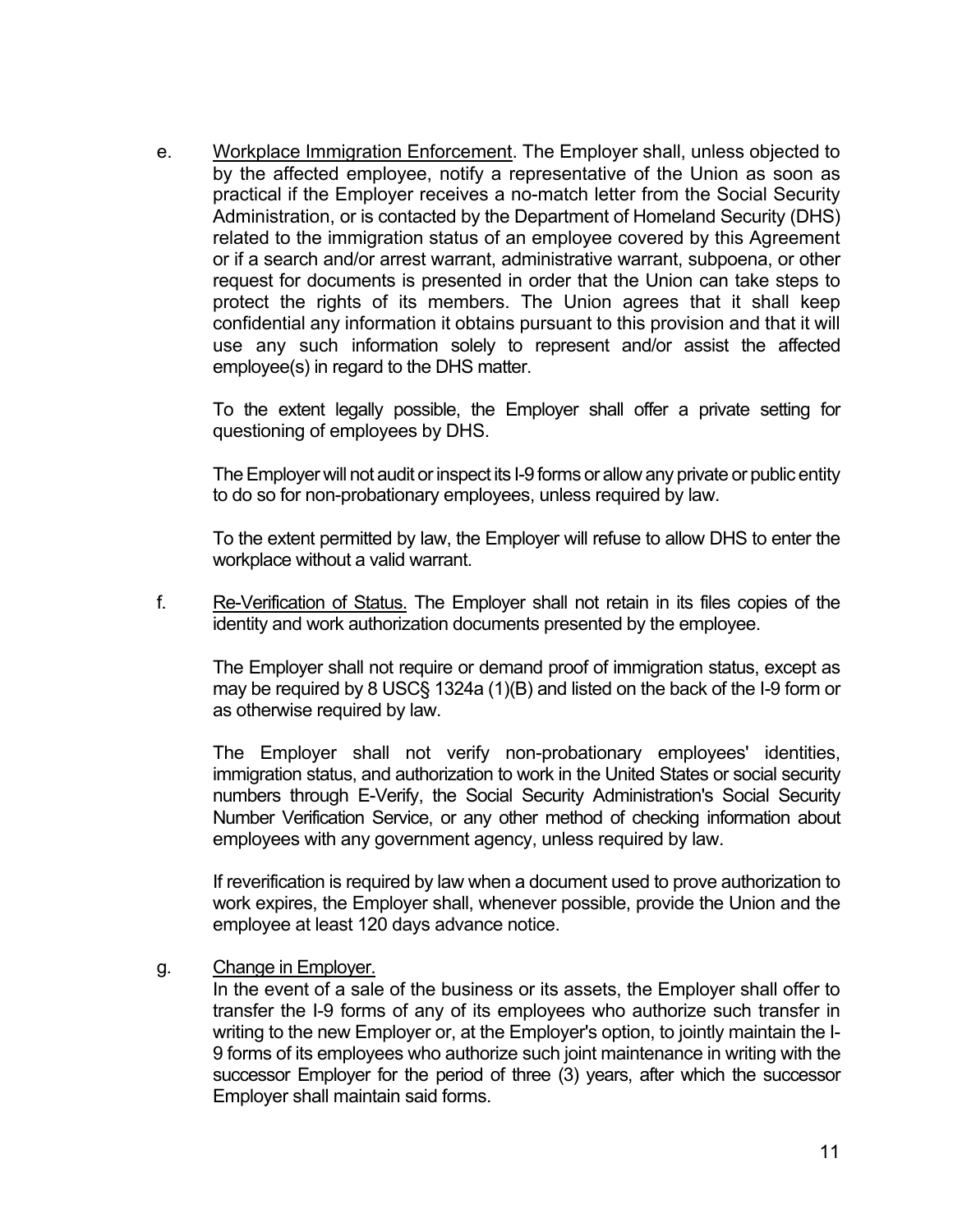- h. Unpaid Leave. Upon request, employees shall be released for a total of five (5) unpaid working days during the term of this Agreement in order to attend Bureau of Citizenship and Immigration Services (BCIS) proceedings and any related matters for the employee only. The Employer may request verification of such absence.
- i. Legality. The Union and the Employer agree that this Agreement shall not be interpreted to cause or require the Employer to violate IRCA, 8 USC §1324a or any other applicable law. Except as required by law the Employer agrees not to permit any private or public entity to conduct an audit or inspection of its I-9 forms or personnel records.

The Parties agree that nothing in this Article shall be interpreted or require the Employer to act or refrain from acting in a manner that is prohibited by law.

j. Paid Citizenship Holiday. On the day that an employee is sworn in as a U.S. citizen, the employee will be excused from work and will be compensated for all lost time at the same rate used for holiday pay.

#### Section 4. ETHNIC DIVERSITY AND CULTURAL ISSUES

- a. The parties recognize that recent immigrant workers are employed by the Employer and are a vital element to the success of the facility. While English is the language of the workplace, employees have the right to use the language of their choice among themselves or in responding to customers who address them in a language other than English. Both the Employer and employees must be sensitive to excluding supervisors, coworkers and customers from understanding the subject of conversation when speaking in the presence of others who do not understand the language they are using.
- b. The Employer is committed to a program to improve its ability to communicate with employees who do not communicate in English. The Employer agrees it will, within a reasonable period of time, provide training materials, program announcements, and bulletin board notices where practical, to communicate in any language principally spoken by at least ten (10%) percent or more of its employees in the regional unit.
- c. Where there is a communication difficulty with a particular employee, on request the Employer will provide an employee translator/interpreter chosen by the employee to facilitate communications so long as:
	- 1. The employee is on the premises at the time requested or will be available within twenty-four (24) hours, in which case the meeting will be held at that time;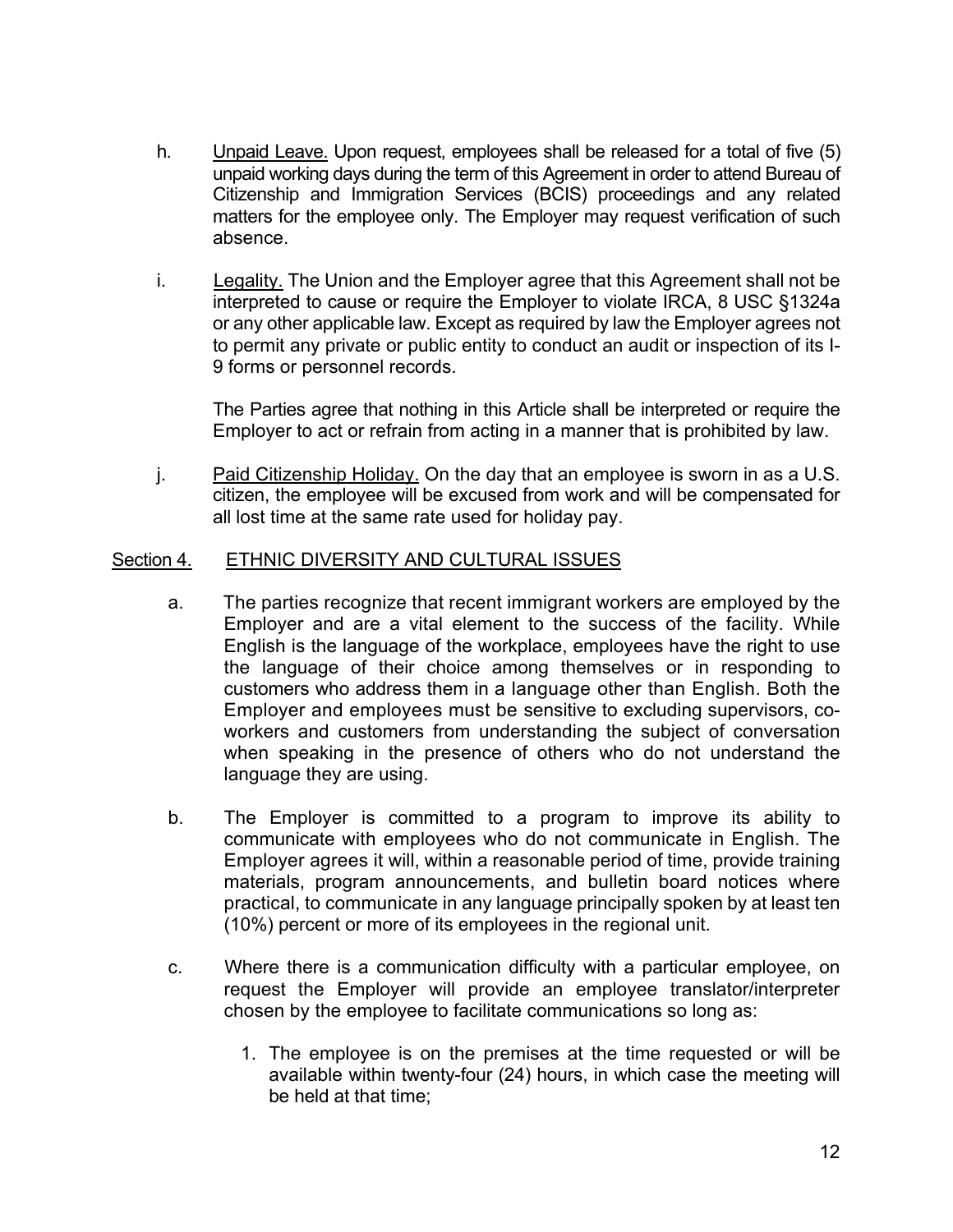- 2. The employee translates/interprets the communication of both sides so that there is full understanding by both parties of the verbal exchange:
- 3. Said employee translator /interpreter may be the union steward who shall function both as translator/interpreter for both parties and representative of the union; and
- 4. If the employee translator/interpreter is not the steward, they shall translate/interpret for both sides but shall not function in the role of steward.
- d. Commitment. The Employer is committed to a diverse workforce, consistent with and practicing equal employment opportunity and engaging in affirmative efforts to maintain an environment that supports and encourages the contribution of all employees. The parties will strive to achieve a workplace environment respectful of the diverse cultures of the workforce. The Employer and Union are proud of the diversity of the workforce and the benefits that diversity brings to the industry.

As part of this commitment, the Employer will work with the Union to inform and educate members of underrepresented communities about job and career opportunities with the Employer.

Actions taken by the Employer in accordance with its current Affirmative Action Plan may also meet goals of the outreach program. In no event shall the Employer be required to act contrary to its Affirmative Action Plan, nor shall its Affirmative Action Plan or actions taken pursuant to that plan be subject to the grievance and arbitration provision of the Agreement.

e. In the United States, While it is understood some legally required posting and corporate materials may be available in limited languages, both the Employer and the Union agree to post all material produced by the Employer at the unit level and by the union local in Spanish**.** The Regional Unit Joint Labor Management Committee will examine the need to post material in additional languages.

<span id="page-12-0"></span>In Canada the parties recognize that French is the second official language of Canada and the posting of such materials in French, will be deemed appropriate for the language of choice at the site and in accordance with any provincial statute.

## ARTICLE 6 – PARENTAL LEAVE, PREGNANCY, AND LACTATION

Section 1. In the United States, the Employer shall provide to all employees, with at least six (6) months of seniority, two (2) weeks of paid parental leave to help provide additional time to bond and connect with a newborn or legally adopted child.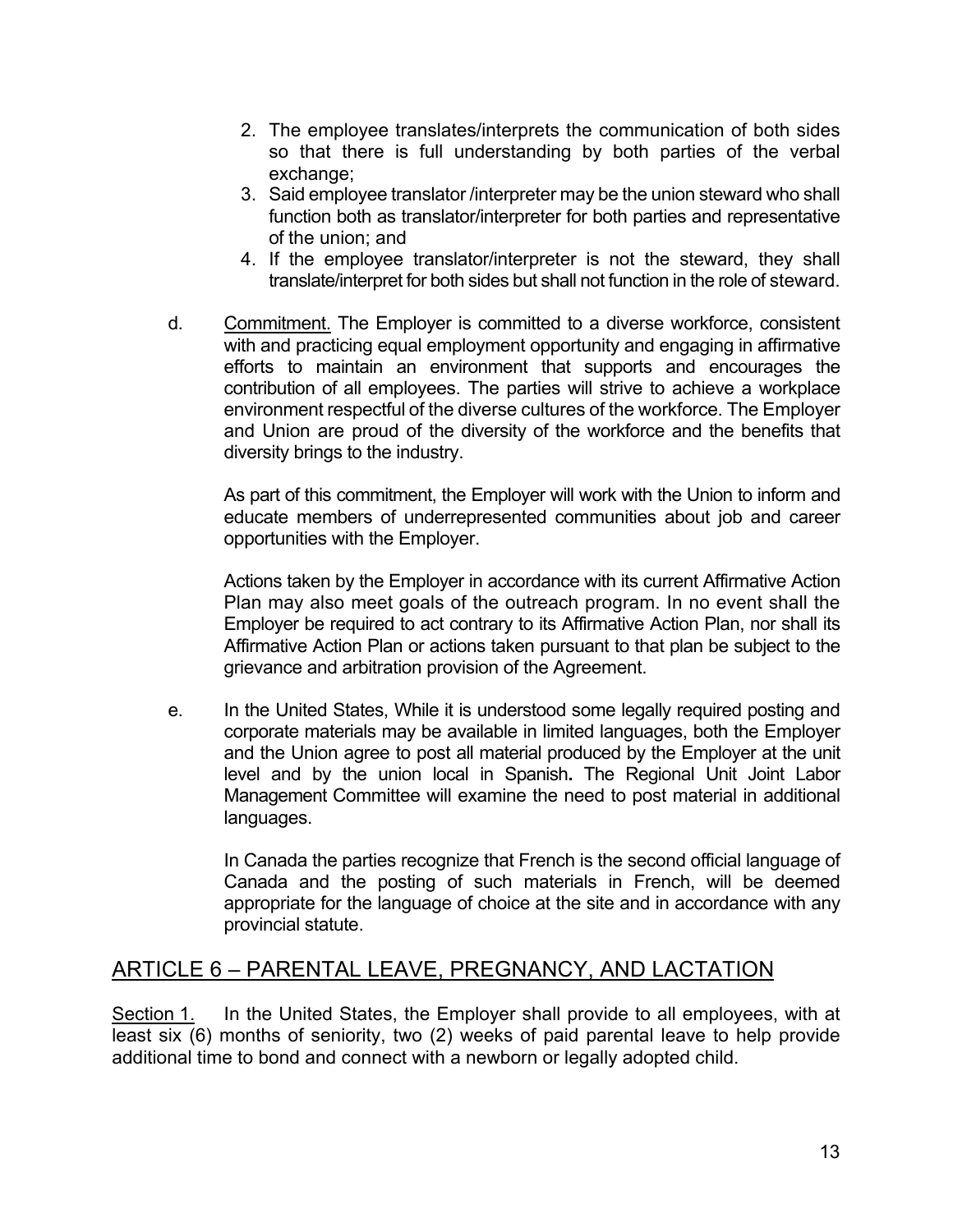In the event that the Employer's client increases the paid parental leave such increased leave shall be made available to the bargaining unit.

Section 2. Compass Group provides reasonable accommodations to qualified employees whose ability to perform their job functions is limited by pregnancy, childbirth, pregnancy-related medical conditions, or breastfeeding. The Company will engage in an interactive process with any employee that requests a pregnancy-related reasonable accommodation under this Policy. Requested pregnancy accommodations will be granted if they are reasonable and do not result in an undue hardship to the Company. Requests for a pregnancy accommodation will be evaluated on a case-by-case basis.

#### Workplace Reasonable Accommodations.

- a. Pregnancy Workplace Accommodation. If an employee needs a pregnancyrelated workplace accommodation, including but not limited to: modified duty work assignment, more frequent or additional breaks, assistance with lifting or carrying, modifications to equipment or assigned duties, or temporary transfer to another position, the employee should contact Human Resources.
- <span id="page-13-0"></span>b. Lactation Reasonable Accommodation. The Company will also provide reasonable break times for employees to express breast milk for nursing a child. If an employee needs such a break, the employee should alert their manager or Human Resources, who will work to find a place for these breaks that is private in nature and free from the view of co-workers and the public.

## ARTICLE 7 – NON-DISCRIMINATION AND HARASSMENT

Section 1. There shall be no discrimination by the parties against an employee on account of race, color, gender, age, creed, marital status, gender expression, gender identity, disability, sexual orientation or national origin or other protected status under applicable federal, state, provincial and local anti-discrimination laws. No employee shall be discriminated against because of their membership in the Union or because of any lawful activities by such employee on behalf of the Union.

#### Section 2. Sexual and other Forms of Harassment

Harassment will not be tolerated. Harassment for the purpose of this article includes but is not limited to, abusive or threatening language, conduct creating a hostile work environment, and sexual harassment.

Sexual harassment is also considered a form of sexual discrimination. No employee shall be subject to sexual harassment in the workplace. This shall include sexual harassment because of a person's sexual preference.

In this spirit a statement of policy and commitment to this principle will prevail in all work areas. The Employer will take all reasonable steps to eliminate sexual harassment from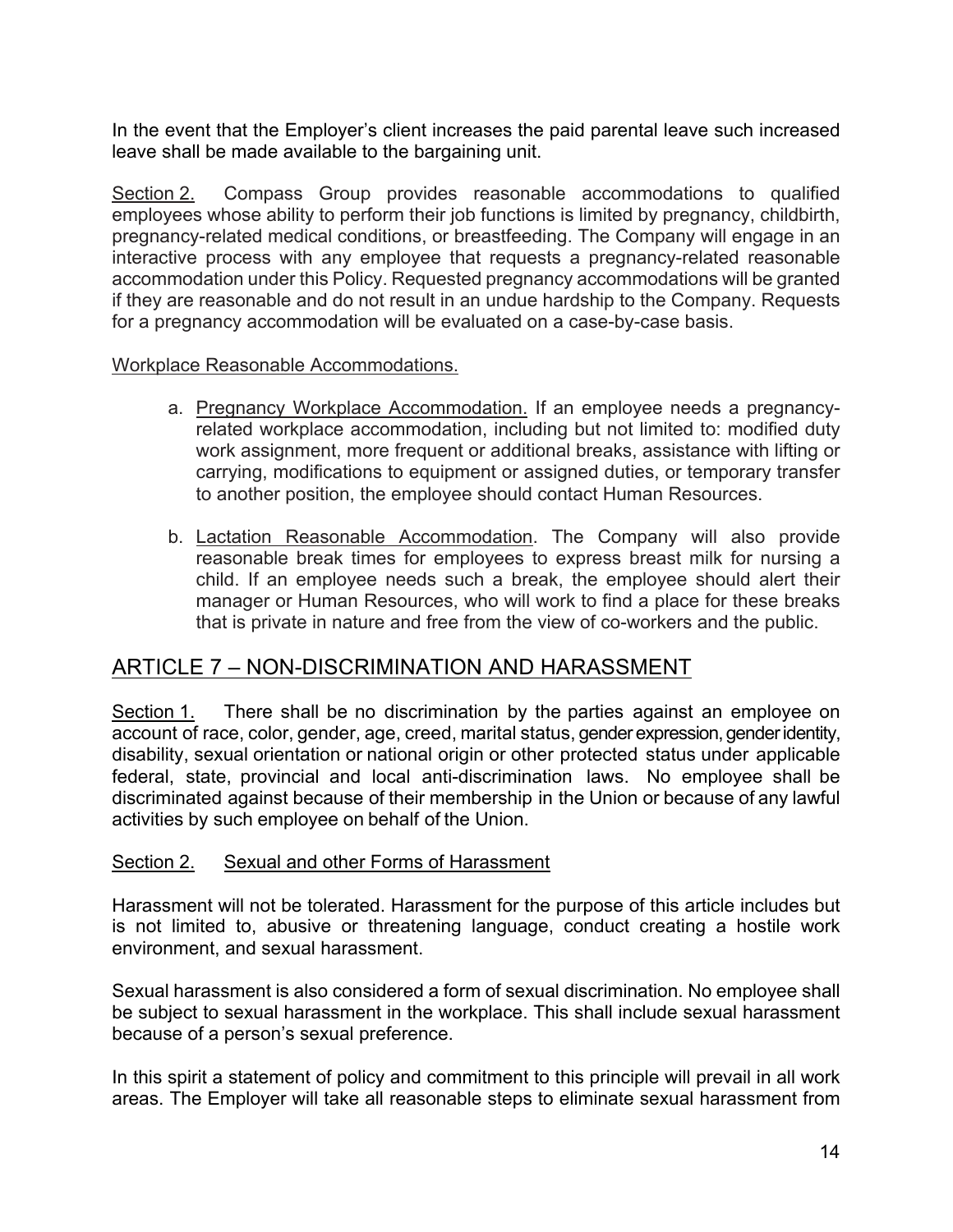the workplace whether from supervisors, employees or customers, including scheduling once each year, between January and March for all employees and supervisors, a mandatory online training and awareness program regarding the problem of sexual harassment, which complies with all applicable local, state, provincial and federal laws. Attendance at such training shall be on compensable time. The Employer will confer upon request with the Union regarding the content and scheduling of such programs. The first such training shall occur within sixty (60) days of the ratification of this Agreement.

Section 3. This agreement shall be interpreted to permit reasonable accommodations of disabled persons as required by state, provincial and/or federal laws, including the Americans with Disabilities Act (ADA), as amended. If providing such an accommodation would violate a specific term or terms of this Agreement, the parties agree to meet and discuss the reasonableness of the accommodation requested, whether it should be granted and if so, the duration for which it will be granted. The parties agree that any accommodation made by the Employer with respect to job duties or any other term or condition of employment shall not in any way become applicable to any other individual, class or group of employees, but shall apply only to the person accommodated.

#### Section 4.

- a. The Employer agrees to comply with all applicable state, provincial and federal laws prohibiting any such discrimination including, but not limited to, Title VII of the Civil Rights Act, the Americans with Disabilities Act, the Age Discrimination in Employment Act, applicable state or provincial anti-discrimination statutes including but not limited to any other applicable rules or regulations. The language of said laws is incorporated herein by reference in its entirety.
- b. Any and all claims by employees against Employer, its agents and/or employees, alleging discrimination in violation of these laws and/or any common law claims alleging discrimination shall be subject to the grievance and arbitration procedures set forth in Article 8 herein as the sole and exclusive remedy and forum for pursuit of said claims. The only exception to the procedures in Article 8 shall be that any claim alleging discrimination may be submitted to the grievance process in the same time period as required under the applicable statute for filing said claims in court or with an administrative agency. The arbitration of said claims shall be final and binding on all parties.
- c. The Union and Employer agree that this clause is intended to constitute a full waiver of the right of Employees and/or the Union to pursue such claims in court and the right to have said claims heard before a jury. If and when such claims proceed to arbitration, the arbitrator shall: (1) be selected from the following panels of arbitrators in rotation starting with the first-listed arbitrator:

#### East Coast Arbitrators

Susan Meredith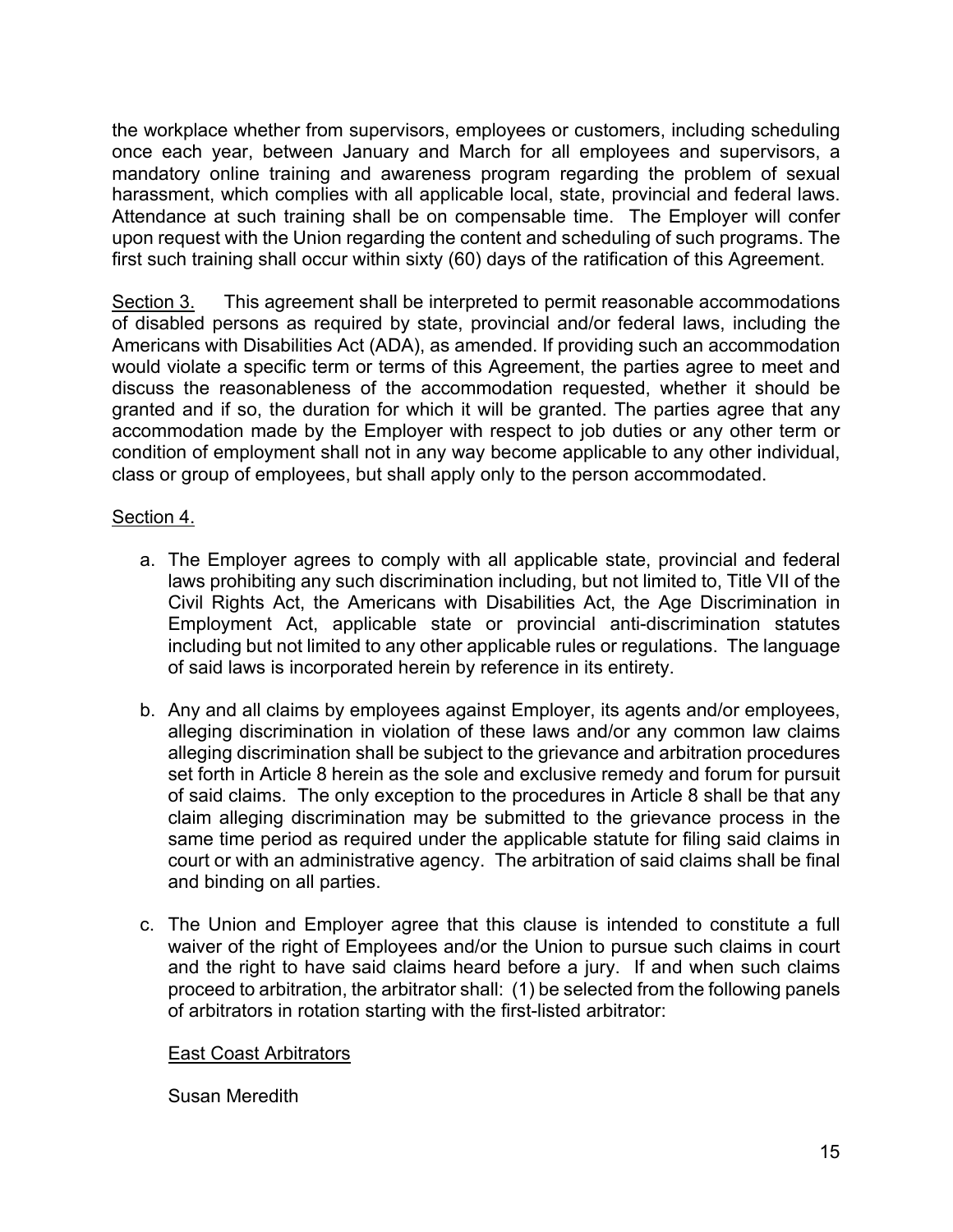James Litton David Vaughan;

West Coast Arbitrators

Sylvia Skratek Norman Brand John Kagel

Ontario Arbitrators

Sheri Price Gail Misra Ian Anderson

(2) apply the appropriate substantive state, provincial or federal law which is applicable to the claim; (3) follow the procedures set forth under the American Arbitration Association Employment Arbitration Procedures if in the United States; and (4) be empowered to award any and all remedies provided for under the applicable law.

d. The Employer shall pay the administrative costs of said arbitration and the arbitrator's fees, but the parties will bear their own attorney's fees and costs (e.g., witness fees, etc.). If and when the Union determines not to participate in any claim brought under this section, the employee shall have the right to continue to arbitrate said claim at the employee's expense for the employee's own attorney's fees and costs. An individual employee moving forward an arbitration will do so by contacting:

> Compass Group NAD Office of Labor Relations SVP Labor Relations & Chief Labor Counsel 2400 Yorkmont Road. CC2, 6<sup>th</sup> Fl. Charlotte, N.C. 28217 704-328-6894

e. The Union and the Employer further agree that they shall interpret this Agreement to be consistent with the Americans With Disabilities Act (ADA). Should a dispute arise with respect to such issues and should the parties fail to reach agreement, such dispute shall be submitted to final and binding arbitration as provided under this clause.

#### Section 5.

a. The Employer agrees to comply with all applicable state, provincial and federal wage and hour laws including, but not limited to, the Fair Labor Standards Act and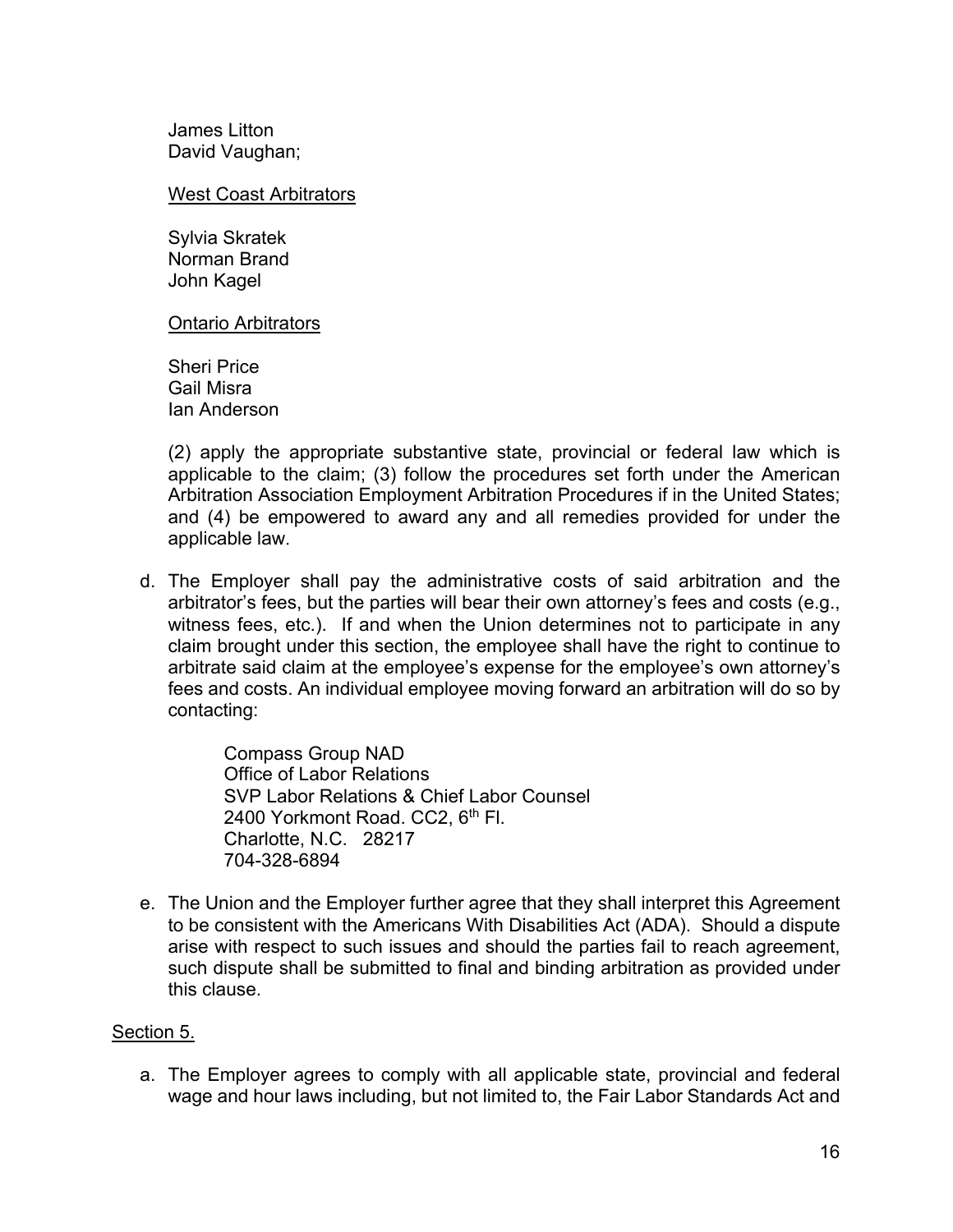any similar rules or regulations. The language of said laws is incorporated herein by reference in its entirety.

- b. Any and all claims by employees against the Employer, its agents and/or employees, alleging violations of these laws (including, but not limited to, claims for wages, overtime, premium pay, meal and rest break violations, waiting time penalties, inaccurate wage statements, improper deductions, unlawful reimbursements, and unfair business practices) and/or any common law claims for same (including, but not limited to, claims alleging conversion, breach of contract and/or implied contract, unjust enrichment and/or quantum meruit) shall be subject to the grievance and arbitration procedures set forth in Article 8 herein as the sole and exclusive remedy and forum for pursuit of said claims. The only exception to the procedures in Article 8 shall be that any such claim may be submitted to the grievance process in the same time period as required under the applicable law for filing said claims in court or with an administrative agency. The arbitration of said claims shall be final and binding on all parties.
- c. The Union and the Employer agree that this clause is intended to constitute a full waiver of the right of employees and/or the Union to pursue such claims in court and the right to have said claims heard before a jury. If and when such claims proceed to arbitration, the arbitrator shall: (1) be selected from the following panels of arbitrators in rotation starting with the first-listed arbitrator:

#### East Coast Arbitrators

Susan Meredith James Litton David Vaughan;

West Coast Arbitrators

Sylvia Skratek Norman Brand John Kagel

Ontario Arbitrators

Sheri Price Gail Misra Ian Anderson

(2) apply the appropriate substantive state, provincial or federal law which is applicable to the claim; (3) follow the procedures set forth under the American Arbitration Association Employment Arbitration Procedures, if in the United States;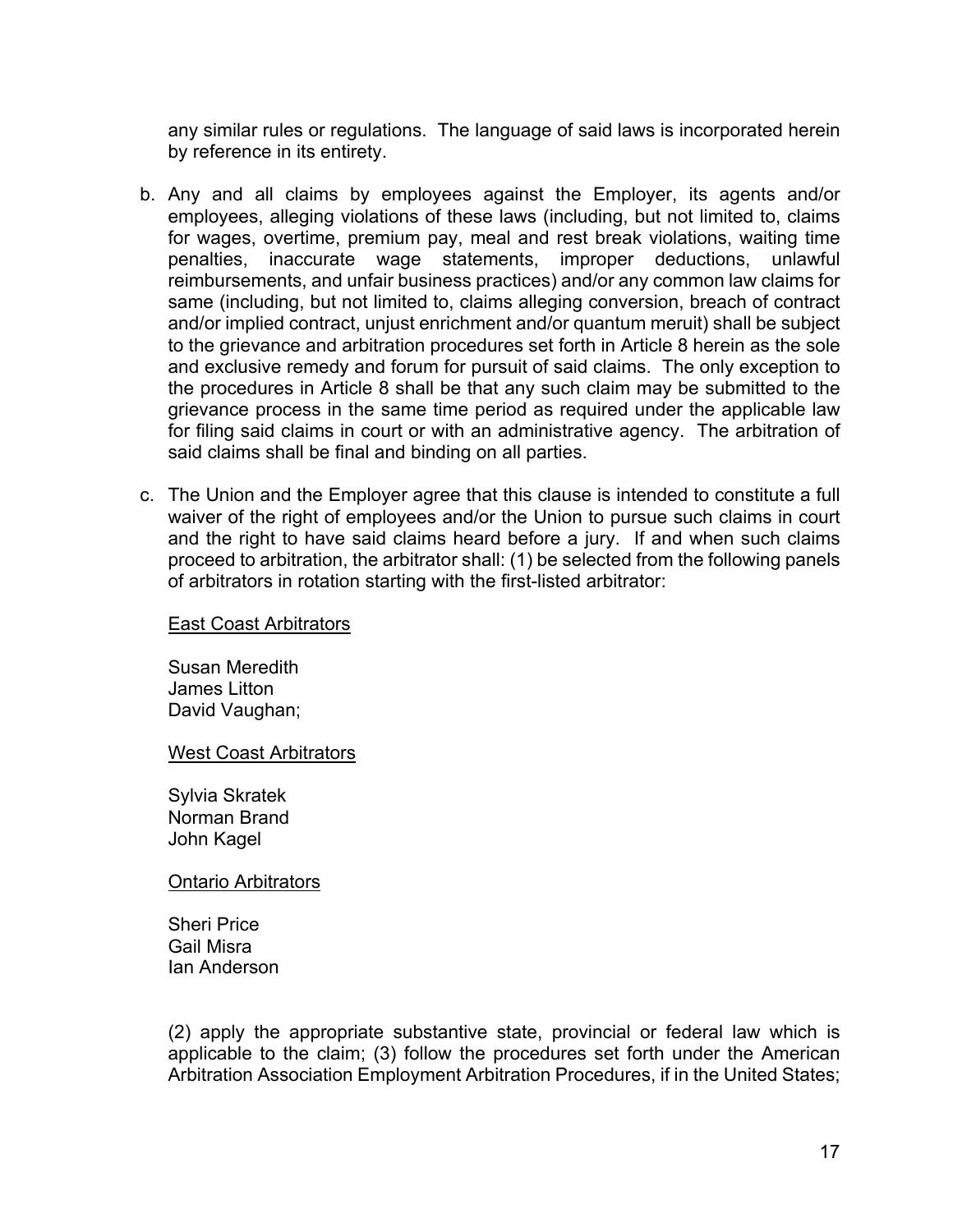and (4) be empowered to award any and all remedies provided for under applicable law.

d. The Employer shall pay the administrative costs of said arbitration and the arbitrator's fees, but the parties will bear their own attorney's fees and costs (e.g., witness fees, etc.). If and when the Union determines not to participate in any claim brought under this section, the employee shall have the right to continue to arbitrate said claim at the employee's expense for the employee's own attorney's fees and costs. Should a dispute arise with respect to such issues and should the parties fail to reach agreement, such dispute shall be submitted to final and binding arbitration as provided under this clause. An individual employee moving forward an arbitration will do so by contacting:

> <span id="page-17-0"></span>Compass Group NAD Office of Labor Relations SVP Labor Relations & Chief Labor Counsel 2400 Yorkmont Road, CC2, 6<sup>th</sup> Fl. Charlotte, N.C. 28217 704-328-6894

## ARTICLE 8 – GRIEVANCE PROCEDURE

Section 1. The term "Grievance" as used herein means any alleged violation, misinterpretation, or misapplication of this Agreement, and may be raised by an individual or group of individuals covered by this Agreement, or the Union on behalf of an individual or group of individuals covered by this Agreement. The claims covered by this Grievance and Arbitration Procedure include, but are not limited to, claims covered by the National Labor Relations Act and claims alleging unilateral change in the terms and conditions of employment.

Section 2. The parties agree that grievances must be processed and resolved as rapidly as possible. The number of days indicated at each step of the grievance procedure shall be considered maximum and every effort should be made to expedite the process. Failure on the part of management to respondwithin the time limits shall result in a grievance being automatically moved to the next step. The time limitations may be extended on a case-by-case basis by mutual agreement. Such extensions shall be in writing.

Section 3. The following constitutes the exclusive method for resolving grievances between the parties under this Agreement, unless any step is waived or modified, in writing, by mutual consent of the Employer and the Union. Grievances involving suspensions or terminations will proceed in accordance with Step Two.

#### Step One: First Step Grievance Protocol

a. The Employer and the Union agree to implement a Step One Process for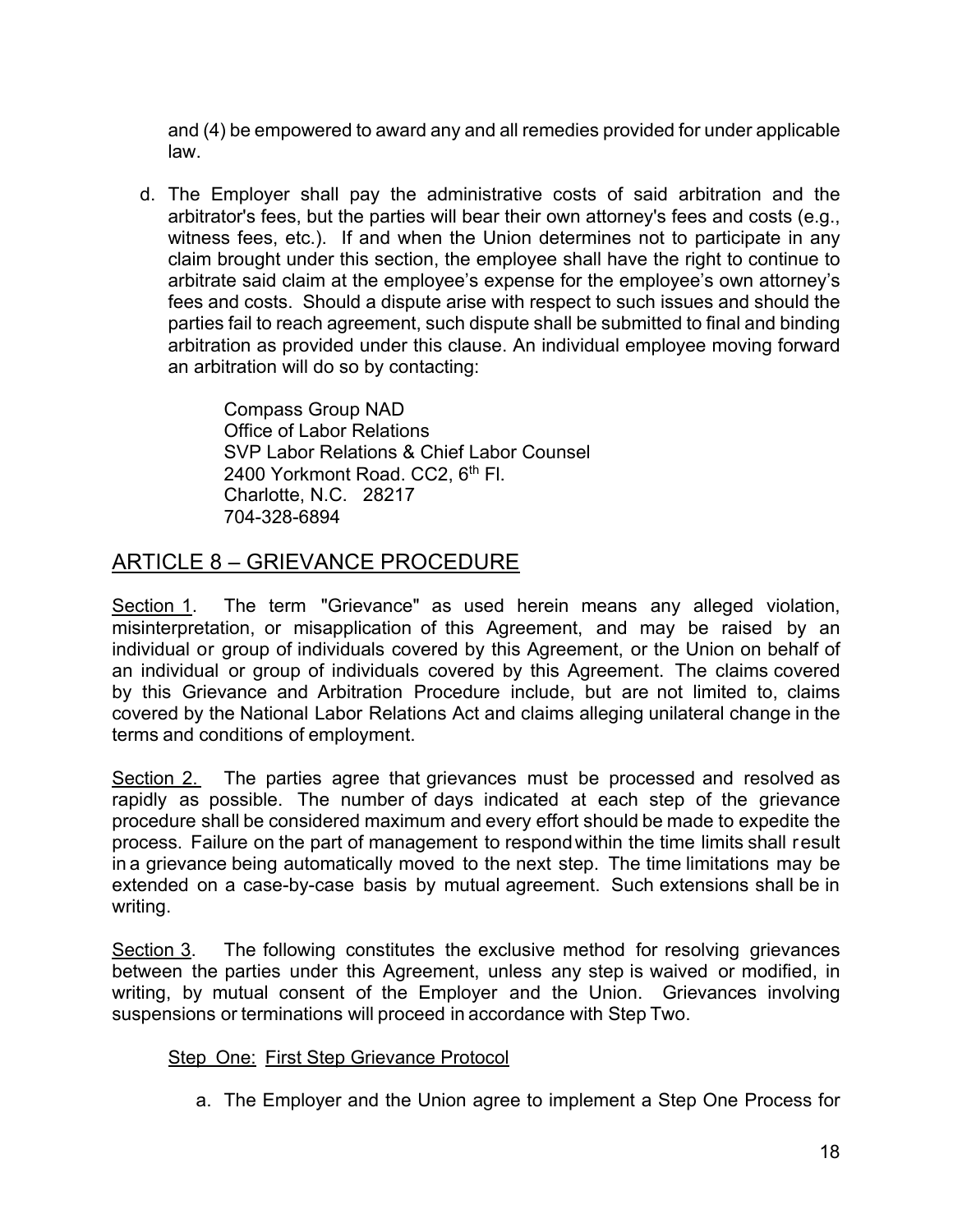employee complaints and disputes under the CBA. The Step One Process gives responsibility to employees, shop stewards and front line managers and supervisors to resolve workplace problems directly, quickly and cooperatively. The Step One Process is designed to reduce the level of formalism in the grievance procedure.

- b. Under the Step One Process, an employee with a complaint or dispute shall use his or her best efforts to, within ten (10) calendar days of the incident or circumstances giving rise to the dispute, or within ten (10) calendar days of the time the employee reasonably could have acquired knowledge of the event, present the matter to their immediate supervisor or manager. To initiate the Step One process, the employee must complete a Step One Meeting Request Form (Appendix A) and submit the Form to the supervisor or manager. Upon receipt of a Step One Meeting Request Form, the supervisor or manager shall schedule such meeting to be held within three (3) business days of such request. The manager or supervisor shall provide a copy of the Step One Meeting Request Form to the employee and shall provide a copy of the completed form to Human Resources.
- c. The supervisor or manager involved in the Step One Meeting shall use their best efforts to respond to the employee within seven (7) calendar days of such discussion. Such response may be in the form of a proposed resolution of the matter or may be a communication to the employee scheduling a meeting to further discuss the matter. In any event, at the conclusion of the Step One Meeting, the employee, shop steward, and supervisor/manager will complete a Step One Resolution Form (Appendix B). The employee will receive a hard copy of the completed Step One Resolution Form, and the supervisor or manager will send the union an electronic copy. If the Parties are unable to resolve a dispute or complaint in the Step One Process, such dispute or complaint may be reduced to writing as a formal grievance and shall proceed to Step 2 of Article 8.
- d. Settlements reached during the Step One Process shall be considered nonprecedent setting and non-prejudicial, unless the Employer and the Union expressly agree that the settlement shall be reduced to writing and may be used as precedent in the future. However, the Parties agree that if a resolution is reached during the Step One process, documentation of the resolution shall be prepared and signed off on by the supervisor/manager, the employee and the shop steward (if involved).
- e. The employee, supervisor/manager and the shop steward may mutually agree to waive the timelines noted above.
- f. Shop stewards and supervisors/managers shall have blank copies of the Step One Meeting Request Forms. Such forms shall also be kept in a centralized location accessible to employees in each kitchen and in the commissary.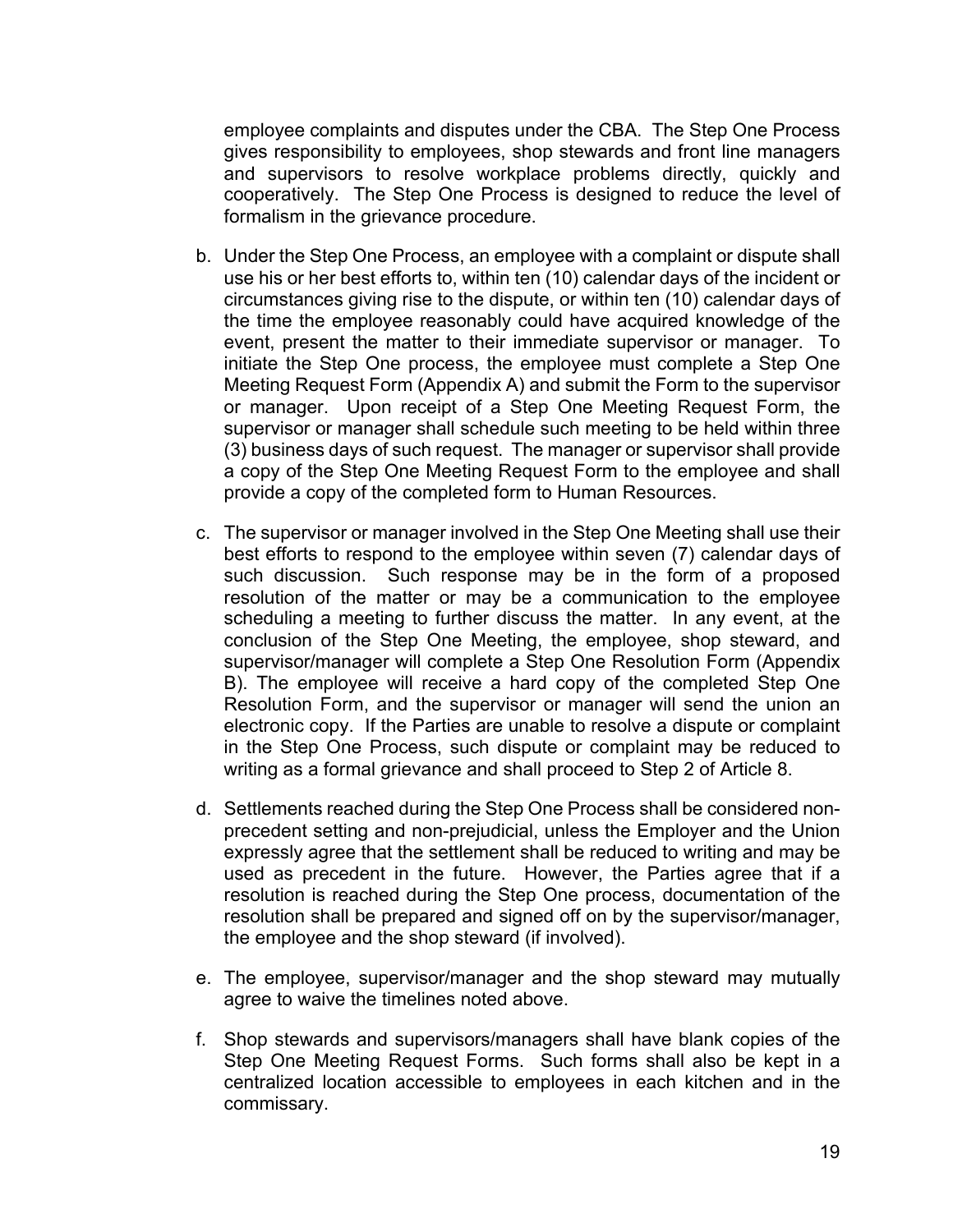- g. An employee has the right to request the involvement of the shop steward in this Step One Process. The Employer will ensure that either the requested shop steward (if on site) or another shop steward is present at the meeting.
- h. By Region or Unit, the Employer will be responsible for tracking the results and settlements under Step One. By the  $15<sup>th</sup>$  day of each month, the results from the previous month's Step One Meetings will be sent to the Designee of the President of UNITE HERE and the Local Union Representative, as designated by the Union, for review. The Local Representative, as designated by the Union, and Local Management will meet to discuss the results and settlements once a month. The Designee shall review such review the results and settlements as needed at Step Four or SJLMC.
- i. The Parties agree to provide jointly the Step One Process training to current management personnel and shop stewards within ninety (90) days of the signing of this Agreement. Refresher training will be scheduled at eighteen (18) month intervals for new management and shop stewards.

Step Two: If the Grievance is not resolved after Step One, then within seven (7) calendar days of the answer, the Grievance shall be reduced to writing and provided to the VP of Operations and/or Senior People Operations BP. The written Grievance shall list the specific provision(s) of this Agreement alleged to have beenviolated and remedy sought. Within seven (7) calendar days of the Grievance being filed in writing, a meeting shall occur between the VP of Operations and/or Senior People Operations BP, the Shop Steward and the grievant in an effort to resolve the Grievance. The VP of Operations and/or Senior People Operations BP shall provide a written response within seven (7) calendar days of the meeting.

#### Step Three: Grievance Mediation Procedure.

- a. If the matter is not satisfactorily resolved at Step Two of the Grievance Procedure the Union may file a written request for a Grievance Mediation hearing within seven (7) days of the Step Two response. If there is no response from management under Step Two, the Union shall have ten (10) days from the date of the Step Two meeting to submit the written request. The written grievance shall set forth the facts giving rise to the dispute including the date and person(s) involved and shall designate the grievant as well as the remedy sought.
- b. The Grievance Mediation shall be held within thirty (30) calendar days of the written request.
- c. The Grievance Mediation shall consists of two (2) management representatives and two (2) union representatives plus an FMCS neutral mediator who shall act as Chairman and who shall mediate the dispute in an attempt to have the parties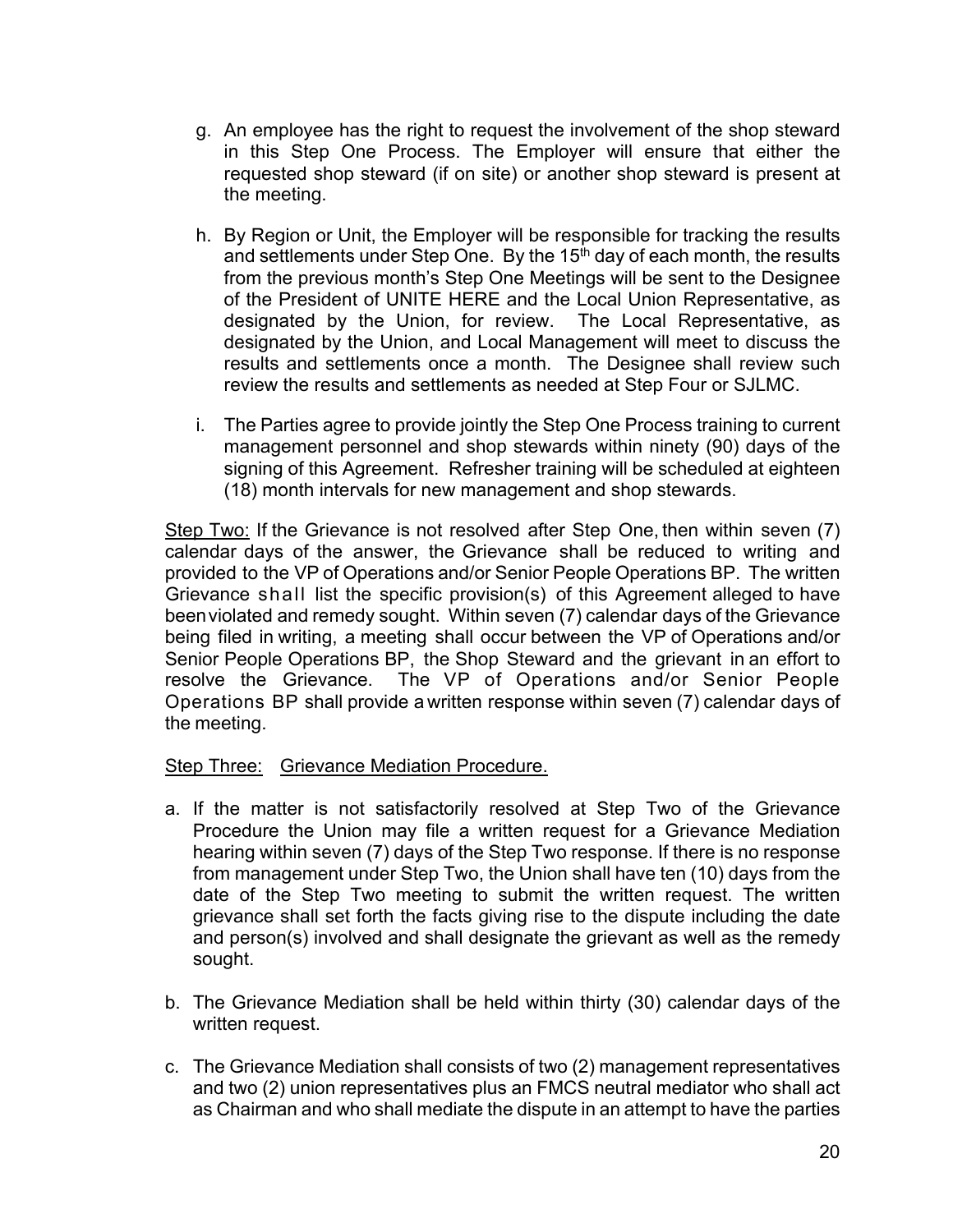reach a settlement. The manager involved in the incident or circumstances giving rise to the dispute should be present at the Grievance Mediation.

- d. The Grievance Mediation shall be governed by the following rules:
- 1. The grievant shall have a right to be present at the Grievance Mediation.
- 2. Each party shall have one (1) principal spokesperson.
- 3. Outside lawyers or consultants shall not participate in a Grievance Mediation.
- 4. Any documents presented to the mediator shall be returned to the respective parties at the conclusion of the hearing.
- 5. Proceedings shall be informal in nature. The presentation of evidence is not limited to that presented at earlier steps of the grievance procedure. The rules of evidence shall not apply and no formal record of the Grievance Mediation shall be made.
- 6. The mediator shall have the authority to meet separately with any person or persons but will not have the authority to compel a resolution of a grievance.
- 7. If no settlement is reached, the mediator shall provide the parties with an immediate written advisory decision.
- 8. The mediator shall state the grounds for their advisory decision.
- 9. Grievance Mediation shall occur regularly in each region to ensure prompt resolution of all grievances and disputes and shall be on a schedule to be developed by the Regional JLMC and approved by the National JLMC.
- 10. The Grievance Mediation shall have no power to alter or amend the terms of the Collective Bargaining Agreement.
- 11. The cost of the mediator shall be split between Compass and UNITE HERE.

#### Step Four: System Wide Step

If the parties are unable to resolve the grievance at Step Three of the grievance procedure, prior to filing a demand for arbitration, Compass's Chief People Officer and the President of UNITE HERE International, or their respective designees, with settlement authority, shall meet within thirty (30) calendar days of the Step Three responses in an effort to resolve the dispute. If there is no resolution (whether during or after the meeting), or if there is no response by the Labor Relations Representative within ten (10) calendar days of this meeting, either the International President or the Chief People Officer shall have thirty (30) calendar days to file a Demand for Arbitration as outlined in this Article. This thirty (30) calendar day period shall begin either ten days after the meeting, or on the date the Employer sends written notification to the Union that the grievance is denied. If no such Demand is filed within thirty (30) calendar days as outlined, the grievance shall not proceed to arbitration. The timelines set forth herein may be extended by mutual agreement of the parties.

Step Five: If the Grievance cannot be satisfactorily adjusted at Step Four, the matter may be referred by the International or the Chief People Officer, for final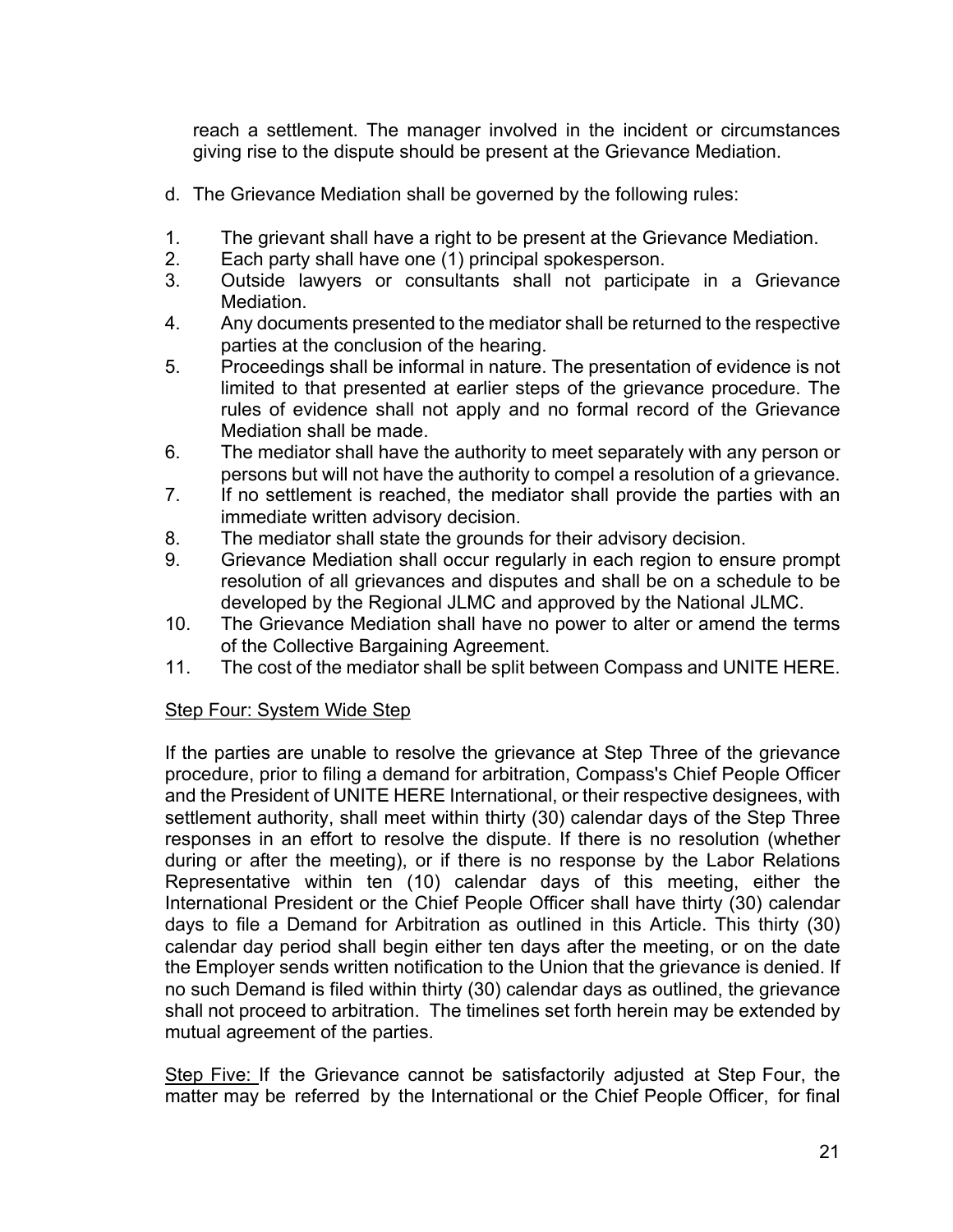decision and determination to an impartial arbitrator. Every demand for arbitration shall be submitted for final and binding adjudication by an arbitrator selected exclusively from the parties' Permanent Arbitrator Panel ("PAP"). The PAP shall consist of a pool of six arbitrators comprised of three nominees from each party. All designees must be arbitrators registered and in good standing with the American Arbitration Association's National Academy Panel of Arbitrators. In the event a PAP position becomes vacant the party from whose list the vacancy originated shall nominate and appoint a permanent replacement. Upon the timely filing of a demand for arbitration, an arbitrator shall be selected within five calendar days by the parties alternately striking names from the PAP list after first removing the name of the last arbitrator to have heard and decided a case. The union shall always make the first strike from the list. The Arbitrators are named in Exhibit A.

The arbitrator selected through the above request for arbitration filing process shall hold a hearing promptly and shall issue a written decision not later than thirty (30) calendar days from date of the close of the hearings or, if oral hearings have been waived, then from the date on which the written final statements and proofs on issues were submitted. The decision of the arbitrator shall be final and binding upon the parties. The arbitrator shall be bound and governed by the provisions of this Agreement and the arbitrator shall be limited to the interpretation of the terms set forth in the Agreement. The arbitrator may enter an ex-parte default award. Both parties agree that a judgement may be entered enforcing any award as above in the United States District Court having jurisdiction over the status of the principal office the Employer.

The Arbitrator shall have no power to add, subtract from or modify any terms of the Agreement.

Costs of the arbitrator shall be shared equally by the parties. Any other expenses incurred, including but not limited to the presentation of witnesses shall be paid by the party incurring same.

Expedited Termination Grievances Only: Any grievance of an employee termination may be expedited by the Union or the Employer following the Step Three answer. It will be scheduled for the first available date offered by the selected arbitrator. The arbitrator will conduct the hearing without transcript and the parties will present all post-witness argument without written briefs. The arbitrator will issue a determination within seven (7) days of the close of the hearing.

Section 4. To facilitate the efficient and timely administration of this Article, Parties may participate in grievance investigations and meetings via telephone. Shop Stewards may use a computer designated by the Employer to scan and e-mail documents to the Union Offices, only before or after their shift or during their meal break upon approval by a supervisor or manager.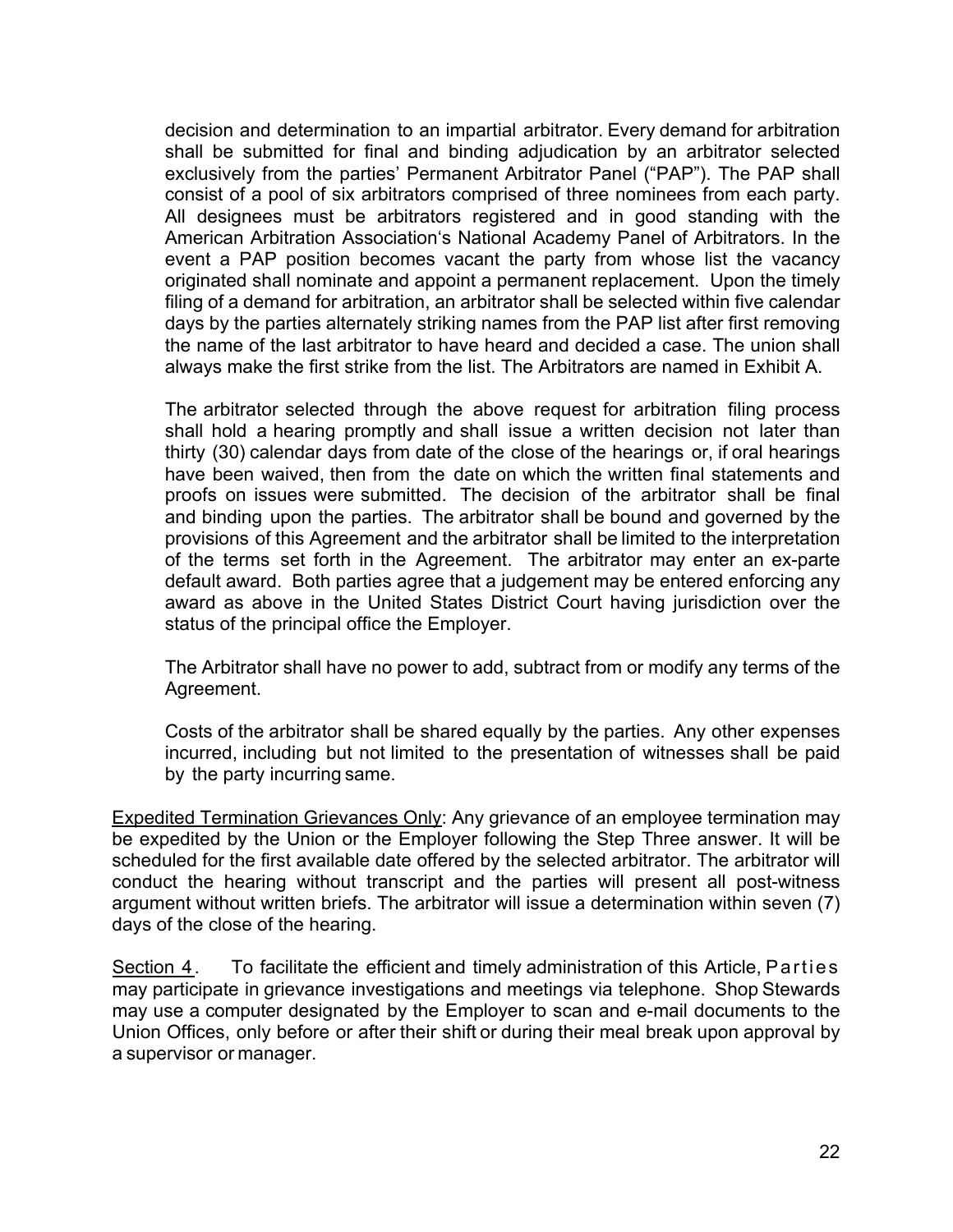Section 5. No Delegations or Demonstrations: All disputes and grievances arising between the parties shall be resolved expeditiously and effectively through the grievance procedure and dispute resolution provisions of this Agreement including its grievance, grievance mediation, arbitration, and JLMC provisions. Any dispute or grievance that isn't resolved in a timely manner under these procedures may be referred in writing on an emergency basis for expedited consideration by the President of the International Union and the Compass Chief People Person.

- a. Employees will utilize the dispute resolution process set forth herein to resolve all grievances and issues and will not engage in demonstrations, delegations, group protest, adverse publicity, or any other means to resolve such grievances and issues.
- b. The Union will not participate it, condone, lead, or in any way be party to any demonstration, group protest, adverse publicity, or any other means to resolve such grievances and issues other than the dispute resolution process set forth herein. The Union will publicly disavow any such actions and promptly act to stop them if one occurs.

Section 6. The System JLMC shall periodically review the results of grievance mediations and arbitrations at the Regional level to ensure that all participants are proceeding in good faith to resolve all disputes locally and expeditiously.

Section 7. Grievance Procedure for Employer/Union. The Employer and/or the Union shall be free to file grievances as described in (a) hereof directly with the other party. The initial consideration of such grievances shall commence with the Grievance Mediation as provided for in Step 3.

## ARTICLE 9 – JUST CAUSE, DISCIPLINE & DISCHARGE

<span id="page-22-0"></span>Section 1. Non-probationary employees shall be discharged, suspended, barred or otherwise disciplined only with just cause. The Employer will promptly advise the Union of any discharge or discipline. In the event the Union claims the discharge or suspension is unjust the grievance may be referred directly to Step 2 of the grievance procedure within fourteen (14) calendar days of the occurrence.

Section 2. An employee shall be permitted to have a Shop Steward or Union representative at any meeting with the Employer, or its agents, which meeting is for the purpose of investigating alleged misconduct by the employee that might be the basis for, or which may result in, the discharge, suspension or other disciplinary action with respect to the employee. If the employee indicates that they wish a steward to be present, and one is not available, the disciplinary meeting shall be temporarily postponed but not for more than two (2) days unless it is an event covered in Section 4 below. In such cases, another bargaining unit person of the employee's choosing shall be asked to sit in as a witness.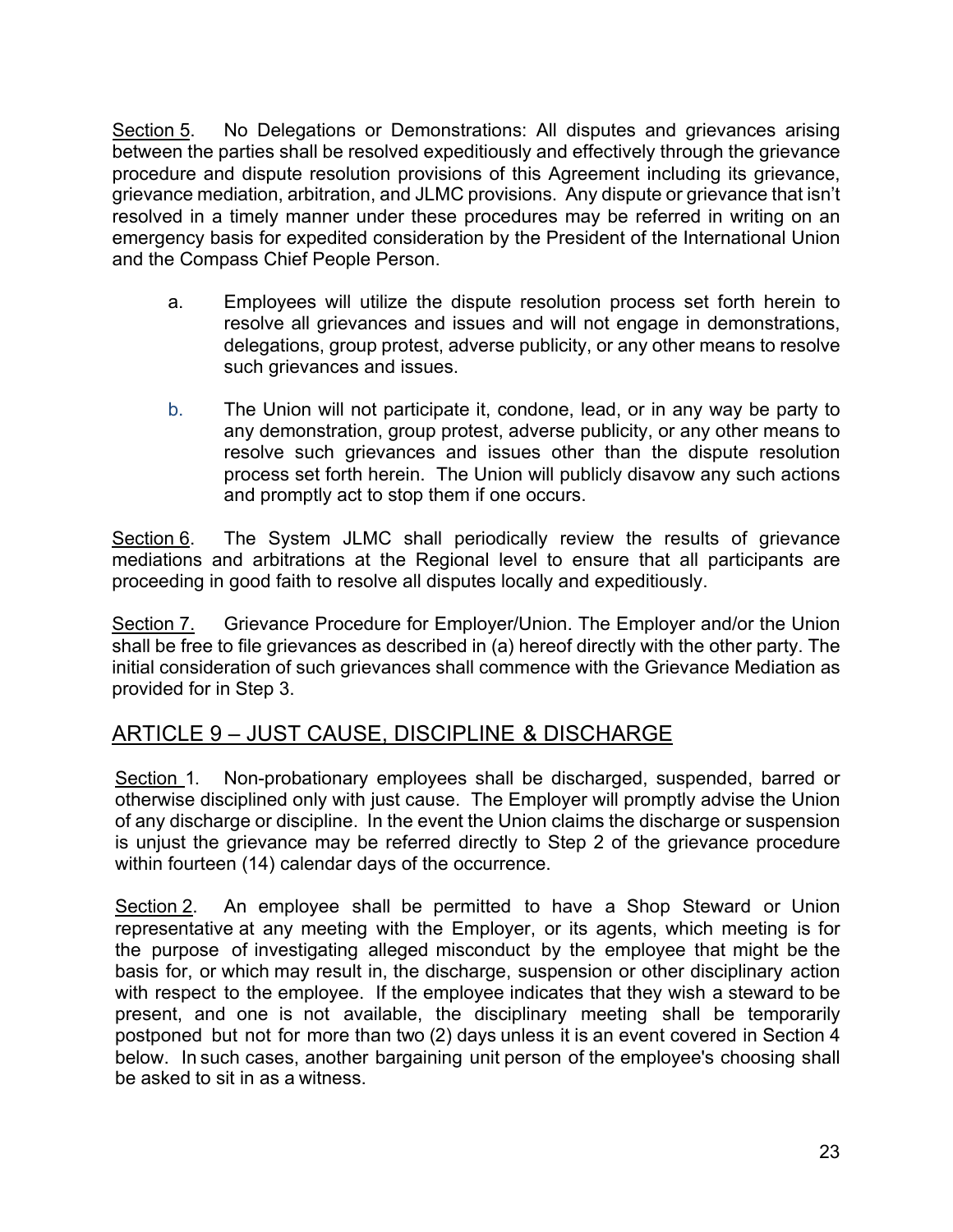Section 3. Disciplinary or corrective counseling notices may not be considered as a step in progressive discipline if they werewrittenmore than twelve (12) months prior to the date of a new disciplinary or corrective counseling action. Such documents more than twelve (12) months old may only be used as evidence that an employee was aware of a rule or policy. Copies of all formal written discipline shall be provided to the Union Steward present at the counseling session or the Union Steward assigned to the shift.

Section 4. At the final step of progressive discipline, or in the event of a single serious incident or rule violation, the employee may be suspended pending investigation and with the intention to terminate. The Union shall be given notice of such suspension within three (3) days, excluding Saturday, Sunday and contract holidays. The final disposition of the matter shall be made within seven (7) calendar days, and notice of disposition shall be sent to the Union. Notices are to be sent by e-mail. However, the Employer may request additional time in order to continue its investigation from the Union. The Union will not arbitrarily deny such request.

Section 5. For discipline situations that are appropriate for progressive discipline the progressive steps shall be:

- 1. First Written Warning
- 2. Second Written Warning
- 3. Final Written Warning
- 4. Suspension  $(1 3 \text{ days})$
- 5. Suspension pending investigation and decision to terminate

Section 6. Attendance issues shall be considered on a separate disciplinary track, separate from other issues. Cash handling issues shall be considered on their own disciplinary track, separate from other issues.

Section 7. In cases of severe misconduct, employees may be discharged without prior notice. Examples of severe misconduct include, but are not limited to, the following:

- a. Unauthorized possession, use, sale, or distribution of alcoholic beverages on Company or client premises;
- b. Possession, use, sale or distribution of illegal drugs or other controlled substances;
- c. Theft;
- d. Insubordination;
- e. Fighting; and
- f. Job abandonment.

The above types of misconduct are illustrative only, and in no way present an inclusive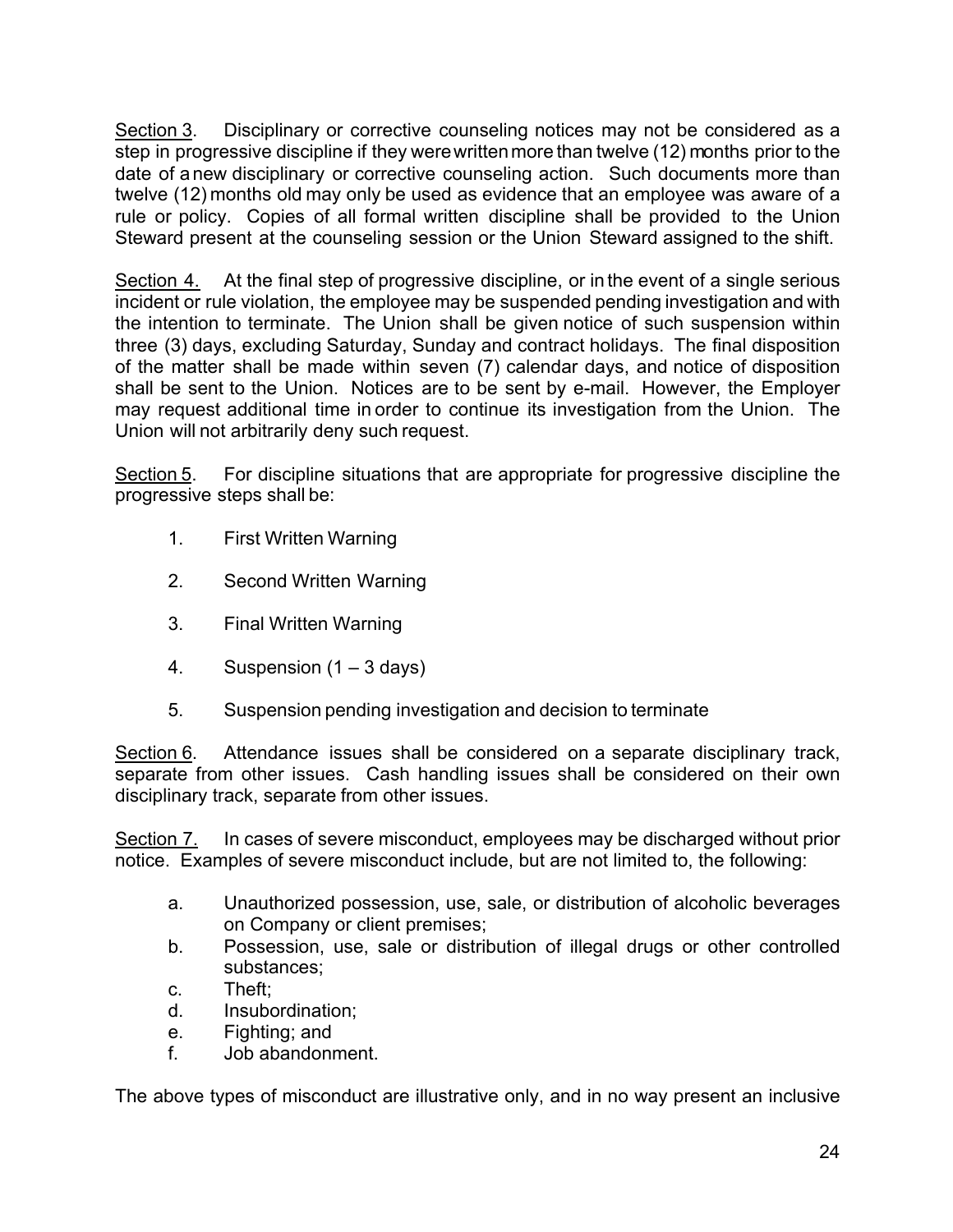list of actions which may result in immediate discharge.

Section  $8$ . All discipline will be given within seven (7) calendar days of the event which triggered the discipline or within seven (7) calendar days of when the supervisor or the manager would have reasonably known of the event which triggered the discipline. The Employer may request additional time to continue its investigation from the Union. The Union will not arbitrarily deny such request.

Section 9. Informal counseling shall normally be given prior to any written warning, though not required.

Section 10. Employees shall not receive discipline or attendance points towards discipline for not being able to call off or within the time frames of the Employers Time and Attendance Policy for reasons such as a medical emergency or incarceration.

## <span id="page-24-0"></span>ARTICLE 10 – DRUGS & ALCOHOL

Section 1*.* The Employer and the Union recognize that they must endeavor to provide safe and efficient operations for the protection and benefit of the general public, its guests and its employees. As part of its efforts to achieve that goal, it must require that its work be performed by employees who are not under the influence of illegal drugs or alcohol at work. For purposes of this Agreement, the term "drugs" shall include both drugs and alcohol, as appropriate.

Section 2. Where the Employer has reasonable cause to believe that an employee is under the influence of alcohol or a controlled substance, or if there is evidence that an employee has directly contributed to an accident that causes property damage or personal injury to the employee or to any other person, such as unusual conduct or a pattern of injuries, an employee, after being notified of the contents of this subsection, must consent to an immediate physical examination at an independent medical facility or suffer the penalty of discharge.

Section 3. The Employer shall pay for the cost of the examination, and the employee shall be paid for all time required for the examination. A blood alcohol level at or in excess of the current level allowed by law provides an absolute presumption that an employee is under the influence of alcohol. A positive reading for the presence of any illegal or controlled substance resulting from a gc/ms test, shall constitute just cause for discharge.

Section 4. In the event an employee is discovered to have an alcohol or substance abuse problem during the course of his or her employment, such individual will be given one (1) opportunity to seek treatment and shall not suffer the loss of employment. Such opportunity for treatment shall be made available if the employee informs the Employer about his or her alcohol or substance abuse problem before they violate the Employer's work rules. In the event that an employee informs the Employer about his or her need for treatment only after the employee has violated the Employer's work rules, the Employer, at its sole discretion, may make a one-time opportunity for treatment available to such employee. Such offer shall be made in a non-discriminatory manner.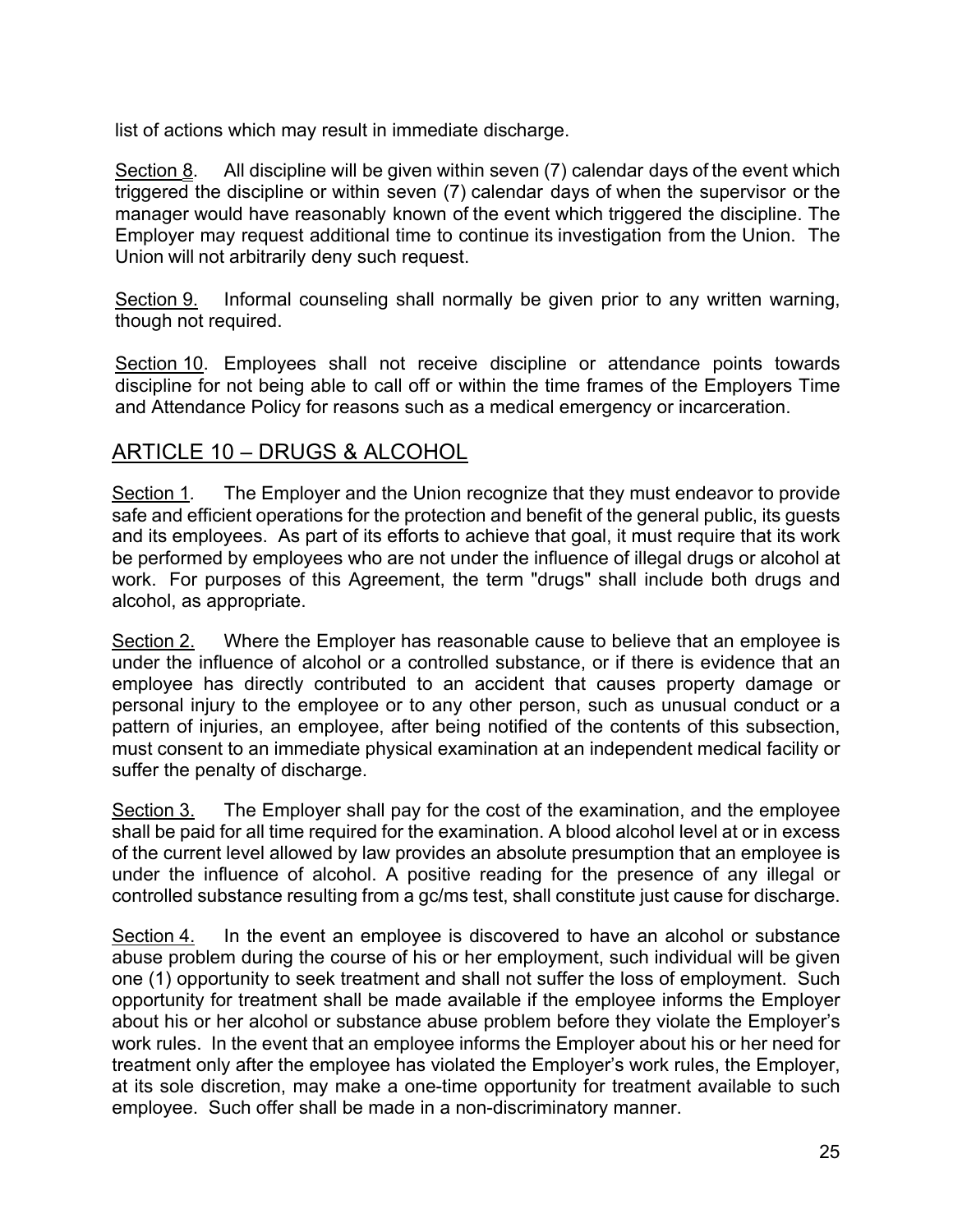## ARTICLE 11 – SENIORITY

<span id="page-25-0"></span>Section 1. The purpose of seniority is to accord consideration to senior employees in recognition of their length of service to their Employer. Seniority is intended to provide maximum work opportunity to senior employees with respect to layoffs and recalls, vacations, and such other purposes as expressly provided by this Agreement (i.e., shift assignments, days off and overtime). Notwithstanding the purpose of seniority, it is not intended to allow senior employees the option of changing hours of work, days off, and shift assignments on a day to day or any other basis not expressly permitted by this Agreement.

Section 2. Seniority shall govern with respect to layoff and recall, vacation, choice of shifts, days off and overtime subject to the Employer's establishment of designated work schedules. For purposes of this Section, seniority shall be the last date of hire in a food service position at Google.

Section 3. In the event that two or more employees are hired on the same day their seniority shall be decided by lottery.

Section 4. Seniority shall be deemed broken for the following reasons:

- a. A voluntary quit;
- b. A discharge for just cause,
- c. Failure to return to work in accordance with the terms of an approved leave of absence;
- d. A continuous layoff equal of twenty-four (24) months from the date the layoff began;
- e. Failure to return to work within five (5) days of notice sent to the last address on file by registered mail and by telephone to the last phone number on file;
- f. Illness or injury absence equal to the employee's length of service when the leave began or twelve (12) months, whichever is less, unless not allowed by law;
- <span id="page-25-1"></span>g. Three (3) consecutive workdays no call/no show unless failure to call is due to an emergency beyond the control of the employee.

## ARTICLE 12 – PROBATIONARY PERIOD

Section 1. The first sixty (60) workdays of employment for all new employees shall be considered a probationary period for purposes of this Agreement. The Employer may extend probation an additional thirty (30) workdays upon notice and consent from the Union.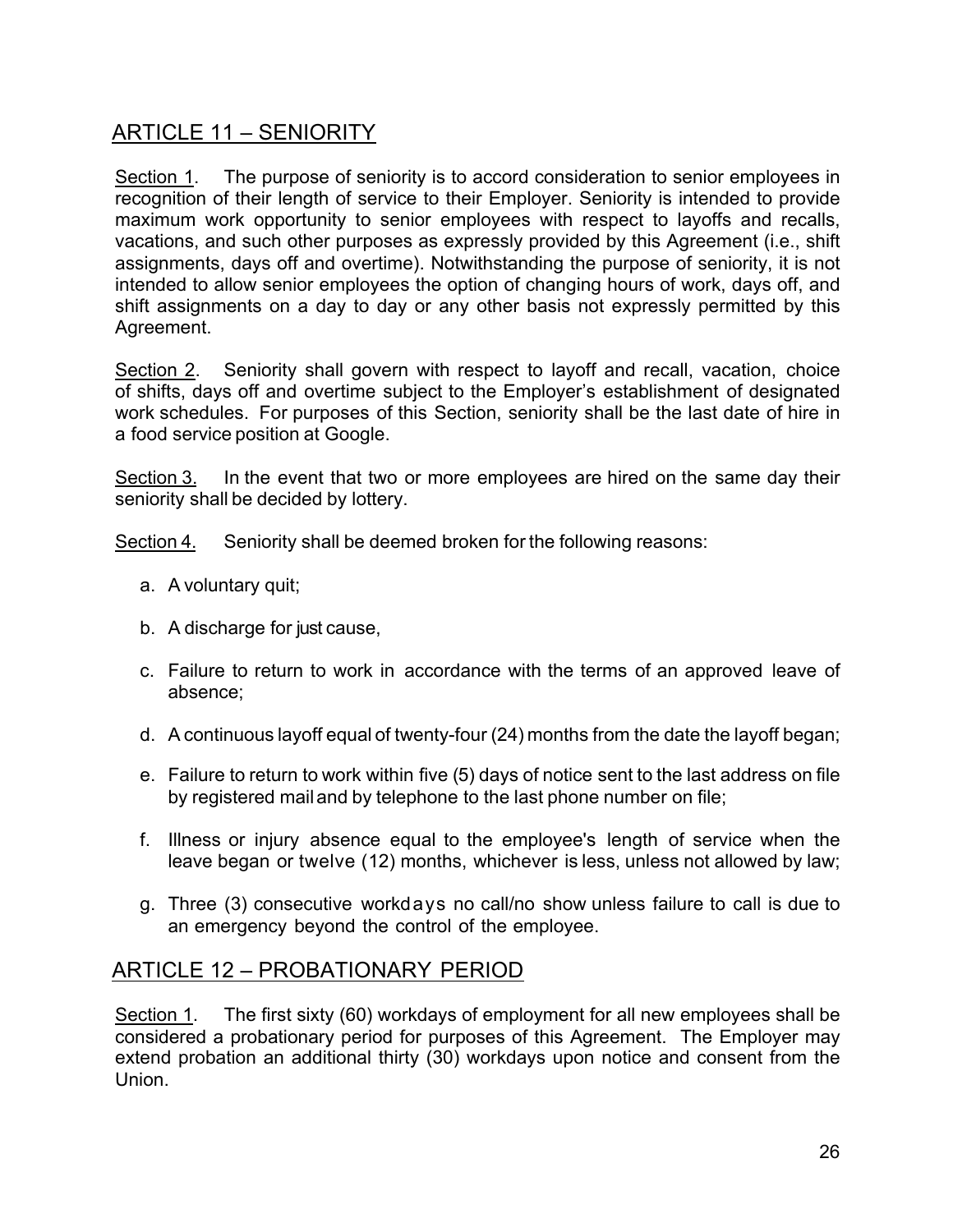Section 2. During the aforementioned probationary period, the Employer may discharge such employee for any reason whatsoever. Any employee discharged during such probationary period shall not have recourse to the grievance procedure as set forth in this Agreement.

## ARTICLE 13 – FORCE REDUCTIONS, BUMPING, RECALL

<span id="page-26-0"></span>Section 1. In the event of a reduction in force, the least senior person in the affected job classification shall be the first person to be laid off so long as the remaining employees are qualified to perform the remaining work with minimal training. The displaced employee may bump a less senior employee in the bargaining unit provided they have the seniority and are qualified to perform the work successfully with minimal training. If the displaced employee bumps into a lower classification for more than three (3) months, the employee's rate of pay shall be reduced by the difference between the two (2) classification rates found in the applicable wage rider. The displaced employee without seniority to bump shall be laid off.

Section 2. Employees shall be recalled to their former position in inverse order of seniority as business needs dictate. If the employee returns to their prior classification, they shall be paid their former rate of pay plus any increases that have occurred during their displacement.

Section 3. Notice of recall shall be sent to the employee's last known address on file with the Employer and by telephone to the last known phone number on file with the Employer. It is the employee's responsibility to maintain up to date address and phone information on file with the Employer.

Section 4. Employees shall be provided with letters from the Employer, notifying them of the layoff, and the expected date of return if known.

## <span id="page-26-1"></span>ARTICLE 14 – VACANCIES

Section 1. All vacancies shall be posted in writing for seven (7) calendar days on internal bulletin boards in each facility and nationally on the Employer's website. A copy of the posting shall be given to the Shop Steward and sent via email to the Union Representative. Persons shall apply for the posted vacancies by either signing their names to the posting notice or by sending a written request to the Local Director of Operations. Selection will be conducted within fourteen (14) calendar days of the completion of the posting period. When more than one active current employee meets the qualifications for a position, selection of employee to fill the vacancy ·shall be governed by seniority.

Section 2. Vacancy shall be defined as a regular position which is vacated by the separation of an employee and one the Employer determines should be replaced or a newly created position.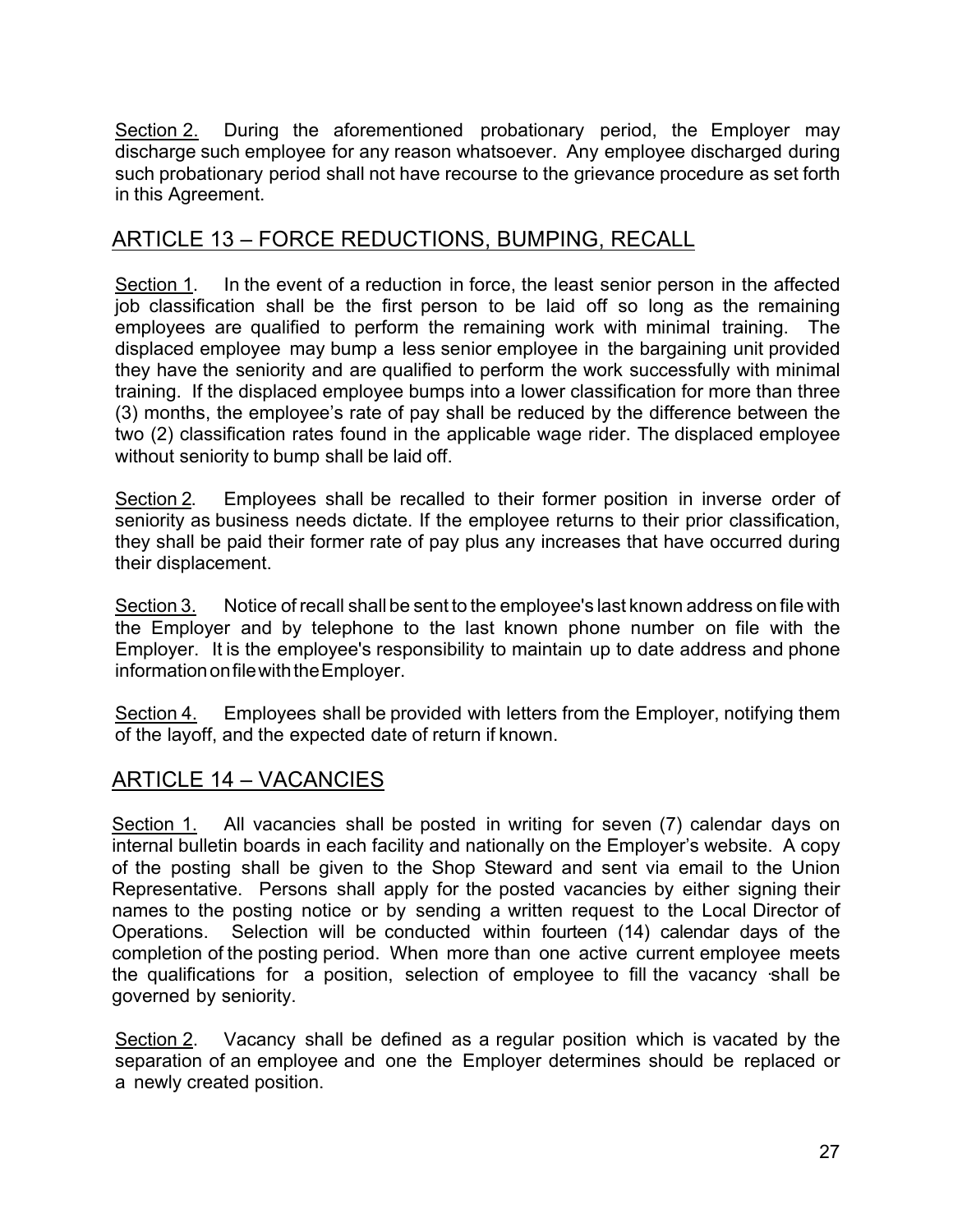Section 3. The first thirty (30) workdays of employment in a new job title for any existing employee will be considered a trial period for the purpose of this Agreement. The Employer shall be entitled to extend the trial period for an additional thirty (30) workdays upon written notification to the Union.

- a. During the aforementioned trial period, the employee's service in the new position may be ended by the Employer for any reason. If they are disqualified during the trial period by the Employer or, if they ask to be returned to their prior position during the trial period, they may not bid again for a period of six (6) months.
- b. Upon such disqualification or if they ask, the employee shall be entitled to return to the position previously held or a substantially similar position and they shall suffer no loss of seniority occasioned by the promotion.
- <span id="page-27-0"></span>c. Employees who successfully bid for new promotional opportunities may apply for a subsequent promotional opportunity without a time bar restriction.

Section 4. Employees who receive promotions to non-bargaining unit positions shall retain seniority within the bargaining unit in the event that they return to their prior positions within one (1) year.

## ARTICLE 15 – TRANSFERS AND REASSIGNMENTS

Section 1. An employee may request a transfer or reassignment to an equal or lower rated position. The Employer agrees that it will make reasonable efforts to accommodate such employee. Any impact on the rate of pay and/or benefits of the employee caused by said move shall be governed by this collective bargaining Agreement.

## <span id="page-27-1"></span>ARTICLE 16 – TECHNOLOGICAL CHANGES

The parties agree that reaching agreement on technological changes and issues related to automation is fundamental to a positive relationship between the parties. To that end, the parties have agreed to comply with the Compass Group and UNITE HERE International Union National Technology Agreement and Committee Structure ("the Technology Agreement"). The Technology Agreement sets forth a process by which the Employer and UNITE HERE discuss, bargain over, and allow the Employer to implement new technologies when needed. This process calls for a sharing of information, timely discussion, mediation, and arbitration if necessary, regarding the introduction of new technology. It also provides for local implementation committees with respect to implementation issues that can arise with new technology. In addition, severance, job retraining, and job recapture rights are included in The Technology Agreement. The Technology Agreement including its Technology Agreement and Committee Structure ("TJLMC") are incorporated by reference into this collective bargaining agreement.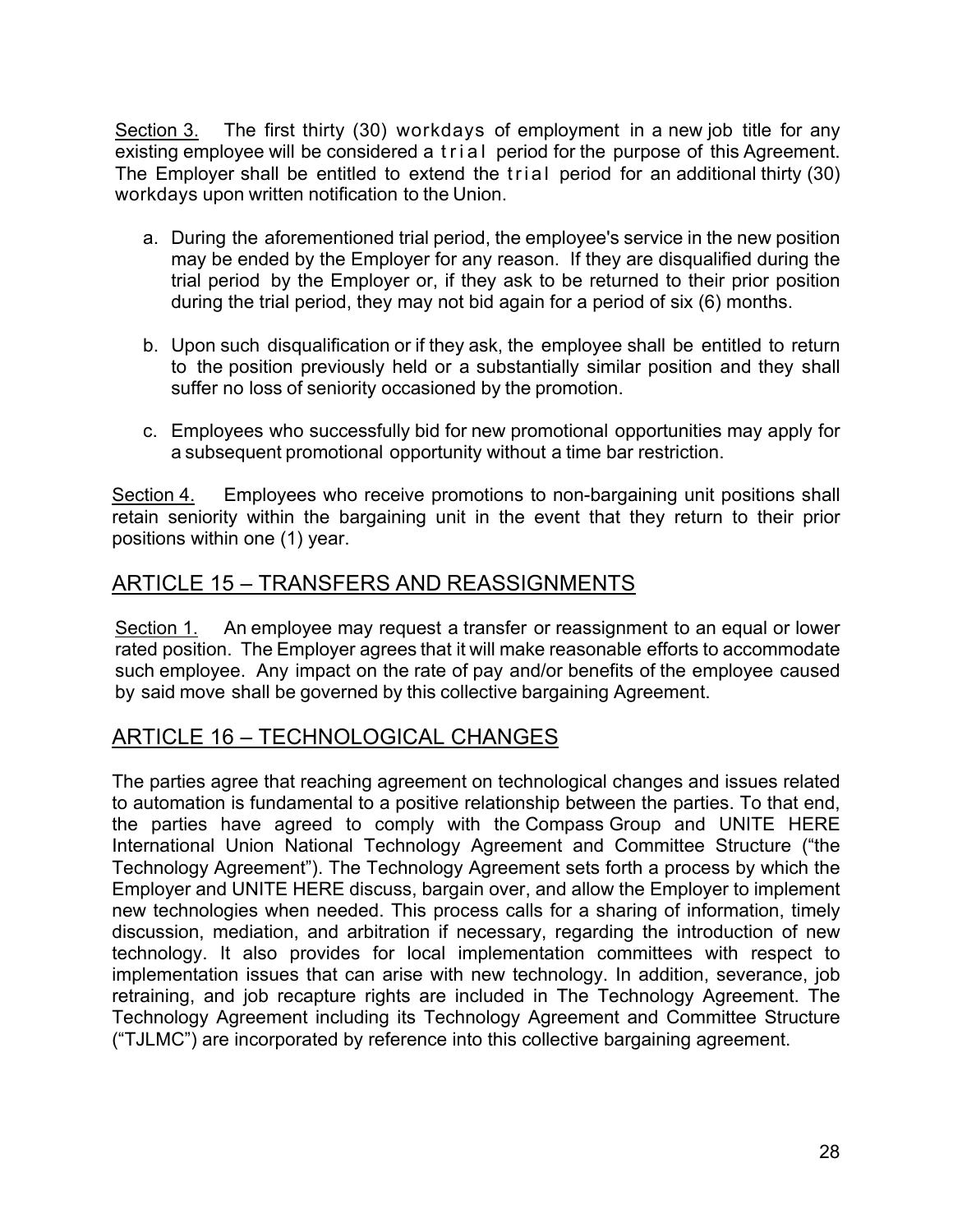## <span id="page-28-0"></span>ARTICLE 17 – SAFETY

Section 1. The Employer will ensure that the working environment and all conditions of work are maintained in a safe manner and that all safety devices and equipment required by the various health codes and other applicable statutes are supplied to maintain a safe environment.

Section 2. A Joint Safety and Health Committee ("Committee") will be established by the Employer and the Union, composed of three (3) members of the bargaining unit selected by the Union and up to three (3) members of management selected by the Employer. The Committee shall be organized to provide assistance in identifying and eliminating potential safety hazards throughout the facility. The Employer will coordinate the meetings of the Committee. This Committee will meet periodically, but no less than quarterly at which time they will conduct a walk-around inspection. The Employer will consider all of the recommendations from the Committee in good faith. Issues raised in the Joint Safety and Health Committee not resolved by the Committee may be elevated to the System Joint Labor Management Committee. The System JLMC may establish a System Joint Safety and Health Committee at its own discretion.

Section 3. Protective Equipment. The Employer shall make available appropriate personal protective equipment and replace for normal wear and tear as needed, at no cost to the employee. Employees are expected to use/wear all protective equipment and are responsible for lost protective equipment. The Employer will supply latex gloves (or latex free gloves ) as needed. Latex gloves will not be used in place of "cut" gloves and the Employer will supply sufficient "cut" gloves to all employees and will not require any employee to perform knife work or handle any slicing apparatus without a "cut" glove. Failure to wear a "cut" glove when performing knife work or handling any slicing apparatus will result in disciplinary action.

## <span id="page-28-1"></span>ARTICLE 18 – LEAVES

Section 1. Upon written notice to the Employer, an employee with at least six (6) months of service may apply for a personal leave of absence of up to sixty (60) days. An employee must submit a written request at least thirty (30) calendar days in advance; however, the Employer will consider exceptions for unforeseen circumstances. The application shall specify the reason and the requested length of time for leave. The leave may be extended by mutual agreement of the parties in writing in advance of the conclusion of the original leave. The employee shall give a minimum of fifteen (15) days' notice of such request. Employees must receive approval by the Employer for the leave; such approval will not be unreasonably withheld.

Section 2. Medical leaves of absence, without loss of seniority (of up to twelve (12) months, or length of service, whichever is less), shall be granted by the Employer upon a reasonable showing by the employee of medical necessity. A medical leave of absence, whether due to occupational or non-occupational injury or illness, may not exceed the period of time the employee is certified as being medically disabled from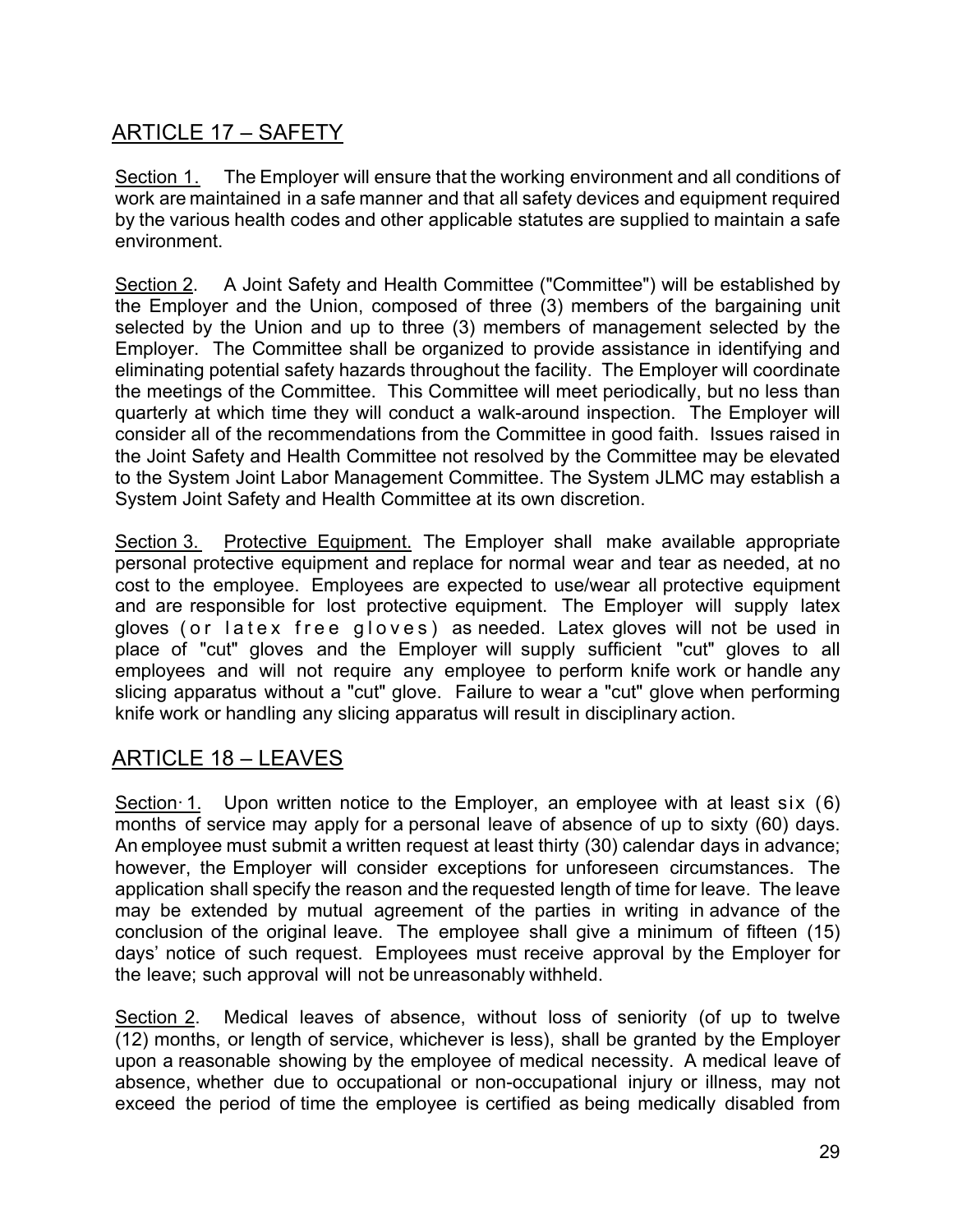resuming work. In the event an employee medically able to return to work desires to extend the leave of absence, the employee shall notify the Employer and apply for a personal leave of absence in accordance with the requirements of this Article for personal leaves of absence.

For employees taking a medical leave of absence (including maternity leave) which is supported by a physician's statement verifying the medical need for the leave, upon showing of reasonable cause, an employee at any time may be requested to submit to a medical examination at Employer expense and upon reasonable notice. At the option of the employee, the examination may be made by a physician of their own choosing. In this event, the employee shall bear the expense of the examination by the physician of their own choosing. The results must be made available to a physician of the Employer's choosing for evaluation.

Employees with at least twelve months of seniority will be eligible to receive up to twelve (12) months of continuous leave in connection with the birth or adoption of a child and bonding with the baby, inclusive of available statutory leaves. Such leave will be unpaid and without continued medical coverage except as mandated by statute. Employees shall provide a note upon Employer request.

Section 3. The continuation of insurance and the division of premium expense for insurance coverage during medical leave is controlled by the guidelines of the Family and Medical Leave Act.

Section 4. Inthe event an employee is hired or appointed to short-term employment with the Union, the employee shall be allowed to take leave, subject to the Employer's legitimate business needs. Such leave shall not exceed twelve (12) months. No more than one for every hundred employees in a Campus shall be awarded such leave at a time, unless mutually agreed upon by the Parties. The Employer shall continue to pay for the employee's benefits during such leaves provided that the Union and/or employee reimburse the company in full for such benefits. The employee shall continue to pay their share of any benefits. During such leave the Employer will continue the seniority of the employee on leave and the accrual of benefits based on seniority.

Section 5. Upon the Union's request and subject to the Employer's business requirements, union members serving as stewards, alternate stewards under this contract shall be granted special training leaves to attend group trainings provided by the union. Such leaves will be unpaid and will not adversely affect an employee's seniority or benefits. The Union will work with the Employer to schedule such training in a manner that minimizes the impact of the attendees' absence on the Employer's business, and will provide the Employer with as much notice as is practicable, which in any event shall not be less than ten (10) working days.

Section 6. An employee who enters the armed forces of the United States, or is called to active duty or military training, will be granted an unpaid leave of absence according to current state and federal laws.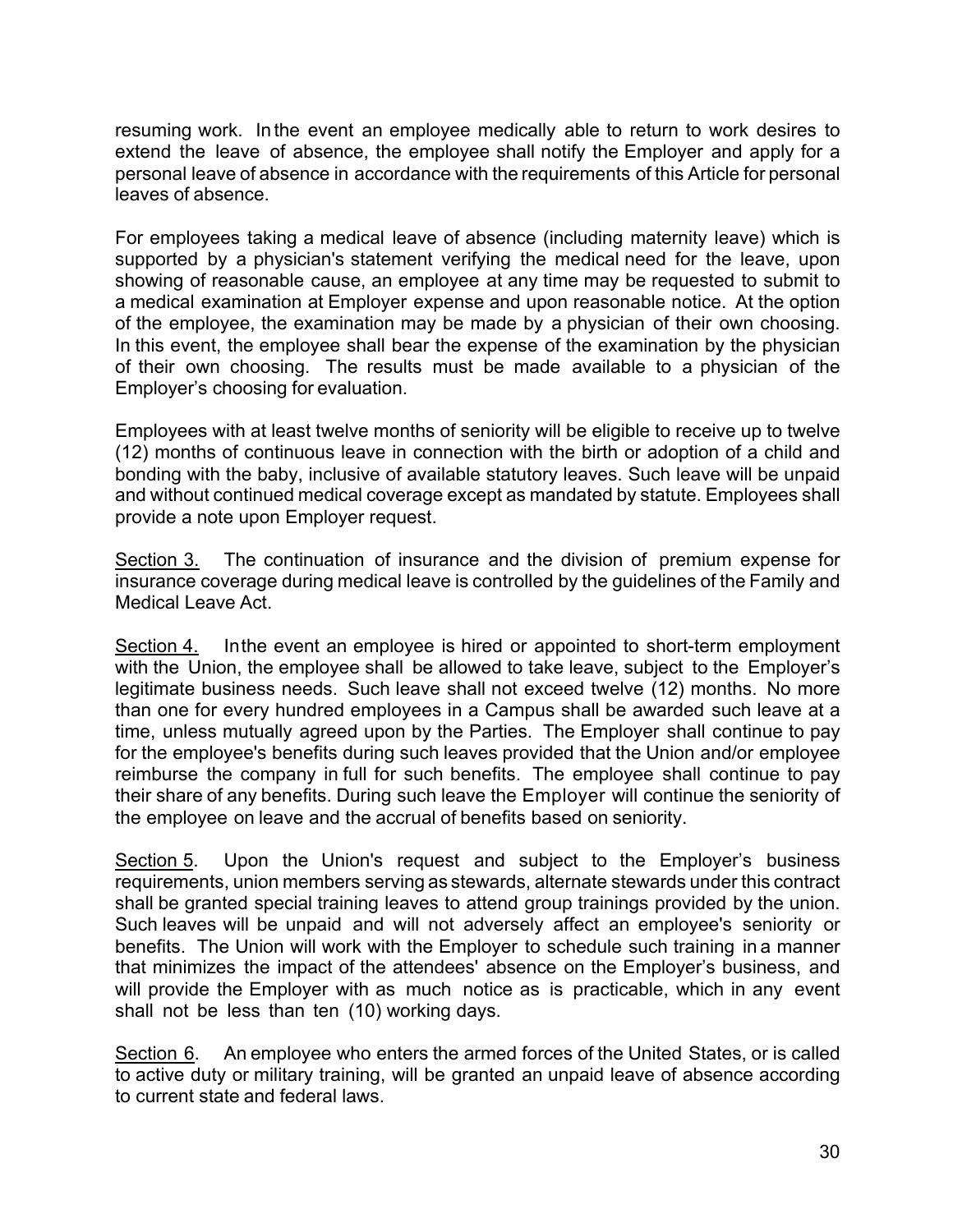Section 7. An employee returning from any leave shall be entitled to reinstatement to their position, hours and Campus unless the position has been eliminated as a result of layoffs or other legitimate business needs. In such event, the employee may use their seniority as provided for in Article 13 - Force Reductions and Bumping/Recall.

Section 8. An employee may, at their option, utilize paid vacation during a medical leave of absence or FMLA leave of absence.

Section 9. No leave of absence, whether medical or personal, may exceed the employee's length of service with the Employer or one (1) year, whichever period is shorter. No leave of absence for any on the job injury or illness shall exceed the employee's length of service with the Employer or twenty-four months (24) months, whichever period is shorter. The Employee must have a medical release in order to return to work within the aforementioned time limits.

## <span id="page-30-0"></span>ARTICLE 19 – BARGAINING UNITWORK

Section 1. Supervisors and other non-bargaining unit employees will not perform bargaining unit work except when there are no unit employees to perform the work needed or when such is necessary for the legitimate emergencies or for the instruction of personnel.

Section 2. The Employer may use the services of a temporary employment agency when there are not enough qualified bargaining unit employees to perform the work or there is conflict with a qualified employee's regular schedule but not substantially beyond current practice.

Section 3. If an absence is known at least eight (8) hours in advance and management has determined that the vacancy should be filled, the vacancy will be filled using the method in Articles 36 and 37 prior to the use of temporary employment agencies. The Employer will first offer additional hours to qualified, available employees who will not incur overtime, including "splitting" the hours, if necessary, then the Employer will offer additional hours to qualified available employees who may incur overtime, including "splitting" the hours, if necessary.

## <span id="page-30-1"></span>ARTICLE 20 – NOREDUCTIONS

Section 1. No employee shall have their wages, benefits or other working conditions reduced as a result of the signing of this Agreement unless mutually agreed upon by the parties.

## ARTICLE 21 – UNION STATUS AND MEMBERSHIP DUES CHECK OFF

<span id="page-30-2"></span>Section 1. The Employer agrees that it will, during the full term of this Agreement or any renewal thereof, deduct per paycheck from the earnings of employees who have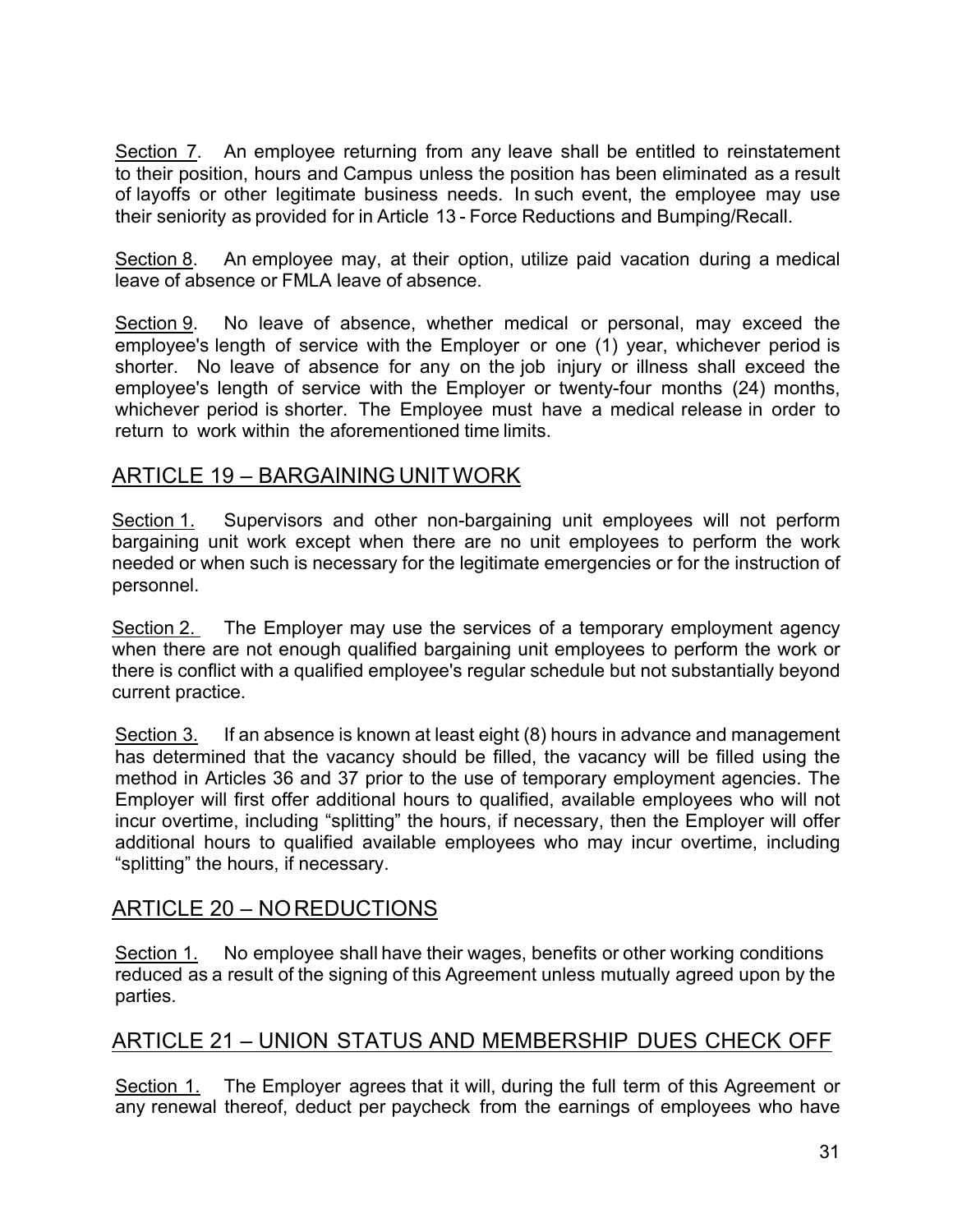signed an appropriate authorization and filed same with the Employer, Union dues, assessments, initiation fees, arrears and reinstatement fees and remit the total deductions monthly to the Union or to such person as may be designated by the Union. The form of such authorization has been agreed upon and such authorization shall be irrevocable for a period of one (1) year from the date the same is signed or until the termination of the Agreement, whichever occurs sooner, provided that such authorization shall be automatically renewed and shall be irrevocable for the successive periods of one (1) year each or for the period of each succeeding applicable collective bargaining agreement between the parties, whichever shall be shorter, unless written notice is given by the employee to both the Employer and the Union not more than twenty (20) nor less than ten days prior to the expiration of each period of one (1) year or of the expiration of each applicable collective bargaining agreement between the parties, whichever occurs sooner.

Section 2. No later, than the 15th day of each month, the Employer shall submit one check for the previous month's dues deductions together with one list of all bargaining unit employees, showing their names, their social security numbers, their dates of hire, hourly wage rate, Campus, District and cafe, classification, home address, phone number, average hours, status (FT/PT/LOA/Terminated) and the total amount deducted from each employee each month, and the reason if no deduction was made. The Employer shall, deposit the list in an electronic format approved by the Union on the Union's FTP site or will send the approved list by e-mail. The Employer shall show on the employee's statement of earnings and withholdings the Union fees deducted and remitted to the Union. This statement will serve as the member's dues receipt.

Section 3. Employees shall become and remain members of the Union in good standing upon completion of thirty (30) days of employment with the Employer or thirty (30) days after the effective date of this Agreement, whichever is later.

Within ten (10) days after receipt of written notice from the Union that any employee covered by this agreement has failed pursuant to the terms of this Article, to tender payment of the periodic dues and initiation fees and other costs germane to new employees and uniformly required for retaining membership in the Union, the Employer shall terminate the employee.

Section 4. In order to simplify the Employer's and the Union's administration of this section, the Employer shall upon the hiring of new employees give each employee an application for union membership and a dues check-off authorization form. The Employer shall remit the completed forms to the union monthly. All new employees shall be entitled to receive a thirty (30) minute orientation provided by the Union.

Where practicable and/or where such meetings take place, the Employer shall provide the Union the option to participate in an orientation meeting, without management present, for each new employee or group of employees. In advance of the orientation meeting, the Employer shall provide the Union with the location and time of the orientation meeting. Neither the Employer nor the Union shall make any negative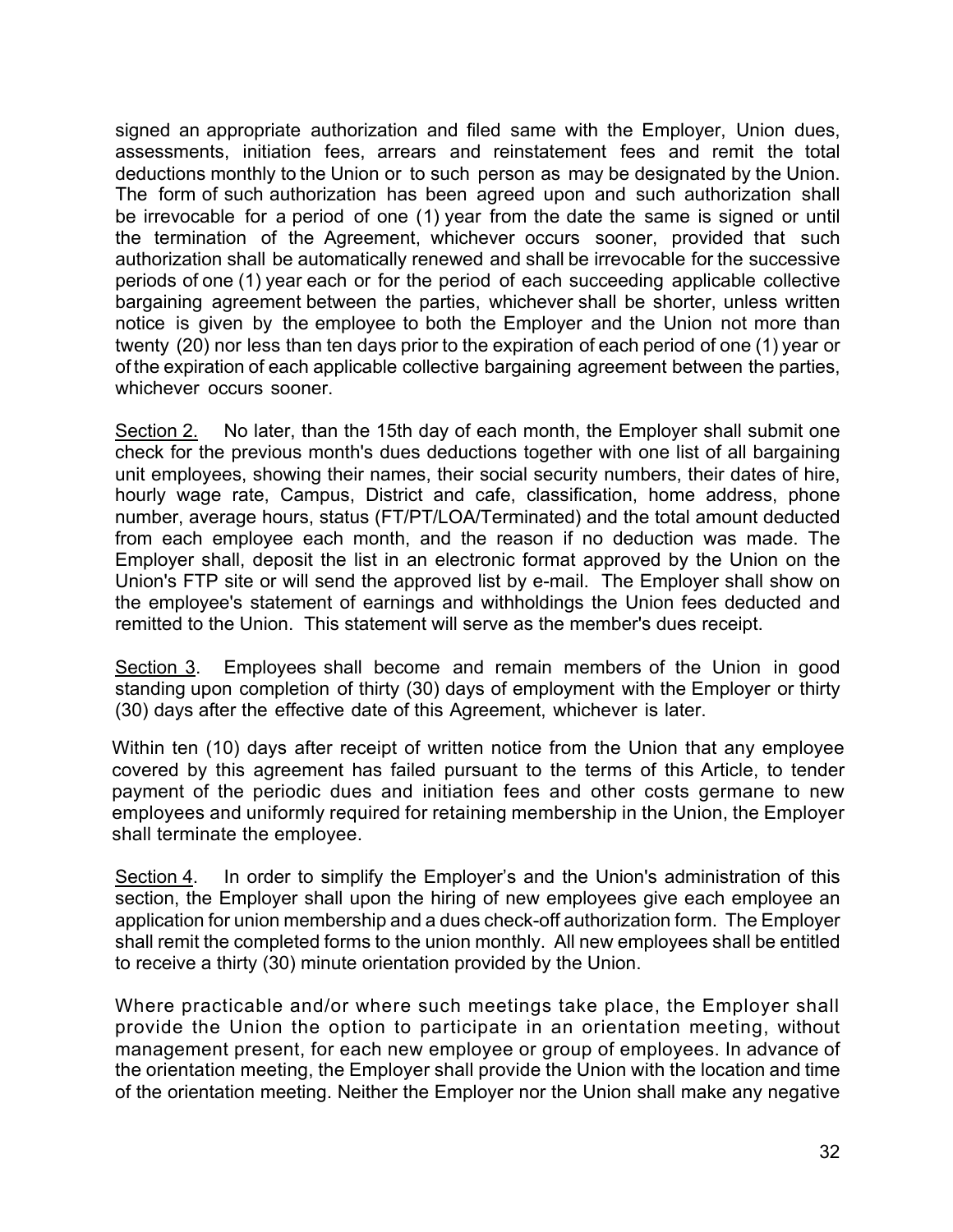references toward the other.

Section 5. The Union shall certify to the Employer, in writing, the current rate of its membership dues and initiation fees. If the Union changes the rate of its membership dues, it shall give the Employer thirty (30) days written notice prior to the effective date of such change.

Section 6. The Union shall indemnify and hold the Employer harmless against any and all claims, demands, suits or other forms of liability that shall rise out of or by reason of action taken by the Employer in reliance upon said dues deduction authorization cards submitted by the Union to the Employer.

Section 7. In the United States the Employer shall deduct and transmit to the Treasurer of UNITE HERE TIP Campaign Committee the amount of contribution specified for each payroll period or other designated period worked from the wages of those employees who voluntarily authorize such contribution at least seven (7) days prior to the next scheduled pay period, on the form provided for that purpose by UNITE HERE TIP Campaign Committee. These transmittals shall occur no later than the fifteenth (15th) day of the following month, and shall be accompanied by a list setting forth as to each contributing employee, his or her name, address, occupation, rate of PAC payroll deduction by the payroll or other designated period, and contribution amount. The parties acknowledge that the Employer's costs of administration of this PAC payroll deduction have been taken into account by the parties in their negotiation of this Agreement and have been incorporated in the wage, salary and benefits provision of this Agreement. The Employer shall send these transmittals and this list to:

> <span id="page-32-0"></span>Attn: Treasurer UNITE HERE TIP Campaign Committee 275 Seventh Avenue New York, NY 10001

## ARTICLE 22 – SHOP STEWARDS AND VISITATION

Section 1. The Union shall have the right to designate shop stewards who shall represent the Union for the purpose of presenting and adjusting grievances. The Union shall provide the names of the Union stewards in writing to the Employer within two (2) weeks of a worker being assigned as a Steward or removed as one.

Section 2. A steward may be released from their regular duties to investigate grievances and attend grievance/disciplinary meetings on Employer time. The steward shall contact their direct supervisor in advance to determine a time when such investigation will not interfere with the steward's work and the work of the person with whom the steward wants to meet.

Section 3. The Union, through its representatives, shall have access and the right to visit working areas in the unit where employees covered by this Agreement are assigned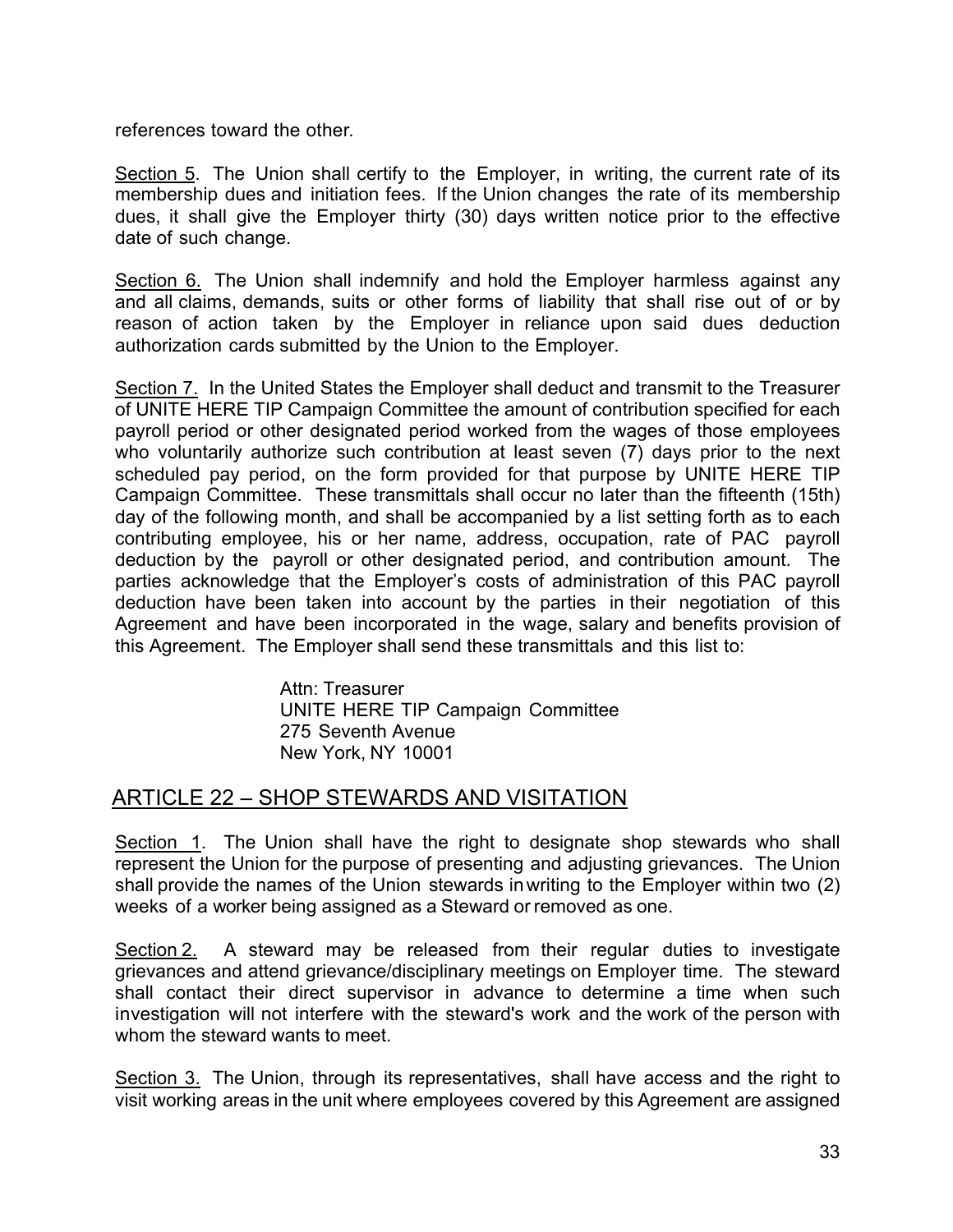during working hours. The Union agrees that it shall not interfere with any working operations and shall contact the Resident District Manager or designee by email or upon arrival and shall abide by the security procedures and requirements of the Employer's client. The Union acknowledges that the operations of the Employer are subject to the rules and regulations of the Employer's client and that such rules and regulations may restrict and/or modify the provisions for Union access otherwise provided for in this Agreement.

Section 4. The Employer shall permit the Union the reasonable use of bulletin boards for the purpose of posting information. Copies shall be provided to the Resident District Manager or designee in advance of posting and shall not contain inflammatory or defamatory text toward the Employer or the Employer's client.

Section 5. While on the job, employees may wear one UNITE HERE button that is no more than two (2) inches, so long as the wearing of such button does not obscure or interfere with the employee's uniform or create a safety hazard. Such button will not defame the Employer or the client.

## <span id="page-33-0"></span>ARTICLE 23 – SUCCESSORS AND ASSIGNS

Section 1. Should the Company sell, assign or otherwise transfer the facility, the Company shall notify the union in writing, and it shall notify the transferee of this Agreement.

Section 2. The Employer shall notify the Union promptly when they have been notified that their contract with the client is going out to bid or otherwise terminated.

## ARTICLE 24 – MANAGEMENT RIGHTS

<span id="page-33-1"></span>Section 1. Except as expressly modified by a specific provision of this Agreement, all the authority, rights and powers which the Company had prior to the signing of this Agreement are retained by the Company and remain exclusively and without limitation the rights of management. Only express modifications contained in specific provisions of this Agreement constitute limitations upon such authority, rights and powers.

Section 2. Examples of the authority, rights and powers which are hereby vested in the Company, with only such modification as is expressly stated in a specific provision of this Agreement, include, but are not limited to, the following: The right to schedule, adjust, and assign work and hours of employees; to assign and require overtime work; to determine production requirements and the method by which such production shall be accomplished; to hire, promote, transfer, reclassify, suspend, discipline, demote, layoff or discharge employees; to determine the work to be done by the Company's employees; to determine the size of the work force and the amounts and kinds of supervision necessary to temporarily or permanently shut down its entire operation or a portion thereof; to temporarily or permanently move its entire operation or a portion thereof to another location(s); to establish or change rules and safety standards; to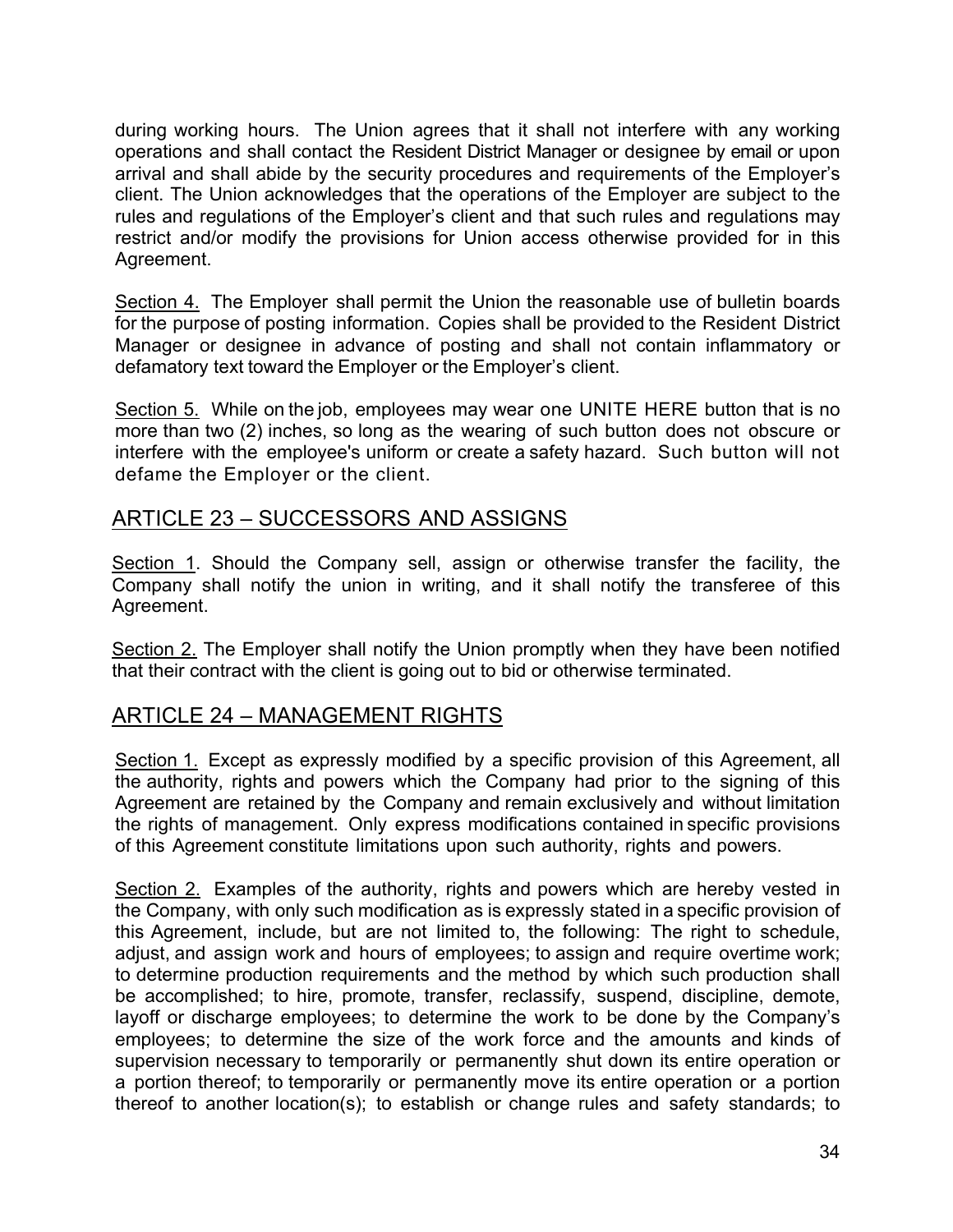establish or change work standards; to establish or change standards of quality and quantity of work; and to determine the creation, continuance, termination, change or consolidation of jobs or of partial or total operations (including discontinuance of their performance by Company employees). If the Company does not exercise rights reserved to it or ifit exercises such rights in a particular way, it shall not be deemed a waiver of the right to exercise such rights or of the right to exercise such rights in other ways not in conflict with the express terms of this Agreement.

Section 3. The Employer retains the right to subcontract out production work to an offpremise subcontractor as the dictates of business demand or if the Employer in its discretion deems it necessary as long as it does not directly displace or result in the layoff of a regular employee except as a result of cause beyond the control of the Employer.

Section 4. Notwithstanding anything elsewhere in this Agreement, the work performed pursuant to certain subcontracts or other arrangements set forth below shall not be limited in any way by this Agreement:

- a. Unique food preparation where the Employer does not have expertise (e.g. sushi or kosher foods) through normal training. The Employer shall not abuse this exclusion. In the event the Employer plans to subcontract food preparation, it shall notify the Designee and Union Representative in writing;
- b. Featured chefs and pop-up restaurants and their staff who shall not displace bargaining unit employees or cause a reduction in their hours;
	- 1. Featured chefs and pop-up restaurants must be on a temporary basis of no more than five consecutive business days; and
	- 2. The parties agree that they may discuss this issue in Joint Labor Management Process and reopen this section for discussion at the end of the first twelve months; and
- <span id="page-34-0"></span>c. Client managed food arrangements, so long as the employees performing the work are not employees of the Employer or employees of a subcontractor of the Employer (e.g., food trucks).

## ARTICLE 25 – WORK RULES AND POLICIES

Section 1. The parties recognize that the Employer may establish reasonable policies and procedures. Prior to issuing or implementing any new or revised handbooks, policies or procedures at any unit represented by UNITE HERE:

a. A copy of any handbook or policy will be shared with the Union and the Union will be permitted to comment on any concern they may have. If a concern is not resolved to the Union's satisfaction, the Union may grieve the policy or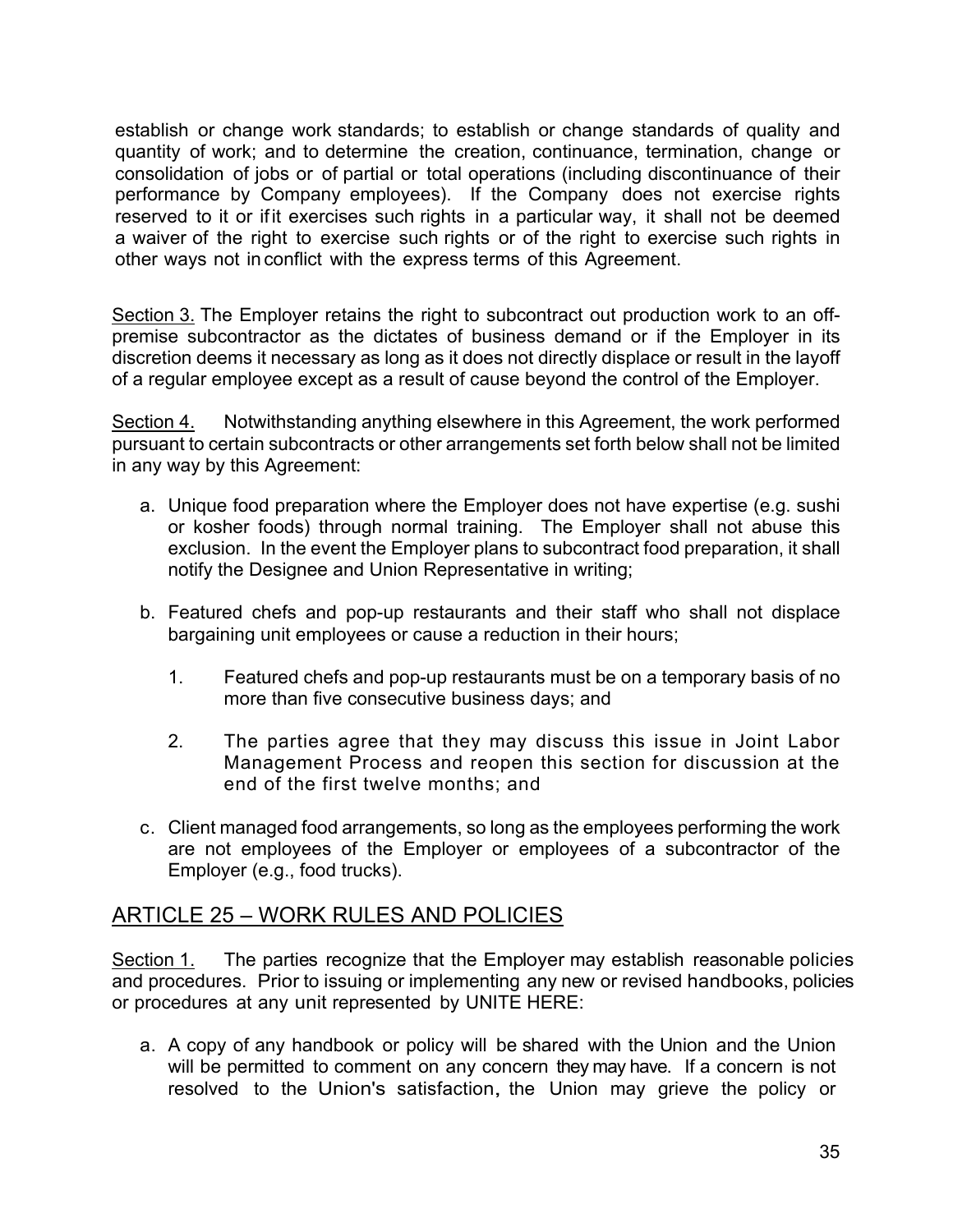procedure at the time of its issuance or when it is applied to an employee or employees;

- b. Employees will be asked to sign an acknowledgement of "receipt", not of "agreement" when distributed;
- c. Employees could "elect not to sign" but that a supervisor/manager would indicate such on the acknowledgement form;
- d. Employees would not be threatened with discipline/discharge if they chose not to sign; and;
- <span id="page-35-0"></span>e. The CBA will control over any portion of the Employer's handbook policies and procedures in conflict with the CBA.

Section 2. If the Employer follows these procedures, the Union agrees to cooperate in the future issuance of any such handbook, policy or procedure.

## ARTICLE 26 – NO STRIKE/NO LOCKOUT

Section 1. The Union and its members employed by the Employer, individually or collectively, will not, during the life of this Agreement, encourage, cause or take part in any strike, work stoppage, work interruption, work interference, slowdown, sabotage of Employer production or processes, sympathy strike, picketing or boycott against the Employer. The Employer will not engage in a lockout during the term of this Agreement.

Section 2. Employees who engage in any activity in violation of this Article shall subject themselves to discipline up to and including termination.

Section 3. The Union agrees that if employees covered by this Agreement are in violation of this provision it shall direct the employees to cease and desist and return to work immediately and take steps to ensure compliance with that request.

Section 4. No picket lines may be respected or honored by any employees under this contract unless it is a primary picket line sanctioned by the President of the UNITE HERE International Union with respect to this labor agreement and employees covered by it.

#### ARTICLE 27 – WAGES

<span id="page-35-1"></span>Section 1. The minimum wage scales for all classifications within the scope of this Agreement shall be set forth in the attached Paragraph 1 of respective Side Letters.

Section 2. Wages are to be based upon a weekly pay period with a payday once every week or every two (2) weeks, consistent with current practice.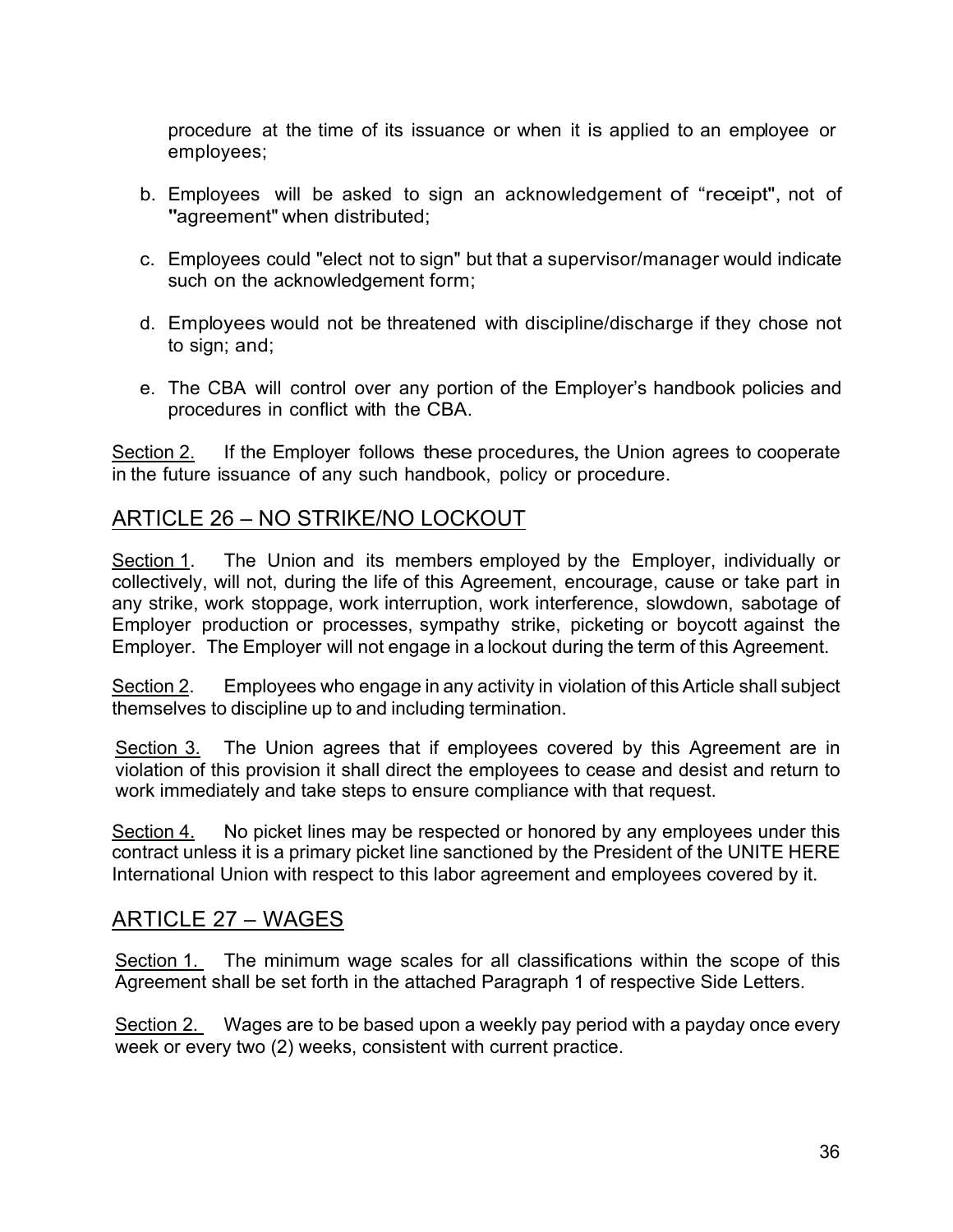Section 3. The attached scale of wages constitutes a minimum and does not prohibit a superior work person from being paid a higher wage. Effective the week after the first payroll period following the signing of this agreement; no employee who at that time is receiving more than the agreed upon scale shall have his or her wage scale reduced except in cases where an employee's Job classification changes and the base wage scale for the new position is lower.

When an employee's classification changes (because of a promotion, demotion or lateral move), the Employer shall pay the employee the start rate of the new position plus the amount above scale that the employee was earning in the employee's previous position (hereinafter referred to as "seniority increases").

Promotion example: A Cook who is earning \$18.00 receives a promotion to Lead Cook. If then current start rate for Cook is \$16.00 and then current start rate for Lead Cook is \$19.00, the Employee shall receive \$21.00 per hour (\$19.00 plus seniority increase of \$2.00) as a Lead Cook.

Demotion example: A Lead Cook earning \$22.00 is demoted to Cook. If then current start rate for a Cook is \$16.00 and then current start rate for the Lead Cook is \$19.00, the Employee shall receive \$19.00 per hour (\$16.00 plus seniority increase of \$3.00) as a Cook.

Lateral move example: A Dishwasher earning \$16.50 becomes a Prep Cook. If then current start rate for a Dishwasher is \$15.60 and then current start rate for the Prep Cook is \$15.60, the Employee shall receive \$16.50 per hour (\$15.60 plus seniority increase of \$0.90) as a Prep Cook.

Section 4. When an Employee is assigned to work in a higher paid classification for two (2) hours or more, the Employee will receive the higher classification rate of pay, or a minimum of fifty (\$0.50) cents more than their current rate of pay, whichever is greater for actual time spent working in the higher classification.

There shall be no reduction in an employee's pay if assigned to work on a temporary basis in a lower paid classification.

Section 5. If a bargaining unit employee is assigned by management to provide training, the employee shall receive a training differential of one (\$1.00) dollar per hour for the hours that the training is performed.

Section 6. All employees shall be compensated at their hourly rate of pay for any training required by the Employer. In addition, employees shall be eligible for travel reimbursement in regard to any such training.

Section 7. Specialty Cooks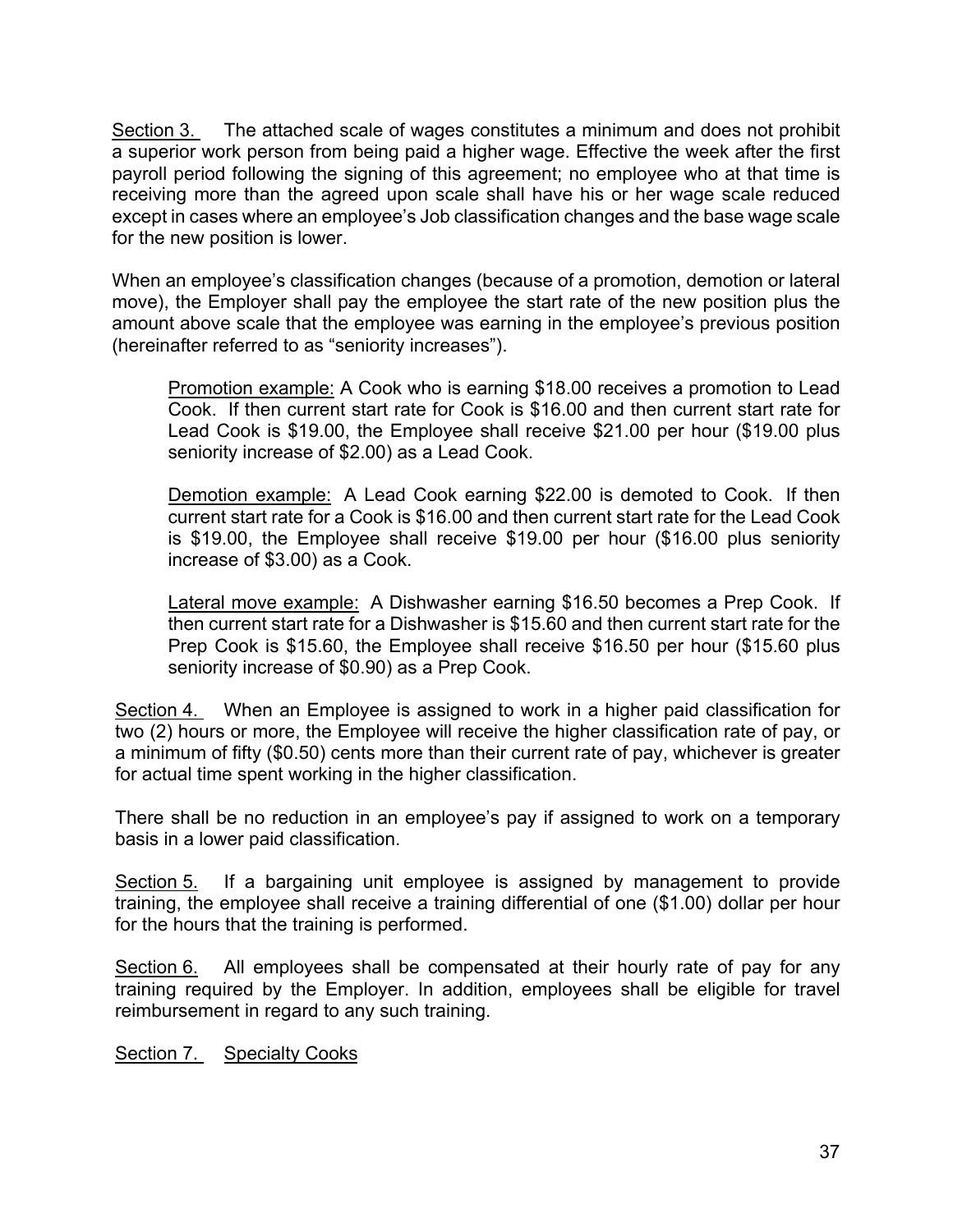A Specialty Cook has additional or unique job duties or responsibilities which require special skill or ability. Specialty Cooks include the following designations:

- 1. Fine Dining (e.g., Season'd NYC)
- 2. Sushi
- 3. Kosher
- 4. Demonstration/Teaching Kitchen
- 5. Baker/Baking Kitchen

To bid on a Specialty Cook position, the employee must demonstrate the special skill and/or unique ability for which they are bidding. The Employer will advise the Union regarding the contents of the demonstration for each Specialty designation. Shop Stewards shall be able to attend any such demonstrations, providing that a Shop Steward's request to attend is made in writing and in advance of the demonstration. The results of any demonstration shall be maintained by the Employer and provided to the Union upon request.

The most senior qualified employee bidding for the open position will be awarded the position.

A Specialty Cook shall receive a premium of \$1.50 per hour above the Cook Rate in accordance with Section 3 above

All current open positions in the classification which the Employer intends to fill shall be posted for bid.

If additional Specialty Cook designations are required, the Employer shall notify the Union in advance in accordance with Article 1, Section 1 of the CBA.

Employer will offer Cooks and Prep Cooks the opportunity to train for Specialty Cook designations in accordance with Article 37, Section 2 of the CBA.

A Lead Specialty Cook is a Lead Cook for Specialty Cook duties.

# ARTICLE 28 – HEALTH AND WELFARE FUND

#### Section 1. Trust Language:

a. Effective January 1, 2019 the Employer agrees to contribute for each employee covered by this agreement to UNITE HERE HEALTH ("Fund") for the purpose of providing health and welfare benefits under the UNITE HERE HEALTH Food Service Plan Unit II ("FSP II"), or such new, merged or consolidated plan units as may be adopted by the Trustees. Said contributions shall be submitted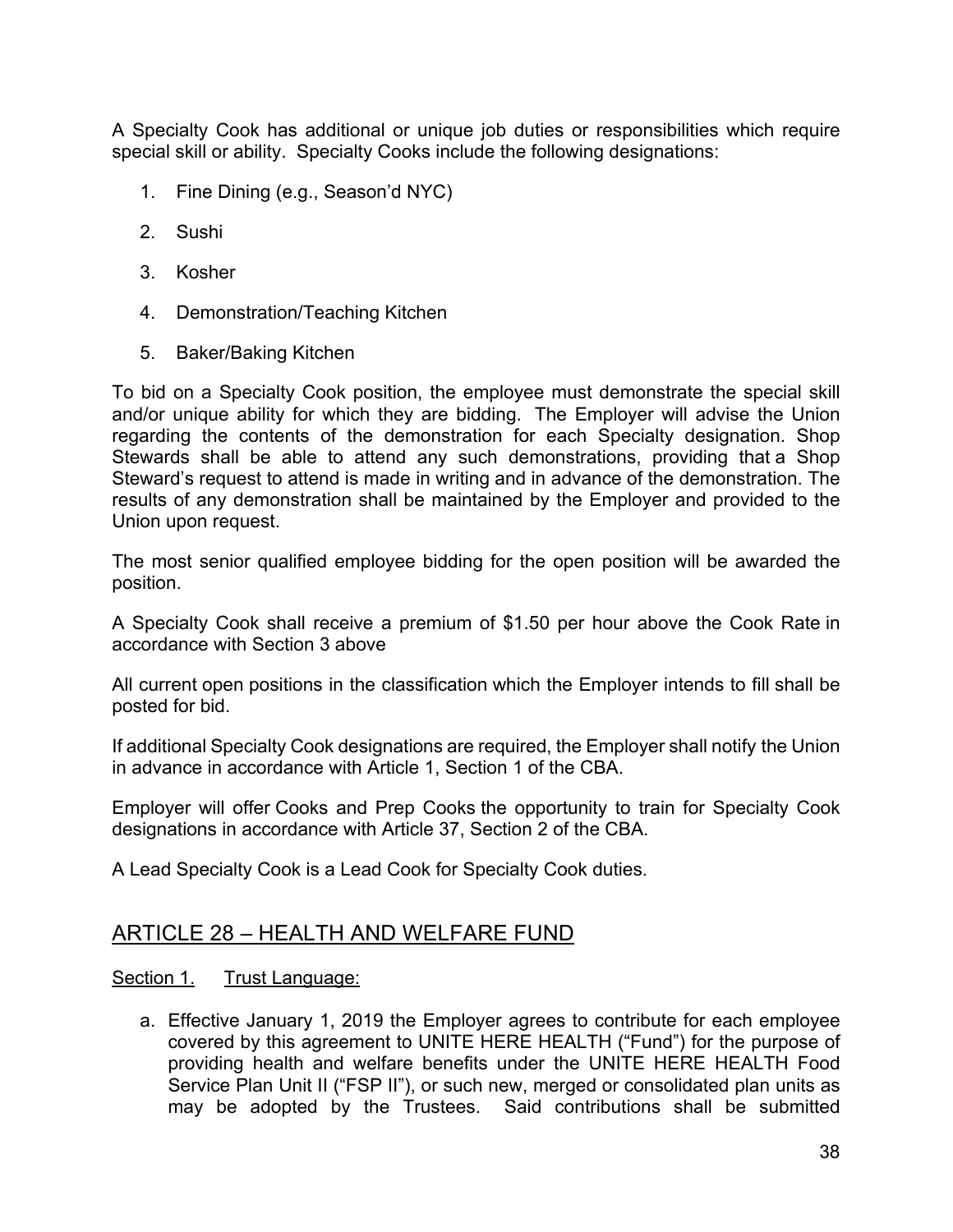electronically together with an electronic report of the employee data required by the Fund in the format prescribed by the Fund, no later than the fifteenth  $(15<sup>th</sup>)$  day of the month preceding the month for which contributions are to be made.

The Employer agrees and acknowledges that if it fails to supply the electronic payments and reports in the format required by the Fund (which may be in Excel format until such time as the Employer's online account is established), the Fund will have no obligation to process the report or payment until it is submitted electronically and such report will be considered late and subject to interest, liquidated damages and late fees under the Fund's collection procedures. Additionally, the Union and the Employer acknowledge that the Employer's late report may result in a delay in the benefits of otherwise eligible employees.

The Employer and the Union agree to be bound by the Agreement and Declaration of Trust ("Trust Agreement") of the Fund as may, from time to time, be amended, and they do hereby irrevocably designate as their respective representatives on the Board of Trustees, such Trustees named in said Trust Agreement as Employer and Union Trustees, together with their successors selected as provided therein, and agree to abide and be bound by all procedures established and actions taken by the Trustees pursuant to said Trust Agreement. Any provision in this Agreement that is inconsistent with the Trust Agreement, or the Plan of Benefits, rules, or procedures established by the Trustees, shall be null and void.

b. Change in Employee Status:In addition to providing the monthly report and payment set forth in Paragraph A of this Section, the Employer must report to the Fund, no later than by 10am on the last business day of the month of the change, any changes in the status of an employee that affects that employee's coverage (new hires, newly eligibles, terminations, layoffs, FMLA leave, disability). If the Employer fails to timely report such change, the Employer must pay the entire contribution for that employee, including any co-premium normally paid by the employee, for the subsequent month and each additional month until the status change is reported to the Fund.

#### Section 2. General Provisions:

A full-time employee is defined as an employee who regularly works or is paid thirty (30) hours or more per week.

A regular part-time employee is defined as an employee who regularly works or is paid less than thirty (30) hours per week.

The Employer shall contribute to the Fund for all eligible employees. An eligible employee is defined as an employee who is designated as a full-time employee or a benefit eligible part time employee.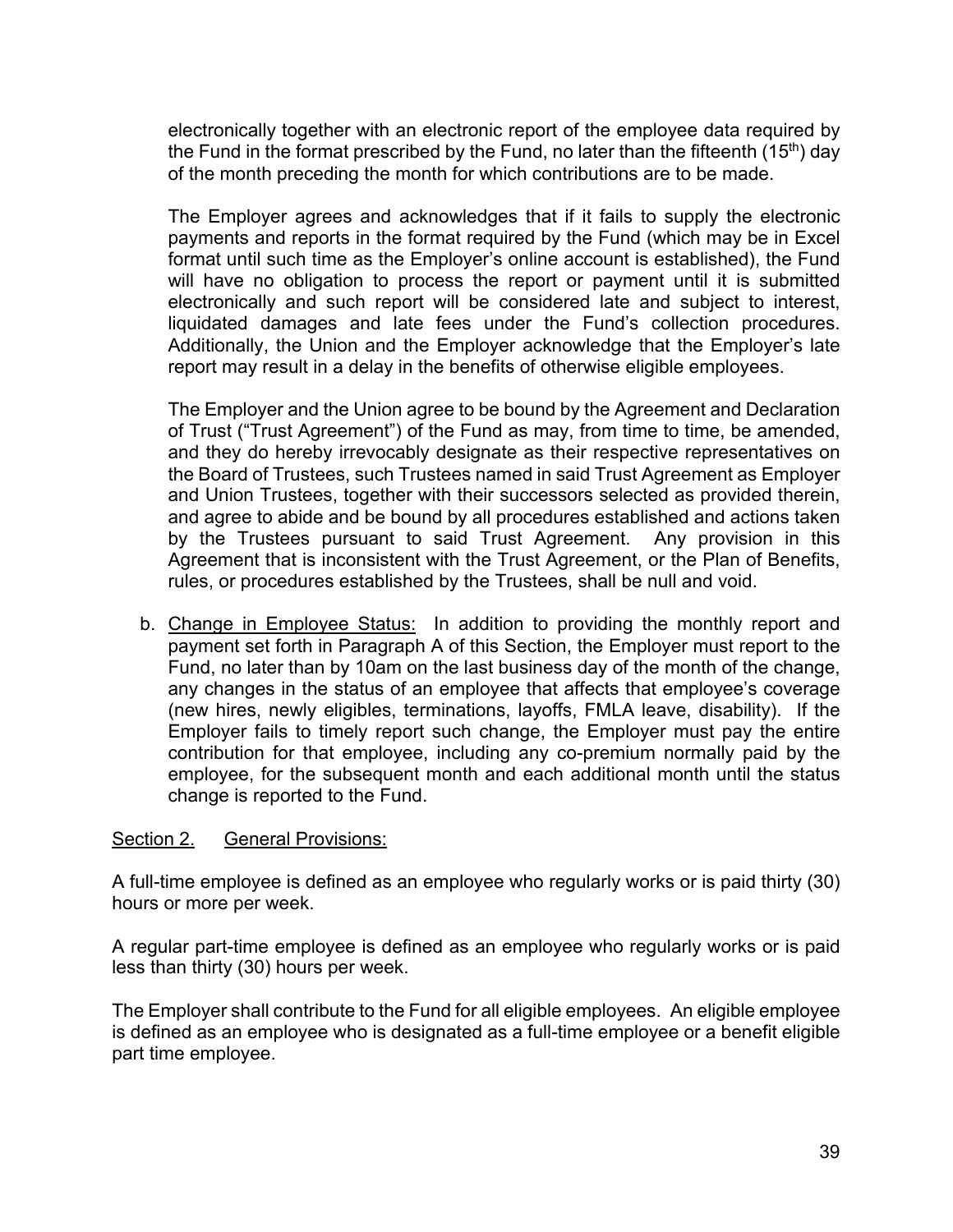The Employer will begin making contributions to the Fund for all eligible employees who elect contributions upon the earlier of: (a) the first of the month following two (2) months of employment or (b) completion of one thousand (1000) hours of service. The Employer shall promptly report all new hires to the Fund as required in accordance with Section 1 of this Article.

Section 3. Monthly Contributions:

a. Medical

The Employer shall contribute the sums stated below for each eligible employee.

Platinum PPO - Monthly Rates

| Effective<br>Date | Single   | Single Plus<br>Spouse | Single Plus<br>Child(ren) | Family     |
|-------------------|----------|-----------------------|---------------------------|------------|
| 1/1/21            | \$830.63 | \$1,771.53            | \$1,385.54                | \$2,460.47 |
| 1/1/22            | \$843.09 | \$1,798.10            | \$1,406.33                | \$2,497.38 |
| 1/1/23            | TBD      | TBD                   | TBD                       | TBD        |

Northern California Kaiser HMO - Monthly Rates

| Effective<br>Date | Single   | Single Plus<br>Spouse | Single Plus<br>Child(ren) | Family     |
|-------------------|----------|-----------------------|---------------------------|------------|
| 1/1/21            | \$649.59 | \$1,385.40            | \$1,083.52                | \$1,924.17 |
| 1/1/22            | TBD      | TRD                   | TBD                       | TRD        |
| 1/1/23            | TBD      | TRD                   | TBD                       | TRD        |

Mid-Atlantic Kaiser HMO - Monthly Rates

| Effective<br>Date | Single   | Single Plus<br>Spouse | Single Plus<br>Child(ren) | Family     |
|-------------------|----------|-----------------------|---------------------------|------------|
| 3/1/21            | \$665.52 | \$1,419.37            | \$1,110.10                | \$1,971.35 |
| 1/1/22            | TBD      | TBD                   | TBD                       | TBD        |
| 1/1/23            | TBD      | TBD                   | TBD                       | TBD        |

If a Kaiser HMO Plan through UHH becomes available to members of the bargaining unit the Employer will contribute the funds necessary to provide benefits for all levels of coverage. Employees shall be offered a choice between Kaiser HMO and Platinum PPO. The parties will sign an addendum as required by the fund for this.

#### b. Dental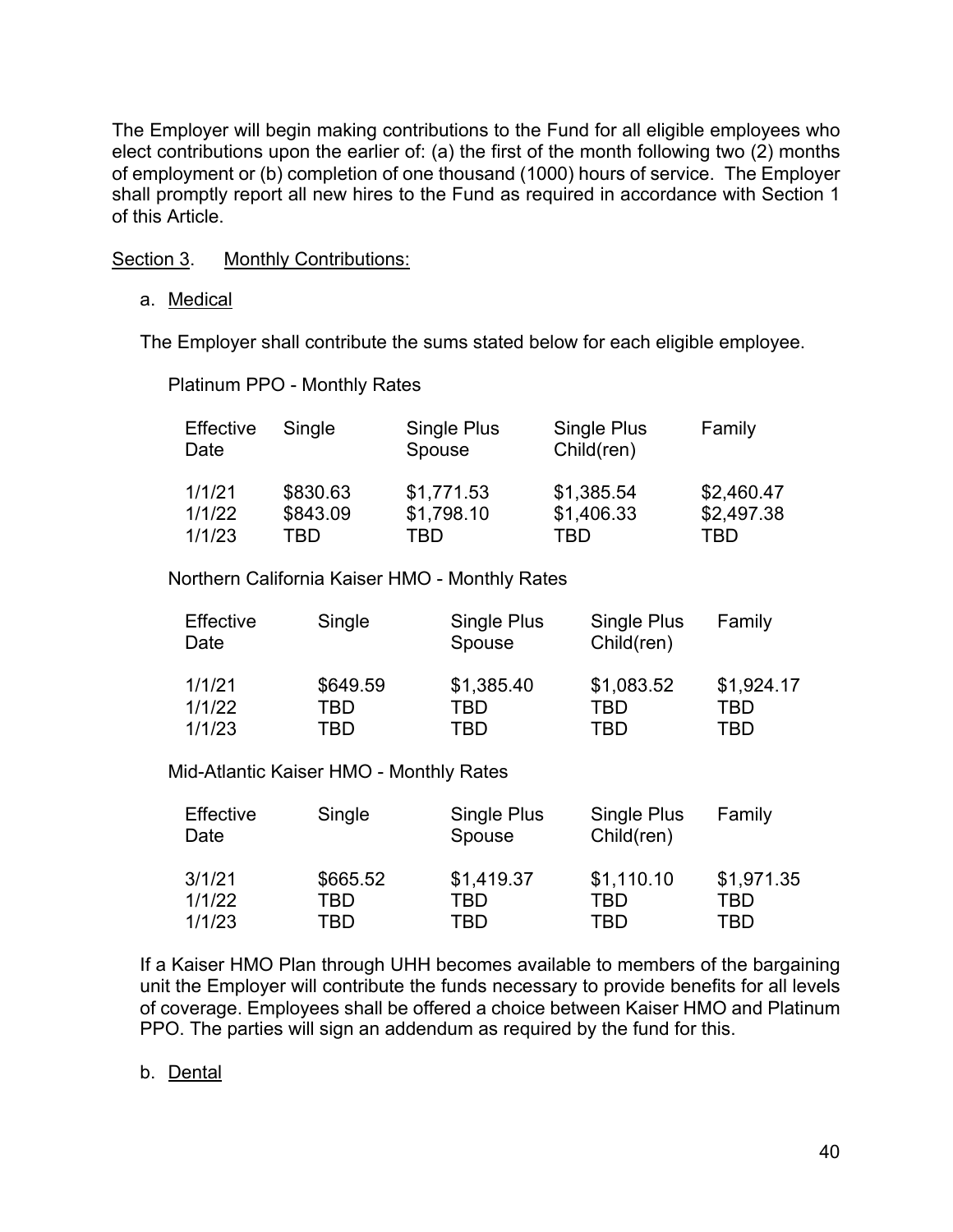The Employer shall contribute the sums stated below for each eligible employee. Employees shall be able to choose between the two plans.

#### Dental PPO - Monthly Rates

| Effective<br>Date | Single  | Single Plus<br>Spouse | Single Plus<br>Child(ren) | Family   |
|-------------------|---------|-----------------------|---------------------------|----------|
| 1/1/21            | \$32.30 | \$79.70               | \$76.96                   | \$110.73 |
| 1/1/22            | \$32.78 | \$89.90               | \$78.11                   | \$112.39 |
| 1/1/23            | TRD     | TBD                   | TBD                       | TBD      |

#### Dental HMO - Monthly Rates

| Effective<br>Date | Single  | Single Plus<br>Spouse | <b>Single Plus</b><br>Child(ren) | Family  |
|-------------------|---------|-----------------------|----------------------------------|---------|
| 1/1/21            | \$15.45 | \$38.13               | \$36.81                          | \$52.97 |
| 1/1/22            | \$15.68 | \$38.70               | \$37.36                          | \$53.77 |
| 1/1/23            | TBD     | TBD                   | TBD                              | TBD     |

#### c. Vision

The Employer shall contribute the sums stated below for each eligible employee.

Vision Plus – Monthly Rates

| <b>Effective Date</b> | Single | Single Plus | Single Plus | Family  |
|-----------------------|--------|-------------|-------------|---------|
|                       |        | Spouse      | Child(ren)  |         |
| 1/1/21                | \$6.86 | \$12.46     | \$13.07     | \$20.18 |
| 1/1/22                | \$6.97 | \$12.46     | \$13.27     | \$20.48 |
| 1/1/23                | TBD    | TBD         | TRD         | TBD     |

#### d. Life and AD&D

The Employer will submit Life and AD&D contributions to the Fund for all eligible employees, including those who decline Medical coverage, at the following monthly rates.

Life and ADD - Monthly Rates (\$20,000/\$20,000)

| <b>Effective Date</b> | Single |
|-----------------------|--------|
| 1/1/21                | \$3.80 |
| 1/1/22                | \$3.80 |
| 1/1/23                | TBD    |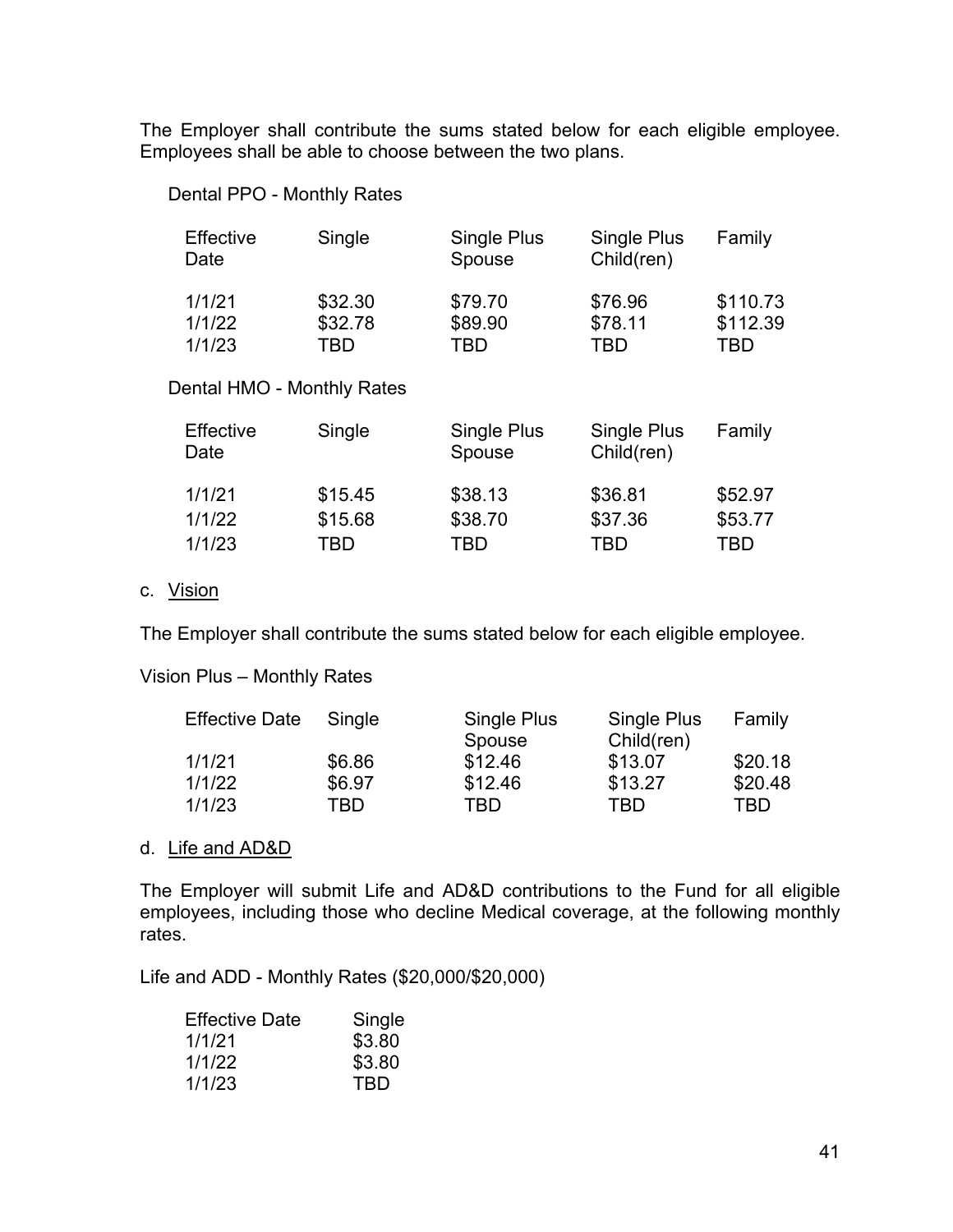#### e. Short Term Disability

For short term disability benefits, to the extent that there is a government mandated disability policy the Employer will pay the full cost of the policy.

#### f. Agree to Pay

Effective January 1, 2020 through the expiration of this Agreement, the Employer agrees to contribute contribution rates necessary for the above-mentioned benefits, as determined by the Fund, to sustain benefits. The parties agree and understand that, if the appropriate contribution rates are not paid, the Trustees of the Fund may eliminate benefits to otherwise eligible participants and terminate the Employer's participation pursuant to the Fund's Minimum Standards.

#### g. Optional Benefits

Effective January 1, 2022 the Employer, through payroll deduction, shall offer all optional benefits (i.e. Spousal or Child Life Insurance, Disability Insurance) available through UNITE HERE Health Food Service Plan if available. Such coverages shall be offered at the Employee's cost.

#### h. Compass Group Voluntary Plans

Employees shall continue to be eligible for the Compass Group Voluntary plans or other such plans by other names as determined solely by Compass Group, to the extent that such plans are offered to non-unionized employees.

### Section 4. Enrollment:

The Employer and Union will hold an initial enrollment and benefits engagement event on the Employer's premises within the Fund-specified enrollment period. The Employer shall release for 30 minutes on work time all employees eligible to enroll to meet with a representative of the Union, who will show employees how to enroll electronically and explain important information about their new FSP II. For any coverage level for which there is an employee co-premium, the Employer is required to remit contributions to the Fund for those employees who enroll in the FSP II and agree to remit the required applicable co-premium via payroll deduction.

For Employees hired after the effective date of this agreement, or who become eligible to enroll in the FSP II after the effective date of this agreement, the Employer shall make available a computer for employees to use during such employee's enrollment period to electronically enroll in the FSP II.

The parties agree that an employee may only change his or her enrollment election during the Open Enrollment period of each year of the Agreement or such other times as allowed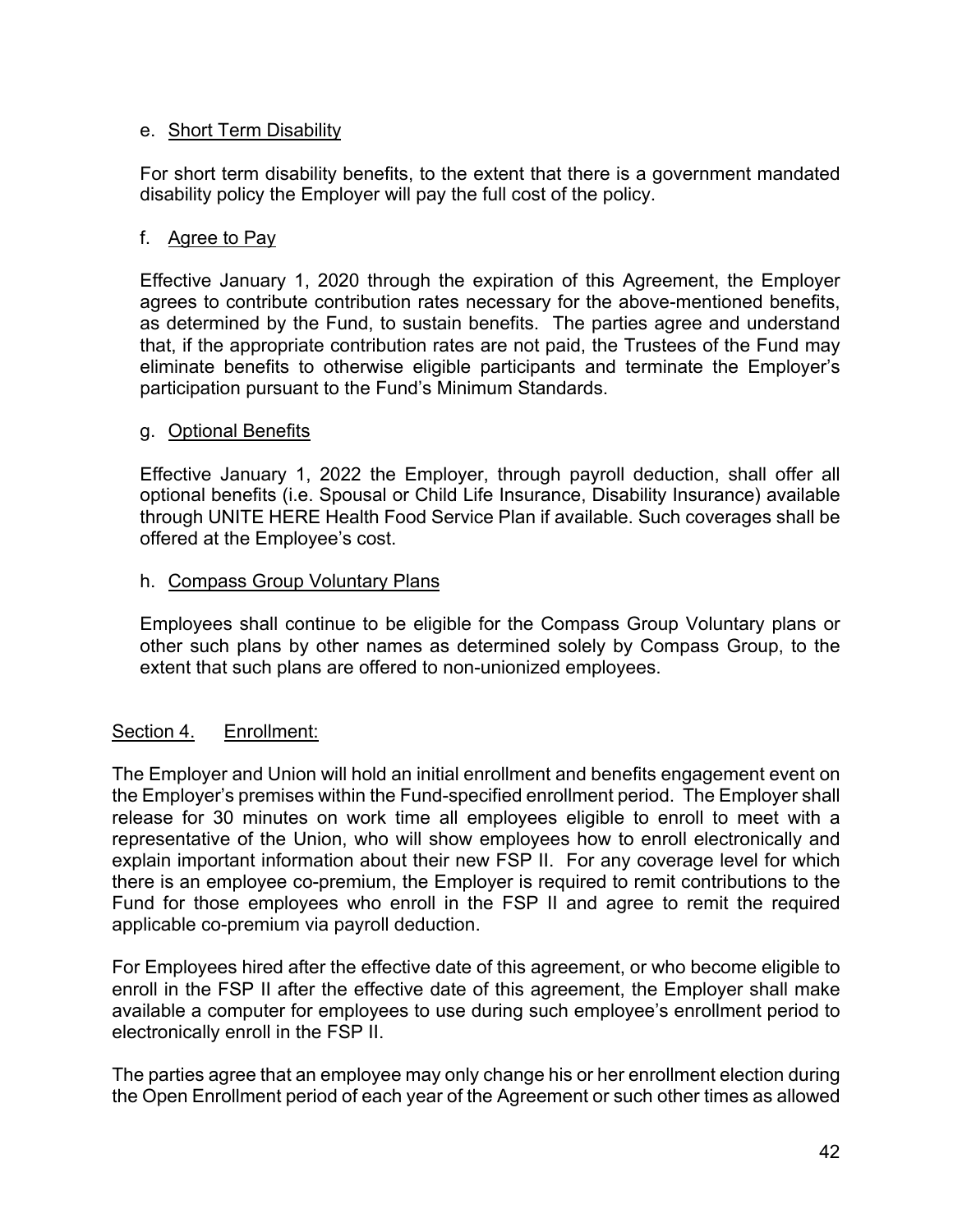by applicable federal law. An employee who enrolls in coverage will automatically be enrolled in the same level of coverage each subsequent enrollment period, unless they elect to change their level of coverage during Open Enrollment. The parties agree that employees cannot waive coverage in exchange for wages or some other type of benefit.

### ARTICLE 29 – PENSION FUND AND 401(K)

Section 1. Three (3) months from the effective date of the collective bargaining agreement, the Employer agrees to commence monthly contributions to the Adjustable Plan of the UNITE HERE Retirement Fund ("Fund"). The Employer agrees to contribute for each straight time hour worked by eligible employees (excluding overtime hours), and for which they have been paid, at the rates set forth below. The Employer also agrees to make contributions for paid vacations, paid sick leaves, and paid absences on paid holidays specified in this Agreement.

The Employer will contribute to Fund at the following hourly rates:

1/1/19 - \$0.40 1/1/20 - \$0.90 1/1/21 - \$1.40 1/1/22 - \$2.25 1/1/23 - \$3.00

Contributions shall be made on behalf of all full time and part time benefit eligible employees after ninety (90) days of employment. Eligible employees do not include regular part time, C-List, D-List or temporary employees or employees of other employers.

The Supplemental Agreement between the Employer, the Union and the Fund is incorporated herein by reference.

Section 2. Employees shall be eligible to participate in the Compass 401(k) Retirement Savings Plan in accordance with the terms and conditions of the Plan by the Plan Administrators.

# ARTICLE 30 – HOUSING & TRANSPORTATION SUBSIDIES

Section 1. Each employee shall receive a housing subsidy bonus of \$290.00 per month.

Effective 1/1/22 the subsidy shall be increased to \$290.00 per month. Effective 1/1/23 the subsidy shall be increased to \$300.00 per month.

Section 2. The Employer shall contribute \$140.00 per month pre-tax to the Employer Transit Check Program for each employee. Employees may utilize this for parking, mass transit, and the cost of commuter vehicle programs. Employees may contribute on their own up to the maximum pre-tax benefit allowable by law.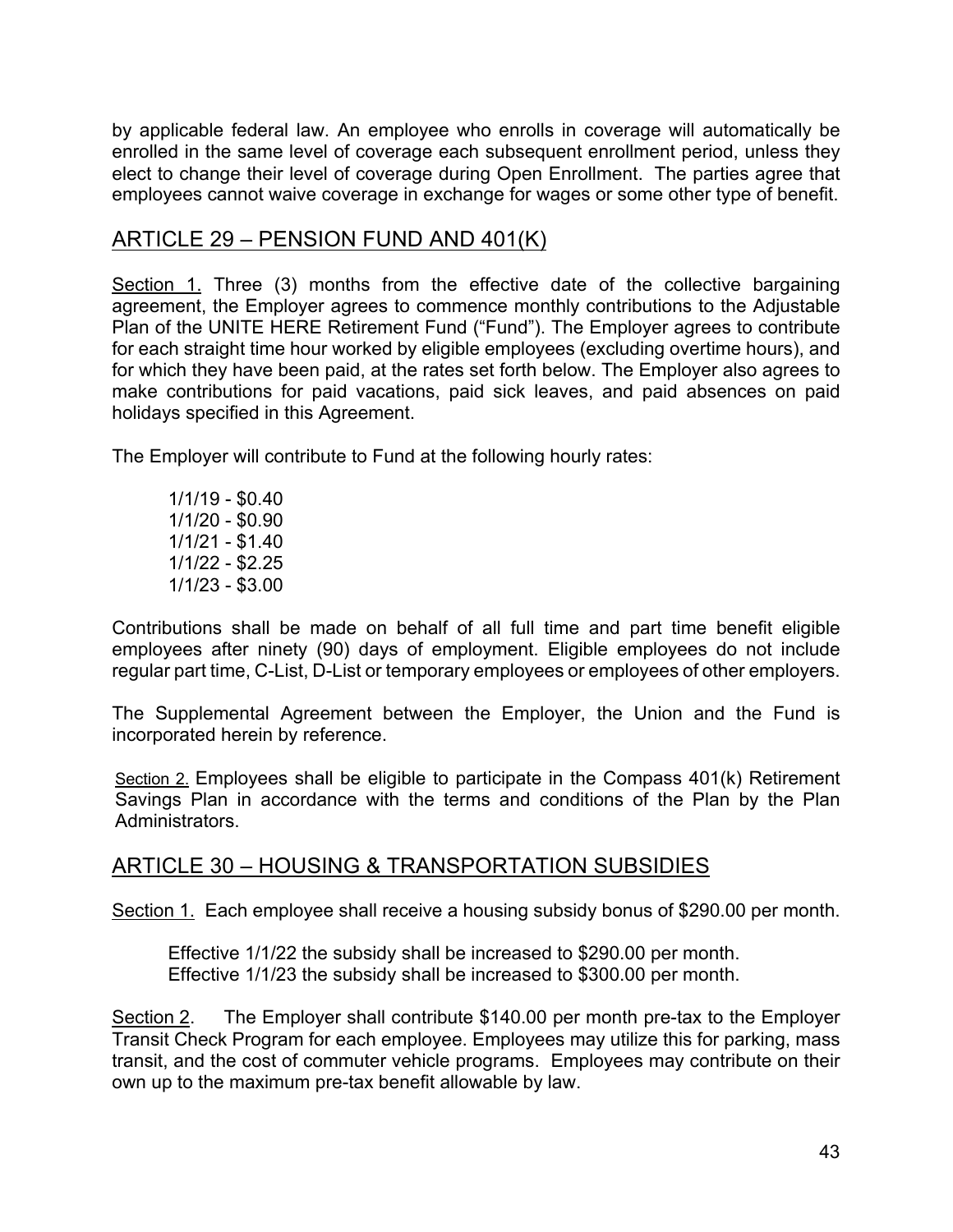Effective 1/1/22 the subsidy shall be increased to \$145.00 per month. Effective 1/1/23 the subsidy shall be increased to \$150.00 per month.

Employees shall have an option of choosing to have the subsidy deposited directly into their paycheck instead of through the Employer Transit Check Program.

# ARTICLE 31 – HOLIDAYS

Section 1. All post-probationary employees of the bargaining unit shall be entitled to the paid holidays that the Employer's client provides its workers. Client's current holidays are set forth below:

- New Year's Day
- Martin Luther King Day
- President's Day
- Memorial Day
- Independence Day
- Additional Independence Day
- Labor Day
- Thanksgiving Day
- Day After Thanksgiving
- Christmas Eve
- Christmas Day
- New Year's Eve

The Employer shall confirm and notify employees and the union of such holidays no later than December each year for the following year. In the event that the number of paid Holidays decreases, the Employer will meet and bargain with the Union.

Section 2. Holidays shall be paid out at eight (8) hours or, ten (10) hours for employees with ten (10) hour schedules, at the employee's hourly rate of pay. For Part-Time employees, the holiday shall be paid on a prorated basis. When an employee works on a paid holiday, they shall receive pay based on the length of their regularly scheduled shift in addition to any time worked. When an employee does not work on a paid holiday that employee shall be paid the number of hours on his or her regularly scheduled shift for the day.

Section 3. Employees shall be eligible for holiday pay upon completion of their probationary period.

Section 4. Employees scheduled to work either the day before or the day after the holiday, or on the holiday must be present on the scheduled days in order to be paid for the holiday unless they are on jury duty or bereavement leave. Employees who call in sick on either day before or the day after the holiday may be requested to furnish proof of illness for the holiday to be paid.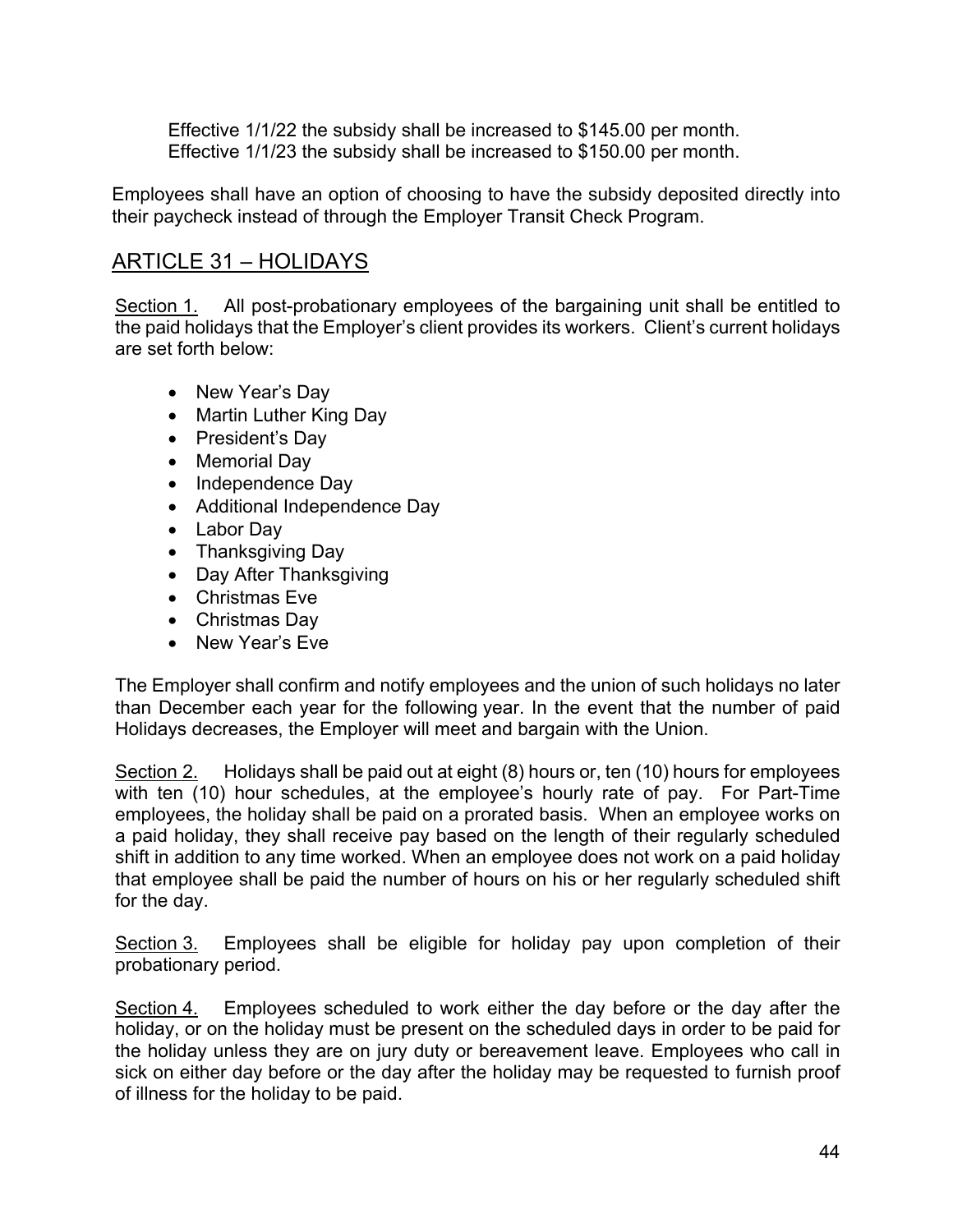Section 5. Employees who are on lay off or leave of absence shall not receive payment for any holiday which occurs during the absence.

### ARTICLE 32 – VACATION

Section 1. Paid vacation is available to full-time and part-time hourly employees. All full-time and part-time employees are eligible to earn and take paid vacation on a calendar year basis.

Section 2. Employees shall accrue paid vacation hours, according to the following schedule:

| <b>Years of Service</b> | <b>Hourly Accrual</b> | Not to Exceed |
|-------------------------|-----------------------|---------------|
| $0-1$ years             | 0.03846               | 80 hours      |
| 1-7 years               | 0.05769               | 120 hours     |
| 8-14 years              | 0.07692               | 160 hours     |
| $15-24$ years           | 0.09615               | 200 hours     |
| 25 Years                | 0.11538               | 240 Hours     |

Section 3. Employees who do not use all unused vacation at the end of their calendar year may carry over the balance to the next year, up to a maximum of 40 hours more than the employee's current allowance. For example, an employee with three (3) years of service may carry over up to 160 hours.

Section 4. Vacation Pay shall be based on eight (8) hours per day or, ten (10) hours for employees with ten (10) hour schedules, at the employee's hourly rate of pay.

Section 5. Vacation Scheduling: Vacation time must be requested two weeks prior to the vacation date. Requests will be granted based on business needs and then by length of employee service. Requests received less than two weeks prior to the requested time off will be granted based on business needs and then on a first come first serve basis.

Section 6. Vacations may be taken by separate weeks, days or hours. If an Employerpaid holiday falls during your vacation time, the holiday will not be counted as a vacation day.

Section 7. Separations: An employee who resigns or is discharged will receive pay for any unused vacation.

Section 8. Employees are not eligible to receive pay in lieu of vacation.

# ARTICLE 33 – SICK/PERSONAL DAYS

Section 1. Employees will be entitled to six (6) paid sick days, or more, as required by applicable law after one (1) year of service. Newly hired employees will be entitled to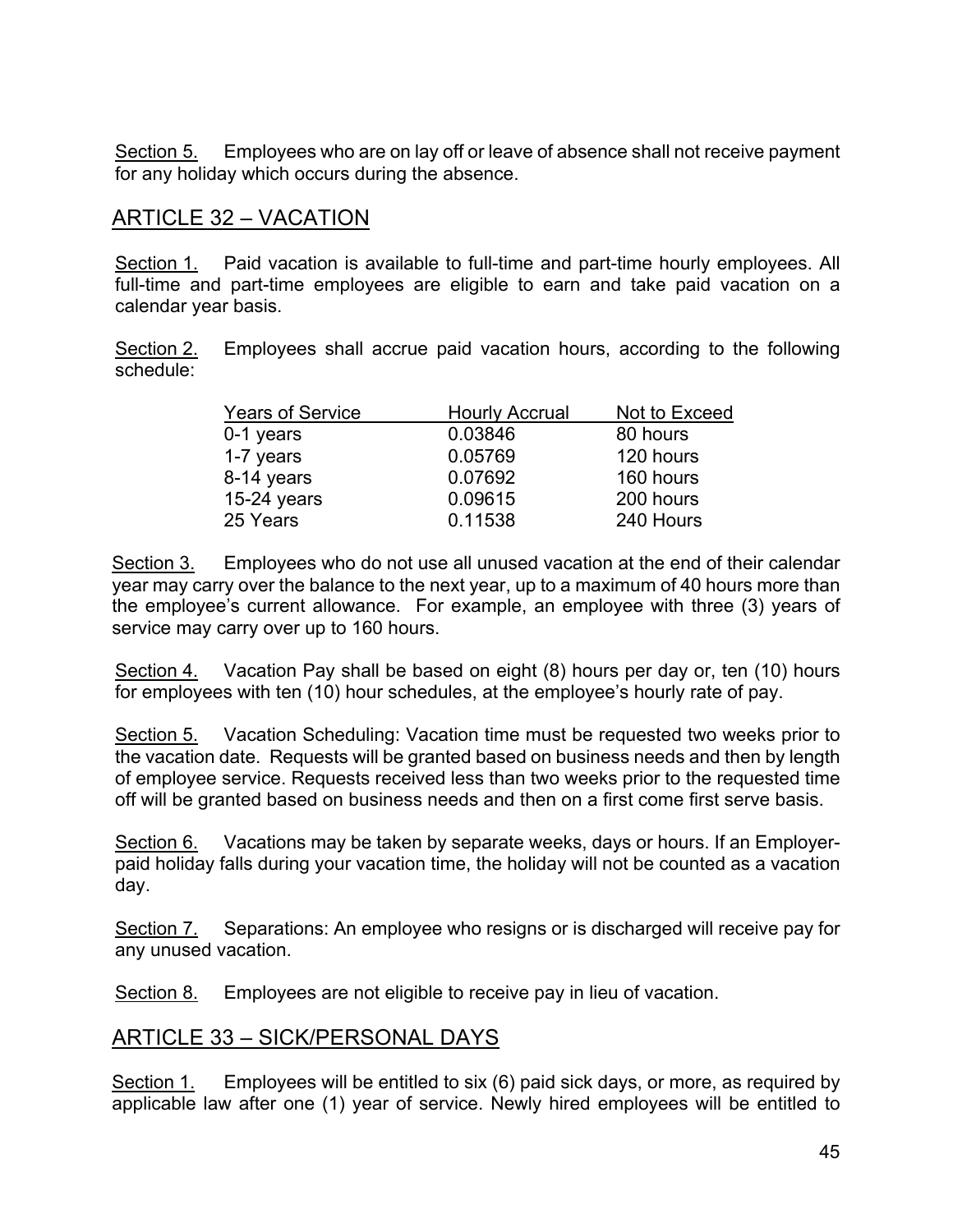three (3) sick days once they complete 90 days of employment. Unused sick days shall be paid out at the end of the calendar year, except where prohibited by applicable law.

Section 2. The Employer shall not take any corrective action for an employee's use of paid benefit time provided under this Agreement nor for any other type of protected leave under Federal, State, Provincal and Local laws (i.e. FMLA, Workers Compensation, Disability, NYS Paid Family Leave, etc.).

Section 3. Employees may use their sick days as personal days provided they schedule such days at least one (1) week in advance and secure the approval of their manager. Employees do not need to schedule personal days in advance for bona fide emergencies. Request to use sick/personal days as personal days shall not be unreasonably denied.

Section 4. Sick/Personal days shall be paid out at eight (8) hours or, ten (10) hours for employees with ten (10) hour schedules at the employee's hourly rate of pay. For Part-Time employees, Sick/Personal days shall be paid on a prorated basis.

Section 5. Wellness Pay: Each full-time employee will receive three (3) hours of paid time to receive preventive care each year. To qualify for the pay, the employee must be enrolled in the Health and Welfare Plan and have been employed by the Employer for at least twelve (12) months. Employees must have their physician complete the Employer provided Wellness Pay form at the time of their visit.

Section 6. The Employer reserves the right to demand medical evidence of an employee's condition that renders their unable to report to work for a period of three (3) days or longer. The three (3) day period shall not apply in cases where there is a pattern of absences, excessive absences or suspected abuse where the employee and Union have been advised of this prior to the absence. In addition, the Employer reserves the right to send the employee for a second medical opinion, from a physician selected by the Employer, at the Employer's cost.

# ARTICLE 34 – JURY DUTY

Section 1. Outside of Ontario, except as otherwise required by applicable law, when a member of the bargaining unit is summoned for jury duty and presents a jury summons, the Employer shall grant such employee time off for jury duty and will pay the employee the difference between their jury duty pay and the regular straight time hourly rate for the regularly scheduled hours of work for up to 20 work days in any calendar year. The employee must present their summons to the Employer when received for scheduling purposes.

# ARTICLE 35 – BEREAVEMENT LEAVE

Section 1. Immediate Family Members. All full-time and part-time employees are entitled to up to three (3) consecutive working days of paid bereavement in situations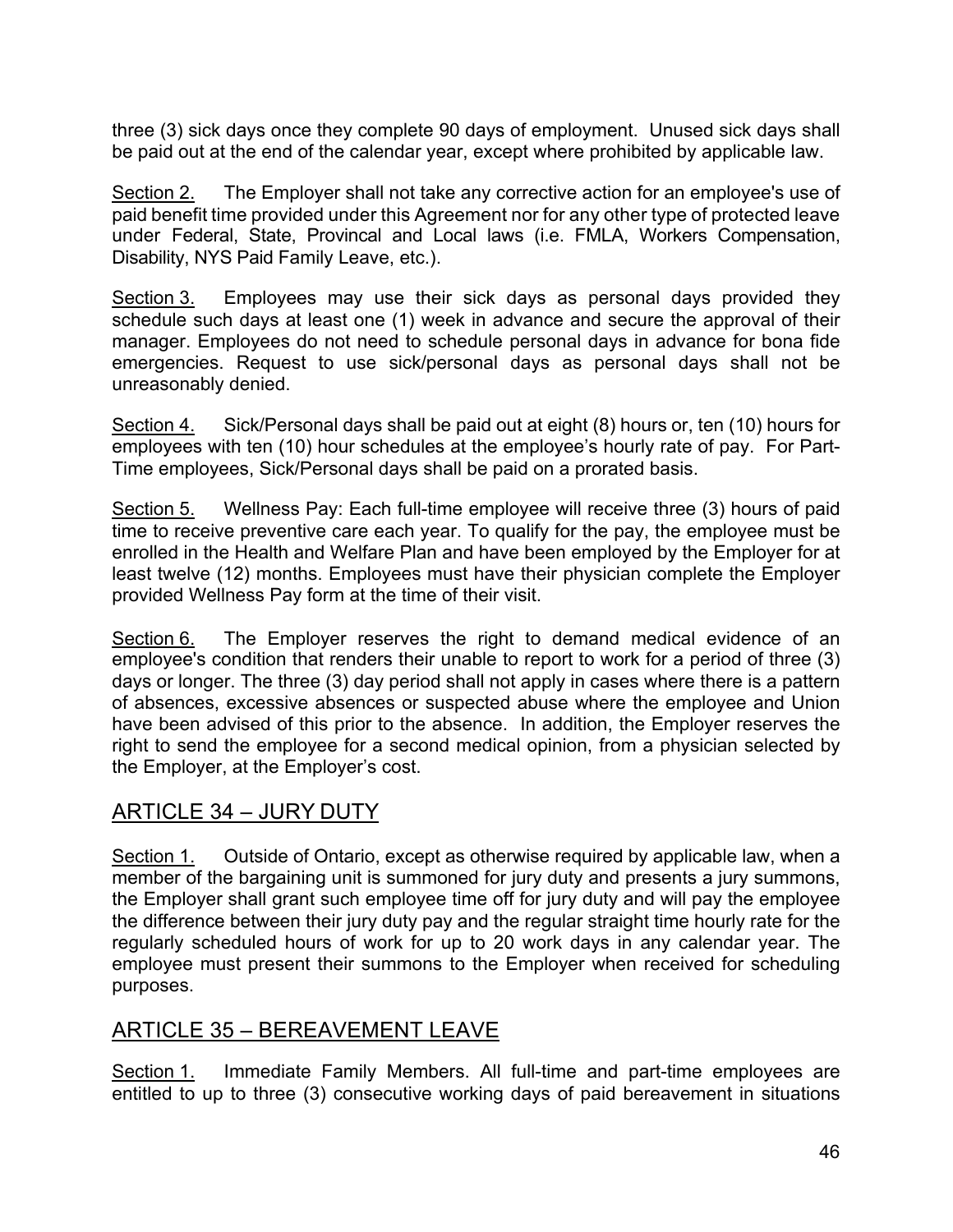involving the death of the employee's immediate family member. If the funeral or other memorial service takes place more than 500 miles from the worksite, employees are entitled to up to five (5) consecutive working days of paid bereavement.

"Immediate Family" is defined as an employee's parents or legal guardians, mother-inlaw, father-in-law, spouse, domestic partner, children, brothers, sisters, grandparents, grandchildren, step-parents, step-children, step-brothers, step-sisters, parents of the employee's domestic partner, and children of the employee's domestic partner.

Section 2. Extended Family Members. In the event of the death of an employee's extended family member, all full-time and part-time employees are entitled to paid bereavement of one (1) working day. If the funeral or other memorial service takes place more than 500 miles from the worksite, employees are entitled to up to three (3) consecutive working days of paid bereavement.

"Extended Family" is defined as an employee's brother-in-law, sister-in-law, daughter-inlaw, son-in-law, aunt, uncle, niece, nephew, cousin, and siblings of the employee's domestic partner.

Section 3. Before taking paid bereavement, employees must alert management of the need for time away and under what benefit they are requesting (Immediate or Extended Family.) The Employer may require that employees provide documentation for leave under this Article.

# ARTICLE 36 – HOURS OF WORK

Section 1. Effective one (1) year after ratification, the Employer will transition to offering forty (40) hour schedules to its full-time employees, as set forth in this Article. The forty (40) hour schedule and the full-time/part-time ratio as provided in this Article may be subject to a reopener after one (1) year of implementation, at the request of either party, to address and resolve issues or problems related to this Article.

Section 2. Current full-time employees will be considered full-time for the remainder of their employment, unless they choose to be part-time or in the event of layoffs.

Section 3. Non-Catering. At least ninety percent (90%) of the non-catering work force will have a paid forty (40) hour schedule, and no more than ten percent (10%) of the workforce will be part-time employees (i.e., scheduled fewer than thirty (30) hours per week). Part-time employees shall have their hours maximized, unless they request fewer hours or are part of community outreach program. Percentages are exclusive of community outreach programs and employees who request part-time schedules. If either or both exclusions move the percentage of the workforce over ten percent (10%), the Employer agrees to meet and bargain with the Union.

Section 4. If a part-time or B-List employee works an average of thirty (30) hours or more in a rolling three (3) month period, the employee will receive full-time benefits (sick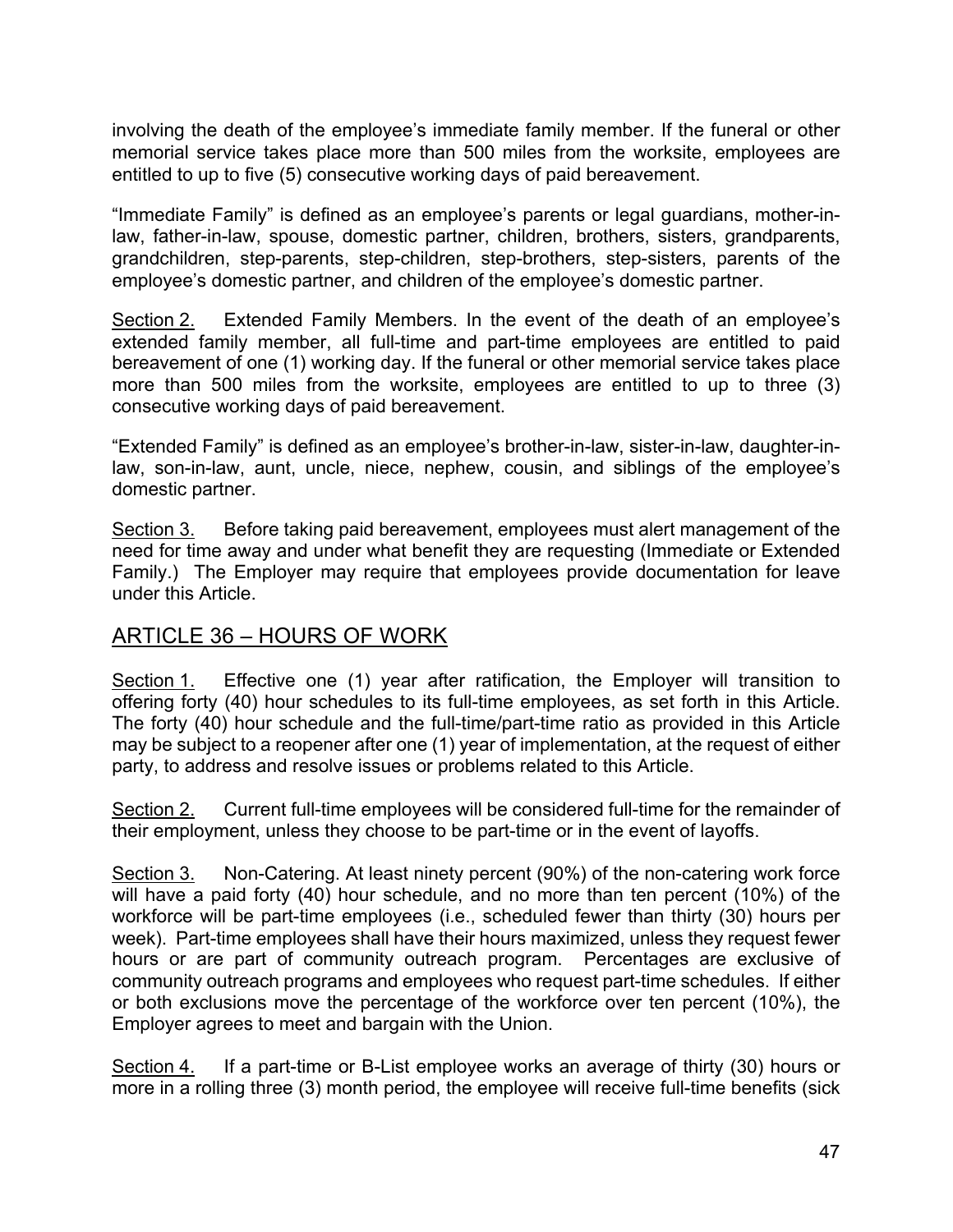days, vacation benefits, health insurance).

#### Section 5. Catering.

- a. The Employer will maintain a list of full-time Catering employees (A-List) and parttime Catering employees (B-List), and employees from other unionized Compass operations (C-List).
- b. A-List employees shall have their schedules maximized in seniority order up to forty (40) hours per week and will be offered the ability to work all available hours prior to scheduling employees on the B-List.
- c. B-List employees shall have their schedules maximized in seniority order up to forty (40) hours per week and will be offered the ability to work all available hours prior to the employees outside of the bargaining unit.
- d. Qualified non-catering employees shall be offered the opportunity to sign up for the B-List.
- e. No less than once a calendar year non-catering employees shall be offered paid training opportunities in the Catering Department.
- f. Compass employees covered by other UNITE HERE collective bargaining agreements from outside of this bargaining unit shall have the opportunity to sign up for additional shifts in the Catering department so long as they possess the required skills (C-List).
- g. Except as otherwise provided herein, employees on the C-list shall be utilized prior to the Employer utilizing non-union Compass employees and/or the Union Referral System (D-List).
- h. The Employer will contact the Union for referrals for available shifts, and the Employer will utilize qualified catering referrals and/or non-union Compass employees prior to hiring from an outside source.
- i. After utilizing employees on the A-List, B-List and C-List, the Employer shall contact the union for referrals of qualified candidates and may use non-union Compass employees prior to using qualified candidates from an outside source, except that a non-union butler pool may continue to be utilized in New York City when members of the A-List and B-List are not available.

Section 6. Weekly work schedules shall be posted by noon on Friday for the following week.

Section 7. Days off, schedules and shifts shall not be changed unless the employee receives one (1) week notice of the change where practicable and subject to exceptional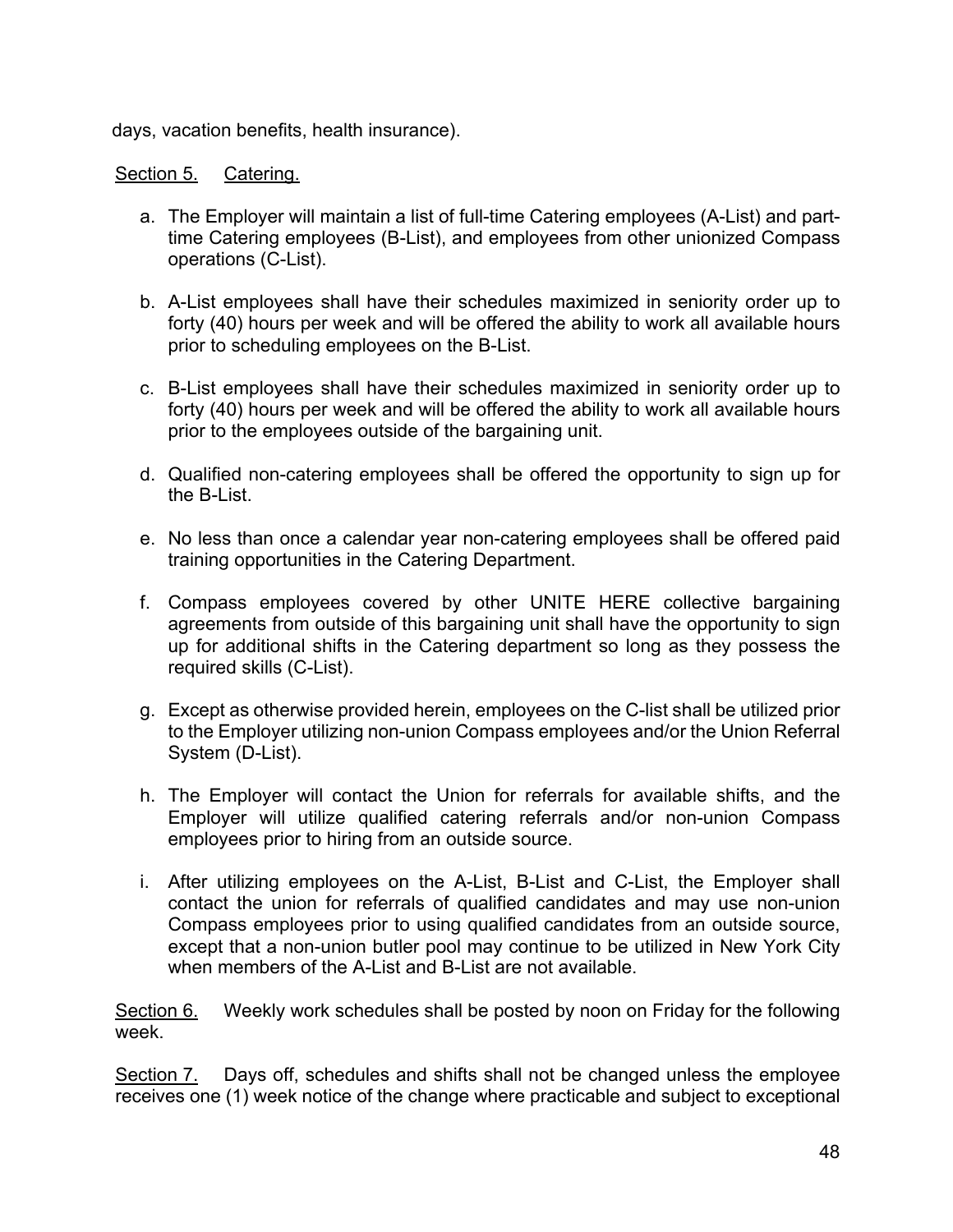business requirements. It is understood that the Employer will not change days off, schedules or shifts frequently, since the Employer recognizes that employees have personal responsibilities that require consistency.

Section 8. All employees covered by this Agreement will be permitted to take one fifteen (15) minute paid break for each four (4) hours worked. Breaks will be scheduled by the manager. Employees who work five (5) or more hours in a day shall receive a onehalf (1/2) unpaid meal break to be scheduled by the manager or designee. Employees who work through their breaks with management approval shall be paid for all time worked.

Section 9. Employees shall be eligible for one free wholesome meal of the type served to customers for the day worked in accordance with company policy. Employees shall also be entitled to fountain drinks, coffee and tea.

# ARTICLE 37 – OVERTIME AND PREMIUM PAY

Section 1. Any Employee who works in excess of forty (40) hours in one (1) week, or eight (8) hours in a single day, shall be compensated at the rate of time and one-half (1  $\frac{1}{2}$ ) the regular rate of pay, and all work performed on the seventh ( $7<sup>th</sup>$ ) consecutive day shall be paid at two (2) times the regular rate of pay with a minimum of four (4) hours on the seventh  $(7<sup>th</sup>)$  consecutive day being paid at double time. Double time will be paid after twelve (12) hours in any calendar day. Any employee scheduled to work four(4) day, ten (10) hour shifts in one (1) week, shall be paid time and one-half (1  $\frac{1}{2}$ ) for hours worked in excess of ten (10) hours per day or forty (40) hours per week.

There shall be no duplication or pyramiding in the computation of overtime and/or premium pay. Nothing in this Agreement shall be construed to require the payment of overtime and/or premium pay more than once for the same hours worked. Holiday, vacation, sick and benefit hours shall not count toward overtime, only hours actually worked.

Section 2. When there are more employees at work in the classifications than are needed for the overtime work, the Employer will offer work in the classification by seniority in a specific assigned location. After work has been offered in the classification by seniority at the assigned location, the Employer will offer overtime in the classification by seniority on the Campus where the work is required. If there are insufficient volunteers, the Employer may require employees in the classification to work in inverse seniority order.

Upon request of the employee and approval by management, the Employer will offer training to work other stations within the employee's classification. Such training will not be unreasonably denied. Employees will receive the current pay rate while training.

Section 3. Overtime shall be paid in the pay cycle following that in which the overtime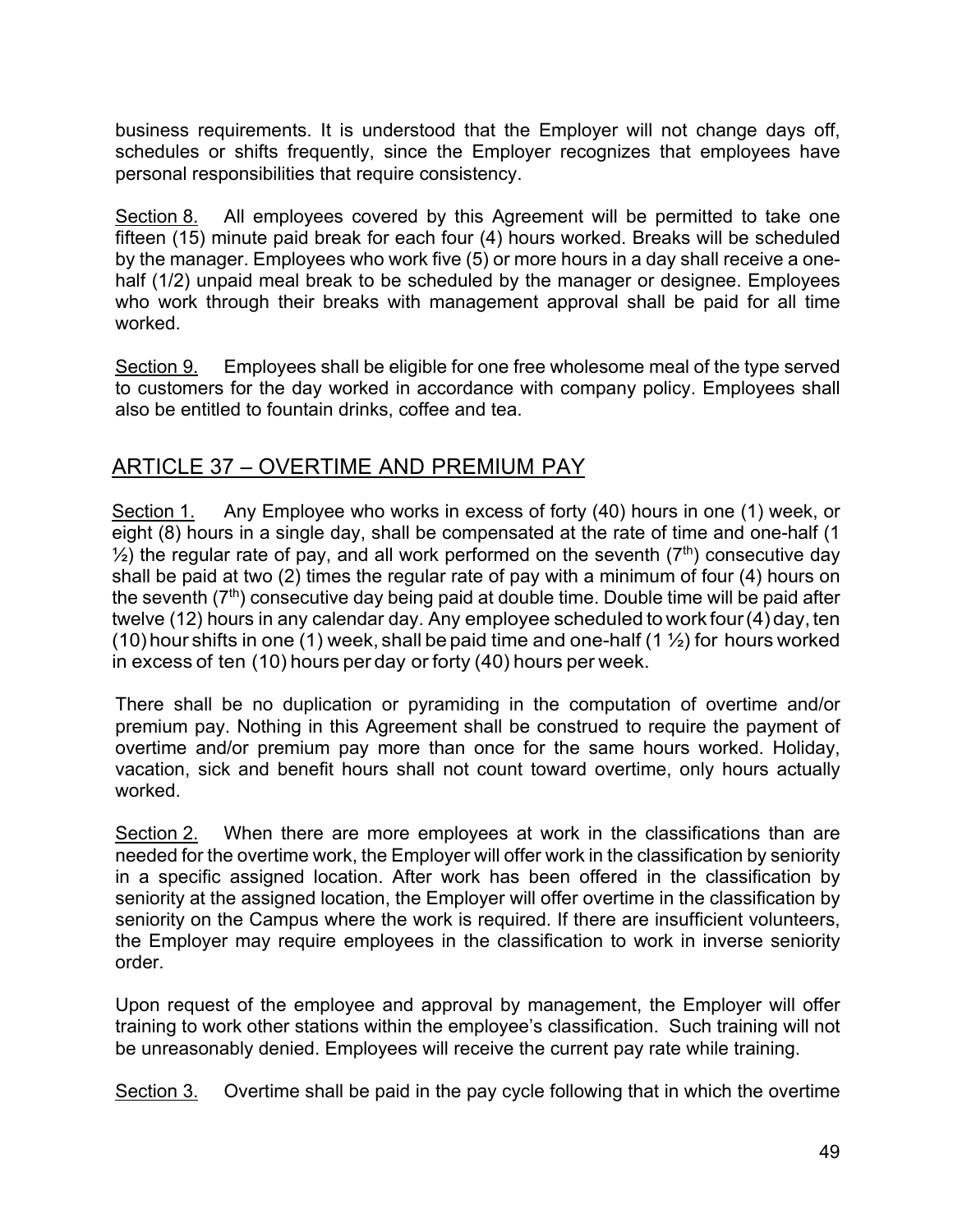is worked.

Section 4. Whenever possible, overtime scheduled shall be posted the day before such overtime is scheduled. Unscheduled overtime may at times be mandatory for all employees in a classification and will be assigned to the employees in the classification where the work has to be performed. Employees working overtime shall be permitted to make such necessary notification to their homes and families.

Section 5. Employees shall be expected to work a reasonable amount of overtime when requested.

Section 6. No employee shall work overtime unless such overtime work has been authorized in advance by their supervisor. Overtime shall be verified in writing by the Supervisor on the employee's time record.

# ARTICLE 38 – CHANGES IN HOURS

Section 1. In the event that the scheduled hours for a given classification are reduced, then the least senior employee in a given classification involved shall be affected first and so on as long as the remaining employees are qualified to perform the work with minimal training.

Section 2. In the event that the scheduled hours for a given classification are increased, then the most senior employee qualified to perform the work with minimal training in the given classification shall be affected first and so on.

Section 3. Employees may use vacation or sick/personal days to count for full days during "slow day" reduced staff situations.

# ARTICLE 39 – REPORT IN PAY

Section 1. Employees who report to work without having been notified by the Employer or by public announcement that the operation is closed shall be guaranteed either onehalf their scheduled hours or pay in lieu thereof.

Section 2. Once employees begin their scheduled shift, they shall be paid for all hours worked, or one-half the hours in their regular shift, whichever is greater. When work planned for the facility has been completed, the Employer may canvass employees by seniority to determine if there are volunteers to leave early in lieu of receiving the report in pay guaranteed by this Section. The Employer shall not place undue pressure on employees to volunteer. This section shall not apply in cases of fire, flood, natural disaster, utilities failure, or an Act of God.

Section 3. The decision whether an employee shall be excused or shall work will be at the discretion of management and shall be made on the basis of seniority.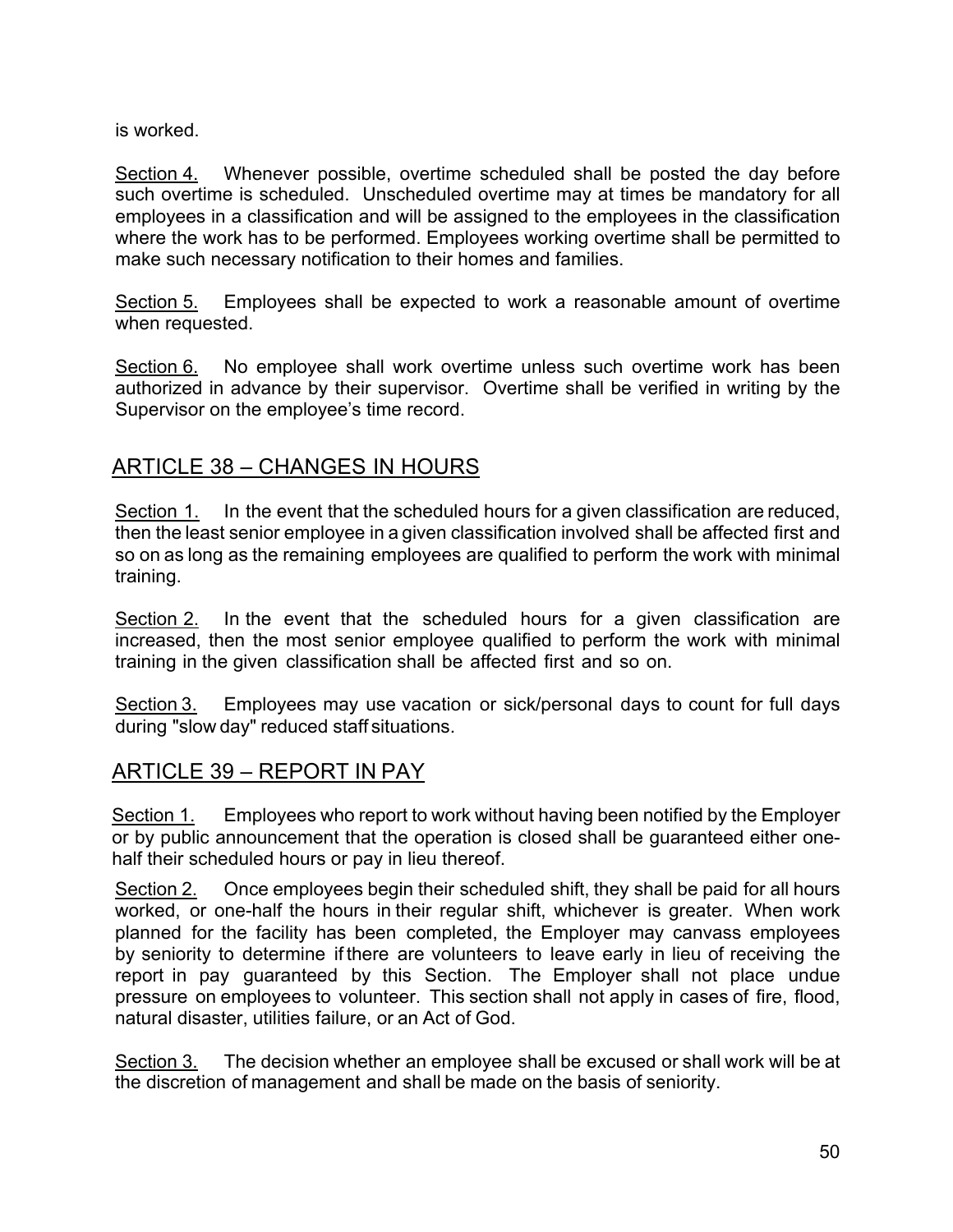Section 4. Employees called in from home to work extra time outside their regular hours, shall be guaranteed a minimum of 4 hours work or the pay equivalent thereto.

Section 5. If an emergency over all or a specific part of the greater metropolitan area covered by this Agreement is declared by the Governor of the state, Premier of Ontario or a respective Mayor of a city in which bargaining unit member resides or works, employees affected by such closing will be granted paid days off consistent with paid days off which are granted to Compass's client's hourly employees for the situation.

Section 6. During closures of cafeterias, employees will continue to be given the option of working in other cafeterias or leaving work early. In the event that the employee chooses to leave work early they will be given the option of using a vacation day or sick day.

# ARTICLE 40 – TRAVEL ALLOWANCE

Section 1. Any employee who is required to utilize their own vehicle, or is requested to perform work at another location, shall receive a mileage allowance at the rate of the prevailing IRS rate in effect, or be reimbursed the appropriate fee for use of public transportation, if necessary.

# ARTICLE 41 – TRANSLATION/COPYING OF THE CONTRACT

Section 1. The parties agree to split the cost of translation and printing of this agreement.

# ARTICLE 42 – EQUALITY

Section 1. Workers shall continue to receive all current benefits, amenities, and perks provided by Compass's client, and shall be eligible to all benefits, amenities, and perks provided directly by Compass's client to Compass Employees. If Compass's client modifies or eliminates any of these benefits, amenities, and perks, that they provide then Compass will make that corresponding modification or elimination.

# ARTICLE 43 – UNIFORMS AND PERSONAL APPEARANCE

- Section 1. All uniforms and linens shall be furnished by the Employer.
- Section 2. The Employer shall supply all regularly scheduled employees with:
	- a. Cooks One (1) hat and one (1) laundered Chef coat per day;
	- b. Dishwasher, Food Service Utility One (1) laundered shirt per day, one (1) laundered apron per day, one (1) hat;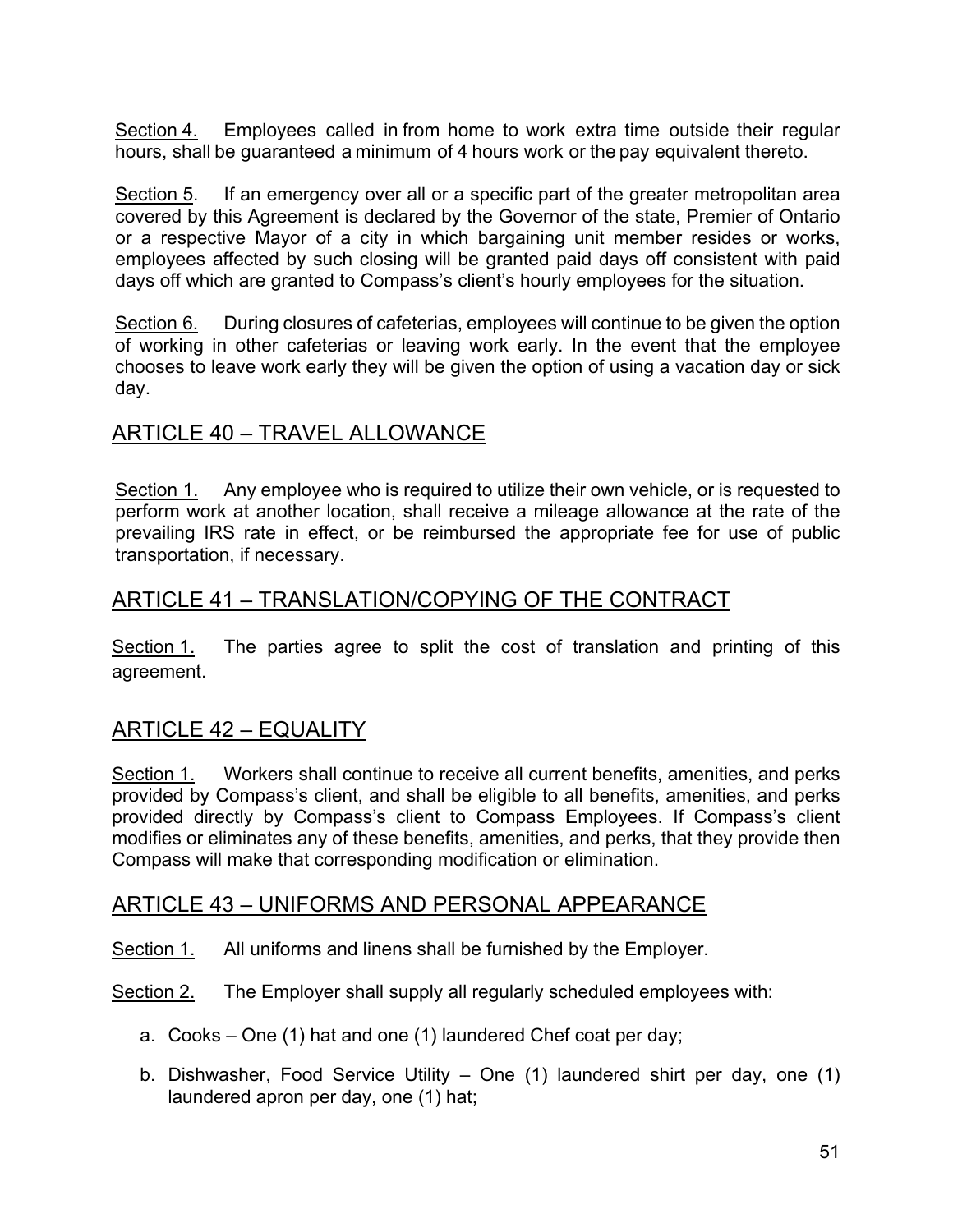- c. All Other Classifications three (3) Shirts, one (1) laundered apron (if applicable) per day, one (1) hat;
- d. No later than six months after ratification, the Employer will provide employees with three (3) pairs of pants or a replacement pair as needed.

Section 3. When the Employer requires safety shoes, it will provide them to employees, as needed.

# ARTICLE 44 – SEPARABILITY AND SAVINGS

Section 1. If any provision of this Agreement or any application of this Agreement to any employee or group of employees is held invalid by operation of law or by a Court or other tribunal of competent jurisdiction, such provision shall be inoperative, but all other provisions shall not be affected thereby and shall continue infull force and effect.

Section 2. The parties agree to meet promptly to discuss the impact of the affected text in Section 1 above and to create new text as may be needed. Such discussions shall not "open" the Agreement during its term.

Section 3. The parties agree that nothing in this Agreement shall be interpreted to require the Employer to act or refrain from acting in a manner that is prohibited by law.

### ARTICLE 45 – PERSONNEL FILES AND RECORDING EQUIPMENT

Section 1. Employees shall be able to access and view their personnel files upon request of the employee.

Section 2. The Employer's client shall have the right to install and monitor photographic, audio, and/or video recording equipment at any and all times at all client locations, with the exception of inside locker and/or restroom facilities, as deemed appropriate by the Employer's client.

### ARTICLE 46 – DEDUCTIONS AND DONATIONS

Section 1. No deductions from wages will be made by the Employer unless the dedication is authorized in writing by the employee or required by a court of government agency of competent jurisdiction.

### ARTICLE 47 – BREAKAGE

Section 1. There shall be no charge for breakage or loss of equipment/inventory unless is shown that the breakage or loss of equipment/inventory is caused by the willful or grossly negligent act of the employee.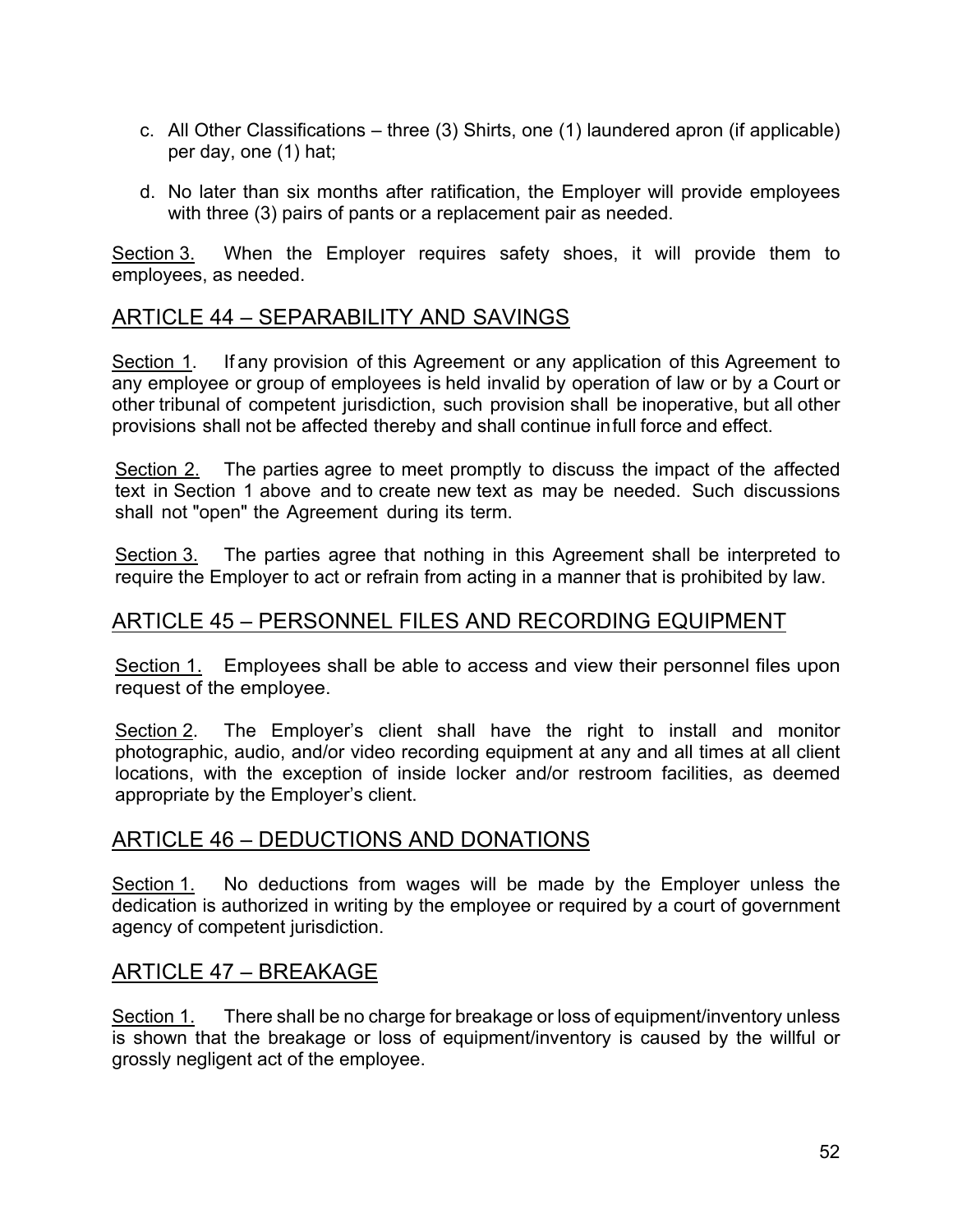### **ARTICLE 48 - CATERING SCHEDULES**

Section 1. In the event that there are no shifts in Catering for a work week, Catering employees may bump less senior employees in the bargaining unit provided that they have the seniority and have either performed the work in the past or are qualified for the position.

Section 2. Non-Catering Employees shall be offered opportunities for training in the duties of Catering Workers in accordance with Article 36. Such training shall be paid and shall be open to all employees. In the event that there are not enough Catering Workers to perform the duties, such additional hours shall be offered to trained members of the bargaining unit before any non-bargaining unit employees are utilized.

#### **ARTICLE 49 - DURATION**

Section 1. This Agreement shall be in full force and effect as of the date of ratification and shall be in effect up to and including December 31, 2023 It is further agreed that neither the Employer nor the Union shall engage in a strike or lockout after the termination of this Agreement until at least sixty (60) days after notice of intent to negotiate changes was provided to the other party.

For the UNION By

D Taylor, UNITE HERE International Union. President

Date:

For the EMPLOYER By

Cindy Noble, Compass Group North America, **Chief People Officer** 

Date: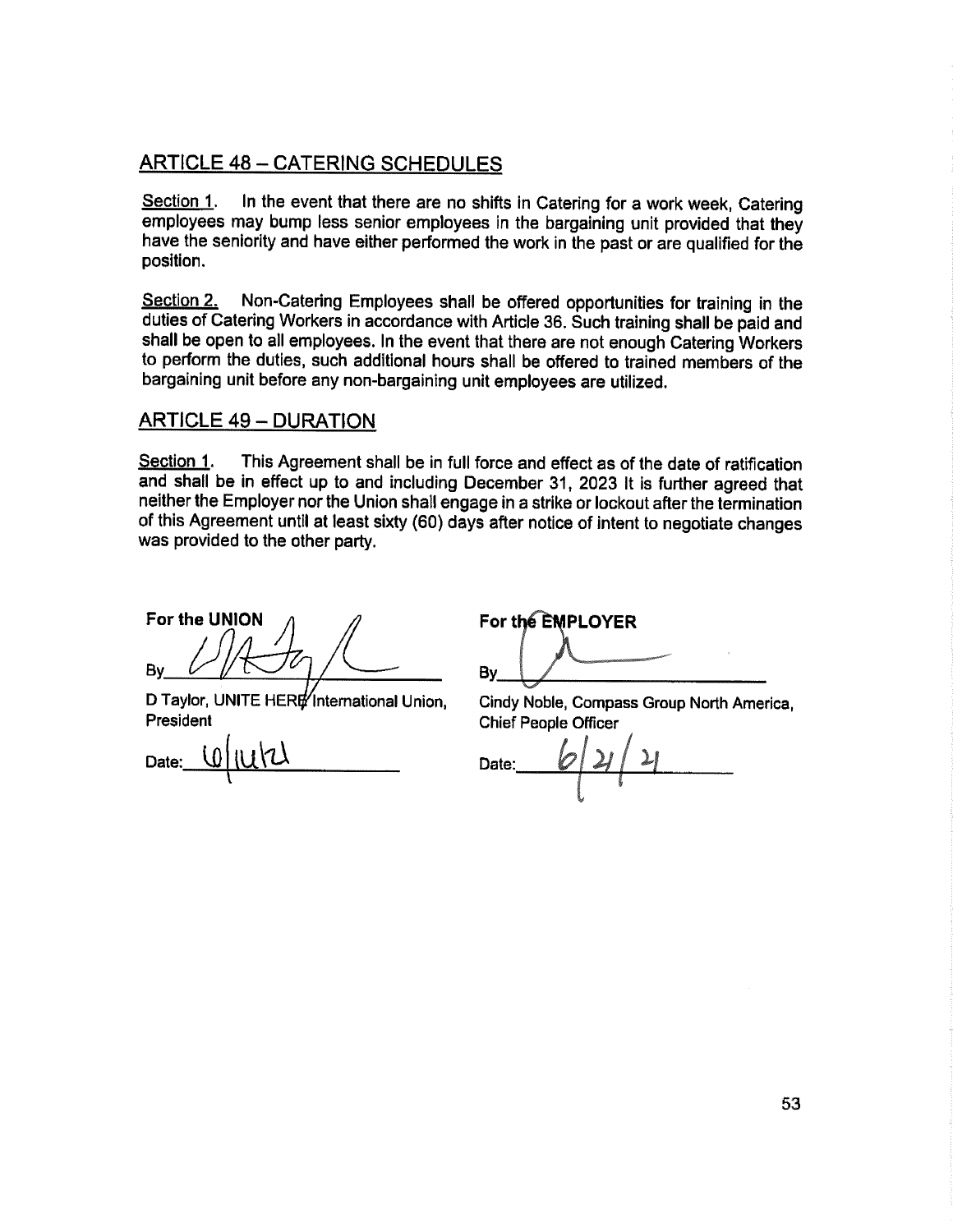# EXHIBIT A: ARBITRATION PANEL

### **East Coat Arbitration Panel**

Robert Douglas Jay Nadelbach Barbara Deinhardt Abigail Levy Bonnie Weinstock Susan Mackenzie

#### **West Coat Arbitration Panel**

Katherine Thomson Carol Vendrillo Gary Axon Alexander "Buddy" Cohn William Riker Matthew Goldberg

#### **Ontario Arbitration Panel**

Sheri Price Gail Misra Ian Anderson

This Exhibit may be mutually updated by the parties if more arbitrators are needed according to the same process utilized in Article 8.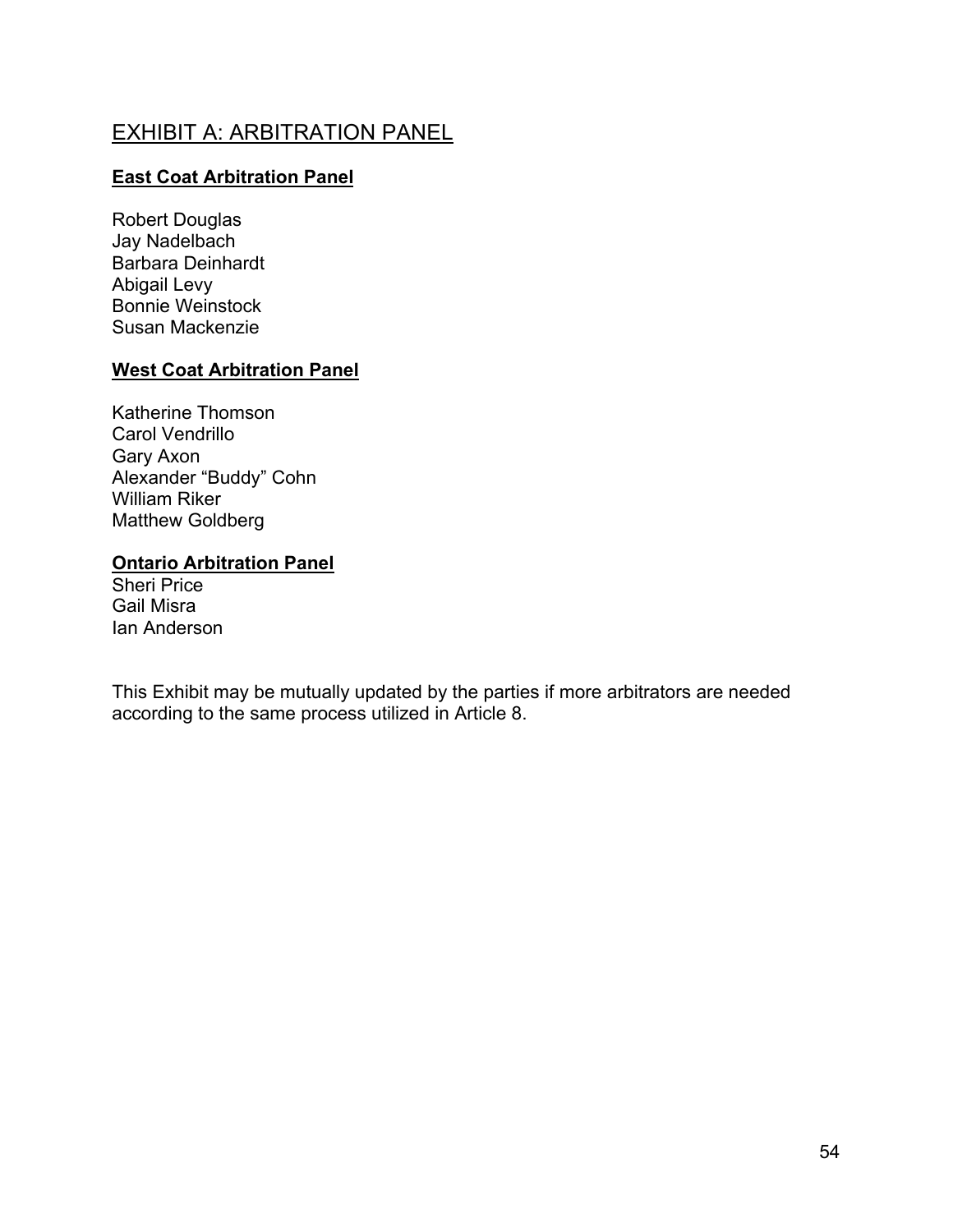# EXHIBIT B: REGIONS, DISTRICTS, CAMPUSES AND LOCALES

- I. ALLEGHENY COUNTY, PA LOCALE
- II. COOK COUNTY, IL LOCALE
- III. DETROIT METROPOLITIAN AREA LOCALE
- IV. MIDDLESEX COUNTY, MA LOCALE
- V. MULTNOMAH COUNTY, OR LOCALE
- VI. NEW YORK CITY CAMPUSES

To be determined when build outs are complete.

- VII. ONTARIO, CANADA REGION
- VIII. SAN MATEO COUNTY REGION
	- IX. SANTA CLARA COUNTY DISTRICTS AND CAMPUSES
		- a. North District: Googleplex, South, Alza, GWC, Palo Alto
		- b. Midtown District: Crittenden, Shorebird, Quad
		- c. South District: Moffet Place/Crossman, Mathilda, Tech Corners
		- d. Warehouse and MK South (South District + Quad Campus), MK North (North District + Crittenden & Shorebird Campuses)
		- e. CPU and Catering
		- f. FLEX Team Campus
	- X. SANTA CRUZ COUNTY LOCALE
	- XI. SEATTLE METROPOLITAN AREA CAMPUSES
		- a. Kirkland
		- b. Bellevue
		- c. Fremont
		- d. South Lake Union
		- e. Redmond
- XII. WASHTENAW COUNTY, MI LOCALE

#### XIII. WASHINGTON, DC METROPOLITIAN AREA LOCALE

These Regions, Districts, Campuses and Locales shall be updated jointly by the parties.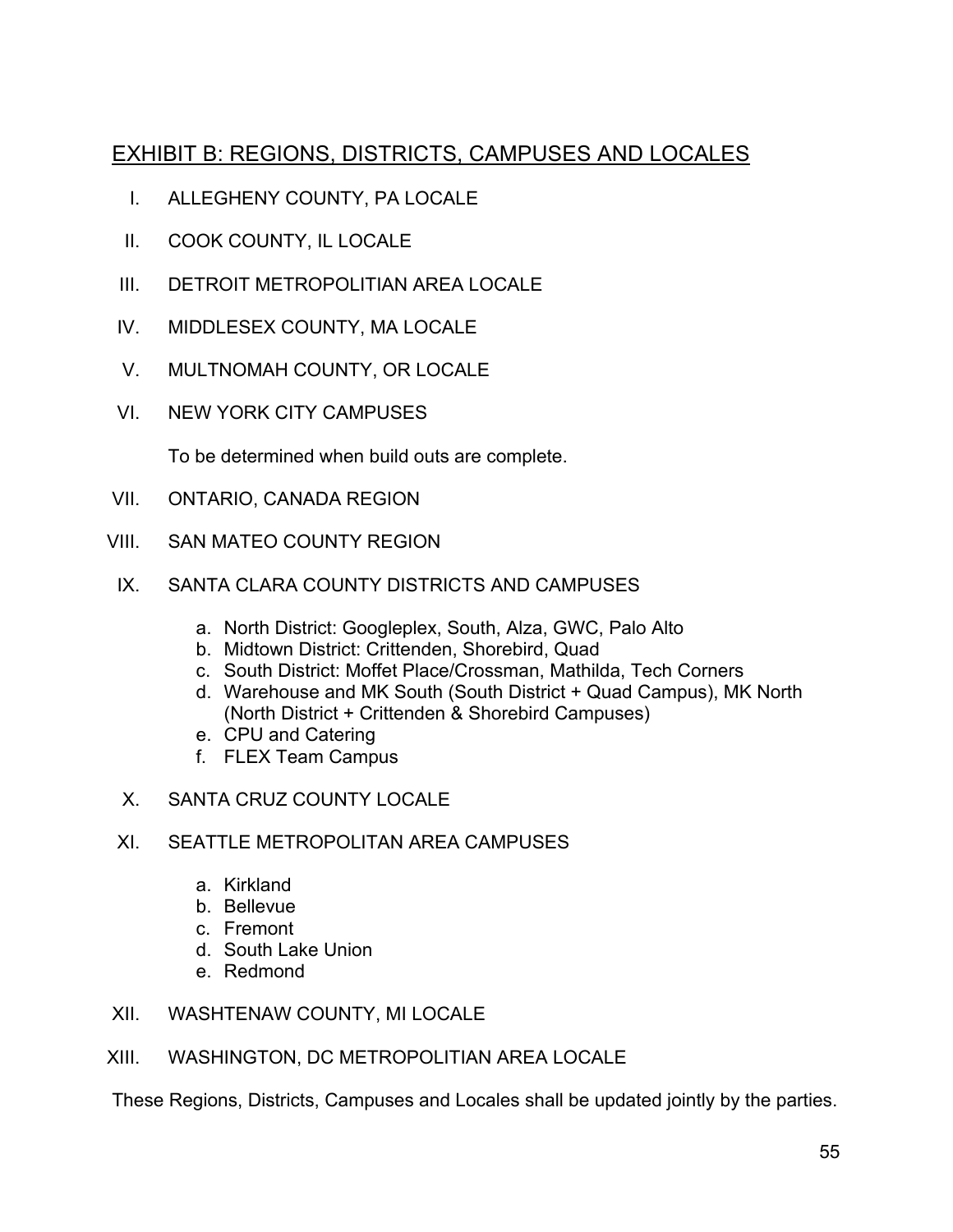# EXHIBIT C: NEW OPERATIONS

THIS AGREEMENT is made and entered into by and between Compass Group North America (the "Employer"), and UNITE HERE International Union (the "Union").

1. The parties hereby establish the following procedure for the purpose of ensuring an orderly environment for the exercise by Employees of their rights under Section 7 of the National Labor Relations Act and to avoid picketing and/or other economic action directed at the Employer in the event the Union decides to conduct an organizing campaign among Employees.

2. The parties mutually recognize that national labor law guarantees employees the right to form or select any labor organization to act as their exclusive representative for the purpose of collective bargaining with their employer, or to refrain from such activity.

3. The Employer, and its agents, will take an approach of strict neutrality to the unionization of Employees. The Employer, and its agents, will not do any action nor make any statement that will directly or indirectly state or imply any opposition by the Employer or its agents to the selection by such Employees of a collective bargaining agent, or preference for or opposition to any particular union as a bargaining agent.

4. The Union and its representatives will not coerce or threaten any Employee in an effort to obtain authorization cards.

5. Bargaining unit employees represented by the Union and covered by the Collective Bargaining Agreement between the parties who have successfully completed their probationary periods shall have the right to transfer to any available positions in an operation covered by this Agreement for which they are qualified or can be qualified with the same training that would be provided to a new employee. This right to transfer shall be in preference to any other applicants for employment and shall be accorded to bargaining unit employees before applicants from any other source are sought. The Employer shall notify employees about such opportunity in the same manner that the Employer notifies Employees about other work-related matters, and such notice shall include instructions about how to request a transfer and shall state that the Collective Bargaining Agreement will apply if a majority of employees in the new operation choose to be represented by the Union.

6. If the Union provides written notice to the Employer of its intent to organize Employees covered by this Agreement, the Employer shall provide access to its premises and to such Employees by the Union. The Union may engage in organizing efforts in non-public areas of the Employer's facility during Employees' non-working times (before work, after work, and during meals and breaks) and/or during such other periods as the parties may mutually agree upon.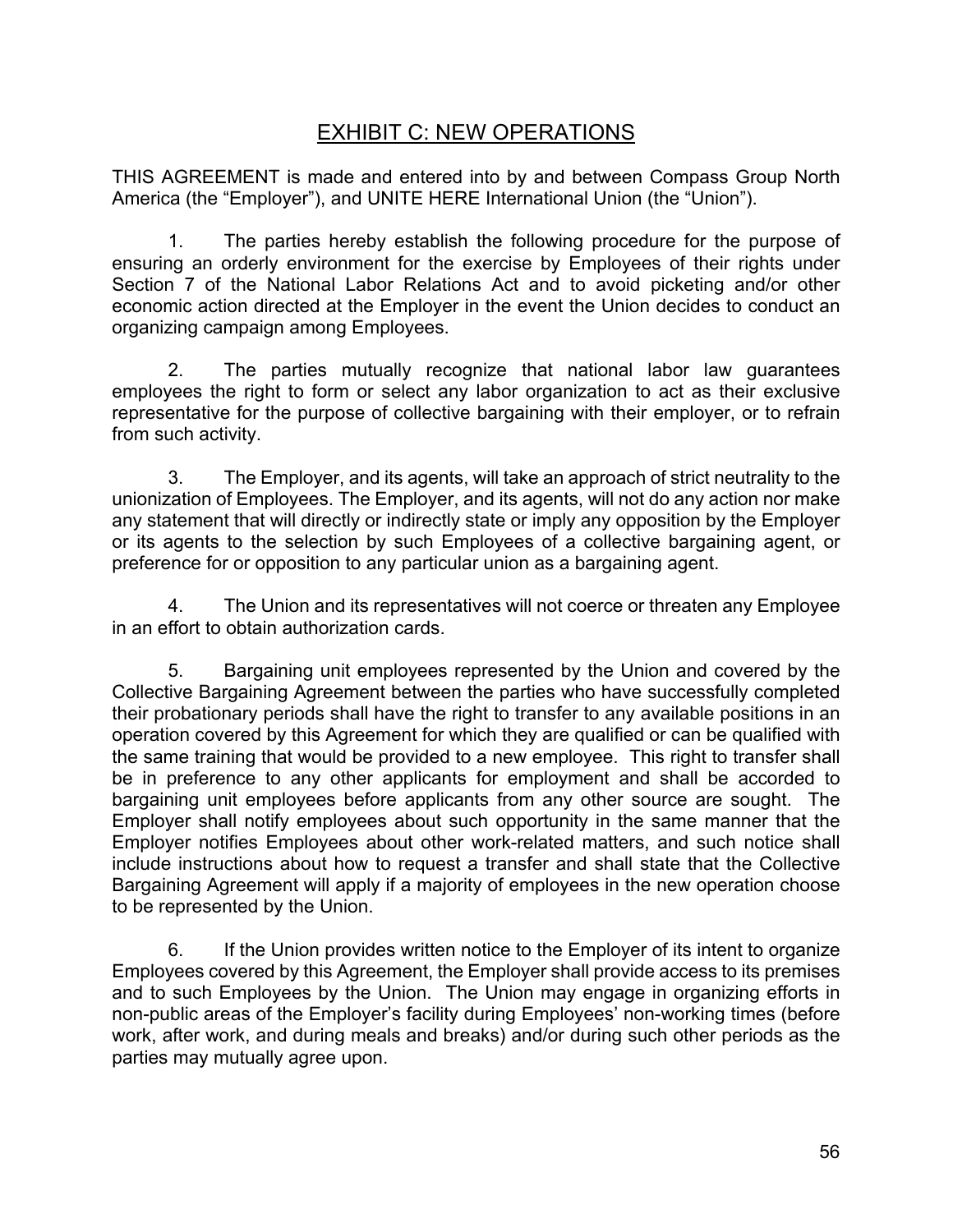7. No later than forty-five (45) days before opening of a new operation, the Employer will furnish the Union with a complete list of Employees, including both full and part-time Employees, showing their job classifications and departments. Within two (2) weeks thereafter, the Employer will furnish a second list of such Employees to the Union, including the home addresses of all Employees. Thereafter, the Employer will provide updated complete lists monthly.

8. The Union may request recognition as the exclusive collective bargaining agent for such Employees. Arbitrator Dan Silverman, or another person mutually agreed to by Employer and Union, will conduct a review of Employees' authorization cards and membership information submitted by the Union in support of its claim to represent a majority of such Employees. If that review establishes that a majority of such Employees has designated the Union as their exclusive collective bargaining representative or joined the Union, the Employer will recognize the Union as such representative of such Employees. The Employer will not file a petition with the National Labor Relations Board for any election in connection with any demands for recognition provided for in this Agreement.

9. Any disputes over the interpretation or application of this Agreement shall be resolved in accordance with the arbitration procedure in Article 8 of the Collective Bargaining Agreement.

10. This Memorandum and Article 1, Section 1 of the Collective Bargaining Agreement shall survive the expiration or termination of the Collective Bargaining Agreement, and shall remain in effect for one (1) year thereafter, provided that in the event the Union is recognized at a time when no collective bargaining agreement is in effect with the Employer, then the terms and conditions to be extended to Employees upon recognition of the Union pursuant to Paragraph 8 shall be the terms and conditions then legally applicable to other employees of the Employer until a new collective bargaining agreement exists, at which time such new collective bargaining agreement shall apply.

11. In the event that any provision of this Agreement should be rendered invalid by applicable legislation or be declared invalid by any court or regulatory agency of competent jurisdiction, such action shall not invalidate the entire Agreement, it being the express intention of the parties hereto that all other provisions not rendered invalid shall remain in full force and effect. Both parties agree that the subject matter of any provision found to be invalid shall be renegotiated for the purpose of replacing the invalidated provision with a valid substitute which most nearly achieves the same objective. In the event the parties are unable to agree on a substitute, the matter shall be submitted to arbitration as provided in Paragraph 9; the arbitrator shall choose or formulate a substitute provision which accomplishes the purposes of the preceding sentence.

IN WITNESS WHEREOF, the parties hereto by their duly designated representatives have hereunto set their hands.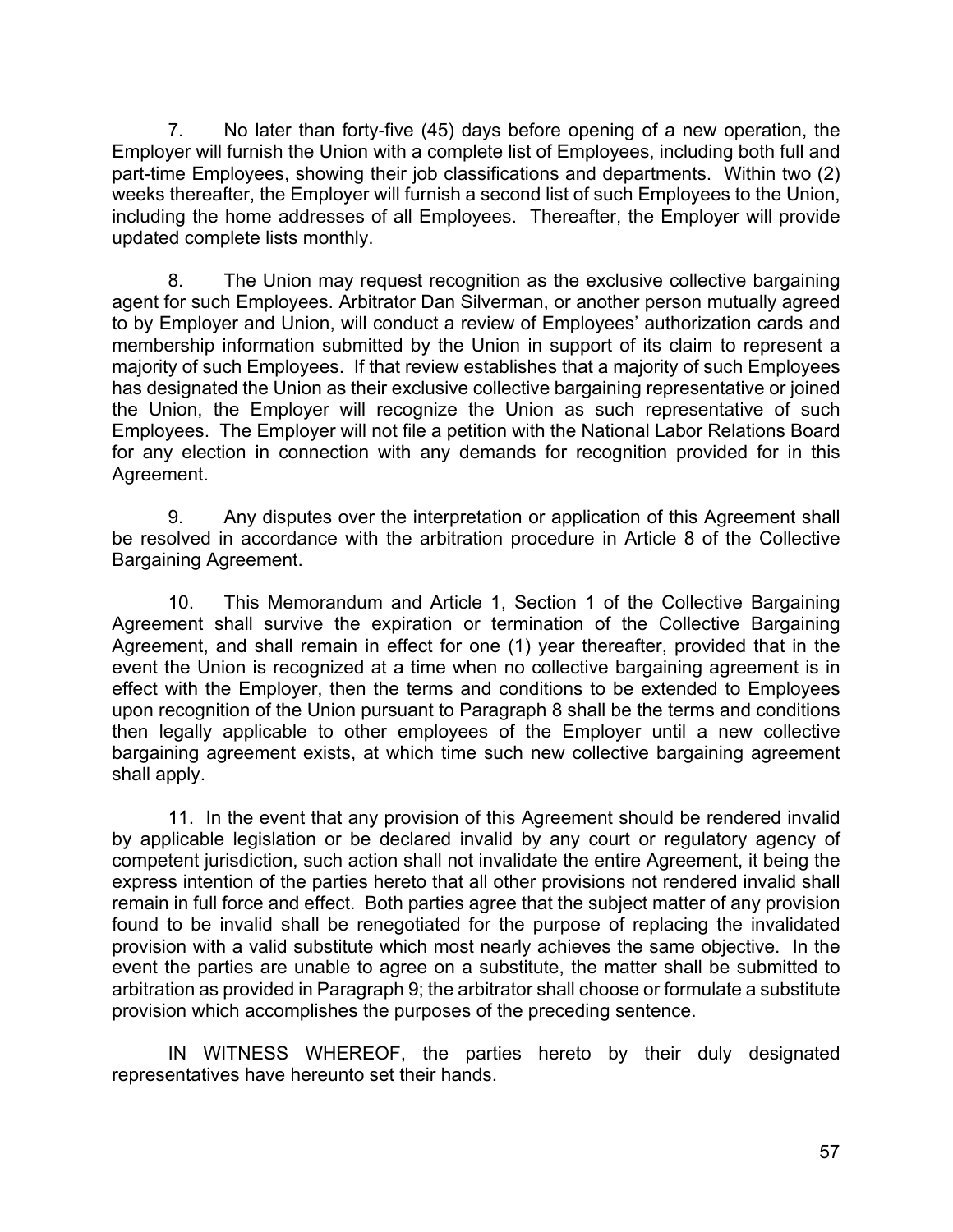For the UNION  $By$ 

D Taylor, UNITE HERE International Union,<br>President

 $\frac{1}{2}$ Date:

For the EMPLOYER

ś  $By$ 

Cindy Noble, Compass Group North America, Chief People Officer

l<br>V Date: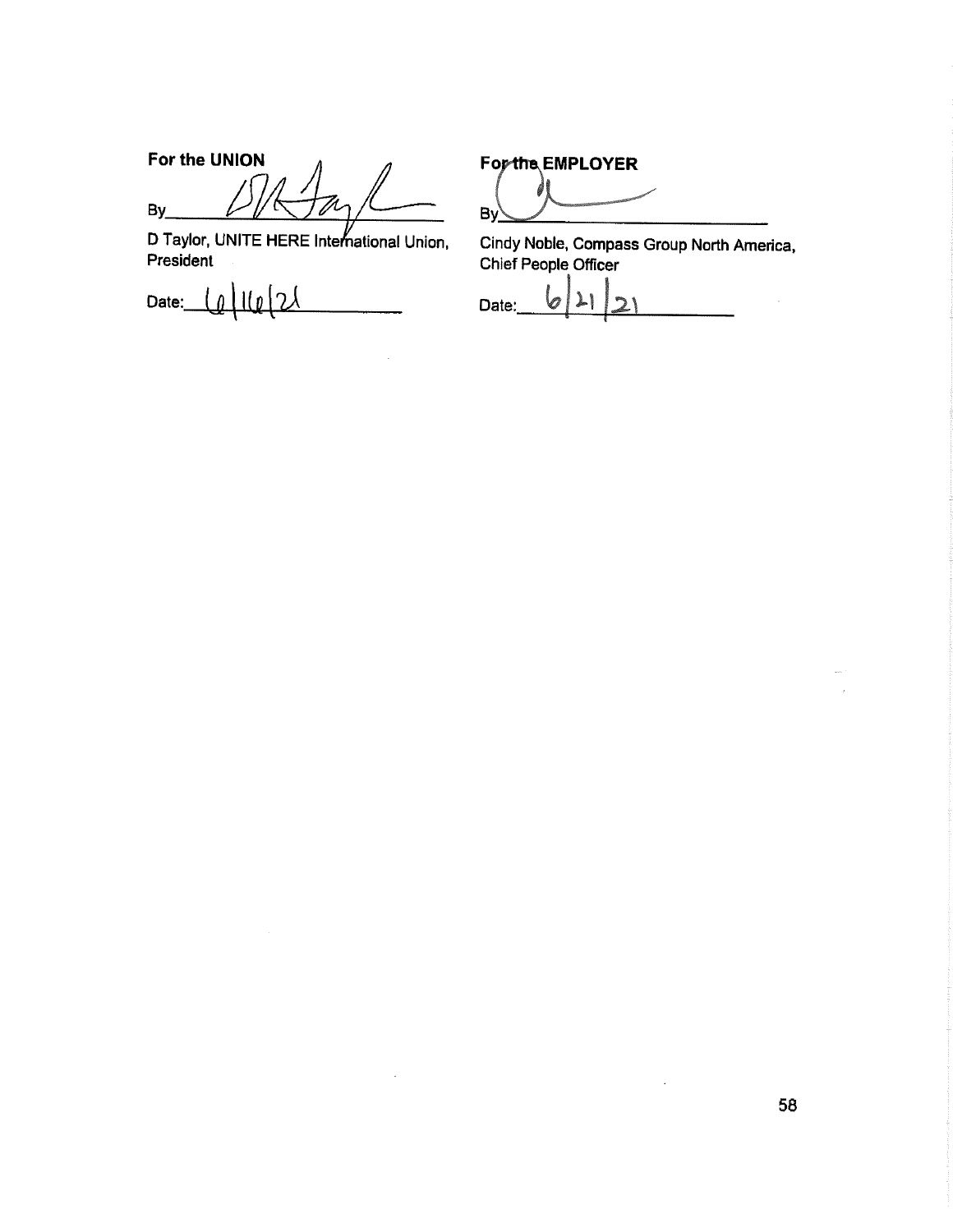# I. SIDE LETTER ON ALLEGHENY COUNTY

# **1. Allegheny County Wage Rates**

| <b>Allegheny County</b><br><b>Start Rates</b> | 1/1/21 |       | 1/1/22 |       | 1/1/23 |       |
|-----------------------------------------------|--------|-------|--------|-------|--------|-------|
| ATTENDANT,<br>STOREROOM/WAREHOUSE             | \$     | 19.80 | \$     | 20.10 | \$     | 20.40 |
| <b>RUNNER</b>                                 | \$     | 17.80 | \$     | 18.10 | \$     | 18.40 |
| SHIFT SUPV, HOURLY                            | \$     | 24.30 | \$     | 24.60 | \$     | 24.90 |
| <b>BARISTA</b>                                | \$     | 18.30 | \$     | 18.60 | \$     | 18.90 |
| COOK                                          | \$     | 23.30 | \$     | 23.60 | \$     | 23.90 |
| COOK, PREP                                    | \$     | 21.30 | \$     | 21.60 | \$     | 21.90 |
| <b>DISHWASHER</b>                             | \$     | 17.30 | \$     | 17.60 | \$     | 17.90 |
| <b>FOOD SVC WORKER</b>                        | \$     | 18.30 | \$     | 18.60 | \$     | 18.90 |
| <b>LEAD COOK</b>                              | \$     | 24.30 | \$     | 24.60 | \$     | 24.90 |
|                                               |        |       |        |       |        |       |
| <b>GENERAL INCREASE</b>                       | \$     | 0.75  | \$     | 0.75  | \$     | 1.00  |

Employees shall receive the minimum classification rate or the general wage increase, whichever affords the employee a higher wage increase.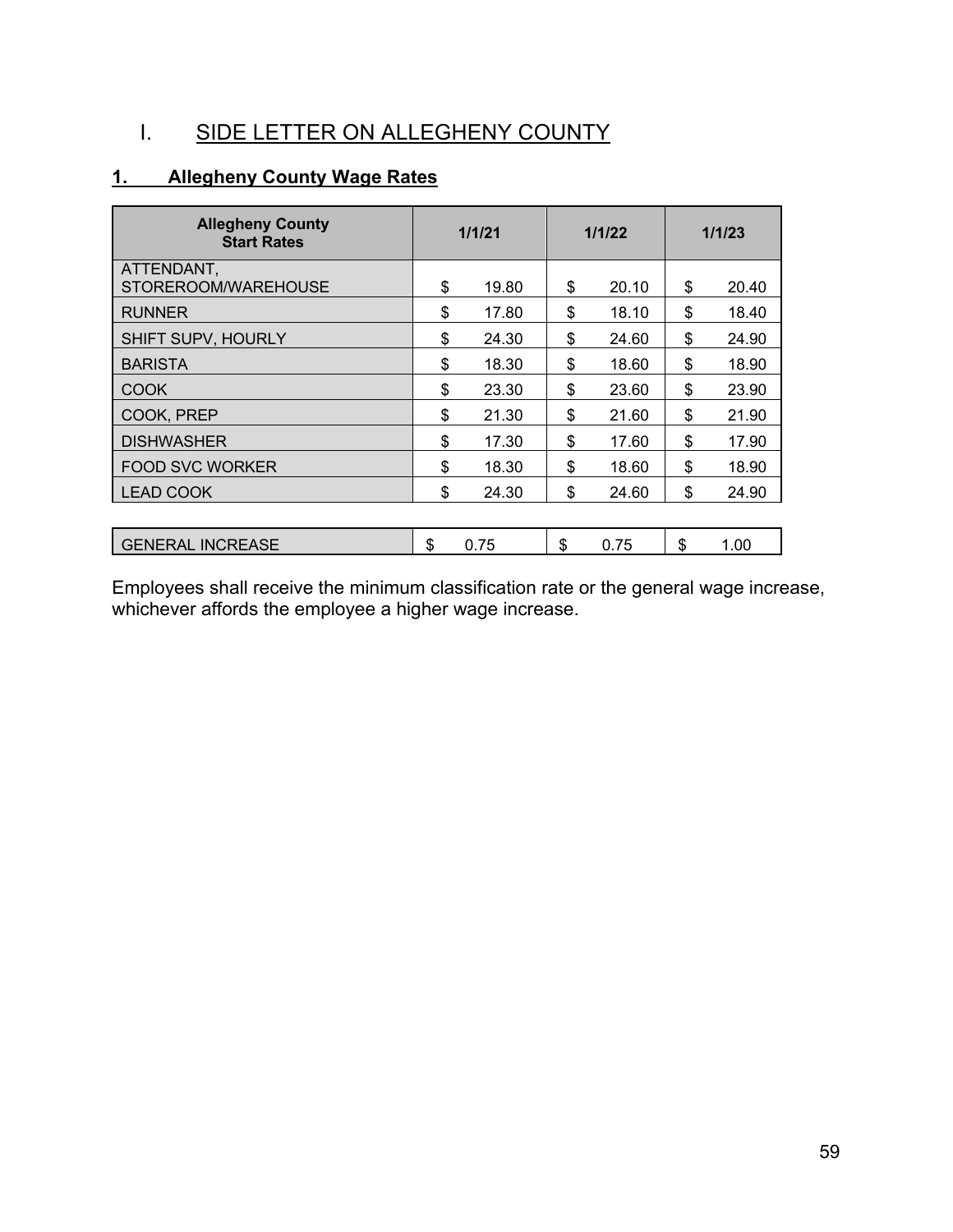# II. SIDE LETTER ON COOK COUNTY, ILLINOIS

This AGREEMENT made and entered into, by and between Compass Group North America operating at Google buildings located in Cook County, Illinois (hereinafter called the "Employer" or "Compass") and UNITE HERE International Union (hereinafter called the "Union").

This bargaining unit shall become, effective October  $1<sup>st</sup>$ , 2021, a part of the Compass @Google Buildings Bargaining unit and be covered under all of the terms of that agreement, except for the modifications below.

From April 1<sup>st</sup>, 2021 through September 30<sup>th</sup>, 2021 this location shall be covered under the same terms as the Compass @Google Buildings CBA, but not be a part of that bargaining unit. Any term contained in this agreement shall prevail in a dispute between this agreement and the Compass @Google Buildings CBA.

The Article 1 – Recognition and the Preamble of the Compass @Google Buildings CBA shall be modified to include Cook County, Illinois.

| <b>COOK COUNTY STARTING</b><br><b>WAGE RATES</b> | 4/1/21      | 1/1/22 |       | 1/1/23      |
|--------------------------------------------------|-------------|--------|-------|-------------|
| ATTENDANT, STOREROOM                             | \$<br>19.50 | \$     | 19.80 | \$<br>20.10 |
| ATTENDANT, CATERING                              | \$<br>20.50 | \$     | 20.80 | \$<br>21.10 |
| <b>BARISTA</b>                                   | \$<br>21.00 | \$     | 21.30 | \$<br>21.60 |
| <b>CAPTAIN, CATERING</b>                         | \$<br>25.00 | \$     | 25.30 | \$<br>25.60 |
| <b>COOK</b>                                      | \$<br>21.00 | \$     | 21.30 | \$<br>21.60 |
| <b>LEAD COOK</b>                                 | \$<br>24.00 | \$     | 24.30 | \$<br>24.60 |
| <b>DISHWASHER</b>                                | \$<br>17.50 | \$     | 17.80 | \$<br>18.10 |
| <b>FOOD SVC WORKER</b>                           | \$<br>18.50 | \$     | 18.80 | \$<br>19.10 |
| <b>RUNNER</b>                                    | \$<br>19.00 | \$     | 19.30 | \$<br>19.60 |
|                                                  |             |        |       |             |
| General Wage Increase                            | \$<br>2.00  | \$     | 0.75  | \$<br>1.00  |

### **1. Cook County Illinois Wage Rates**

Employees shall receive the minimum classification rate or the general wage increase, whichever affords the employee a higher wage increase.

#### **2. Health and Welfare – Article 28**

The Employer shall update the Trust Agreement to cover this location and begin contributions for all benefits currently available to other Compass employees covered by this Agreement effective June 1, 2021.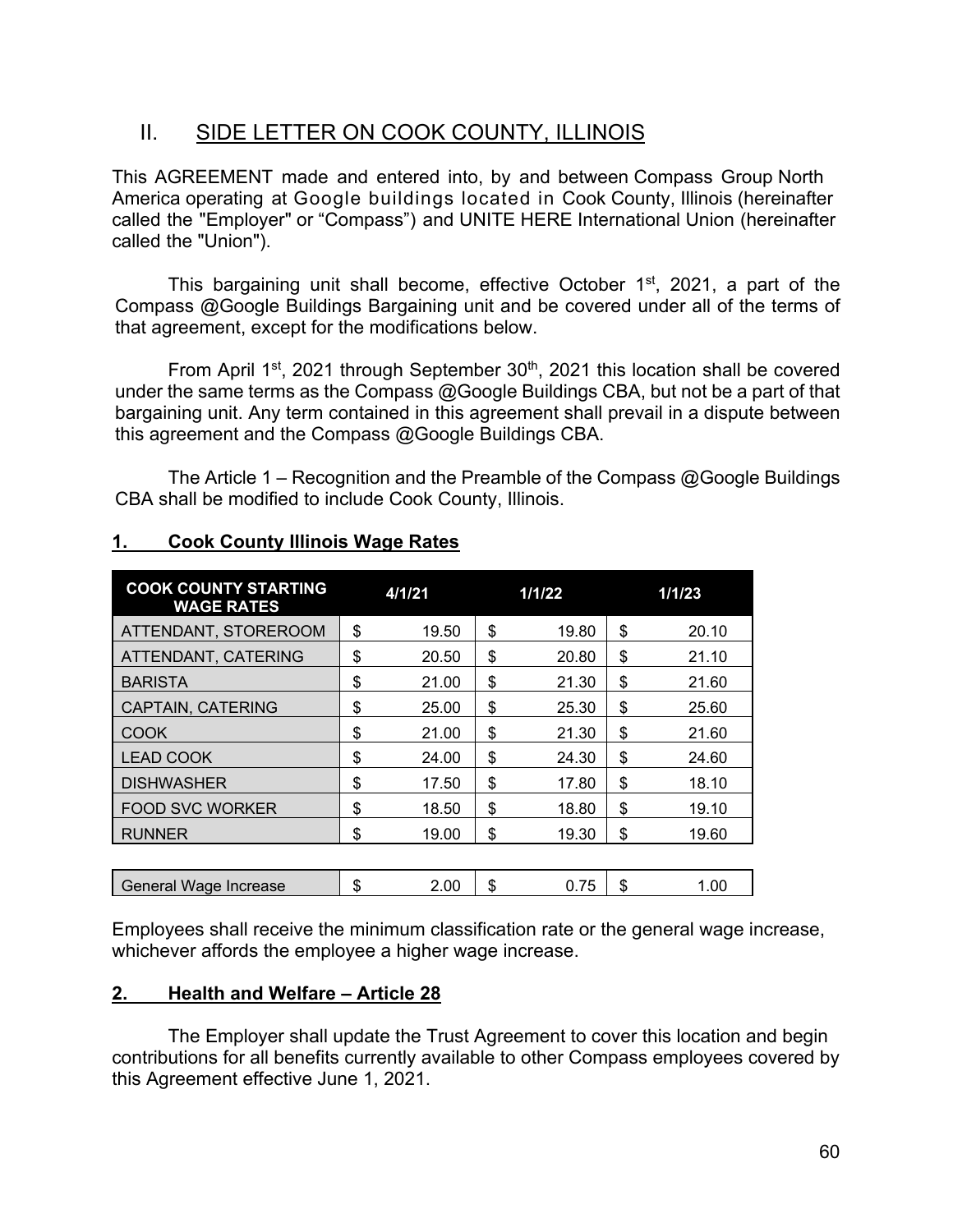### **3. Pension – Article 29**

The Employer shall update the Trust Agreement to cover this location and begin contributions effective June 1, 2021.

#### **4. Housing and Transportation Subsidies – Article 30**

The Employer shall increase the subsidies to the rates called for in this Agreement effective June 1, 2021.

#### **5. Vacation – Article 32**

a. Section 2: New accrual rates will begin June 1, 2021.

#### **6. Sick/Personal Days – Article 33 Section 1**

Additional sick days will be added for employees on June 1, 2021.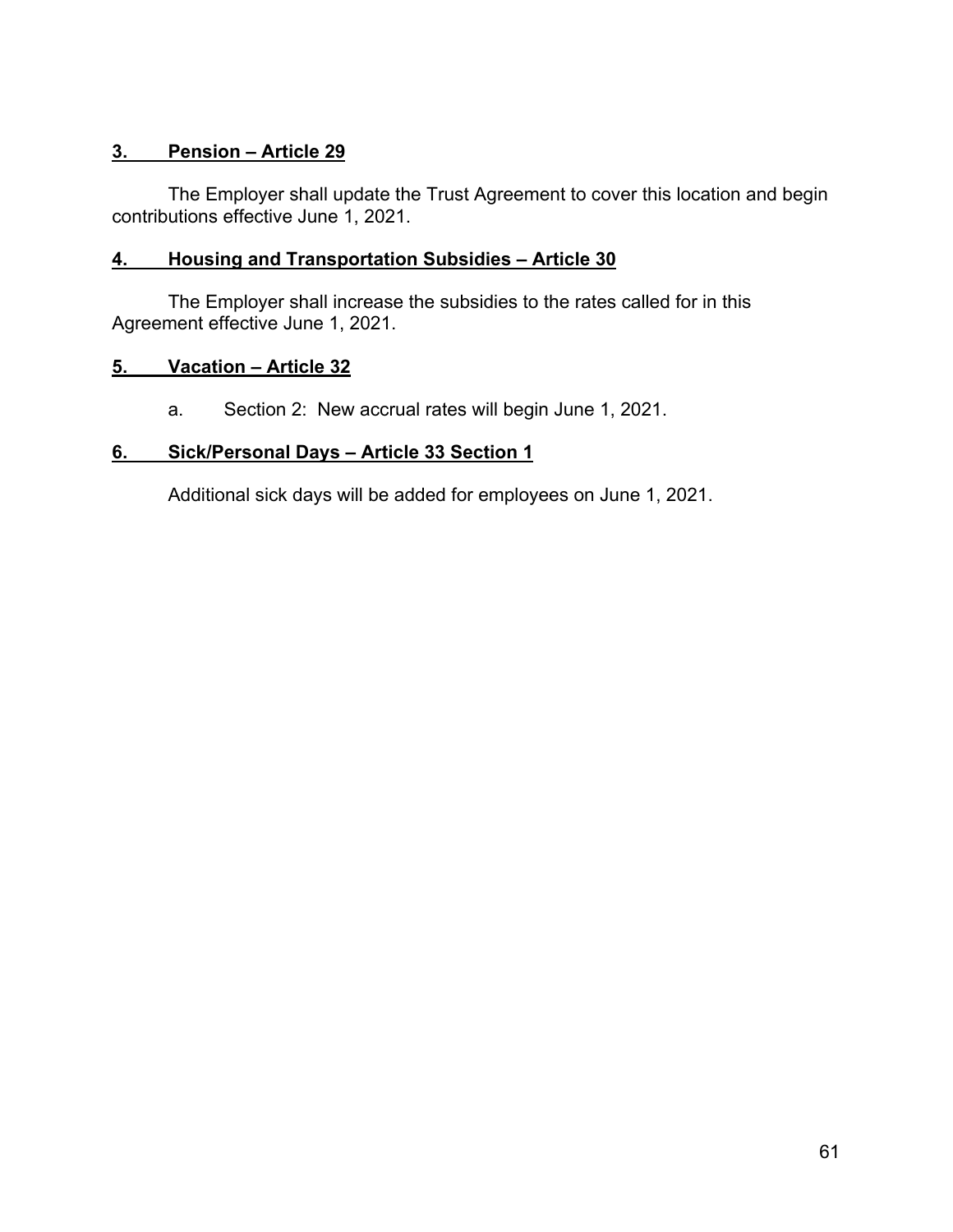# III. SIDE LETTER ON DETROIT METROPOLITAN AREA

| <b>Detroit Metropolitan Area Start Rates</b> | 1/1/21 |       | 1/1/22 |       | 1/1/23 |       |
|----------------------------------------------|--------|-------|--------|-------|--------|-------|
| ATTENDANT,<br>STOREROOM/WAREHOUSE            | \$     | 19.80 | \$     | 20.10 | \$     | 20.40 |
| <b>RUNNER</b>                                | \$     | 17.80 | \$     | 18.10 | \$     | 18.40 |
| SHIFT SUPV, HOURLY                           | \$     | 24.30 | \$     | 24.60 | \$     | 24.90 |
| <b>BARISTA</b>                               | \$     | 18.30 | \$     | 18.60 | \$     | 18.90 |
| <b>COOK</b>                                  | \$     | 23.30 | \$     | 23.60 | \$     | 23.90 |
| COOK, PREP                                   | \$     | 21.30 | \$     | 21.60 | \$     | 21.90 |
| <b>DISHWASHER</b>                            | \$     | 17.30 | \$     | 17.60 | \$     | 17.90 |
| <b>FOOD SVC WORKER</b>                       | \$     | 18.30 | \$     | 18.60 | \$     | 18.90 |
| <b>LEAD COOK</b>                             | \$     | 24.30 | \$     | 24.60 | \$     | 24.90 |
|                                              |        |       |        |       |        |       |
| <b>GENERAL INCREASE</b>                      | \$     | 0.75  | \$     | 0.75  | \$     | 1.00  |

### **1. Detroit Metropolitan Area Wage Rates**

Employees shall receive the minimum classification rate or the general wage increase, whichever affords the employee a higher wage increase.

### **2. Merger of Units**

Effective July 1<sup>st</sup>, 2021, Washtenaw County Locale Unit shall be merged into this agreement for the Detroit Metropolitan Area.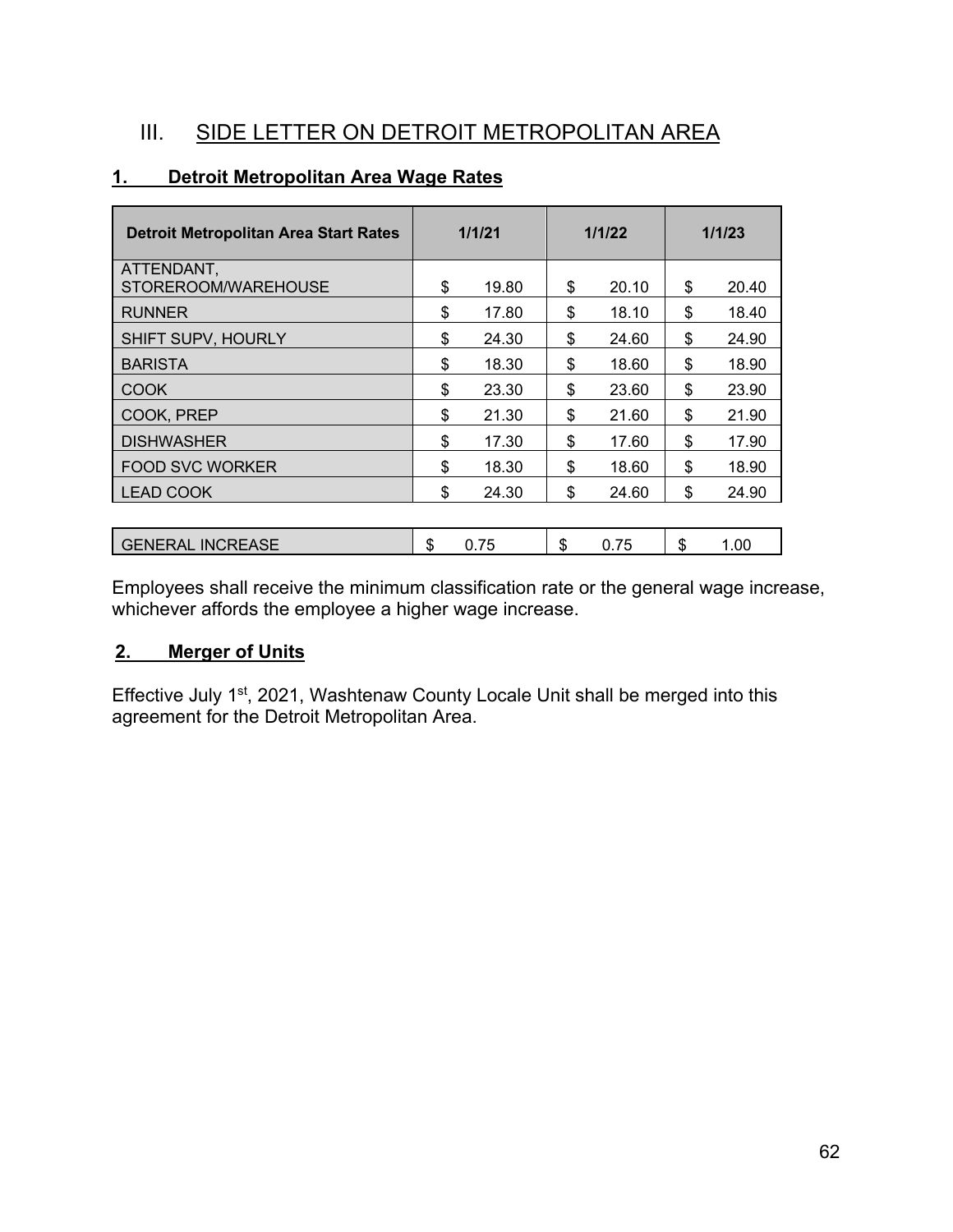# IV. SIDE LETTER ON MIDDLESEX COUNTY

### **1. Middlesex County Wage Rates**

| <b>Middlesex County Start</b><br>Rates   | 1/1/21      | 1/1/22 |       |    | 1/1/23 |  |  |
|------------------------------------------|-------------|--------|-------|----|--------|--|--|
| <b>ATTENDANT, CATERING</b>               | \$<br>22.30 | \$     | 22.60 | \$ | 22.90  |  |  |
| ATTENDANT,<br><b>STOREROOM/WAREHOUSE</b> | \$<br>18.30 | \$     | 18.60 | \$ | 18.90  |  |  |
| <b>BARISTA</b>                           | \$<br>22.30 | \$     | 22.60 | \$ | 22.90  |  |  |
| <b>CAPTAIN, CATERING</b>                 | \$<br>27.30 | \$     | 27.60 | \$ | 27.90  |  |  |
| COOK                                     | \$<br>22.30 | \$     | 22.60 | \$ | 22.90  |  |  |
| <b>COOK, PREP</b>                        | \$<br>21.30 | \$     | 21.60 | \$ | 21.90  |  |  |
| <b>LEAD COOK</b>                         | \$<br>24.30 | \$     | 24.60 | \$ | 24.90  |  |  |
| <b>DISHWASHER</b>                        | \$<br>18.30 | \$     | 18.60 | \$ | 18.90  |  |  |
| <b>FOOD SVC WORKER</b>                   | \$<br>20.30 | \$     | 20.60 | \$ | 20.90  |  |  |
| <b>RUNNER</b>                            | \$<br>19.30 | \$     | 19.60 | \$ | 19.90  |  |  |
|                                          |             |        |       |    |        |  |  |
| <b>GENERAL WAGE</b><br><b>INCREASE</b>   | \$<br>0.75  | \$     | 0.75  | \$ | 1.00   |  |  |

Employees shall receive the minimum classification rate or the general wage increase, whichever affords the employee a higher wage increase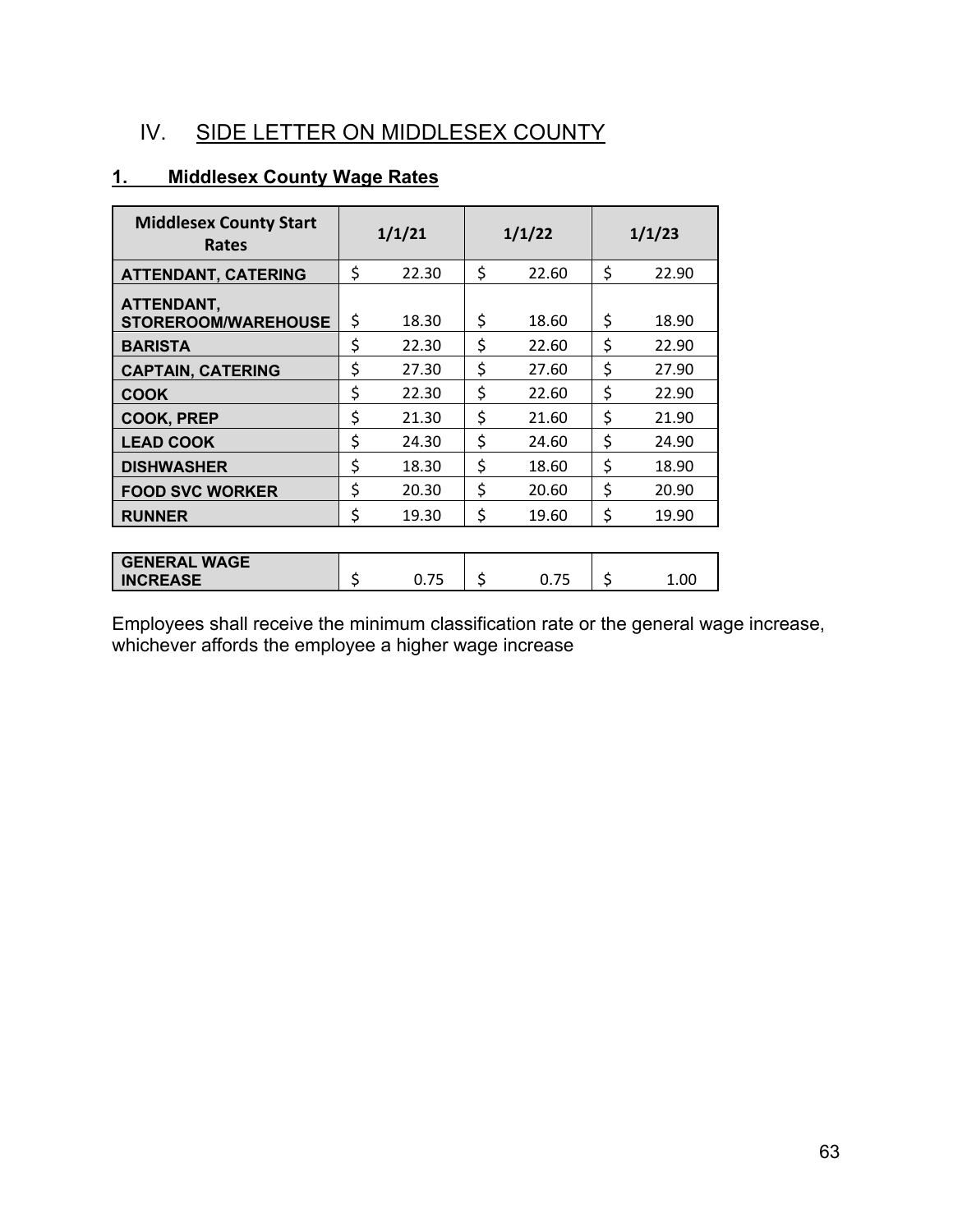# V. SIDE LETTER ON MULTNOMAH COUNTY, OR

### **1. Multnomah County, OR Wage Rates**

| <b>Multnomah County, OR -</b><br><b>Start Rates</b> | 1/1/2021 | 1/1/2022 | 1/1/2023 |
|-----------------------------------------------------|----------|----------|----------|
| Attendant, Catering                                 | \$20.60  | \$20.90  | \$21.20  |
| Attendant, MK/Vending                               | \$20.60  | \$20.90  | \$21.20  |
| <b>Lead Specialty Cook</b>                          | \$25.10  | \$25.40  | \$25.70  |
| <b>Specialty Cook</b>                               | \$24.10  | \$24.40  | \$24.70  |
| <b>Barista</b>                                      | \$21.60  | \$21.90  | \$22.20  |
| Captain Catering                                    | \$23.60  | \$23.90  | \$24.20  |
| <b>Lead Cook</b>                                    | \$23.60  | \$23.90  | \$24.20  |
| Cook                                                | \$22.60  | \$22.90  | \$23.20  |
| Cook, Prep                                          | \$20.60  | \$20.90  | \$21.20  |
| <b>Dishwasher</b>                                   | \$20.60  | \$20.90  | \$21.20  |
| <b>Food SVC Utility</b>                             | \$21.60  | \$21.90  | \$22.20  |
| Line Server                                         | \$20.60  | \$20.90  | \$21.20  |
| Runner                                              | \$20.60  | \$20.90  | \$21.20  |
| SUPV, SHIFT-HRLY                                    | \$23.60  | \$23.90  | \$24.20  |
|                                                     |          |          |          |
| General Wage Increases                              | \$0.75   | \$0.75   | \$1.00   |

Employees shall receive the minimum classification rate or the general wage increase, whichever affords the employee a higher wage increase.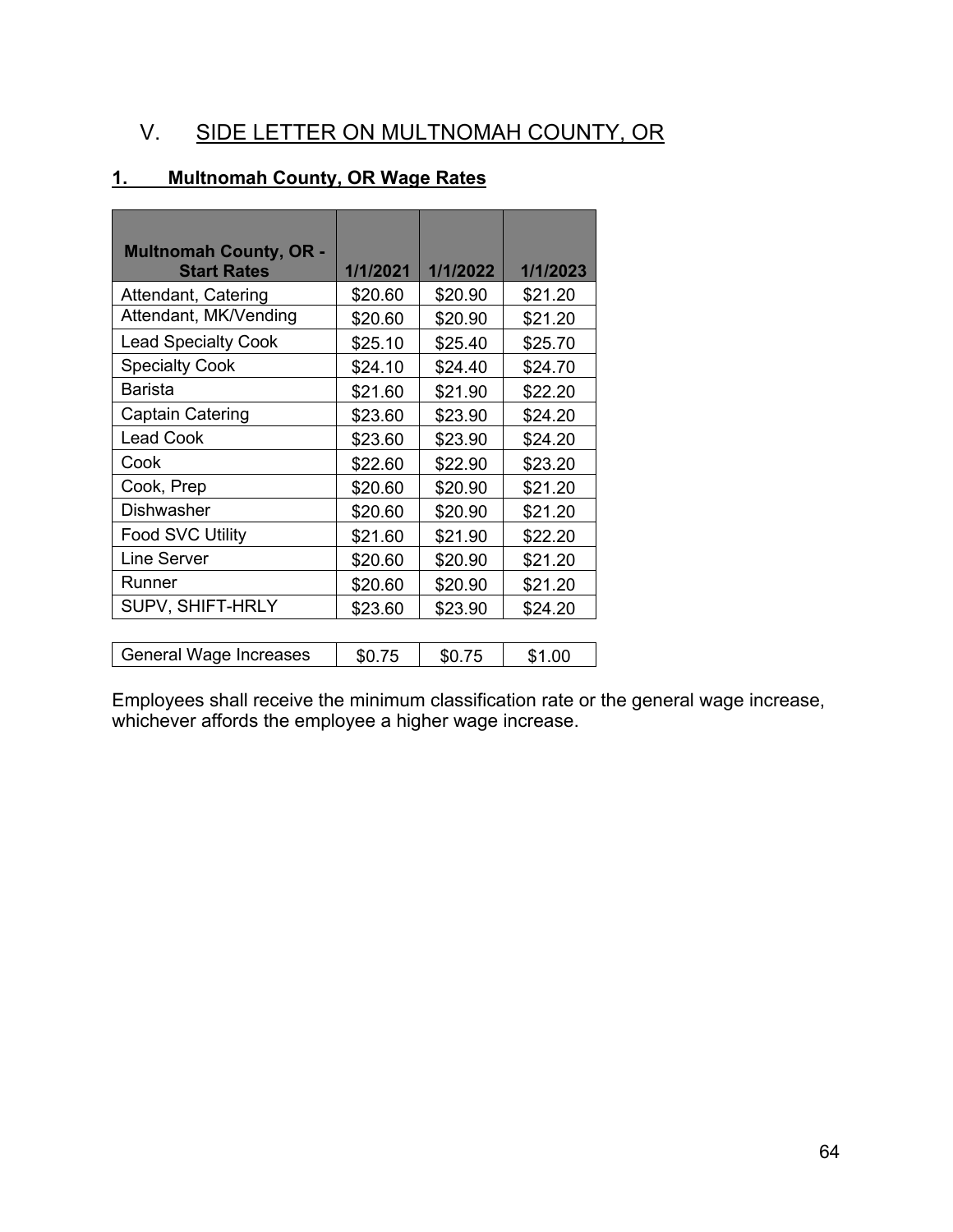# VI. SIDE LETTER ON NEW YORK CITY

### **1. New York City Wage Rates**

| <b>New York City</b><br><b>Start Rates</b> | 1/1/21  | 1/1/22  | 1/1/23  |
|--------------------------------------------|---------|---------|---------|
| ATTENDANT, CATERING                        | \$18.90 | \$19.20 | \$19.50 |
| ATTENDANT, MK/VENDING                      | \$15.90 | \$16.20 | \$16.50 |
| <b>BARISTA</b>                             | \$17.90 | \$18.20 | \$18.50 |
| <b>CAPTAIN, CATERING</b>                   | \$23.90 | \$24.20 | \$24.50 |
| <b>SPECIALTY LEAD COOK</b>                 | \$21.40 | \$21.70 | \$22.00 |
| <b>LEAD COOK</b>                           | \$19.90 | \$20.20 | \$20.50 |
| <b>SPECIALTY COOK</b>                      | \$18.40 | \$18.70 | \$19.00 |
| <b>COOK</b>                                | \$16.90 | \$17.20 | \$17.50 |
| COOK, PREP                                 | \$16.90 | \$17.20 | \$17.50 |
| <b>DISHWASHER</b>                          | \$15.90 | \$16.20 | \$16.50 |
| <b>FOOD SVC UTILITY</b>                    | \$17.90 | \$18.20 | \$18.50 |
| <b>LINE SERVER</b>                         | \$15.90 | \$16.20 | \$16.50 |
| <b>RUNNER</b>                              | \$15.90 | \$16.20 | \$16.50 |
| <b>SUPV, SHIFT-HRLY</b>                    | \$19.90 | \$20.20 | \$20.50 |
|                                            |         |         |         |
| General Wages Increase                     | \$0.75  | \$0.75  | \$1.00  |

# **2. Super-Seniority for Shop Stewards**

Shop stewards in New York City shall have super seniority only for purposes of lay-off and recall.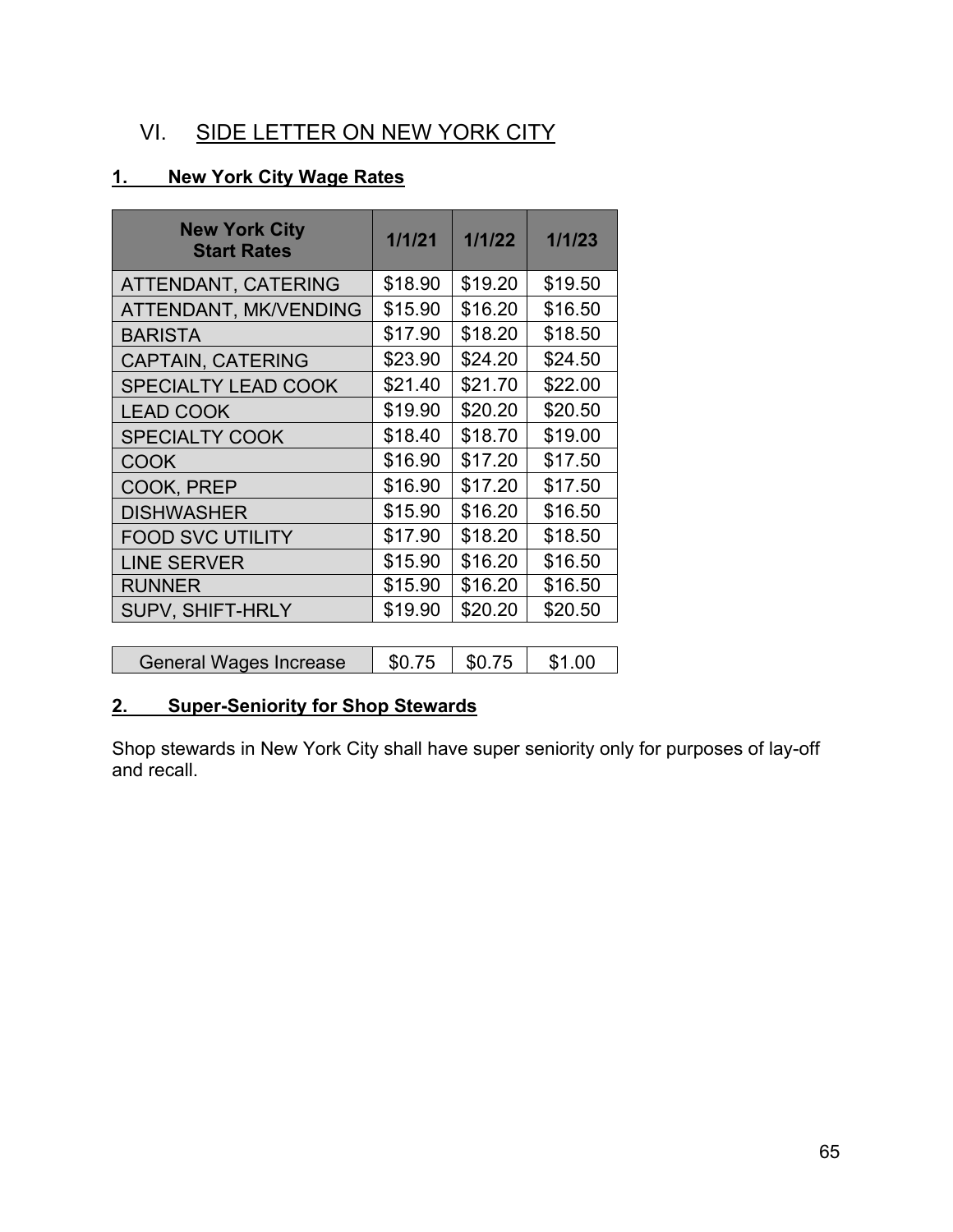# VII. SIDE LETTER ON ONTARIO, CANADA

The Compass@Google Buildings Collective Bargaining Agreement between Compass Group North America and UNITE HERE International Union shall apply to the Google Buildings in Ontario in full except as modified below.

The Parties agree to apply the following modifications to the Agreement in Ontario. In the event of any inconsistency between any provision of this Side Letter and any provision of the Agreement, the provisions of this Side Letter shall govern unless expressly stated otherwise.

The Parties further agree that the substantive rights and obligations of human rights and employment related statutes, including but not limited to the *Human Rights Code*, *Occupational Health and Safety Act*, *Labour Relations Act, 1995* and *Employment Standards Act, 2000*, are implicit in the Agreement and the Employer agrees to comply with these laws at all times.

As appropriate and necessary, references to the "United States" shall be amended to "Canada" and any references to a United States Government Department, Agency or law shall be amended and replaced with a comparable Canadian Government Department, Agency or law.

All dollar amounts are in Canadian Dollars.

### **1. ONTARIO WAGE RATES**

| <b>ONTARIO STARTING WAGE</b><br><b>RATES</b> | 2/1/21  | 1/1/22  | 1/1/23  |
|----------------------------------------------|---------|---------|---------|
| <b>COOK</b>                                  | \$19.50 | \$19.80 | \$20.10 |
| ATTENDANT, STOREROOM/MK                      | \$17.50 | \$17.80 | \$18.10 |
| FOOD SVC WORKER, UTILITY                     | \$17.25 | \$17.55 | \$17.85 |
| <b>DISHWASHER</b>                            | \$17.00 | \$17.30 | \$17.60 |
| COOK, LEAD                                   | \$21.50 | \$21.80 | \$22.10 |
| <b>BARISTA</b>                               | \$19.00 | \$19.30 | \$19.60 |
| <b>RUNNER</b>                                | \$18.50 | \$18.80 | \$19.10 |
| ATTENDANT, CATERING                          | \$18.50 | \$18.80 | \$19.10 |
| CAPTAIN, CATERING                            | \$20.50 | \$20.80 | \$21.10 |
|                                              |         |         |         |

| \$2.00<br>.00<br><b>\$0.,</b><br>General Increase<br>י ה<br>Œ<br>- 12 |
|-----------------------------------------------------------------------|
|-----------------------------------------------------------------------|

Employees shall receive the minimum classification rate or the general wage increase, whichever affords the employee a higher wage increase.

### **2. ARTICLE 7 – NON-DISCRIMINATION AND HARASSMENT**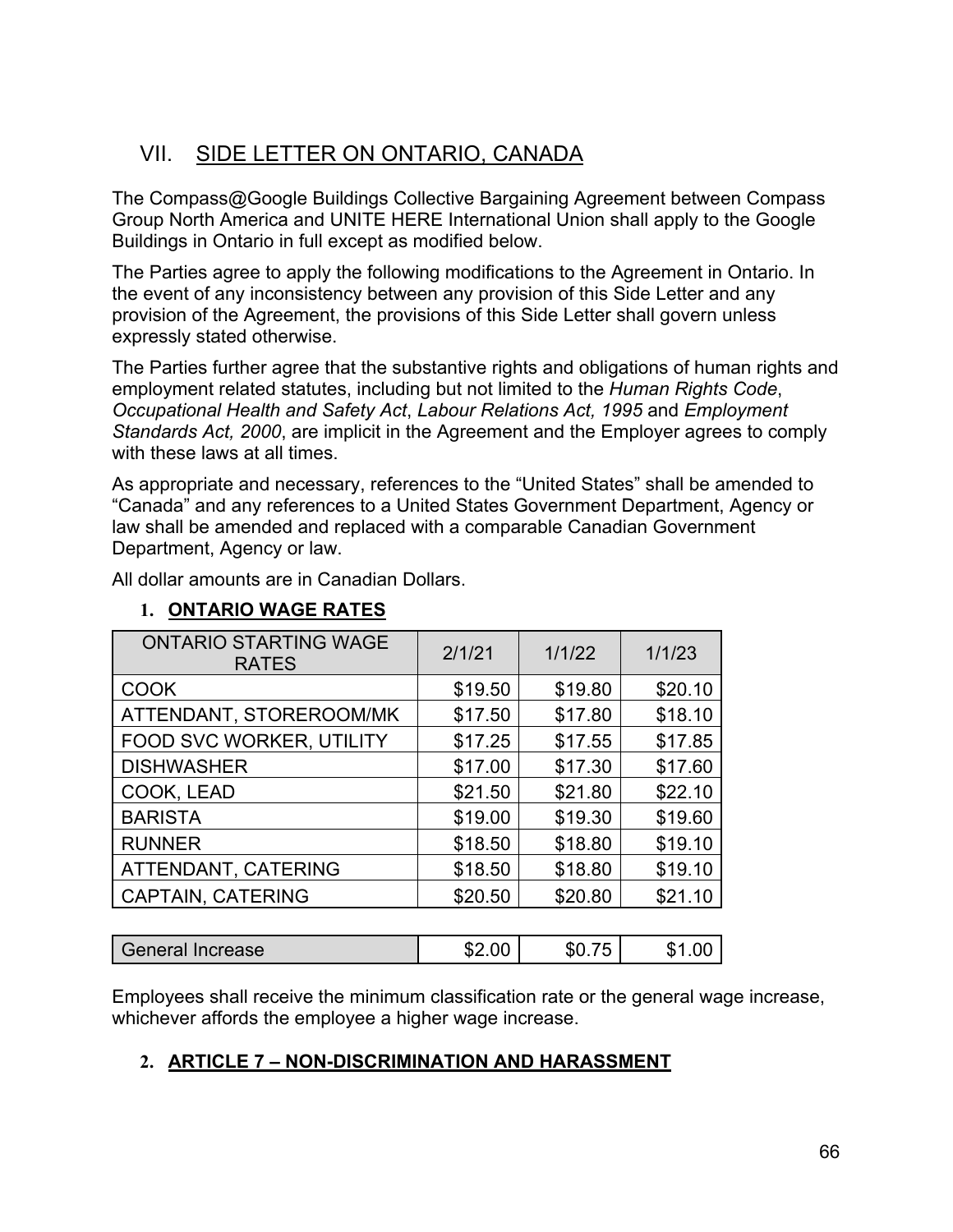References to "state and/or federal laws" and "state and federal" shall be amended to "provincial and/or federal laws" and "provincial and federal".

Section 1. of the Agreement is modified as follows: "There shall be no discrimination by the parties against an employee in breach of the Ontario *Human Rights Code*. No employee shall be discriminated against because of their membership in the Union or because of any lawful activities by such employee on behalf of the Union."

Section 4b. of the Agreement is modified by removing the words "as the sole and exclusive remedy and forum for pursuit of said claims" from the first sentence.

Section 5a. of the Agreement is modified by replacing "Fair Labour Standards Act" to "*Employment Standards Act, 2000*".

### 3. **ARTICLE 8 – GRIEVANCE PROCEDURE**

Section 1 of the Agreement is modified by removing the second sentence.

Section 3 (Step Three: Grievance Mediation Procedure, c.) of the Agreement is modified as follows: The Grievance Mediation shall consist of two (2) management representatives and two (2) union representatives plus, at the request of either party, a neutral mediator selected from the Ontario arbitrators listed in the parties' Permanent Arbitrator Panel, who shall act as Chairman and who shall mediate the dispute in an attempt to have the parties reach a settlement. The manager involved in the incident or circumstances giving rise to the dispute should be present at the Grievance Mediation.

Section 3 (Step Five) is modified by:

- removing the qualification that designees be arbitrators registered and in good standing with the American Arbitration Association's National Academy Panel of Arbitrators;
- requiring that all demands for arbitration shall be submitted for final and binding adjudication by an arbitrator selected exclusively from the parties' Ontario Permanent Arbitrator Panel set out in Exhibit A; and,
- replacing reference to "the United States District Court" with "a court of competent jurisdiction".

### 4. **ARTICLE 12 – PROBATIONARY PERIOD**

Section 2 of the Agreement is modified by removing the second sentence and replacing it with "Any employee discharged during such probationary period shall not have recourse to the grievance procedure as set forth in this Agreement unless the employee was dealt with in a bad faith, arbitrary or discriminatory manner."

### 5. **ARTICLE 17 – SAFETY**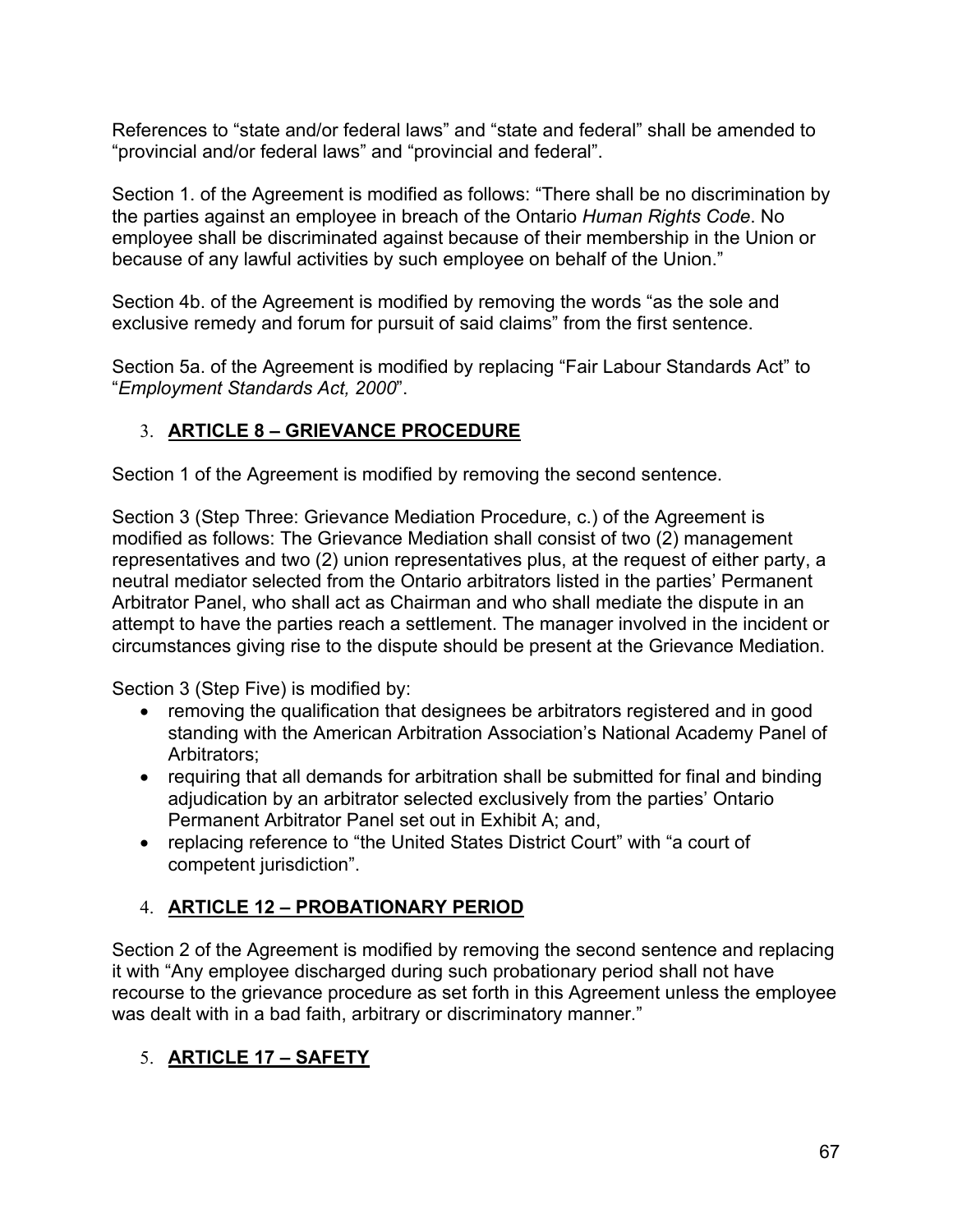Section 1 of the Agreement is modified as follows: "The Employer will ensure that the working environment and all conditions of work are maintained in a safe manner and that all safety devices and equipment required by the Ontario *Health and Safety Act* are supplied to maintain a safe environment.

### 6. **ARTICLE 18 – LEAVES**

Article 18 is replaced in its entirety with the following

Employees shall be entitled to all leaves of absence in accordance with the *Employment Standards Act, 2000*.

The Employer may grant a leave of absence of up to one (1) year to any employee for legitimate personal reasons, and any employee who is absent with such written permission shall not be considered to be laid off, and his or her seniority shall continue to accumulate during his or her absence.

Part-time employees shall be deemed to fall within the seniority provisions of this Agreement and shall be considered to be on a leave of absence when laid off, pending recall.

Delegation for Union Business will be considered a good cause for granting a leave of absence.

Requests for a leave of absence must be made in writing to the Unit Manager as early as possible, but not later than two (2) weeks prior to the desired date of commencement of such leave. The request must state: date of commencement, duration of such leave and the reason for requesting the leave.

The Employer shall reply, in writing, to the employee within one (1) week of the receipt of the request for a leave of absence.

Approval for a leave of absence shall not be unreasonably withheld.

The Employer shall grant to an employee who has been appointed, elected or hired to a full-time position with the Union an unpaid leave of absence for a period of up to twelve (12) months or the duration of this Agreement, whichever is greater. Upon the conclusion of the leave of absence, the employee shall be entitled to return to his or her position in the bargaining unit, with no loss of seniority or service.

An employee summoned for jury duty shall be paid their full pay for the period served, and such employee will return their jury pay, if any, to the Employer.

### 7. **ARTICLE 21 – UNION STATUS AND MEMBERSHIP DUES CHECK OFF**

Article 21 is replaced in its entirety with the following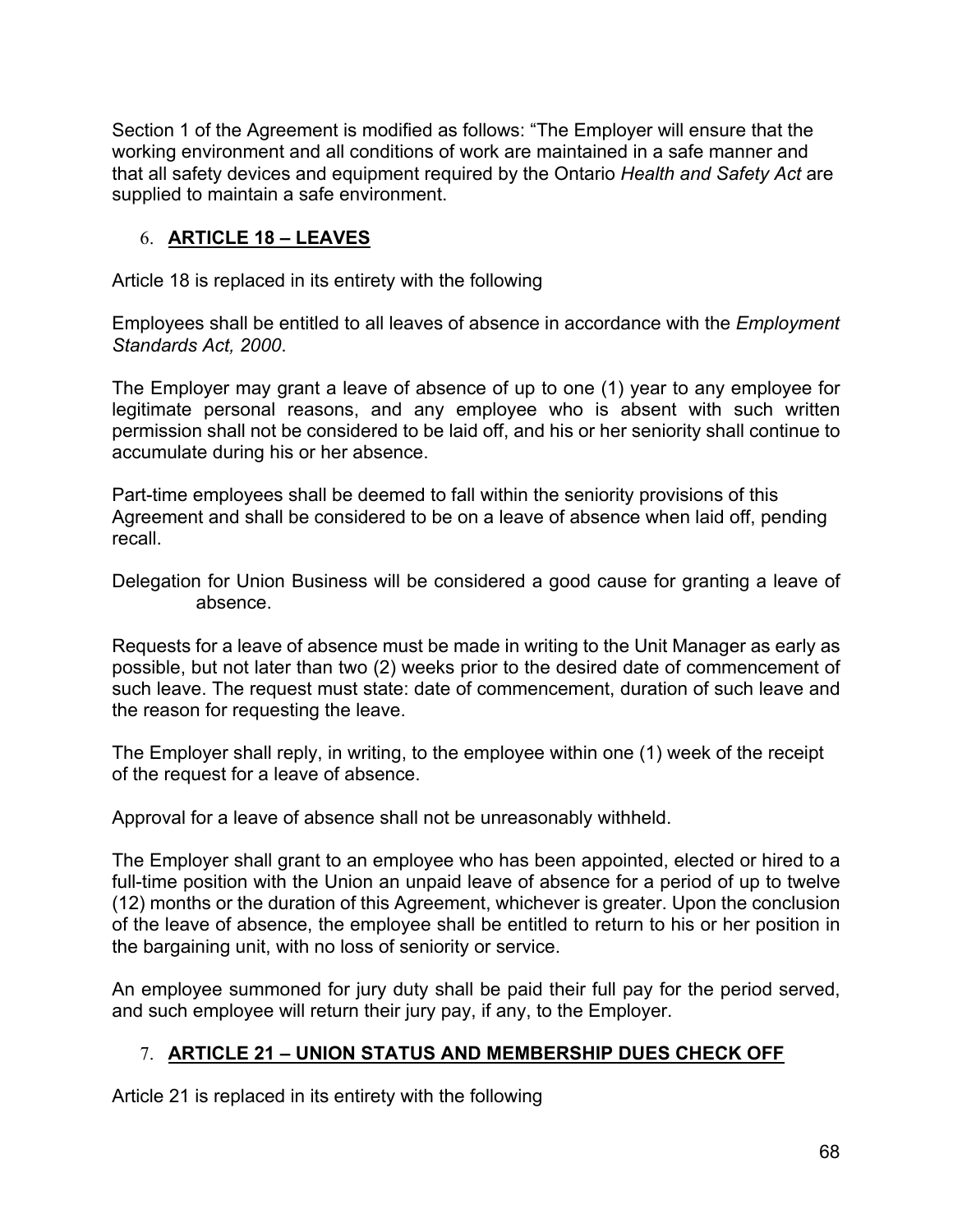The Employer agrees to deduct from the wages of all employees in the bargaining unit, starting on the first day, an amount equal to the dues as prescribed by the Union. The Employer shall remit this amount to the Union Office monthly, not later than the fifteenth (15th) day of the month following the month for which such deduction is made. The Employer shall provide with the remittance an alphabetic list of all employees specifying the amount deducted for each employee.

The Union shall notify the Employer in writing thirty (30) days in advance of any change in the amount of Union dues and such notification shall be the Company's conclusive authority to make the deductions specified.

The Employer agrees to record the total dues deduction paid by each employee for the previous calendar year on his or her T-4 Income Tax form.

The Employer shall provide the Union with the following information with respect to each employee in the bargaining unit and shall update it each month: names, addresses, Social Insurance Numbers (with Employee consent) telephone numbers, classifications, employment status, (full-time, part-time etc.) seniority, date of change of status if applicable and their rate of pay. The Employer will provide this information electronically or on computer disk if requested by the Union.

At the Union's request, the Employer may allow the Union to review payroll records, schedules, sign-in sheets and any other information reasonably required to satisfy the Union that dues and initiation fees are being deducted correctly.

The Employer acknowledges that Union dues being remitted are the property of the Union, and not the Employer.

The Union shall indemnify and save harmless the Company, its agents and/or employees acting on behalf of the Company from any claims, demands, actions or causes of action arising out of, in any way connected with the collection and remittance of such dues or the providing to the Union of the employee's SIN.

### 8. **ARTICLE 26 – NO STRIKE/NO LOCKOUT**

Section 4 is deleted.

### **9. ARTICLE 28 - HEALTH AND WELFARE**

Article 28 is replaced in its entirety with the following

The Employer will contribute to the UNITE HERE Health and Welfare Plan the following amounts for each hour paid on behalf of each bargaining unit employee who has completed his/her probationary period: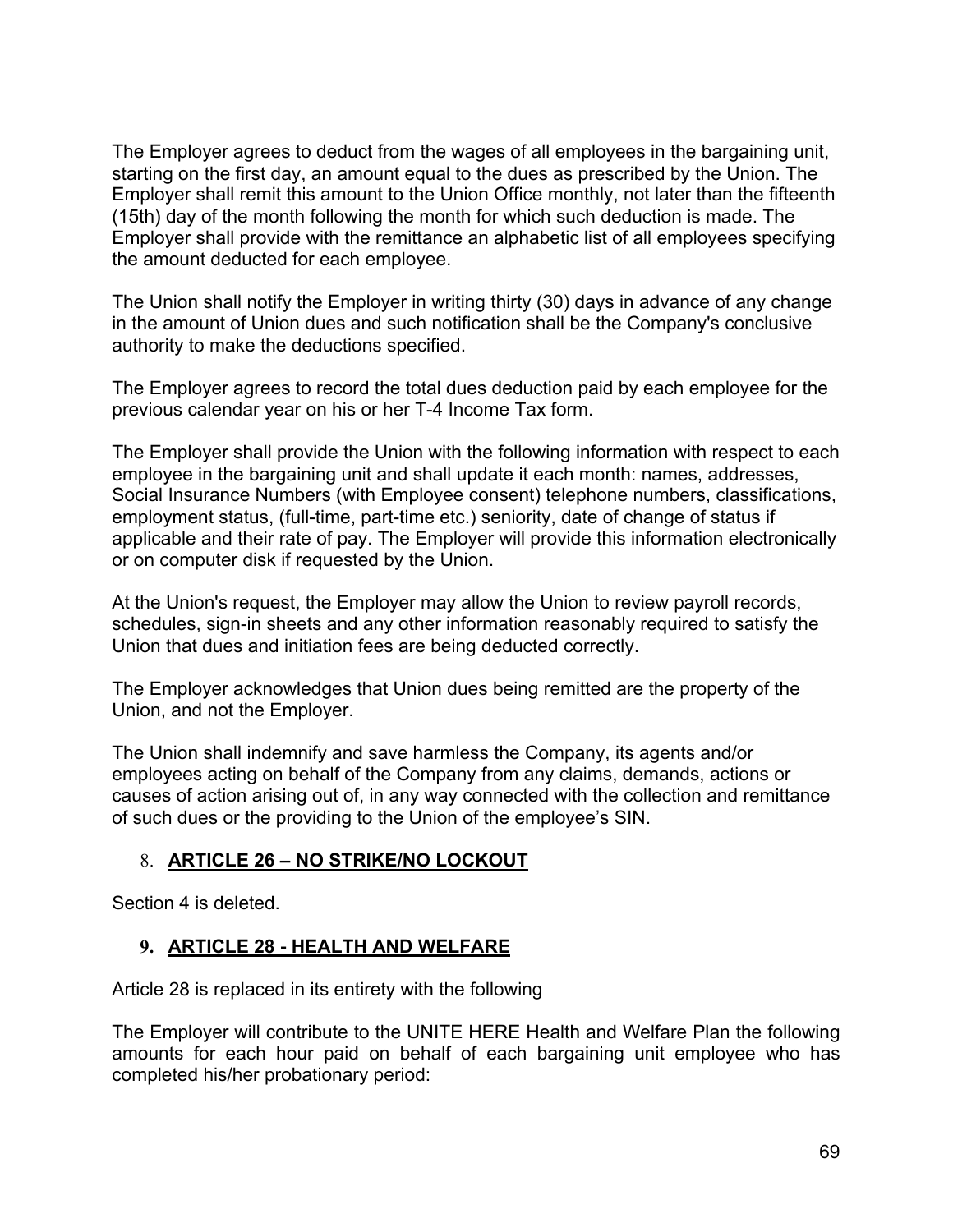| Date          | Full time       | Part time       |
|---------------|-----------------|-----------------|
| April 1, 2021 | \$2.42 per hour | \$2.32 per hour |
|               | paid            | paid            |
| January 1,    | \$2.47 per hour | \$2.37 per hour |
| 2022          | paid            | paid            |
| January 1,    | \$2.52 per hour | \$2.42 per hour |
| 2023          | paid            | paid            |

It is understood that hours "paid" includes holidays, vacations, parental leave, disability and sickness (non-work related), and adjustments to pay cheques.

In addition, the Employer will continue to make contributions on behalf of an employee for the first month of an authorized leave of absence.

For clarity, the Employer is responsible for any provincial or federal sales tax imposed on such contributions, and any such taxes are in addition to the above contribution rates.

All Health and Welfare payments shall be calculated from the first  $(1<sup>st</sup>)$  day of each month to the last day of each month and shall be remitted and received by the trust of the Health and Welfare Plan of Local 75, prior to the fifteenth  $(15<sup>th</sup>)$  day of the following month.

The Employer will be responsible for loss of benefits to any employee because of any Employer's default action in payments.

### **10. ARTICLE 29 – PENSION FUND AND 401(K)**

Upon completion of the probationary period, the Employer shall contribute the following for each employee into the UNITE HERE Pension Plan for all employees:

Upon ratification, the Employer will contribute the following hourly rates:

| Date            | Amount |
|-----------------|--------|
| April 1, 2021   | \$1.40 |
| January 1, 2022 | \$2.25 |
| January 1, 2023 | \$3.00 |

#### **11. ARTICLE 31 - HOLIDAYS**

Section 1 of the Agreement is modified as follows: All employees of the bargaining unit shall be entitled to the paid holidays that the Employer's client provides its workers. Client's current holidays are set forth below:

- New Years Day
- Family Day
- Good Friday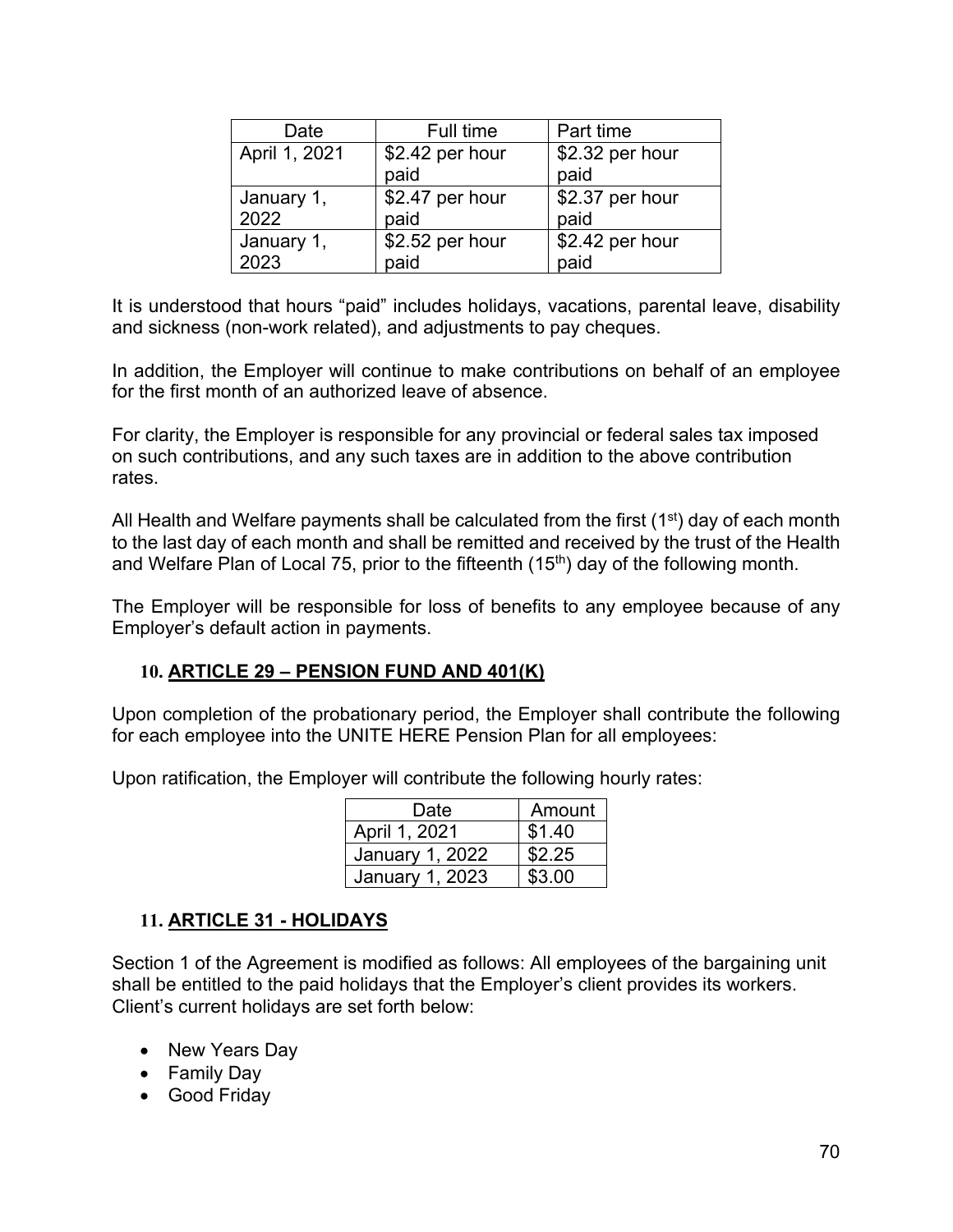- Easter Monday
- Victoria Day
- Canada Day
- Civic Holiday
- Labour Day
- Thanksgiving Day
- Christmas Eve
- Christmas Day
- Boxing Day
- New Years Day

The third sentence of Section 2 of the Agreement is modified as follows: "When an employee works on a paid holiday, they shall receive holiday pay plus premium pay for all hours worked on the holiday, or they shall receive their regular wages for all hours worked on the holiday and receive another substitute holiday for which they shall be paid holiday pay.

Section 3 of the Agreement is deleted.

### 12. **ARTICLE 40 – TRAVEL ALLOWANCE**

Article 40 is replaced in its entirety with the following

Section 1. Any employee who is required to utilize their own vehicle, or is requested to perform work at another location, shall receive a mileage allowance at the rate of the prevailing Compass Group Canada designated rate, or be reimbursed the appropriate fee for use of public transportation, if necessary. The current Compass Group Canada designated rate is fifty cents per kilometer (\$0.50/km).

### 13. **EXHIBIT C: NEW OPERATIONS**

Clause 1 is modified by replacing the words "Section 7 of the National Labor Relations Act" with "the Ontario *Labour Relations Act*".

Clause 2 is modified by replacing the word "national" with "Ontario".

Clause 8 is modified by replacing "Arbitrator Dan Silverman" with "Arbitrator Brian McLean".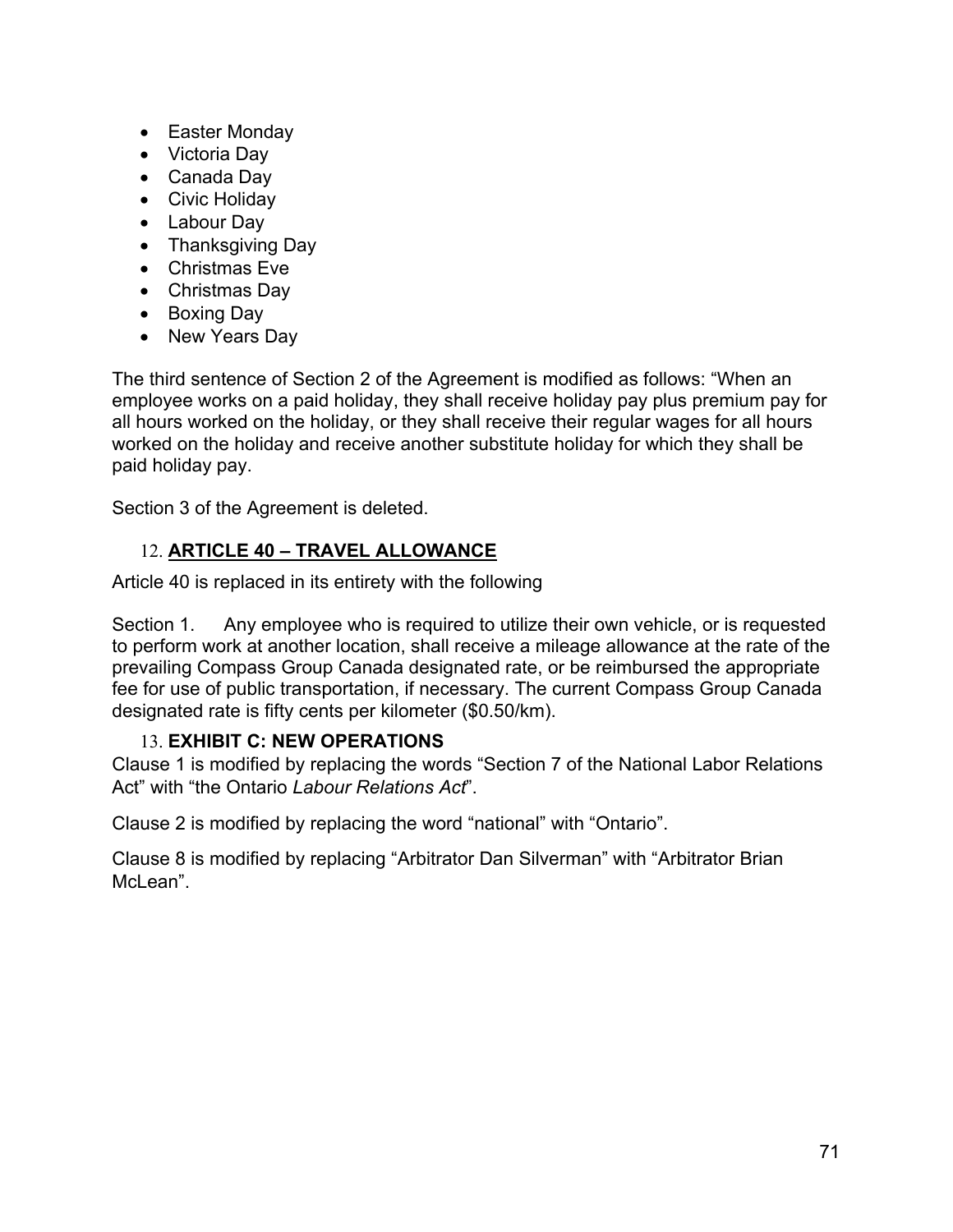# ONTARIO SIDE LETTER ON WORK OUTSIDE CLASSIFICATION

The following employees shall continue performing their traditional duties outside of their current classification:

- Kathryn Dandyk
- Charlotte Van Ryn

These duties shall continue so long as they work with the company or they bid to change their classification.

These employees shall receive premium pay of \$1.00 per hour for all hours paid.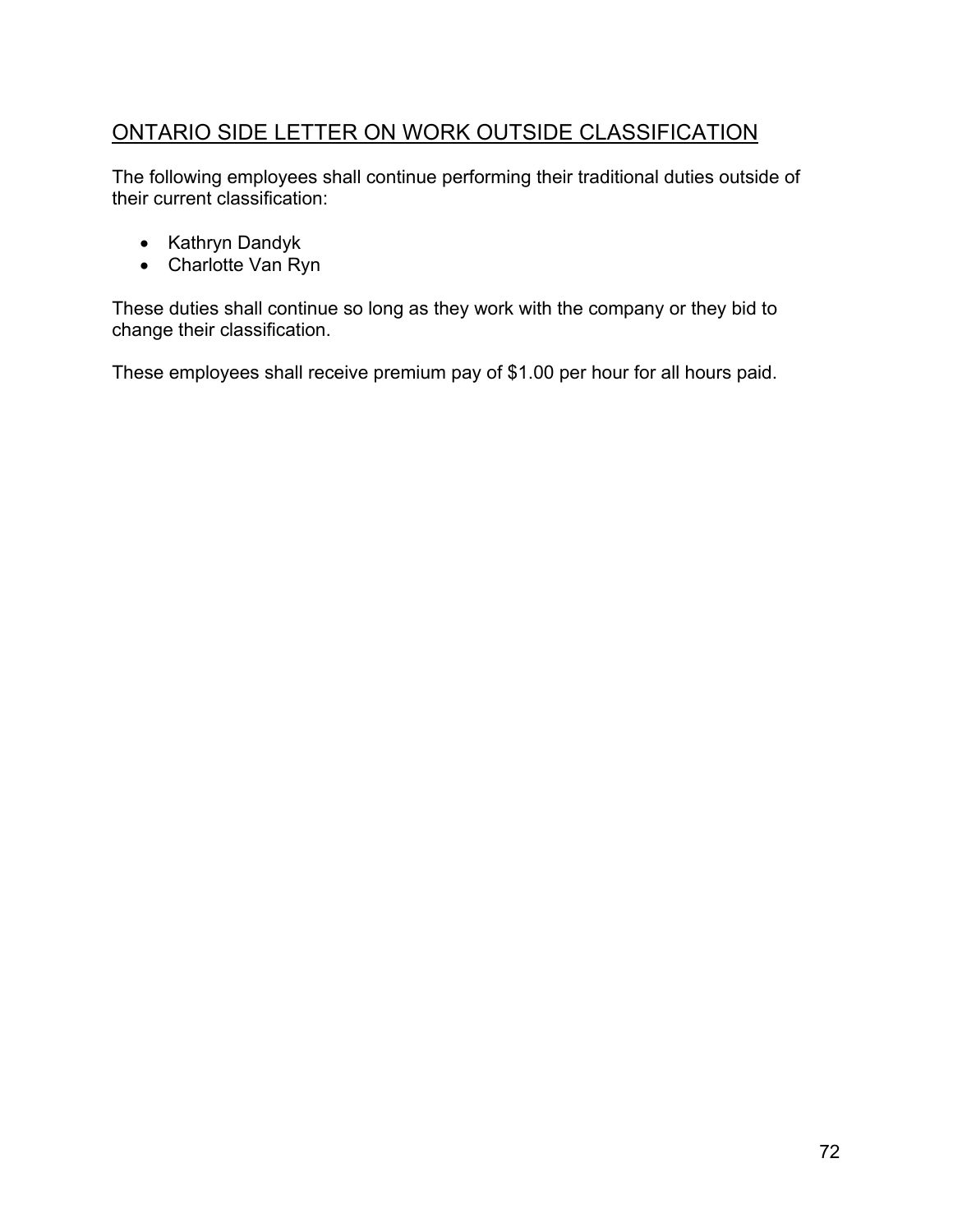### VIII. SIDE LETTER ON SAN MATEO COUNTY

#### **1. San Mateo County Wage Rates**

| <b>San Mateo County</b><br><b>Start Rates</b> | 1/1/21 |       | 1/1/22 |       | 1/1/23 |       |
|-----------------------------------------------|--------|-------|--------|-------|--------|-------|
| <b>GENERAL LABOR/MAINTENANCE</b>              | \$     | 22.25 | \$     | 22.50 | \$     | 22.75 |
| ATTENDANT, VENDING                            | \$     | 21.45 | \$     | 21.70 | \$     | 21.95 |
| ATTENDANT, WAREHOUSE                          | \$     | 22.25 | \$     | 22.50 | \$     | 22.75 |
| DRIVER, HELPER1                               | \$     | 24.25 | \$     | 24.50 | \$     | 24.75 |
| <b>SERVER</b>                                 | \$     | 21.45 | \$     | 21.70 | \$     | 21.95 |
| <b>HOST</b>                                   | \$     | 21.45 | \$     | 21.70 | \$     | 21.95 |
| SHIFT SUPV, HOURLY-LEAD BARISTA               | \$     | 23.45 | \$     | 23.70 | \$     | 23.95 |
| SHIFT SUPV, HOURLY-LEAD HOST                  | \$     | 23.45 | \$     | 23.70 | \$     | 23.95 |
| <b>CATERING CAPTAIN</b>                       | \$     | 23.45 | \$     | 23.70 | \$     | 23.95 |
| ATTENDANT, CATERING                           | \$     | 21.45 | \$     | 21.70 | \$     | 21.95 |
| <b>BARISTA</b>                                | \$     | 21.45 | \$     | 21.70 | \$     | 21.95 |
| <b>COOK</b>                                   | \$     | 24.45 | \$     | 24.70 | \$     | 24.95 |
| COOK, PREP                                    | \$     | 22.45 | \$     | 22.70 | \$     | 22.95 |
| <b>DISHWASHER</b>                             | \$     | 20.25 | \$     | 20.50 | \$     | 20.75 |
| <b>FOOD SVC UTILITY</b>                       | \$     | 21.45 | \$     | 21.70 | \$     | 21.95 |
| <b>LEAD COOK</b>                              | \$     | 26.45 | \$     | 26.70 | \$     | 26.95 |
| <b>SPECIALTY COOK</b>                         | \$     | 25.95 | \$     | 26.20 | \$     | 26.45 |
|                                               |        |       |        |       |        |       |

Employees shall receive the minimum classification rate or the general wage increase, whichever affords the employee a higher wage increase.

GENERAL INCREASE \$ 0.75 \$ 0.75 \$ 1.00

#### **2. Vacation – Article 32**

a. Supplement Section 2, as follows:

The maximum vacation that can be accrued by employees in California is 2 times the annual accrual rate of 420 hours [1.75 x 240 hours], whichever is less.

b. Supplement Section 3, as follows:

<sup>1</sup> Includes Food Transporter/Delivery Driver. Must be trained and qualified to drive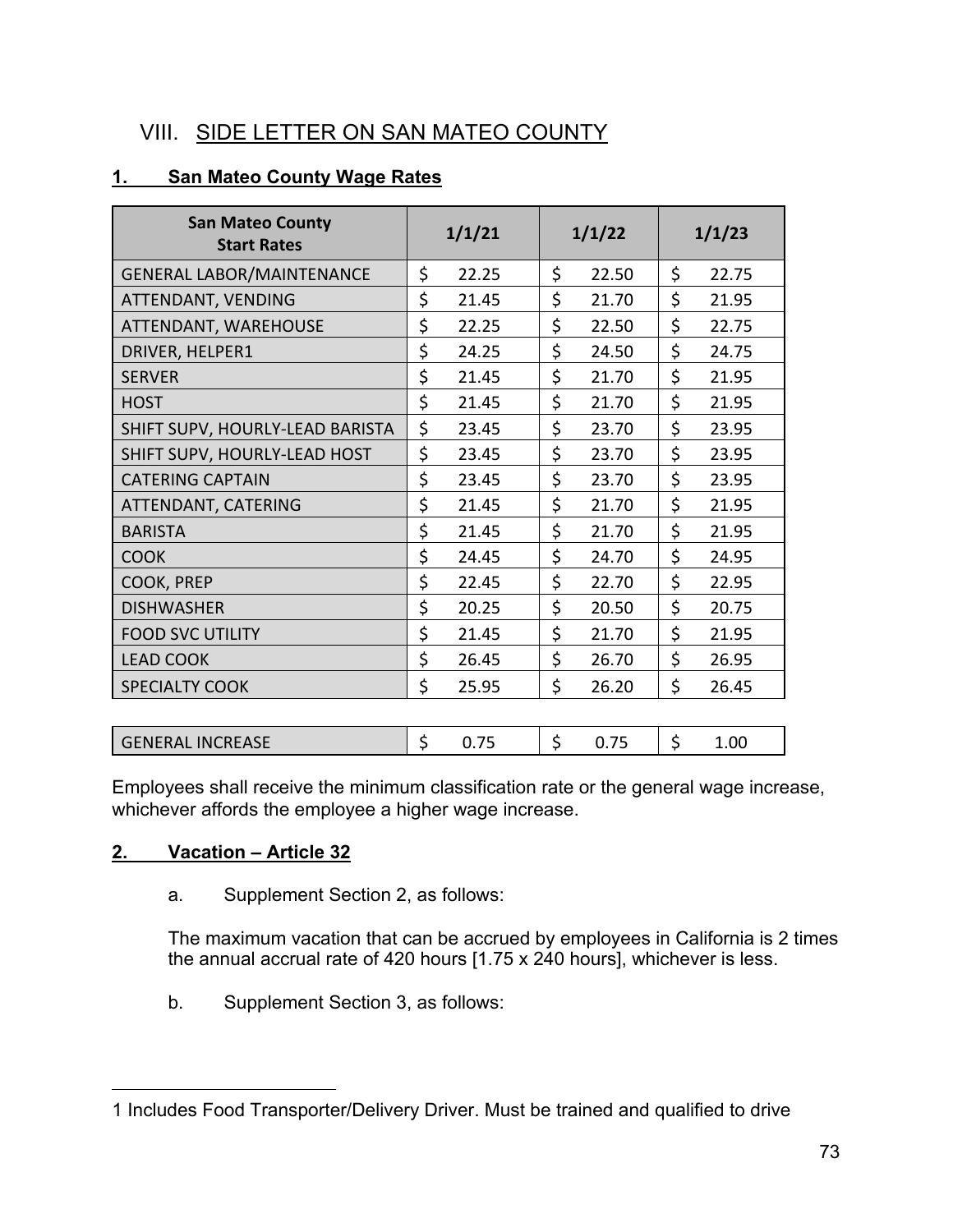In California, employees who do not use all unused vacation at the end of the calendar year may carry over the balance to the next year.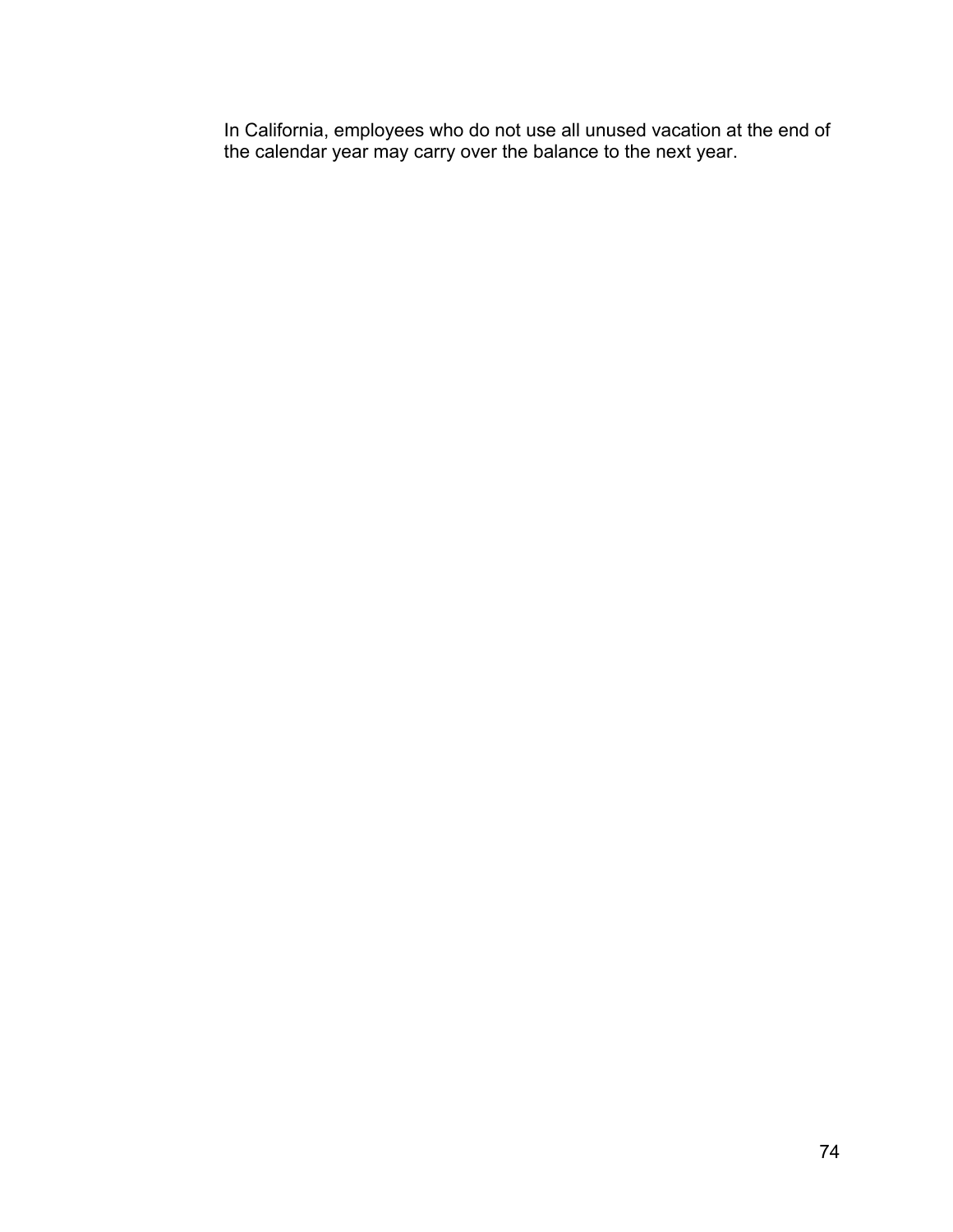### IX. SIDE LETTER ON SANTA CLARA COUNTY

#### **1. Santa Clara County Wage Rates**

| <b>Santa Clara County</b><br><b>Start Rates</b> | 1/1/21 |       | 1/1/22 |       | 1/1/23 |       |
|-------------------------------------------------|--------|-------|--------|-------|--------|-------|
| <b>GENERAL LABOR/MAINTENANCE</b>                | \$     | 22.25 | \$     | 22.50 | \$     | 22.75 |
| ATTENDANT, VENDING                              | \$     | 21.45 | \$     | 21.70 | \$     | 21.95 |
| ATTENDANT, WAREHOUSE                            | \$     | 22.25 | \$     | 22.50 | \$     | 22.75 |
| DRIVER, HELPER 2                                | \$     | 24.25 | \$     | 24.50 | \$     | 24.75 |
| <b>SERVER</b>                                   | \$     | 21.45 | \$     | 21.70 | \$     | 21.95 |
| <b>HOST</b>                                     | \$     | 21.45 | \$     | 21.70 | \$     | 21.95 |
| SHIFT SUPV, HOURLY-LEAD BARISTA                 | \$     | 23.45 | \$     | 23.70 | \$     | 23.95 |
| SHIFT SUPV, HOURLY-LEAD HOST                    | \$     | 23.45 | \$     | 23.70 | \$     | 23.95 |
| <b>CATERING CAPTAIN</b>                         | \$     | 23.45 | \$     | 23.70 | \$     | 23.95 |
| ATTENDANT, CATERING                             | \$     | 21.45 | \$     | 21.70 | \$     | 21.95 |
| <b>BARISTA</b>                                  | \$     | 21.45 | \$     | 21.70 | \$     | 21.95 |
| <b>COOK</b>                                     | \$     | 24.45 | \$     | 24.70 | \$     | 24.95 |
| COOK, PREP                                      | \$     | 22.45 | \$     | 22.70 | \$     | 22.95 |
| <b>DISHWASHER</b>                               | \$     | 20.25 | \$     | 20.50 | \$     | 20.75 |
| <b>FOOD SVC UTILITY</b>                         | \$     | 21.45 | \$     | 21.70 | \$     | 21.95 |
| <b>LEAD COOK</b>                                | \$     | 26.45 | \$     | 26.70 | \$     | 26.95 |
| <b>SPECIALTY COOK</b>                           | \$     | 25.95 | \$     | 26.20 | \$     | 26.45 |
|                                                 |        |       |        |       |        |       |
| <b>GENERAL INCREASE*</b>                        | \$     | 0.75  | \$     | 0.75  | \$     | 1.00  |

Employees shall receive the minimum classification rate or the general wage increase, whichever affords the employee a higher wage increase.

#### **2. Vacation – Article 32**

Modify Section 3 as follows: In accordance with state law, employees who do not use all unused vacation at the end of their calendar year may carry over the balance to the next year, up to a two (2) times more than the employee's current allowance. For example, an employee with three (3) years of service may carry over up to 240 hours of unused vacation.

<sup>2</sup> Includes Food Transporter/Delivery Driver. Must be trained and qualified to drive.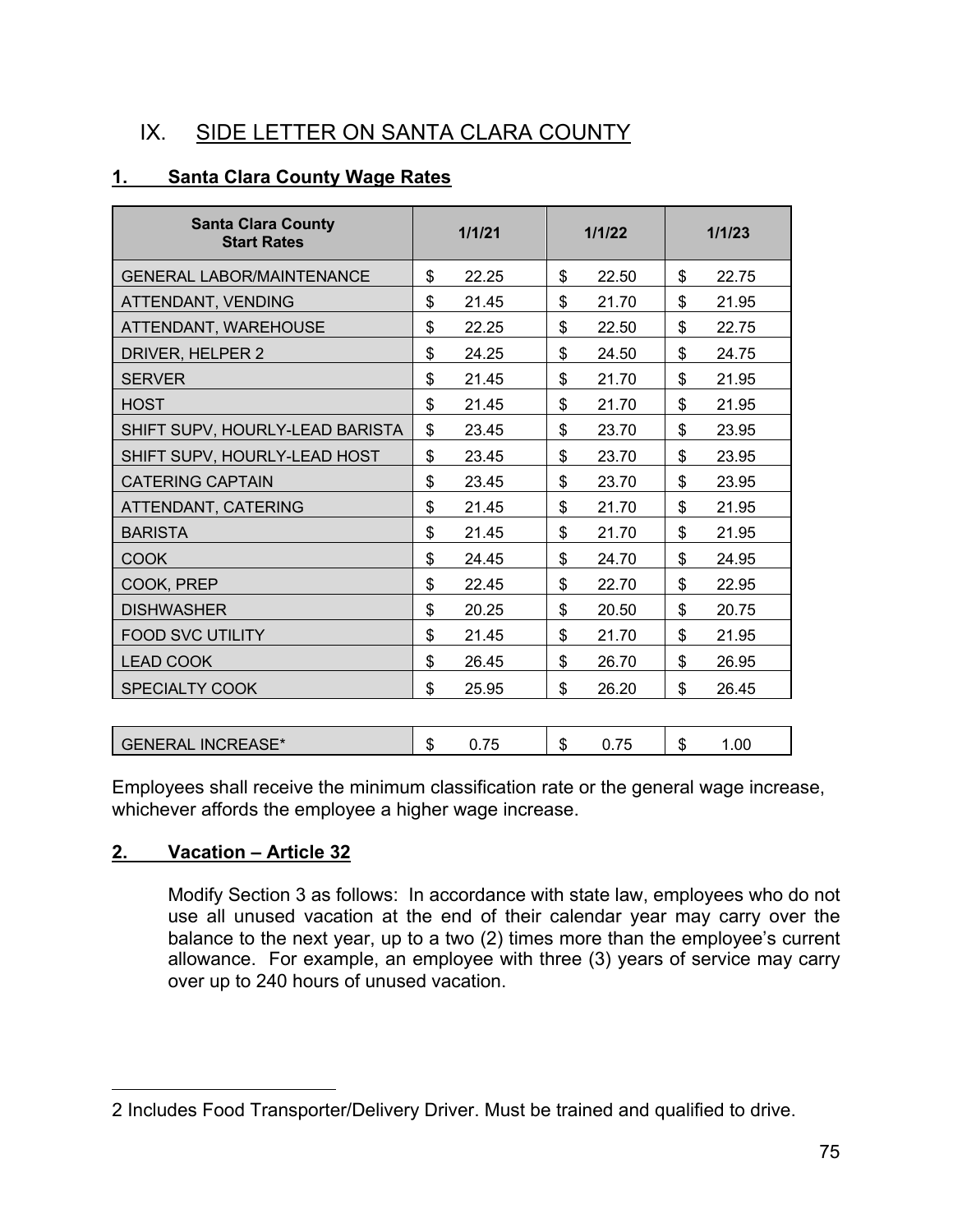## X. SIDE LETTER ON SANTA CRUZ COUNTY

### **1. Santa Cruz County Wage Rates**

| <b>Santa Cruz County</b><br><b>Start Rates</b> | 1/1/21 | 1/1/22 | 1/1/23 |
|------------------------------------------------|--------|--------|--------|
| <b>GENERAL LABOR/MAINTENANCE</b>               | \$     | \$     | \$     |
|                                                | 22.25  | 22.50  | 22.75  |
| ATTENDANT, VENDING                             | \$     | \$     | \$     |
|                                                | 21.45  | 21.70  | 21.95  |
| ATTENDANT, WAREHOUSE                           | \$     | \$     | \$     |
|                                                | 22.25  | 22.50  | 22.75  |
| DRIVER, HELPER 3                               | \$     | \$     | \$     |
|                                                | 24.25  | 24.50  | 24.75  |
| <b>SERVER</b>                                  | \$     | \$     | \$     |
|                                                | 21.45  | 21.70  | 21.95  |
| <b>HOST</b>                                    | \$     | \$     | \$     |
|                                                | 21.45  | 21.70  | 21.95  |
| SHIFT SUPV, HOURLY-LEAD BARISTA                | \$     | \$     | \$     |
|                                                | 23.45  | 23.70  | 23.95  |
| SHIFT SUPV, HOURLY-LEAD HOST                   | \$     | \$     | \$     |
|                                                | 23.45  | 23.70  | 23.95  |
| <b>CATERING CAPTAIN</b>                        | \$     | \$     | \$     |
|                                                | 23.45  | 23.70  | 23.95  |
| ATTENDANT, CATERING                            | \$     | \$     | \$     |
|                                                | 21.45  | 21.70  | 21.95  |
| <b>BARISTA</b>                                 | \$     | \$     | \$     |
|                                                | 21.45  | 21.70  | 21.95  |
| <b>COOK</b>                                    | \$     | \$     | \$     |
|                                                | 24.45  | 24.70  | 24.95  |
| COOK, PREP                                     | \$     | \$     | \$     |
|                                                | 22.45  | 22.70  | 22.95  |
| <b>DISHWASHER</b>                              | \$     | \$     | \$     |
|                                                | 20.25  | 20.50  | 20.75  |
| <b>FOOD SVC UTILITY</b>                        | \$     | \$     | \$     |
|                                                | 21.45  | 21.70  | 21.95  |
| <b>LEAD COOK</b>                               | \$     | \$     | \$     |
|                                                | 26.45  | 26.70  | 26.95  |
| <b>SPECIALTY COOK</b>                          | \$     | \$     | \$     |
|                                                | 25.95  | 26.20  | 26.45  |
|                                                |        |        |        |

| . INCREASE<br><b>GENERAL</b> | œ<br>۰D | $-$ | æ<br>۰D | -- | æ<br>u | .00. |
|------------------------------|---------|-----|---------|----|--------|------|
|                              |         |     |         |    |        |      |

Employees shall receive the minimum classification rate or the general wage increase, whichever affords the employee a higher wage increase.

#### **2. Vacation – Article 32**

a. Supplement Section 2, as follows:

The maximum vacation that can be accrued by employees in California is 2 times the annual accrual rate or 420 hours [1.75 x 240 hours], whichever is less.

b. Supplement Section 3, as follows:

<sup>3</sup> Includes Food Transporter/Delivery Driver. Must be trained and qualified to drive.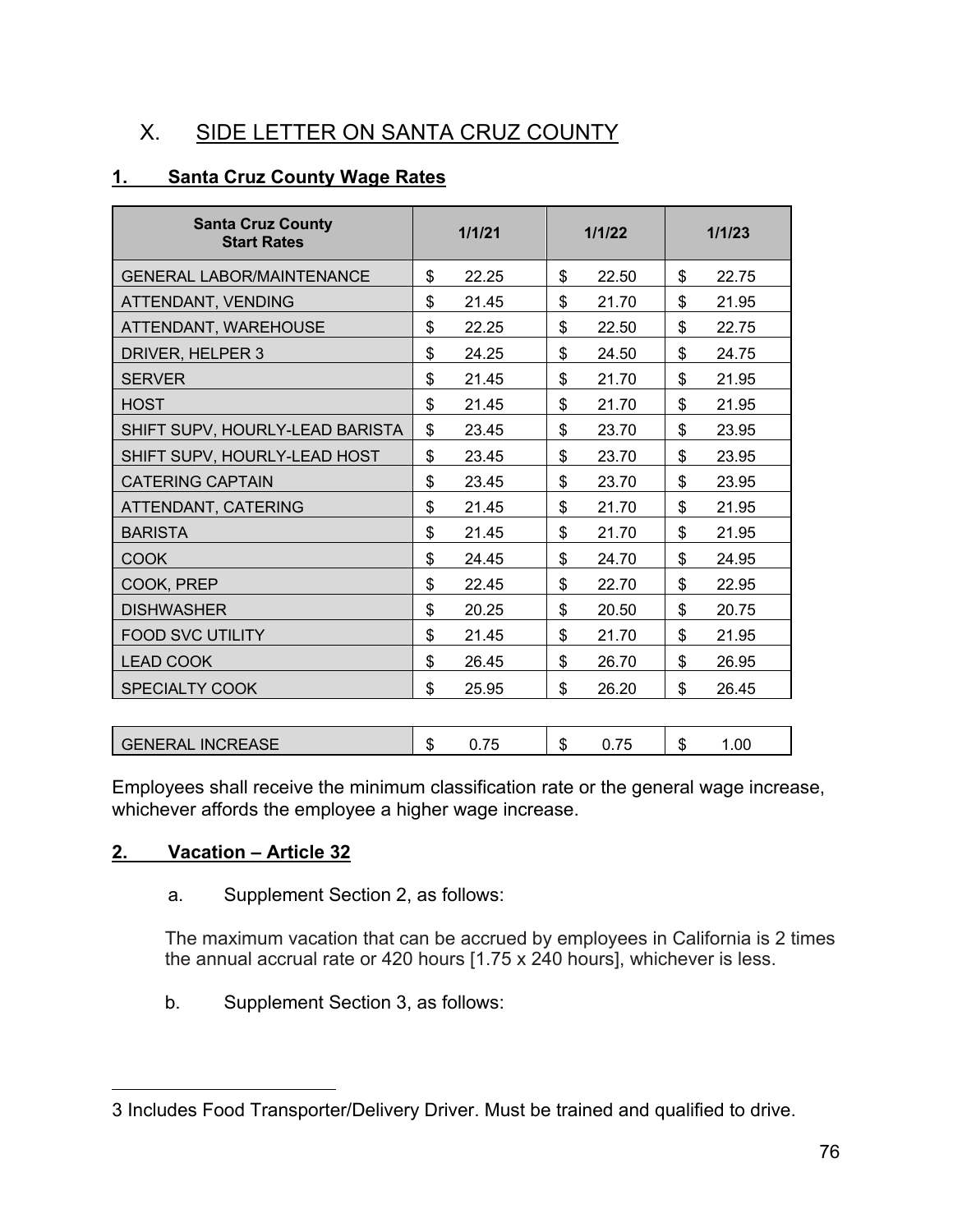In California, employees who do not use all unused vacation at the end of the calendar year may carry over the balance to the next year.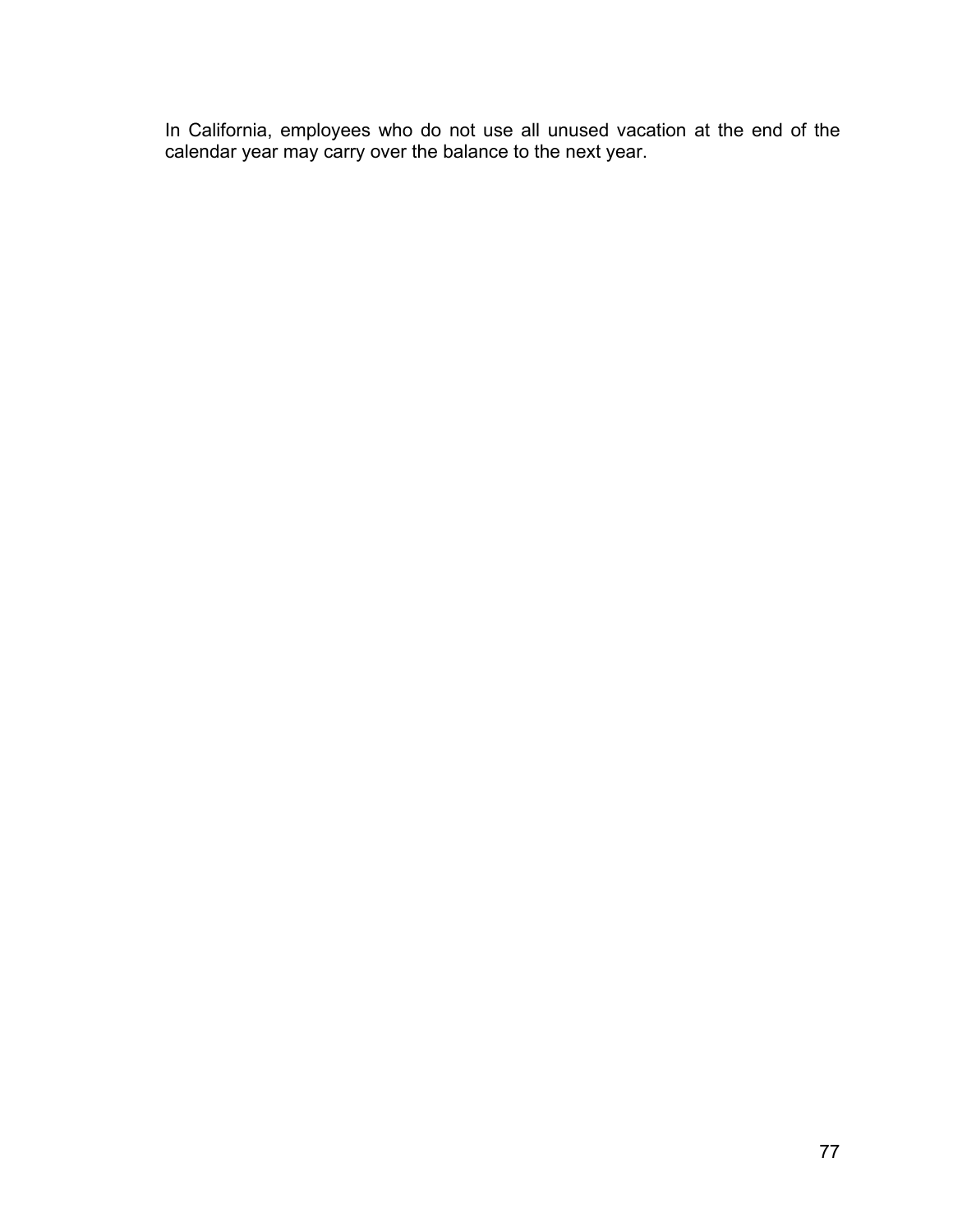### XI. SIDE LETTER ON SEATTLE METROPOLITAN AREA

#### **1. Seattle Metropolitan Area Start Rates**

| <b>Seattle Metro Area</b><br><b>Start Rates</b> | 1/1/2021 | 1/1/2022 | 1/1/2023 |
|-------------------------------------------------|----------|----------|----------|
| Attendant, Catering                             | \$20.60  | \$20.90  | \$21.20  |
| Attendant, MK/Vending                           | \$20.60  | \$20.90  | \$21.20  |
| <b>Lead Specialty Cook</b>                      | \$25.10  | \$25.40  | \$25.70  |
| <b>Specialty Cook</b>                           | \$24.10  | \$24.40  | \$24.70  |
| <b>Barista</b>                                  | \$21.60  | \$21.90  | \$22.20  |
| <b>Captain Catering</b>                         | \$23.60  | \$23.90  | \$24.20  |
| <b>Lead Cook</b>                                | \$23.60  | \$23.90  | \$24.20  |
| Cook                                            | \$22.60  | \$22.90  | \$23.20  |
| Cook, Prep                                      | \$20.60  | \$20.90  | \$21.20  |
| Dishwasher                                      | \$20.60  | \$20.90  | \$21.20  |
| <b>Food SVC Utility</b>                         | \$21.60  | \$21.90  | \$22.20  |
| Line Server                                     | \$20.60  | \$20.90  | \$21.20  |
| Runner                                          | \$20.60  | \$20.90  | \$21.20  |
| SUPV, SHIFT-HRLY                                | \$23.60  | \$23.90  | \$24.20  |
|                                                 |          |          |          |
| <b>General Wage Increases</b>                   | \$0.75   | \$0.75   | \$1.00   |

Employees shall receive the minimum classification rate or the general wage increase, whichever affords the employee a higher wage increase.

#### **2. Regional Joint Labor Management Committee - SEA**

The parties agree that initial subjects for discussion and resolution in the RJLMC-SEA shall be:

- a. Uniforms
- b. Waiver Agreements on Seattle's Secure Scheduling Ordinance

#### **3. Seattle Secure Scheduling Ordinance**

The parties mutually agree to waive the enforcement mechanism of the Seattle Secure Scheduling Ordinance (SMC 14.22). All enforcement of this ordinance shall be handled by the grievance and arbitration provisions of this Agreement.

#### **4. Sick Days – Article 33, Section 1**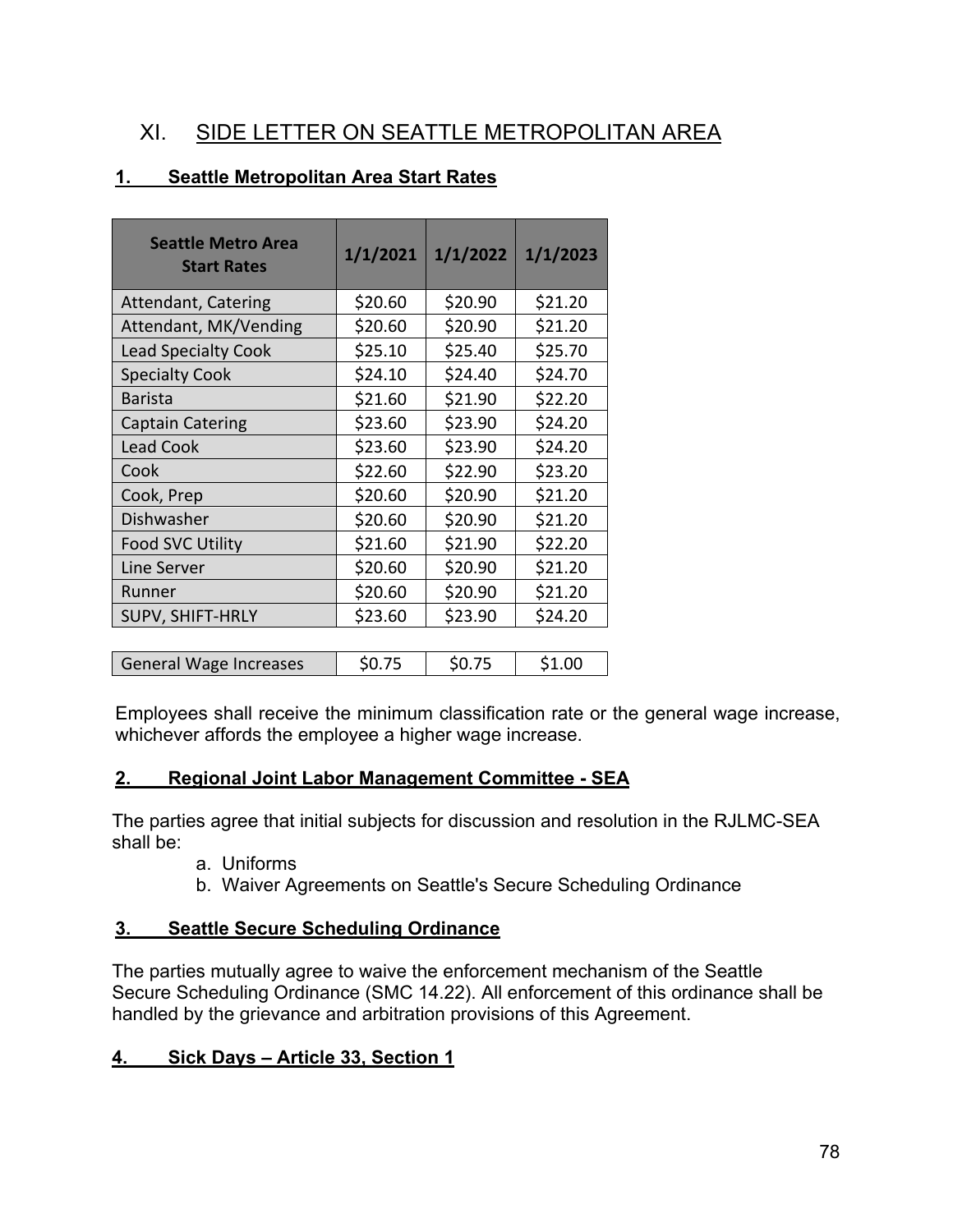Effective March 1, 2020, employees will be entitled to eight (8) paid sick days, or more, as required by applicable law after one (1) year of service.

Newly hired employees shall be eligible for:

- 8 sick days if hired in the first quarter of the calendar year
- 6 sick days if hired in the second quarter of the calendar year
- 4 sick days if hired in the third quarter of the calendar year
- 2 sick days if hired in the fourth quart of the calendar year

Unused sick days shall be paid out at the end of the calendar year, except as prohibited by Seattle law.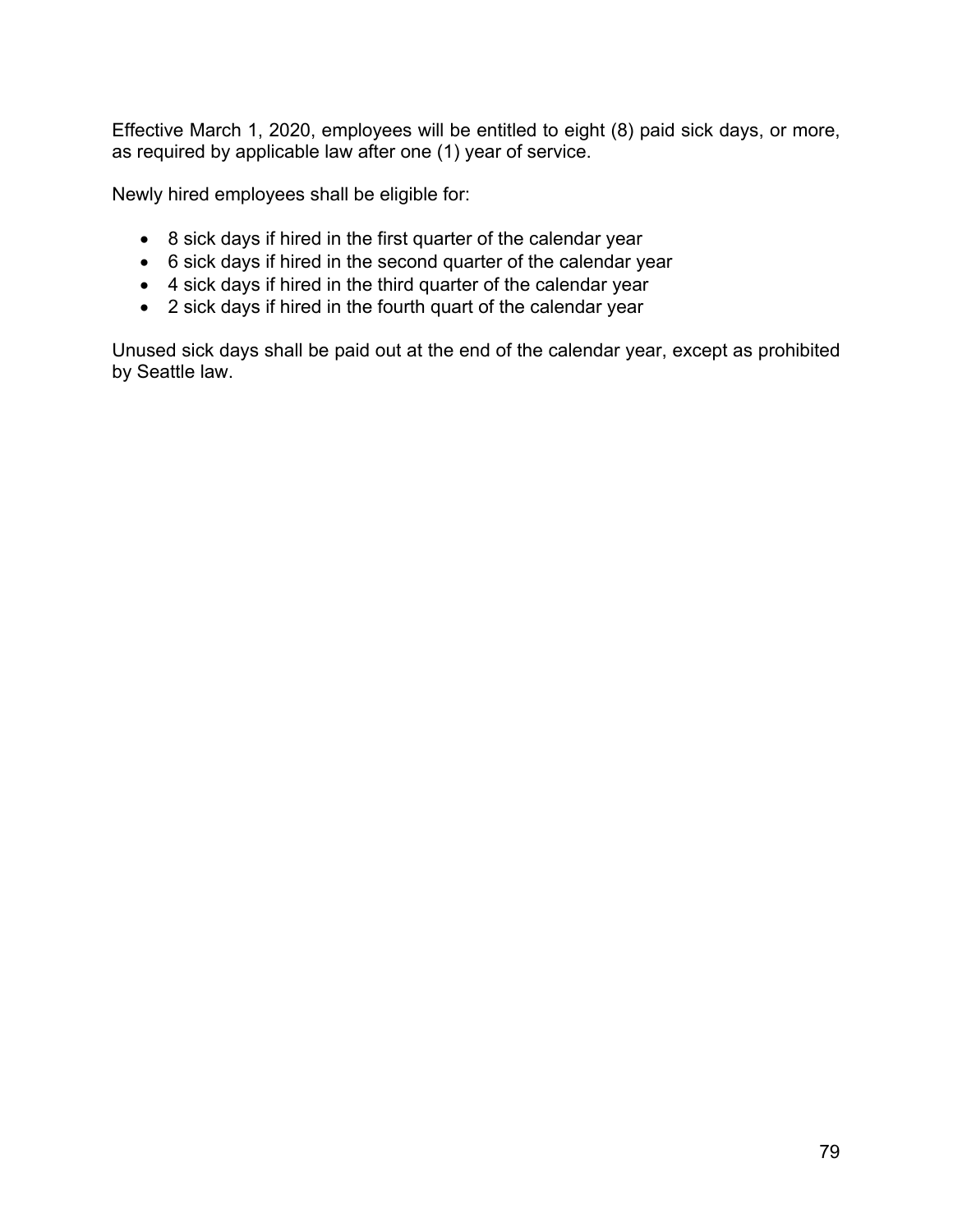### XII. SIDE LETTER ON WASHTENAW COUNTY

#### **1. Washtenaw County Wage Rates**

| <b>Washtenaw County</b><br><b>Start Rates</b> | 1/1/21 |       | 1/1/22 |       | 1/1/23 |       |
|-----------------------------------------------|--------|-------|--------|-------|--------|-------|
| ATTENDANT,<br>STOREROOM/WAREHOUSE             | \$     | 19.80 | \$     | 20.10 | \$     | 20.40 |
| <b>RUNNER</b>                                 | \$     | 17.80 | \$     | 18.10 | \$     | 18.40 |
| SHIFT SUPV, HOURLY                            | \$     | 24.30 | \$     | 24.60 | \$     | 24.90 |
| <b>BARISTA</b>                                | \$     | 18.30 | \$     | 18.60 | \$     | 18.90 |
| COOK                                          | \$     | 23.30 | \$     | 23.60 | \$     | 23.90 |
| COOK, PREP                                    | \$     | 21.30 | \$     | 21.60 | \$     | 21.90 |
| <b>DISHWASHER</b>                             | \$     | 17.30 | \$     | 17.60 | \$     | 17.90 |
| <b>FOOD SVC WORKER</b>                        | \$     | 18.30 | \$     | 18.60 | \$     | 18.90 |
| <b>LEAD COOK</b>                              | \$     | 24.30 | \$     | 24.60 | \$     | 24.90 |
|                                               |        |       |        |       |        |       |
| <b>GENERAL INCREASE</b>                       | \$     | 0.75  | \$     | 0.75  | \$     | 1.00  |

Employees shall receive the minimum classification rate or the general wage increase, whichever affords the employee a higher wage increase.

#### **2. Merger of Units**

Effective July 1st, 2021, Washtenaw County Locale Unit shall be merged into the agreement for the Detroit Metropolitan Area.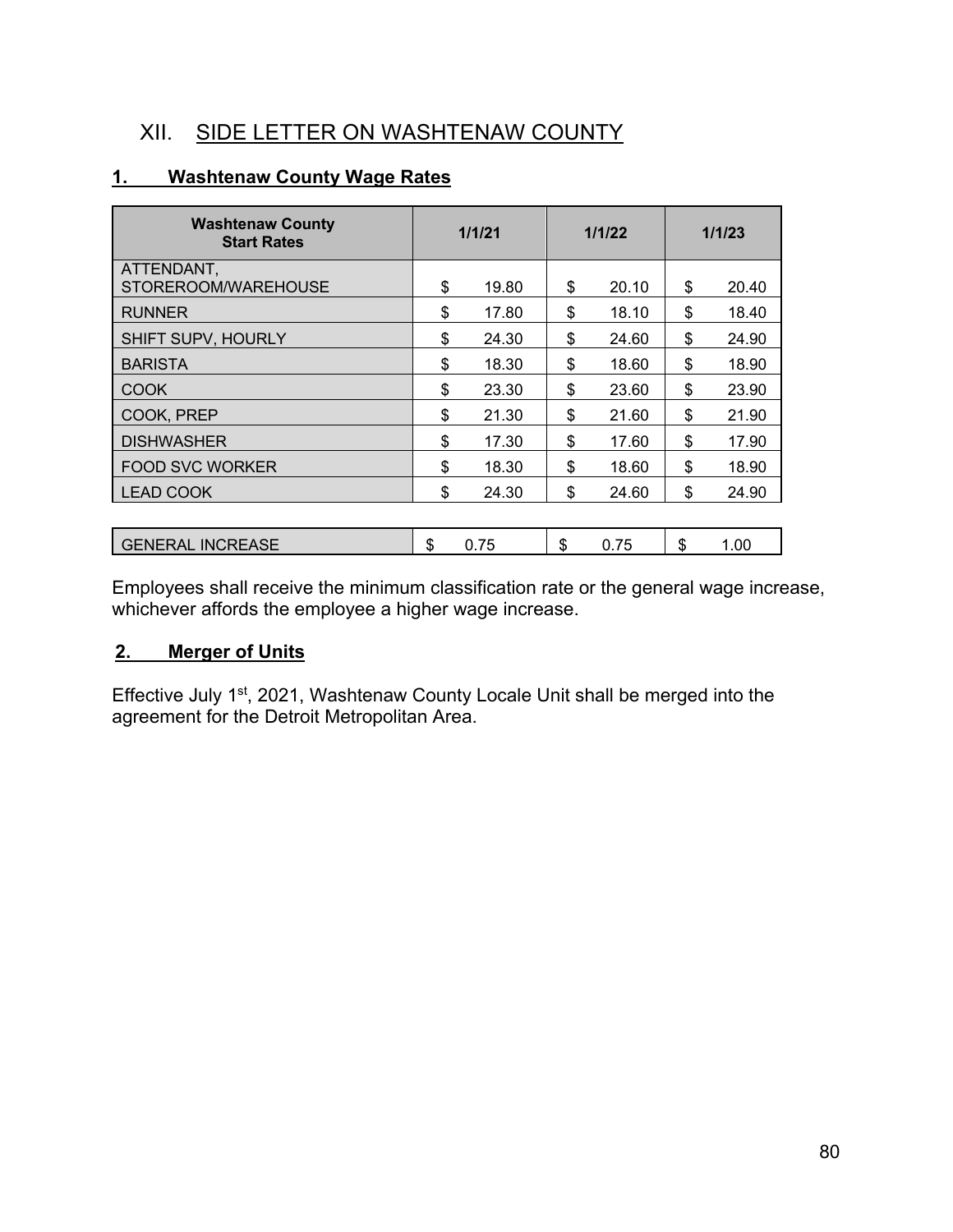## XIII. SIDE LETTER ON WASHINGTON DC METROPOLITAN AREA

| <b>Washington DC Metropolitan Area Start Rates</b> | 1/1/21  | 1/1/22  | 1/1/23  |
|----------------------------------------------------|---------|---------|---------|
| ATTENDANT, STOREROOM/WAREHOUSE                     | \$21.30 | \$21.60 | \$21.90 |
| <b>BARISTA</b>                                     | \$22.30 | \$22.60 | \$22.90 |
| <b>CAPTAIN, CATERING</b>                           | \$26.30 | \$26.60 | \$26.90 |
| <b>COOK</b>                                        | \$24.30 | \$24.60 | \$24.90 |
| COOK, PREP                                         | \$22.30 | \$22.60 | \$22.90 |
| <b>LEAD COOK</b>                                   | \$26.30 | \$26.60 | \$26.90 |
| COOK, PREP                                         | \$22.30 | \$22.60 | \$22.90 |
| <b>DISHWASHER</b>                                  | \$20.30 | \$20.60 | \$20.90 |
| <b>FOOD SVC WORKER</b>                             | \$20.30 | \$20.60 | \$20.90 |
| <b>UTILITY</b>                                     | \$19.30 | \$19.60 | \$19.90 |
|                                                    |         |         |         |
| <b>GENERAL INCREASE</b>                            | \$0.75  | \$0.75  | \$1.00  |

#### **1. Washington DC Metropolitan Area Wage Rates**

Employees shall receive the minimum classification rate or the general wage increase, whichever affords the employee a higher wage increase.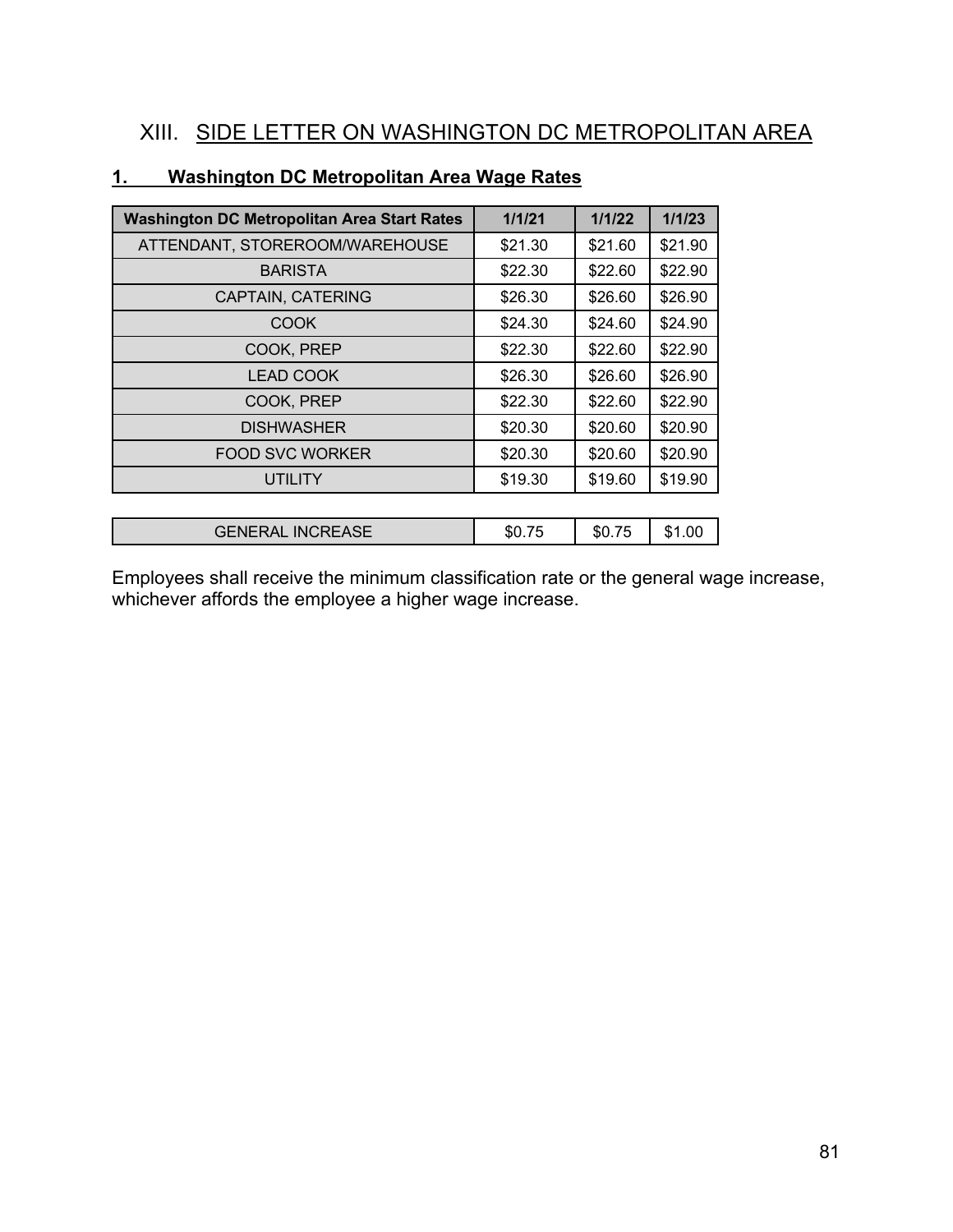# **INDEX**

| COMPASS/UNITE HERE DISPUTE RESOLUTION PROCEDURE 6   |  |
|-----------------------------------------------------|--|
|                                                     |  |
|                                                     |  |
|                                                     |  |
|                                                     |  |
|                                                     |  |
|                                                     |  |
|                                                     |  |
|                                                     |  |
|                                                     |  |
|                                                     |  |
|                                                     |  |
|                                                     |  |
|                                                     |  |
|                                                     |  |
|                                                     |  |
|                                                     |  |
|                                                     |  |
|                                                     |  |
|                                                     |  |
|                                                     |  |
| ONTARIO SIDELETTER ON WORK OUTSIDE CLASSIFICATION72 |  |
|                                                     |  |
|                                                     |  |
|                                                     |  |
|                                                     |  |
|                                                     |  |
|                                                     |  |
|                                                     |  |
|                                                     |  |
|                                                     |  |
|                                                     |  |
|                                                     |  |
|                                                     |  |
|                                                     |  |
|                                                     |  |
|                                                     |  |
|                                                     |  |